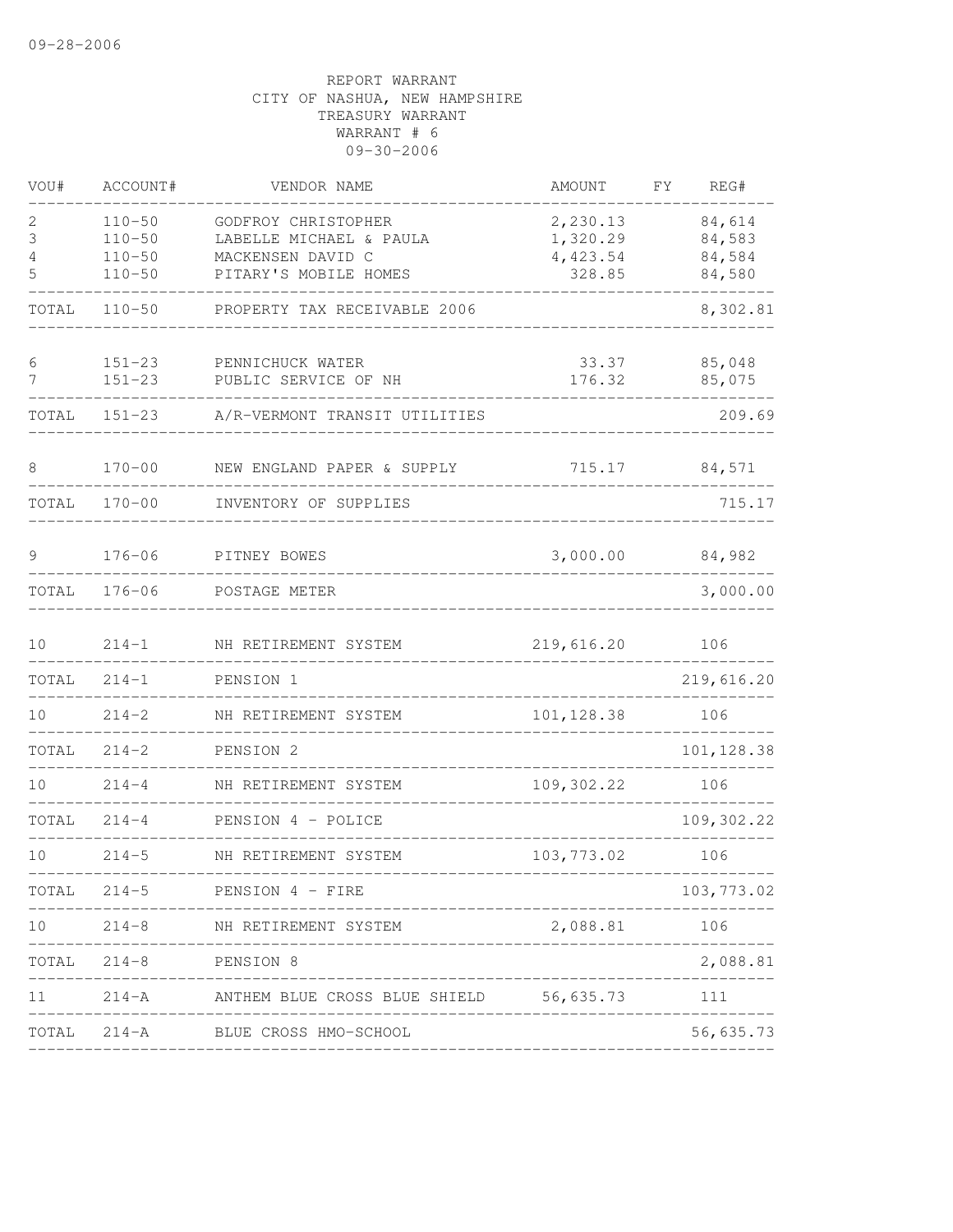| VOU#                                   | ACCOUNT#                                                                         | VENDOR NAME                                                                                                             | AMOUNT                                                              | FY. | REG#                                                               |
|----------------------------------------|----------------------------------------------------------------------------------|-------------------------------------------------------------------------------------------------------------------------|---------------------------------------------------------------------|-----|--------------------------------------------------------------------|
| 12 <sup>°</sup>                        | $214-B$                                                                          | HARVARD PILGRIM HEALTH CARE                                                                                             | 12,329.06                                                           |     | 112                                                                |
| TOTAL                                  | $214-B$                                                                          | HARVARD COM HP-SCHOOL                                                                                                   |                                                                     |     | 12,329.06                                                          |
| 13<br>14                               | $214 - BD$<br>$214 - BD$                                                         | FEDERAL RESERVE BANK OF CLEVEL<br>FEDERAL RESERVE BANK OF CLEVEL                                                        | 450.00<br>550.00                                                    |     | 84,325<br>84,328                                                   |
| TOTAL                                  | $214 - BD$                                                                       | BONDS DEDUCTION                                                                                                         |                                                                     |     | 1,000.00                                                           |
| 15<br>16                               | $214 - BH$<br>$214 - BH$                                                         | ALLEN LINDA<br>ANTHEM BLUE CROSS BLUE SHIELD                                                                            | 347.74<br>135,626.82                                                |     | 84,601<br>111                                                      |
| TOTAL                                  | $214 - BH$                                                                       | BLUE/CROSS HMO- CITY                                                                                                    |                                                                     |     | 135, 974.56                                                        |
| 16                                     | $214-C$                                                                          | ANTHEM BLUE CROSS BLUE SHIELD                                                                                           | 1,009.93                                                            |     | 111                                                                |
| TOTAL                                  | $214 - C$                                                                        | B/C B/S J PLAN-DED SCHOOL                                                                                               |                                                                     |     | 1,009.93                                                           |
| 17<br>18<br>19<br>20<br>21<br>22<br>23 | $214-DC$<br>$214-DC$<br>$214-DC$<br>$214-DC$<br>$214-DC$<br>$214-DC$<br>$214-DC$ | COSTA PHILLIP A<br>CURTIN BRENDA<br>DANEAU PAULA<br>DELANEY AMANDA<br>HOVEY DEBORAH<br>PARADIS KELLEY I<br>QUINNO KAREN | 76.94<br>384.62<br>384.00<br>192.31<br>200.00<br>192.31<br>1,600.00 |     | 84,627<br>84,524<br>84,344<br>84,496<br>84,578<br>84,436<br>84,480 |
| TOTAL                                  | $214-DC$                                                                         | DEPENDENT CARE DEDUCTION                                                                                                |                                                                     |     | 3,030.18                                                           |
| 24                                     | $214-FS$                                                                         | NELSON MARY S                                                                                                           | 588.75                                                              |     | 84,501                                                             |
| TOTAL                                  | $214-FS$                                                                         | FLEXIBLE SPENDING ACCOUNT -                                                                                             |                                                                     |     | 588.75                                                             |
| 25                                     | $214 - H$                                                                        | NORTHEAST DELTA                                                                                                         | 1,557.21                                                            |     | 109                                                                |
| TOTAL                                  | $214 - H$                                                                        | N.E.DELTA-SCHOOL                                                                                                        |                                                                     |     | 1,557.21                                                           |
| 26                                     | $214 - HC$                                                                       | HARVARD PILGRIM HEALTH CARE                                                                                             | 30,547.34                                                           |     | 112                                                                |
| TOTAL                                  |                                                                                  | 214-HC HARVARD COM HP                                                                                                   | -------------                                                       |     | 30,547.34                                                          |
| 27                                     |                                                                                  | 214-HJ ANTHEM BLUE CROSS BLUE SHIELD 21,748.16                                                                          |                                                                     |     | 111                                                                |
|                                        |                                                                                  | TOTAL 214-HJ BC/BS J PLAN DED-CITY                                                                                      |                                                                     |     | 21,748.16                                                          |
| 27                                     |                                                                                  | 214-I ANTHEM BLUE CROSS BLUE SHIELD 29,450.51 111                                                                       |                                                                     |     |                                                                    |
|                                        |                                                                                  | TOTAL 214-I B/C P.O.S-SCHOOL                                                                                            |                                                                     |     | 29,450.51                                                          |
|                                        |                                                                                  |                                                                                                                         |                                                                     |     |                                                                    |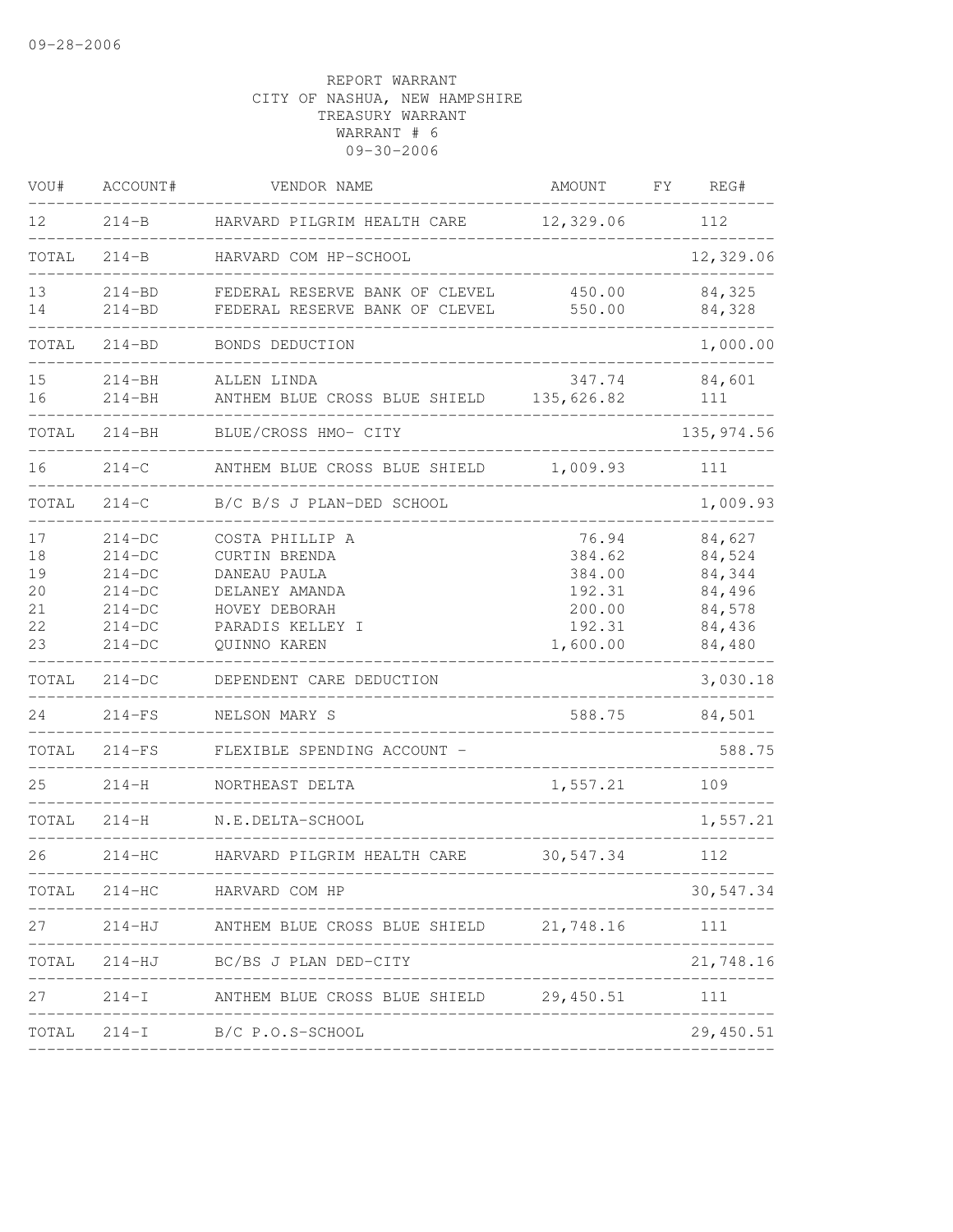| VOU#  | ACCOUNT# | VENDOR NAME                          | AMOUNT FY | REG#       |
|-------|----------|--------------------------------------|-----------|------------|
| 28    |          | 214-J ITT HARTFORD                   | 12,823.83 | 107        |
|       |          | TOTAL 214-J OPT LIFE SCHOOL          |           | 12,823.83  |
| 28    | $214-L$  | ITT HARTFORD                         | 2,746.63  | 107        |
|       |          | TOTAL 214-L TERM LIFE DEDUCTION      |           | 2,746.63   |
| 29    |          | 214-P NORTHEAST DELTA                | 18,708.52 | 109        |
| TOTAL |          | 214-P NORTHEAST DELTA DEDUCTION      |           | 18,708.52  |
| 30    |          |                                      |           | $\sim$ 111 |
| TOTAL |          | 214-PO BC/BS POINT OF SERV- CITY     |           | 45,718.64  |
|       |          | 31 214-TK ITT HARTFORD               | 12,810.51 | 107        |
|       |          | TOTAL 214-TK OPTIONAL LIFE DEDUCTION |           | 12,810.51  |
|       |          |                                      |           |            |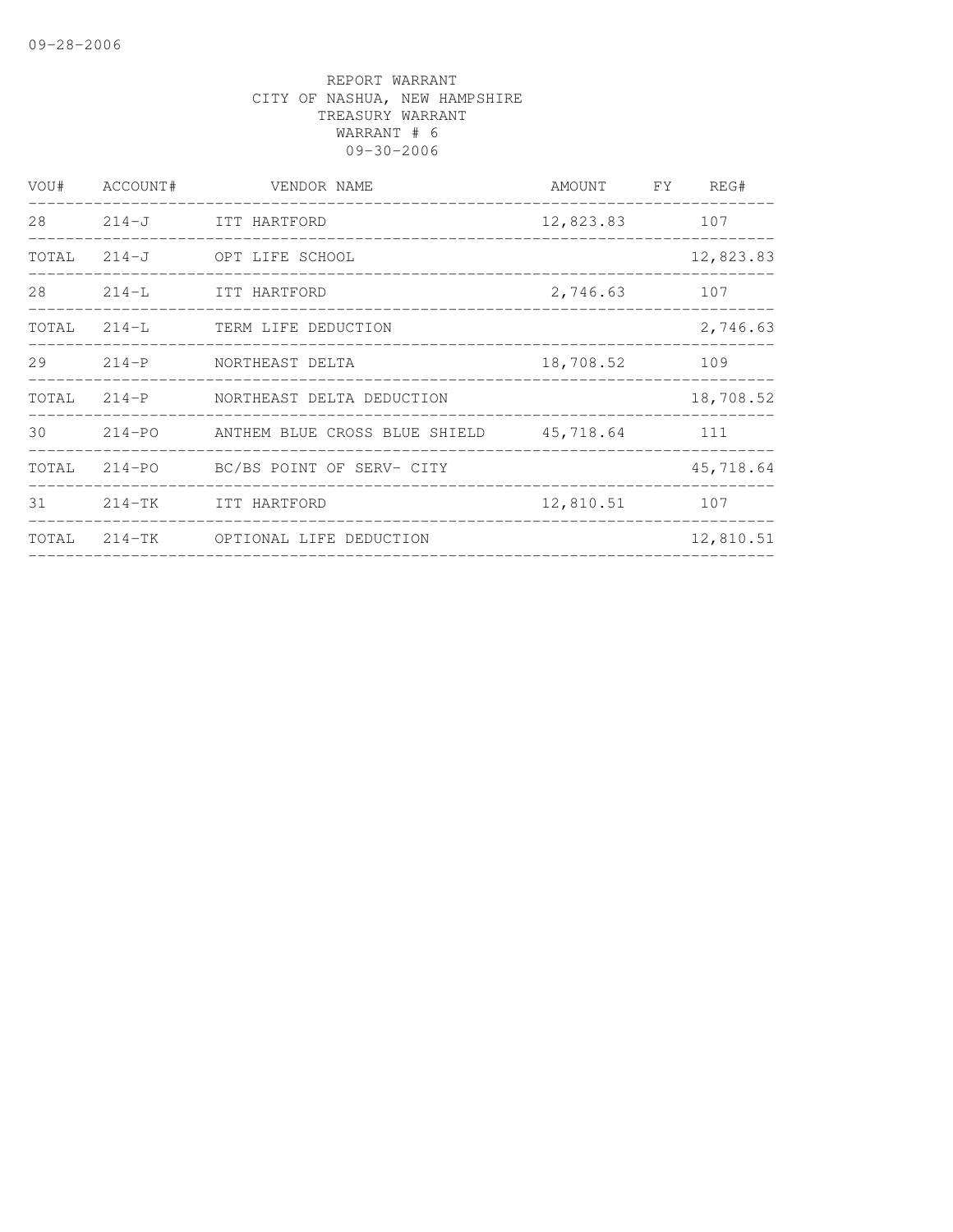|    |                             | VOU# ACCOUNT# VENDOR NAME                         | AMOUNT FY REG#    |            |
|----|-----------------------------|---------------------------------------------------|-------------------|------------|
|    |                             |                                                   | $3,575.00$ 84,983 |            |
|    |                             | TOTAL 304 CHARLOTTE AVE ART IN RESIDENCE          |                   | 3,575.00   |
| 32 | 305-59100                   | ANDERSON CECIL                                    | 112.50            | 84,541     |
| 33 | 305-59100                   | JEYNES MIKE                                       |                   | 84,470     |
| 34 | 305-59100                   | JOHNSON PETER N                                   | 125.00<br>225.00  | 84,540     |
| 35 |                             | 305-59100 SHAHOOD THOMAS W III                    | 262.50            | 84,500     |
| 36 |                             | 305-59100 WALLENT FRANK J                         | $75.00$ $84,425$  |            |
|    |                             | TOTAL 305 SRF - CIVIC & COMM ACTIVITIES           |                   | 800.00     |
| 37 | 308-83013                   | ANTHEM BLUE CROSS BLUE SHIELD 112, 135.13 111     |                   |            |
| 38 | 308-83017                   | HARVARD PILGRIM HEALTH CARE 25,693.96             |                   | 112        |
| 39 | 308-83020                   | NORTHEAST DELTA                                   | 1,918.34          | 109        |
| 39 | 308-83021                   | NORTHEAST DELTA                                   | 1,844.34          | 109        |
| 40 | 308-83025                   | FRED C CHURCH INC                                 | 13,750.00         | 108        |
| 41 | 308-83025                   | JOHN R SHARRY INC                                 | 4,500.00          | 84,551     |
| 42 | 308-83031                   | ITT HARTFORD                                      | 7,219.91          | 107        |
| 43 | 308-83040                   | FRED C CHURCH INC                                 | 103.20            | 116        |
| 44 | 308-83041                   | DEVINE MILLIMET & BRANCH PA W 5,435.32            |                   | 84,629     |
| 45 | 308-83053                   | ROUSSEAU GERARD                                   | 12.79             | 84,445     |
| 46 | 308-83053                   | SO NH REGIONAL MEDICAL CENTER                     | 425.80            | 84,626     |
| 47 | 308-83053                   | TEEBOOM KEVIN                                     | 300.00            | 84,576     |
| 48 | 308-83054                   | JAMPANI SUSHAMA MD                                | 89.00             | 84,582     |
| 49 | 308-83054                   | NASHUA PODIATRY ASSOCIATES                        | 124.09            | 84,685     |
| 50 | 308-83064                   | DOWNTOWN LINCOLN MERCURY INC 4, 204.38            |                   | 84,673     |
| 51 | 308-83064                   | GEICO GENERAL INS CO W/C                          | 3,229.99          | 85,033     |
| 52 | 308-83064                   | LIBERTY MUTUAL                                    | 2,315.25          | 84,607     |
| 53 | 308-83064                   | MULVEY PROFESSIONAL ASSN                          | 600.00            | 84,465     |
| 54 | 308-83075                   | DEVINE MILLIMET & BRANCH PA W                     | 4,355.79          | 84,629     |
| 55 | 308-83075                   | DUNPHY JEAN                                       | 5,970.70          | 84,984     |
| 56 | 308-83075                   | K LEE INC                                         | 864.74            | 84,581     |
| 57 | 308-83076                   | FRED C CHURCH INC                                 | 95,513.00         | 108        |
| 58 | 308-83077                   | AMERICAN STOP LOSS                                | 40,672.68         | 110        |
| 59 | 308-83199                   | STANLEY ELEVATOR CO INC                           | 2,851.59          | 84,615     |
|    |                             | TOTAL 308 SRF - INSURANCE                         |                   | 334,130.00 |
|    |                             |                                                   |                   |            |
|    |                             | 187,833 3086-49050 GIFTED DEVELOPMENT CENTER (THE | 109.40            | 84,919     |
|    |                             | 187,834 3086-49050 PIECES OF LEARNING             | 126.75            | 84,806     |
|    | 187,835 3086-49050          | PRUFROCK PRESS                                    | 269.57            | 84,386     |
|    | 187,836 3086-49050          | STAPLES BUSINESS ADVANTAGE                        | 6.97              | 84,645     |
|    | 187,837 3086-49050 THINKFUN |                                                   | 144.50            | 84,926     |
|    |                             | 187,838 3086-49075 STAPLES BUSINESS ADVANTAGE     | 47.61             | 84,645     |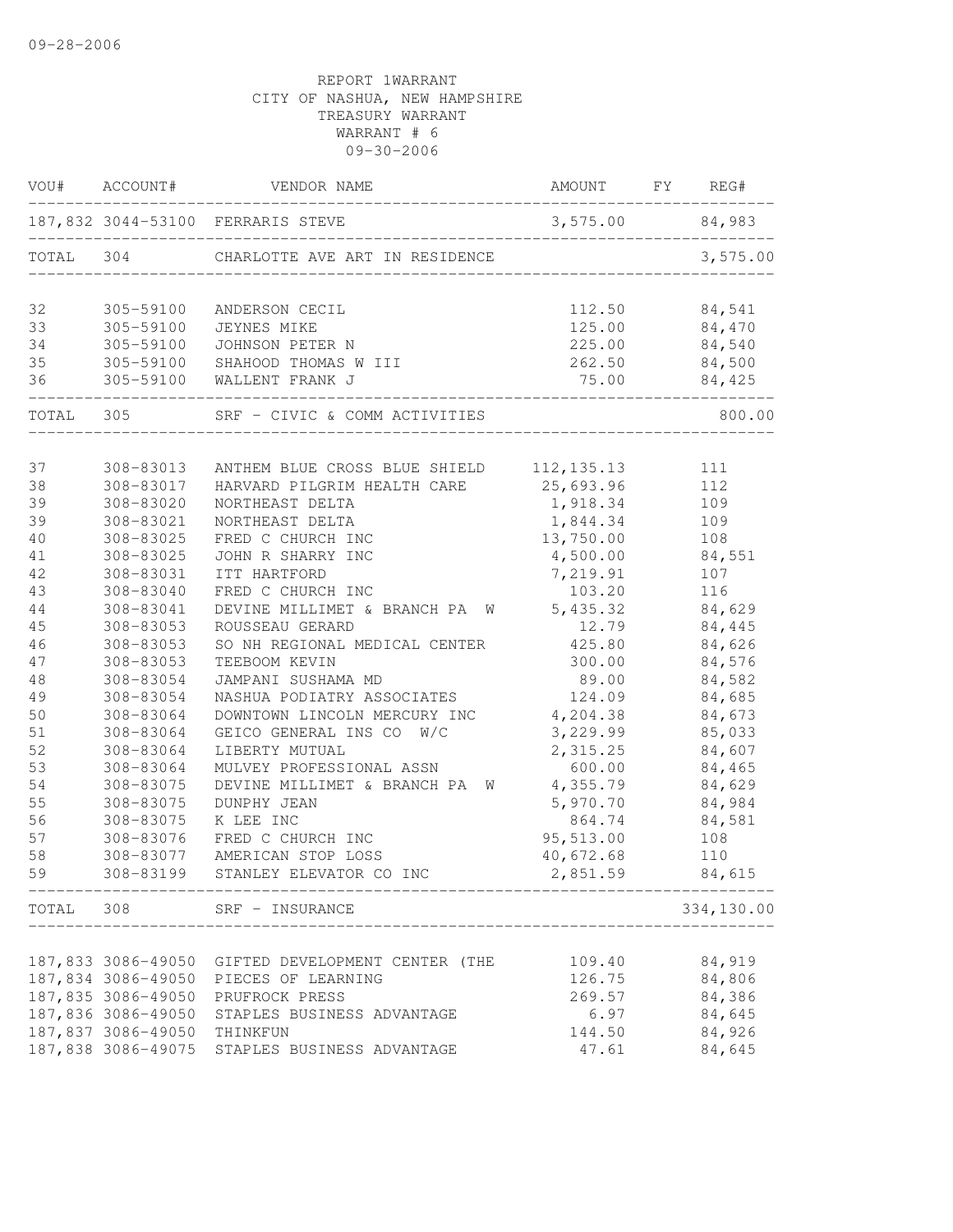|           | VOU# ACCOUNT#      | VENDOR NAME                                                                              | AMOUNT     | FY REG#    |
|-----------|--------------------|------------------------------------------------------------------------------------------|------------|------------|
|           |                    | 3086-82025 NH RETIREMENT SYSTEM                                                          | 689.19     | 106        |
|           |                    | 3086-83031 ITT HARTFORD                                                                  | 28.84      | 107        |
|           |                    | 187,839 3086-91040 COTE RICHARD<br>__________________________<br>_______________________ | 184.45     | 84,725     |
| TOTAL 308 |                    | JAVITS GRANT PROGRAM                                                                     |            | 1,607.28   |
|           |                    |                                                                                          |            |            |
|           |                    | 187,840 3097-41015 STAPLES BUSINESS ADVANTAGE                                            | 182.24     | 84,645     |
|           |                    | 187,841 3097-41015 ULTIMATE OFFICE                                                       | 61.20      | 84,760     |
|           | 187,842 3097-49075 | CENTRAL PAPER PRODUCTS CO                                                                | 9,307.52   | 84,961     |
|           | 187,842 3097-49075 | CENTRAL PAPER PRODUCTS CO                                                                | 1,828.31   | 84,962     |
|           | 187,843 3097-49075 | PIONEER PRODUCTS INC                                                                     | 224.82     | 84,461     |
|           | 187,844 3097-49085 | COCA COLA                                                                                | 6, 295.20  | 84,745     |
|           | 187,845 3097-49085 | COSTA FRUIT & PRODUCE CO INC                                                             | 14,871.43  | 84,978     |
|           | 187,845 3097-49085 | COSTA FRUIT & PRODUCE CO INC                                                             | 18,300.44  | 84,979     |
|           | 187,845 3097-49085 | COSTA FRUIT & PRODUCE CO INC                                                             | 17, 187.42 | 84,980     |
|           | 187,846 3097-49085 | FANTINI BAKING CO., INC.                                                                 | 3,382.70   | 84,846     |
|           | 187,846 3097-49085 | FANTINI BAKING CO., INC.                                                                 | 1,705.65   | 84,847     |
|           | 187,847 3097-49085 | FRUITICANA, LLC                                                                          | 2,380.97   | 84,923     |
|           | 187,848 3097-49085 | GARELICK FARMS-LYNN                                                                      | 17,916.82  | 84,624     |
|           | 187,849 3097-49085 | GILL'S PIZZA CO.                                                                         | 10,429.65  | 84,813     |
|           | 187,850 3097-49085 | LAWLESS KARYN                                                                            | 79.24      | 84,732     |
|           | 187,851 3097-49085 | M SAUNDERS INC                                                                           | 8,623.90   | 84,795     |
|           | 187,851 3097-49085 | M SAUNDERS INC                                                                           | 2,599.15   | 84,796     |
|           | 187,852 3097-49085 | MCKEE FOODS CORP                                                                         | 1,024.40   | 84,508     |
|           | 187,853 3097-49085 | NEW ENGLAND ICE CREAM                                                                    | 1,525.84   | 84,828     |
|           | 187,854 3097-49085 | ORIGINAL CRISPY PIZZA CRUST CO                                                           | 24.41      | 84,565     |
|           | 187,855 3097-49085 | SURPLUS DISTRIBUTION SECTION                                                             | 2,811.05   | 84,616     |
|           | 187,856 3097-64330 | NORTHEAST FOOD SVC EQUIPMENT &                                                           | 609.00     | 84,393     |
|           | 187,856 3097-64335 | NORTHEAST FOOD SVC EQUIPMENT &                                                           | 4,090.47   | 84,393     |
|           | 187,857 3097-707   | GORMAN MICHELLE                                                                          | 9.00       | 84,933     |
|           | 187,858 3097-707   | SWEENEY JANCY                                                                            | 10.50      | 84,934     |
|           | 187,859 3097-74092 | AFFILIATED HVAC SERVICES LLC                                                             | 76.00      | 84,764     |
|           | 187,860 3097-74092 | BASSETT SERVICES CORPORATION                                                             | 210.60     | 84,765     |
|           | 187,861 3097-74092 | CASCO                                                                                    | 384.10     | 84,364     |
|           | 187,862 3097-74092 | TECHNIVEND, INC.                                                                         | 365.00     | 84,836     |
|           | 3097-82025         | NH RETIREMENT SYSTEM                                                                     | 2,090.88   | 106        |
|           | 3097-83031         | ITT HARTFORD                                                                             | 113.40     | 107        |
|           |                    | 187,863 3097-91005 MATTHEWS TREVOR                                                       | 82.77      | 84,898     |
|           |                    | 187,864 3097-94005 SCHOOL NUTRITION ASSOCIATION                                          | 32.00      | 85,101     |
| TOTAL     | 309                | SRF - FOOD SERVICES                                                                      |            | 128,836.08 |
|           |                    |                                                                                          |            |            |
| 64        | 312-43005          | PRINTGRAPHICS OF MAINE                                                                   | 739.00     | 113        |
| 65        |                    | 312-705 BERNSTEIN CHERYL I                                                               | 10.00      | 84,589     |
| 66        |                    | 312-705 D & R TOWING INC                                                                 | 95.00      | 84,942     |
| 67        | 312-705            | DECELLES AUTO CLINIC INC                                                                 | 320.00     | 84,668     |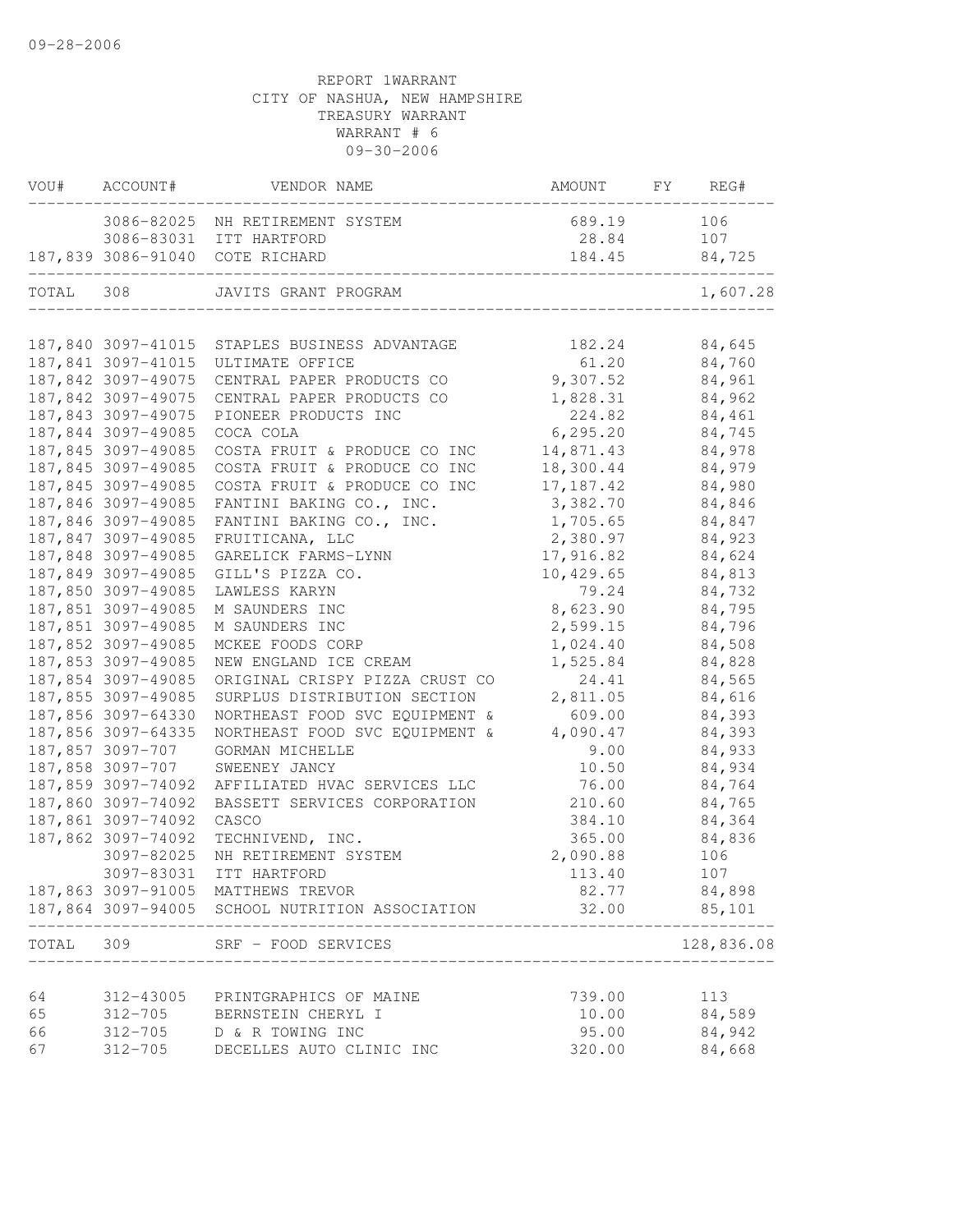| 84,593<br>68<br>$312 - 705$<br>90.00<br>DENIS ROBERT W<br>69<br>84,608<br>$312 - 705$<br><b>GMAC</b><br>70.00<br>84,609<br>70<br>$312 - 705$<br>GOUVEIA MELISSA<br>200.00<br>84,594<br>71<br>312-705<br>MIJARES JOAN C<br>10.00<br>72<br>$312 - 705$<br>SASSAK MARK<br>35.00<br>84,604<br>1,569.00<br>TOTAL<br>312<br>SRF - FINANCIAL SERVICES<br>187,865 3122-49035 AMSCO SCHOOL PUBLICATIONS INC 291.01 84,356<br>. _ _ _ _ _ _ _ _ _ _ _ _ _ _<br>312 ADULT ED/CONTINUING ED<br>291.01<br>TOTAL<br>______________________________<br>73<br>320-01340 HUNT MEMORIAL BUILDING<br>121.35 84,665<br>TOTAL 320<br>121.35<br>SRF - HUNT BUILDING<br>____________________<br>279.93<br>3245-82025 NH RETIREMENT SYSTEM<br>106<br>279.93<br>TOTAL 324 YOUTH SAFE HAVEN-PAL<br>187,866 3247-46040 ALL AMERICAN SPORTS CORP<br>4,434.50<br>84,737<br>1,330.20<br>187,867 3247-46040 M & N SPORTS LLC<br>84,535<br>187,868 3247-55005<br>5,426.37<br>84,768<br>FIRST STUDENT INC<br>187,868 3247-55005<br>246.38<br>84,769<br>FIRST STUDENT INC<br>187,869 3247-59130<br>84,916<br>ALLEN JOE<br>54.00<br>187,870 3247-59130<br>84,867<br>ANDRUSKEVICH GREGORY<br>256.00<br>187,871 3247-59130<br>84,647<br>AREL ANDRE<br>167.00<br>187,872 3247-59130<br>74.00<br>BEGLEY TIMOTHY J<br>84,368<br>187,873 3247-59130<br>84,891<br>BENSON WILLIAM<br>128.00<br>187,874 3247-59130<br>84,921<br>BIENVENUE RAY<br>54.00<br>187,875 3247-59130<br>BILODEAU MAURICE<br>54.00<br>84,494<br>187,876 3247-59130<br>128.00<br>84,864<br>BOURASSA DANA<br>187,877 3247-59130<br>84,902<br>BUTLER TIMOTHY<br>74.00<br>187,878 3247-59130<br>128.00<br>84,848<br>CAMPBELL-KELLEY KATHLEEN<br>187,879 3247-59130<br>128.00<br>84,845<br>CLINTON PHILIP<br>187,880 3247-59130<br>74.00<br>84,844<br>DOMINICI DAVID<br>187,881 3247-59130<br>128.00<br>84,856<br>DUBISZ MICHAEL<br>187,882 3247-59130<br>84,521<br>108.00<br>DUPRAT DANIEL<br>187,883 3247-59130<br>54.00<br>84,874<br>EAGLEHARDT ELAINE<br>187,884 3247-59130<br>54.00<br>84,854<br>FITHIAN MICHAEL<br>187,885 3247-59130<br>84,842<br>259.00<br>FRONK KEITH<br>187,886 3247-59130<br>84,332<br>54.00<br>GADBOIS GERALD<br>187,887 3247-59130<br>84,912<br>74.00<br>GAUNT TIMOTHY<br>187,888 3247-59130<br>256.00<br>84,875<br>HAMILTON MICHAEL | VOU# | ACCOUNT# | VENDOR NAME | AMOUNT FY REG# |  |
|-----------------------------------------------------------------------------------------------------------------------------------------------------------------------------------------------------------------------------------------------------------------------------------------------------------------------------------------------------------------------------------------------------------------------------------------------------------------------------------------------------------------------------------------------------------------------------------------------------------------------------------------------------------------------------------------------------------------------------------------------------------------------------------------------------------------------------------------------------------------------------------------------------------------------------------------------------------------------------------------------------------------------------------------------------------------------------------------------------------------------------------------------------------------------------------------------------------------------------------------------------------------------------------------------------------------------------------------------------------------------------------------------------------------------------------------------------------------------------------------------------------------------------------------------------------------------------------------------------------------------------------------------------------------------------------------------------------------------------------------------------------------------------------------------------------------------------------------------------------------------------------------------------------------------------------------------------------------------------------------------------------------------------------------------------------------------------------------------------------------------------------------------------------------------------------------------------------------------------------------------------------------------------------------|------|----------|-------------|----------------|--|
|                                                                                                                                                                                                                                                                                                                                                                                                                                                                                                                                                                                                                                                                                                                                                                                                                                                                                                                                                                                                                                                                                                                                                                                                                                                                                                                                                                                                                                                                                                                                                                                                                                                                                                                                                                                                                                                                                                                                                                                                                                                                                                                                                                                                                                                                                         |      |          |             |                |  |
|                                                                                                                                                                                                                                                                                                                                                                                                                                                                                                                                                                                                                                                                                                                                                                                                                                                                                                                                                                                                                                                                                                                                                                                                                                                                                                                                                                                                                                                                                                                                                                                                                                                                                                                                                                                                                                                                                                                                                                                                                                                                                                                                                                                                                                                                                         |      |          |             |                |  |
|                                                                                                                                                                                                                                                                                                                                                                                                                                                                                                                                                                                                                                                                                                                                                                                                                                                                                                                                                                                                                                                                                                                                                                                                                                                                                                                                                                                                                                                                                                                                                                                                                                                                                                                                                                                                                                                                                                                                                                                                                                                                                                                                                                                                                                                                                         |      |          |             |                |  |
|                                                                                                                                                                                                                                                                                                                                                                                                                                                                                                                                                                                                                                                                                                                                                                                                                                                                                                                                                                                                                                                                                                                                                                                                                                                                                                                                                                                                                                                                                                                                                                                                                                                                                                                                                                                                                                                                                                                                                                                                                                                                                                                                                                                                                                                                                         |      |          |             |                |  |
|                                                                                                                                                                                                                                                                                                                                                                                                                                                                                                                                                                                                                                                                                                                                                                                                                                                                                                                                                                                                                                                                                                                                                                                                                                                                                                                                                                                                                                                                                                                                                                                                                                                                                                                                                                                                                                                                                                                                                                                                                                                                                                                                                                                                                                                                                         |      |          |             |                |  |
|                                                                                                                                                                                                                                                                                                                                                                                                                                                                                                                                                                                                                                                                                                                                                                                                                                                                                                                                                                                                                                                                                                                                                                                                                                                                                                                                                                                                                                                                                                                                                                                                                                                                                                                                                                                                                                                                                                                                                                                                                                                                                                                                                                                                                                                                                         |      |          |             |                |  |
|                                                                                                                                                                                                                                                                                                                                                                                                                                                                                                                                                                                                                                                                                                                                                                                                                                                                                                                                                                                                                                                                                                                                                                                                                                                                                                                                                                                                                                                                                                                                                                                                                                                                                                                                                                                                                                                                                                                                                                                                                                                                                                                                                                                                                                                                                         |      |          |             |                |  |
|                                                                                                                                                                                                                                                                                                                                                                                                                                                                                                                                                                                                                                                                                                                                                                                                                                                                                                                                                                                                                                                                                                                                                                                                                                                                                                                                                                                                                                                                                                                                                                                                                                                                                                                                                                                                                                                                                                                                                                                                                                                                                                                                                                                                                                                                                         |      |          |             |                |  |
|                                                                                                                                                                                                                                                                                                                                                                                                                                                                                                                                                                                                                                                                                                                                                                                                                                                                                                                                                                                                                                                                                                                                                                                                                                                                                                                                                                                                                                                                                                                                                                                                                                                                                                                                                                                                                                                                                                                                                                                                                                                                                                                                                                                                                                                                                         |      |          |             |                |  |
|                                                                                                                                                                                                                                                                                                                                                                                                                                                                                                                                                                                                                                                                                                                                                                                                                                                                                                                                                                                                                                                                                                                                                                                                                                                                                                                                                                                                                                                                                                                                                                                                                                                                                                                                                                                                                                                                                                                                                                                                                                                                                                                                                                                                                                                                                         |      |          |             |                |  |
|                                                                                                                                                                                                                                                                                                                                                                                                                                                                                                                                                                                                                                                                                                                                                                                                                                                                                                                                                                                                                                                                                                                                                                                                                                                                                                                                                                                                                                                                                                                                                                                                                                                                                                                                                                                                                                                                                                                                                                                                                                                                                                                                                                                                                                                                                         |      |          |             |                |  |
|                                                                                                                                                                                                                                                                                                                                                                                                                                                                                                                                                                                                                                                                                                                                                                                                                                                                                                                                                                                                                                                                                                                                                                                                                                                                                                                                                                                                                                                                                                                                                                                                                                                                                                                                                                                                                                                                                                                                                                                                                                                                                                                                                                                                                                                                                         |      |          |             |                |  |
|                                                                                                                                                                                                                                                                                                                                                                                                                                                                                                                                                                                                                                                                                                                                                                                                                                                                                                                                                                                                                                                                                                                                                                                                                                                                                                                                                                                                                                                                                                                                                                                                                                                                                                                                                                                                                                                                                                                                                                                                                                                                                                                                                                                                                                                                                         |      |          |             |                |  |
|                                                                                                                                                                                                                                                                                                                                                                                                                                                                                                                                                                                                                                                                                                                                                                                                                                                                                                                                                                                                                                                                                                                                                                                                                                                                                                                                                                                                                                                                                                                                                                                                                                                                                                                                                                                                                                                                                                                                                                                                                                                                                                                                                                                                                                                                                         |      |          |             |                |  |
|                                                                                                                                                                                                                                                                                                                                                                                                                                                                                                                                                                                                                                                                                                                                                                                                                                                                                                                                                                                                                                                                                                                                                                                                                                                                                                                                                                                                                                                                                                                                                                                                                                                                                                                                                                                                                                                                                                                                                                                                                                                                                                                                                                                                                                                                                         |      |          |             |                |  |
|                                                                                                                                                                                                                                                                                                                                                                                                                                                                                                                                                                                                                                                                                                                                                                                                                                                                                                                                                                                                                                                                                                                                                                                                                                                                                                                                                                                                                                                                                                                                                                                                                                                                                                                                                                                                                                                                                                                                                                                                                                                                                                                                                                                                                                                                                         |      |          |             |                |  |
|                                                                                                                                                                                                                                                                                                                                                                                                                                                                                                                                                                                                                                                                                                                                                                                                                                                                                                                                                                                                                                                                                                                                                                                                                                                                                                                                                                                                                                                                                                                                                                                                                                                                                                                                                                                                                                                                                                                                                                                                                                                                                                                                                                                                                                                                                         |      |          |             |                |  |
|                                                                                                                                                                                                                                                                                                                                                                                                                                                                                                                                                                                                                                                                                                                                                                                                                                                                                                                                                                                                                                                                                                                                                                                                                                                                                                                                                                                                                                                                                                                                                                                                                                                                                                                                                                                                                                                                                                                                                                                                                                                                                                                                                                                                                                                                                         |      |          |             |                |  |
|                                                                                                                                                                                                                                                                                                                                                                                                                                                                                                                                                                                                                                                                                                                                                                                                                                                                                                                                                                                                                                                                                                                                                                                                                                                                                                                                                                                                                                                                                                                                                                                                                                                                                                                                                                                                                                                                                                                                                                                                                                                                                                                                                                                                                                                                                         |      |          |             |                |  |
|                                                                                                                                                                                                                                                                                                                                                                                                                                                                                                                                                                                                                                                                                                                                                                                                                                                                                                                                                                                                                                                                                                                                                                                                                                                                                                                                                                                                                                                                                                                                                                                                                                                                                                                                                                                                                                                                                                                                                                                                                                                                                                                                                                                                                                                                                         |      |          |             |                |  |
|                                                                                                                                                                                                                                                                                                                                                                                                                                                                                                                                                                                                                                                                                                                                                                                                                                                                                                                                                                                                                                                                                                                                                                                                                                                                                                                                                                                                                                                                                                                                                                                                                                                                                                                                                                                                                                                                                                                                                                                                                                                                                                                                                                                                                                                                                         |      |          |             |                |  |
|                                                                                                                                                                                                                                                                                                                                                                                                                                                                                                                                                                                                                                                                                                                                                                                                                                                                                                                                                                                                                                                                                                                                                                                                                                                                                                                                                                                                                                                                                                                                                                                                                                                                                                                                                                                                                                                                                                                                                                                                                                                                                                                                                                                                                                                                                         |      |          |             |                |  |
|                                                                                                                                                                                                                                                                                                                                                                                                                                                                                                                                                                                                                                                                                                                                                                                                                                                                                                                                                                                                                                                                                                                                                                                                                                                                                                                                                                                                                                                                                                                                                                                                                                                                                                                                                                                                                                                                                                                                                                                                                                                                                                                                                                                                                                                                                         |      |          |             |                |  |
|                                                                                                                                                                                                                                                                                                                                                                                                                                                                                                                                                                                                                                                                                                                                                                                                                                                                                                                                                                                                                                                                                                                                                                                                                                                                                                                                                                                                                                                                                                                                                                                                                                                                                                                                                                                                                                                                                                                                                                                                                                                                                                                                                                                                                                                                                         |      |          |             |                |  |
|                                                                                                                                                                                                                                                                                                                                                                                                                                                                                                                                                                                                                                                                                                                                                                                                                                                                                                                                                                                                                                                                                                                                                                                                                                                                                                                                                                                                                                                                                                                                                                                                                                                                                                                                                                                                                                                                                                                                                                                                                                                                                                                                                                                                                                                                                         |      |          |             |                |  |
|                                                                                                                                                                                                                                                                                                                                                                                                                                                                                                                                                                                                                                                                                                                                                                                                                                                                                                                                                                                                                                                                                                                                                                                                                                                                                                                                                                                                                                                                                                                                                                                                                                                                                                                                                                                                                                                                                                                                                                                                                                                                                                                                                                                                                                                                                         |      |          |             |                |  |
|                                                                                                                                                                                                                                                                                                                                                                                                                                                                                                                                                                                                                                                                                                                                                                                                                                                                                                                                                                                                                                                                                                                                                                                                                                                                                                                                                                                                                                                                                                                                                                                                                                                                                                                                                                                                                                                                                                                                                                                                                                                                                                                                                                                                                                                                                         |      |          |             |                |  |
|                                                                                                                                                                                                                                                                                                                                                                                                                                                                                                                                                                                                                                                                                                                                                                                                                                                                                                                                                                                                                                                                                                                                                                                                                                                                                                                                                                                                                                                                                                                                                                                                                                                                                                                                                                                                                                                                                                                                                                                                                                                                                                                                                                                                                                                                                         |      |          |             |                |  |
|                                                                                                                                                                                                                                                                                                                                                                                                                                                                                                                                                                                                                                                                                                                                                                                                                                                                                                                                                                                                                                                                                                                                                                                                                                                                                                                                                                                                                                                                                                                                                                                                                                                                                                                                                                                                                                                                                                                                                                                                                                                                                                                                                                                                                                                                                         |      |          |             |                |  |
|                                                                                                                                                                                                                                                                                                                                                                                                                                                                                                                                                                                                                                                                                                                                                                                                                                                                                                                                                                                                                                                                                                                                                                                                                                                                                                                                                                                                                                                                                                                                                                                                                                                                                                                                                                                                                                                                                                                                                                                                                                                                                                                                                                                                                                                                                         |      |          |             |                |  |
|                                                                                                                                                                                                                                                                                                                                                                                                                                                                                                                                                                                                                                                                                                                                                                                                                                                                                                                                                                                                                                                                                                                                                                                                                                                                                                                                                                                                                                                                                                                                                                                                                                                                                                                                                                                                                                                                                                                                                                                                                                                                                                                                                                                                                                                                                         |      |          |             |                |  |
|                                                                                                                                                                                                                                                                                                                                                                                                                                                                                                                                                                                                                                                                                                                                                                                                                                                                                                                                                                                                                                                                                                                                                                                                                                                                                                                                                                                                                                                                                                                                                                                                                                                                                                                                                                                                                                                                                                                                                                                                                                                                                                                                                                                                                                                                                         |      |          |             |                |  |
|                                                                                                                                                                                                                                                                                                                                                                                                                                                                                                                                                                                                                                                                                                                                                                                                                                                                                                                                                                                                                                                                                                                                                                                                                                                                                                                                                                                                                                                                                                                                                                                                                                                                                                                                                                                                                                                                                                                                                                                                                                                                                                                                                                                                                                                                                         |      |          |             |                |  |
|                                                                                                                                                                                                                                                                                                                                                                                                                                                                                                                                                                                                                                                                                                                                                                                                                                                                                                                                                                                                                                                                                                                                                                                                                                                                                                                                                                                                                                                                                                                                                                                                                                                                                                                                                                                                                                                                                                                                                                                                                                                                                                                                                                                                                                                                                         |      |          |             |                |  |
|                                                                                                                                                                                                                                                                                                                                                                                                                                                                                                                                                                                                                                                                                                                                                                                                                                                                                                                                                                                                                                                                                                                                                                                                                                                                                                                                                                                                                                                                                                                                                                                                                                                                                                                                                                                                                                                                                                                                                                                                                                                                                                                                                                                                                                                                                         |      |          |             |                |  |
|                                                                                                                                                                                                                                                                                                                                                                                                                                                                                                                                                                                                                                                                                                                                                                                                                                                                                                                                                                                                                                                                                                                                                                                                                                                                                                                                                                                                                                                                                                                                                                                                                                                                                                                                                                                                                                                                                                                                                                                                                                                                                                                                                                                                                                                                                         |      |          |             |                |  |
|                                                                                                                                                                                                                                                                                                                                                                                                                                                                                                                                                                                                                                                                                                                                                                                                                                                                                                                                                                                                                                                                                                                                                                                                                                                                                                                                                                                                                                                                                                                                                                                                                                                                                                                                                                                                                                                                                                                                                                                                                                                                                                                                                                                                                                                                                         |      |          |             |                |  |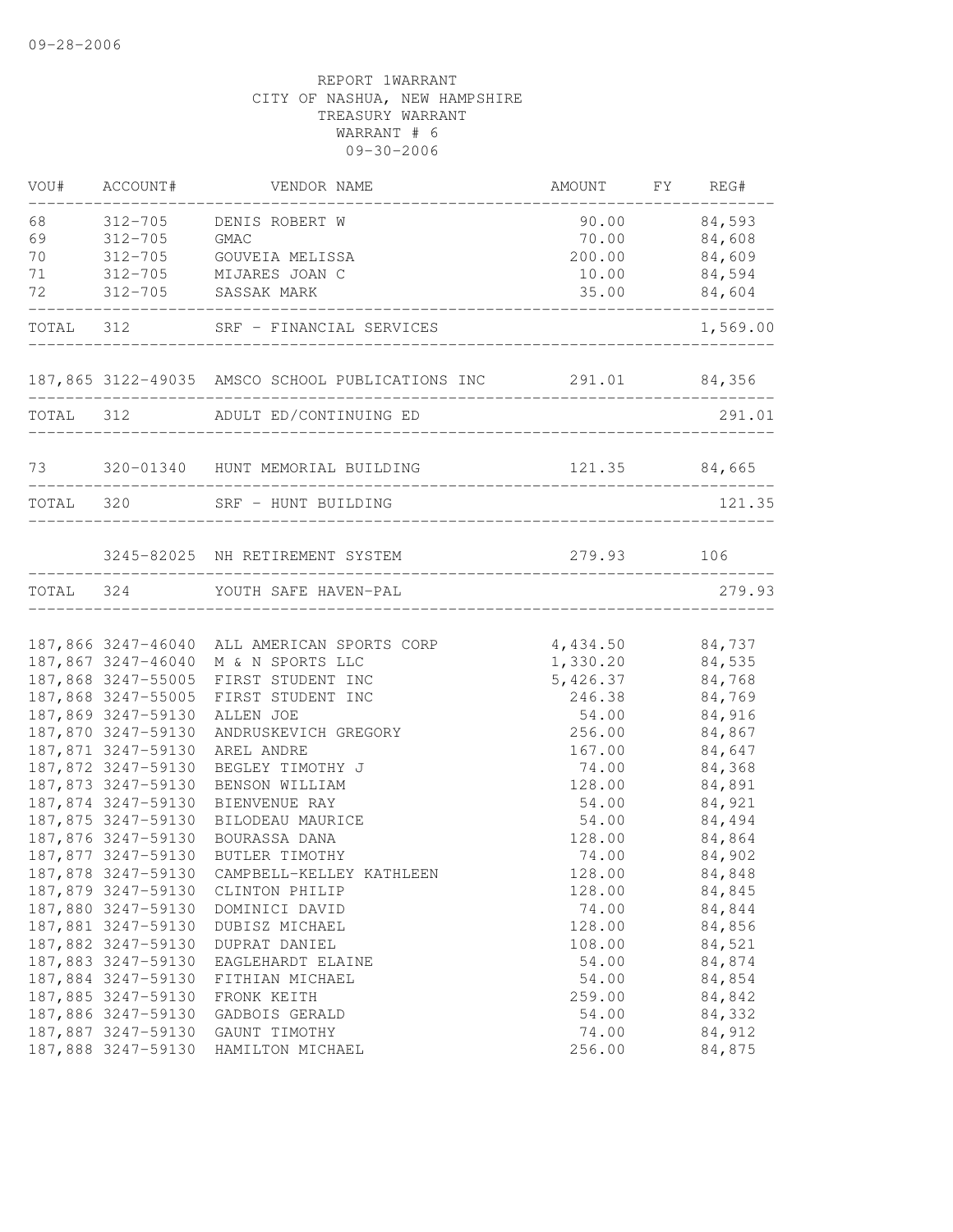| VOU#  | ACCOUNT#            | VENDOR NAME                          | AMOUNT   | FY | REG#      |
|-------|---------------------|--------------------------------------|----------|----|-----------|
|       |                     | 187,889 3247-59130 HARRINGTON KYLE   | 147.00   |    | 84,910    |
|       |                     | 187,890 3247-59130 HELLER BARRY      | 74.00    |    | 84,859    |
|       | 187,891 3247-59130  | HOEPF KATHLEEN                       | 128.00   |    | 84,861    |
|       | 187,892 3247-59130  | HOULE BEVERLY                        | 54.00    |    | 84,903    |
|       | 187,893 3247-59130  | JASKOLKA JOHN                        | 74.00    |    | 84,662    |
|       | 187,894 3247-59130  | JONES PAUL                           | 54.00    |    | 84,652    |
|       | 187,895 3247-59130  | JONSON EDWARD                        | 81.00    |    | 84,850    |
|       | 187,896 3247-59130  | KARAM TIMOTHY                        | 54.00    |    | 84,911    |
|       | 187,897 3247-59130  | KEANE MARCIA                         | 256.00   |    | 84,871    |
|       | 187,898 3247-59130  | KREBS MICHAEL                        | 54.00    |    | 84,876    |
|       | 187,899 3247-59130  | LAFORE HOLLY                         | 128.00   |    | 84,907    |
|       | 187,900 3247-59130  | LALLY JAMES F                        | 39.00    |    | 84,646    |
|       | 187,901 3247-59130  | LEAO WAGNER                          | 74.00    |    | 84,904    |
|       | 187,902 3247-59130  | LISS MARK                            | 39.00    |    | 84,870    |
|       | 187,903 3247-59130  | MANDRAVELIS NICK                     | 128.00   |    | 84,866    |
|       | 187,904 3247-59130  | MARTEL CHESTER                       | 128.00   |    | 84,865    |
|       | 187,905 3247-59130  | MATSIS MATTHEW                       | 128.00   |    | 84,704    |
|       | 187,906 3247-59130  | MEISEL WILLIAM II                    | 39.00    |    | 84,549    |
|       | 187,907 3247-59130  | MEYER EDWARD                         | 74.00    |    | 84,931    |
|       | 187,908 3247-59130  | MORAN LINDSAY                        | 128.00   |    | 84,852    |
|       | 187,909 3247-59130  | NH DEPARTMENT OF HEALTH & HUMA       | 50.00    |    | 84,674    |
|       | 187,910 3247-59130  | NUNNALLY WILLIAM                     | 128.00   |    | 84,853    |
|       | 187, 911 3247-59130 | O'BRIEN JEANNE                       | 128.00   |    | 84,922    |
|       | 187,912 3247-59130  | ODIERNA ROBERT                       | 74.00    |    | 84,851    |
|       |                     | 187,913 3247-59130 OSBORNE BRIAN     | 74.00    |    | 84,857    |
|       |                     | 187,914 3247-59130 PALAZZOLO RICHARD | 128.00   |    | 84,905    |
|       |                     | 187,915 3247-59130 PARADISE MALCOLM  | 54.00    |    | 84,896    |
|       | 187,916 3247-59130  | PELLETIER TOM                        | 54.00    |    | 84,877    |
|       | 187, 917 3247-59130 | PIECUCH WALTER                       | 39.00    |    | 84,894    |
|       | 187,918 3247-59130  | PRESHER JIM                          | 74.00    |    | 84,648    |
|       | 187,919 3247-59130  | QUINN BARBARA                        | 128.00   |    | 84,862    |
|       | 187,920 3247-59130  | REARDON DANIEL                       | 43.00    |    | 84,749    |
|       | 187,921 3247-59130  | RIVARD CAROL                         | 128.00   |    | 84,915    |
|       | 187,922 3247-59130  | SEVIGNY RONALD                       | 54.00    |    | 84,534    |
|       | 187,923 3247-59130  | SMICK KEVIN W                        | 84.00    |    | 84,548    |
|       | 187,924 3247-59130  | SMITH MIKE                           | 74.00    |    | 84,855    |
|       | 187, 925 3247-59130 | STANIELS KEVIN                       | 74.00    |    | 84,908    |
|       | 187,926 3247-59130  | STEVENS RITA                         | 128.00   |    | 84,917    |
|       | 187, 927 3247-59130 | TREAT BRUCE                          | 74.00    |    | 84,892    |
|       |                     | 187,928 3247-59130 WIGGIN CHUCK      | 128.00   |    | 84,863    |
|       |                     | 187,929 3247-59130 WILLIAMS BRIAN    | 54.00    |    | 84,869    |
| TOTAL | 324                 | ATHLETICS REVENUE FUND               |          |    | 17,396.45 |
| 75    | 331-01430           | NEXTEL COMMUNICATIONS                | 239.87   |    | 85,052    |
| 76    | 331-59100           | COMCAST                              | 107.00   |    | 85,037    |
| 77    | 331-64030           | LIFEGUARD SYSTEMS INC                | 1,250.00 |    | 84,606    |
|       |                     |                                      |          |    |           |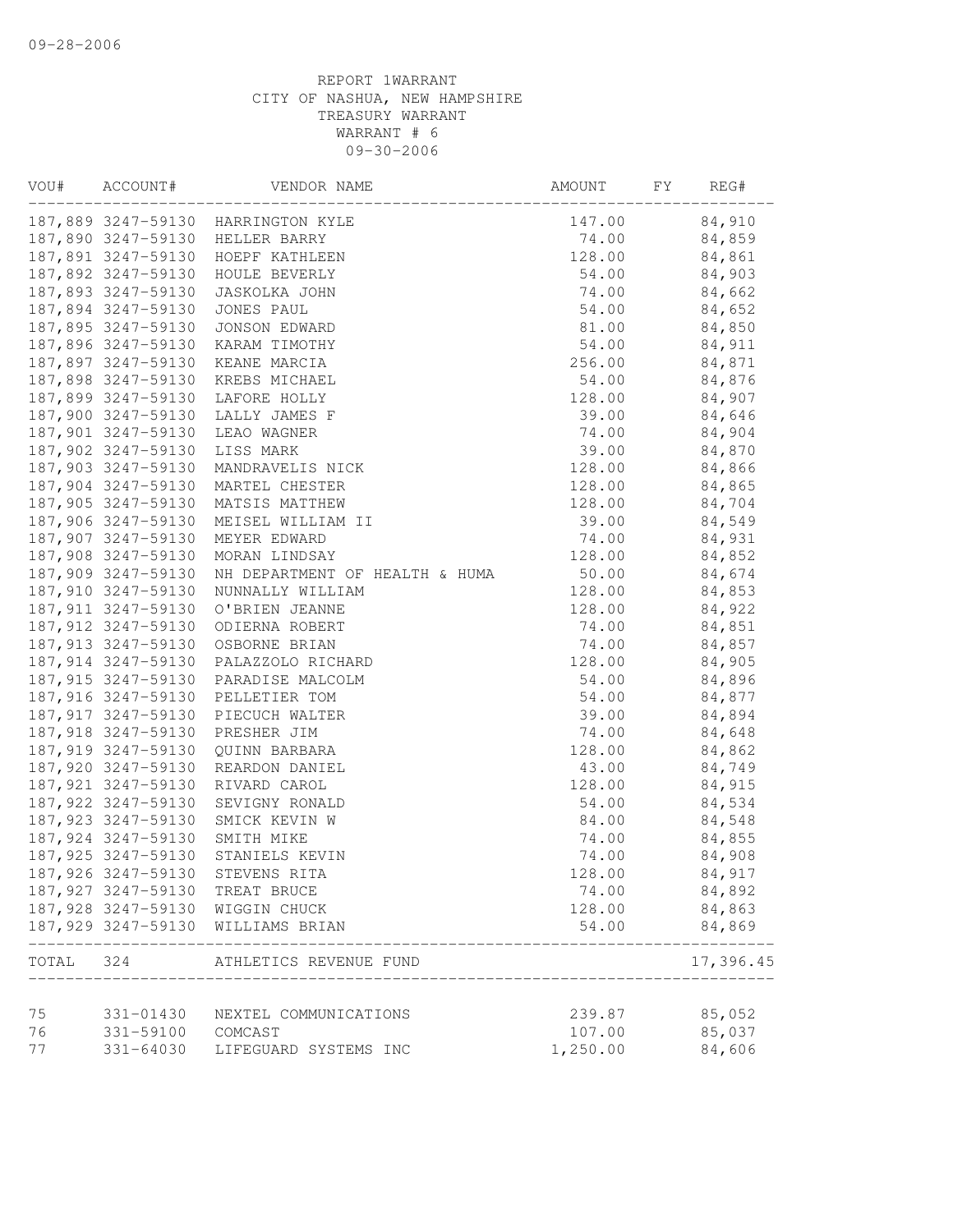| VOU#      | ACCOUNT#                      | VENDOR NAME                                       | AMOUNT             | FY. | REG#             |
|-----------|-------------------------------|---------------------------------------------------|--------------------|-----|------------------|
| 78        | 331-78007                     | CARPARTS OF NASHUA                                | 28.67              |     | 84,362           |
| 79        | 331-78007                     | DOBLES CHEVROLET-GEO-BUICK INC                    | 66.50              |     | 84,955           |
| 80        | 331-78007                     | HEFFERAN TIMOTHY                                  | 12.47              |     | 84,985           |
| 81        | 331-78007                     | MAC MULKIN CHEVROLET INC                          | 6.91               |     | 84,943           |
| 82        | 331-78007                     | TOWERS MOTOR PARTS CORP                           | 5.45               |     | 84,664           |
| 83        | 331-82030                     | NH RETIREMENT SYSTEM                              | 4,815.68           |     | 106              |
| TOTAL     | 331                           | SRF - POLICE DEPARTMENT                           |                    |     | 6,532.55         |
| 84        | 332-64192                     | HOOKSETT TOOL RENTAL LLC                          | 199,940.00         |     | 84,471           |
| TOTAL     | 332                           | SRF - FIRE DEPARTMENT                             |                    |     | 199,940.00       |
|           | 3357-82025                    | NH RETIREMENT SYSTEM                              | 284.78             |     | 106              |
|           | 3357-83031                    | ITT HARTFORD                                      | 27.44              |     | 107              |
| TOTAL     | 335                           | TITLE IB READ 1ST MT PLEASANT                     |                    |     | 312.22           |
|           |                               | 187,930 3387-53103 YOUTH COUNCIL (THE)            | 8,200.00           |     | 84,781           |
| TOTAL     | 338                           | TITLE IV SDF YOUTH COUNCIL                        |                    |     | 8,200.00         |
|           |                               |                                                   |                    |     |                  |
| 87        | 341-01909                     | THE PLUS COMPANY INC                              | 2,000.00           |     | 84,384           |
| 88        | 341-41015                     | SURPLUS OFFICE EQUIPMENT INC                      | 390.00             |     | 84,693           |
| 89        | 341-49075                     | SABATO JOSEPH DR                                  | 76.00              |     | 84,451           |
| 89        | 341-59100                     | SABATO JOSEPH DR                                  | 30.00              |     | 84,451           |
| 90<br>91  | $341 - 66010$<br>341-91030    | E-Z MINI STORAGE<br>ETKIND PAUL                   | 1,746.00<br>150.00 |     | 84,622<br>84,447 |
| 92        | 341-94025                     | DISPUTED                                          | 205.00             |     | 85,085           |
| 93        | 341-94025                     | <b>NHCRA</b>                                      | 385.00             |     | 85,050           |
| TOTAL     | 341                           | SRF - COMMUNITY SERVICES                          |                    |     | 4,982.00         |
| 94        | 342-91025 CRUZ LUIS           |                                                   | 38.60              |     | 84,558           |
| TOTAL 342 |                               | SRF - COMMUNITY HEALTH                            |                    |     | 38.60            |
|           |                               |                                                   |                    |     |                  |
|           |                               | 187,931 3436-49075 TOWLE TERRI                    | 81.53              |     | 84,830           |
|           |                               | 187,932 3436-53109 CHILDREN'S MUSEUM OF PORTSMOUT | 6,840.00           |     | 84,925           |
|           |                               | 187,933 3436-53109 FOWLER CANDICE A               | 562.30             |     | 84,901           |
|           | 187,934 3436-53109 UC REGENTS |                                                   | 750.00             |     | 84,899           |
|           | 187,935 3436-91040            | MCCMLURE PATRICIA                                 | 544.41             |     | 84,924           |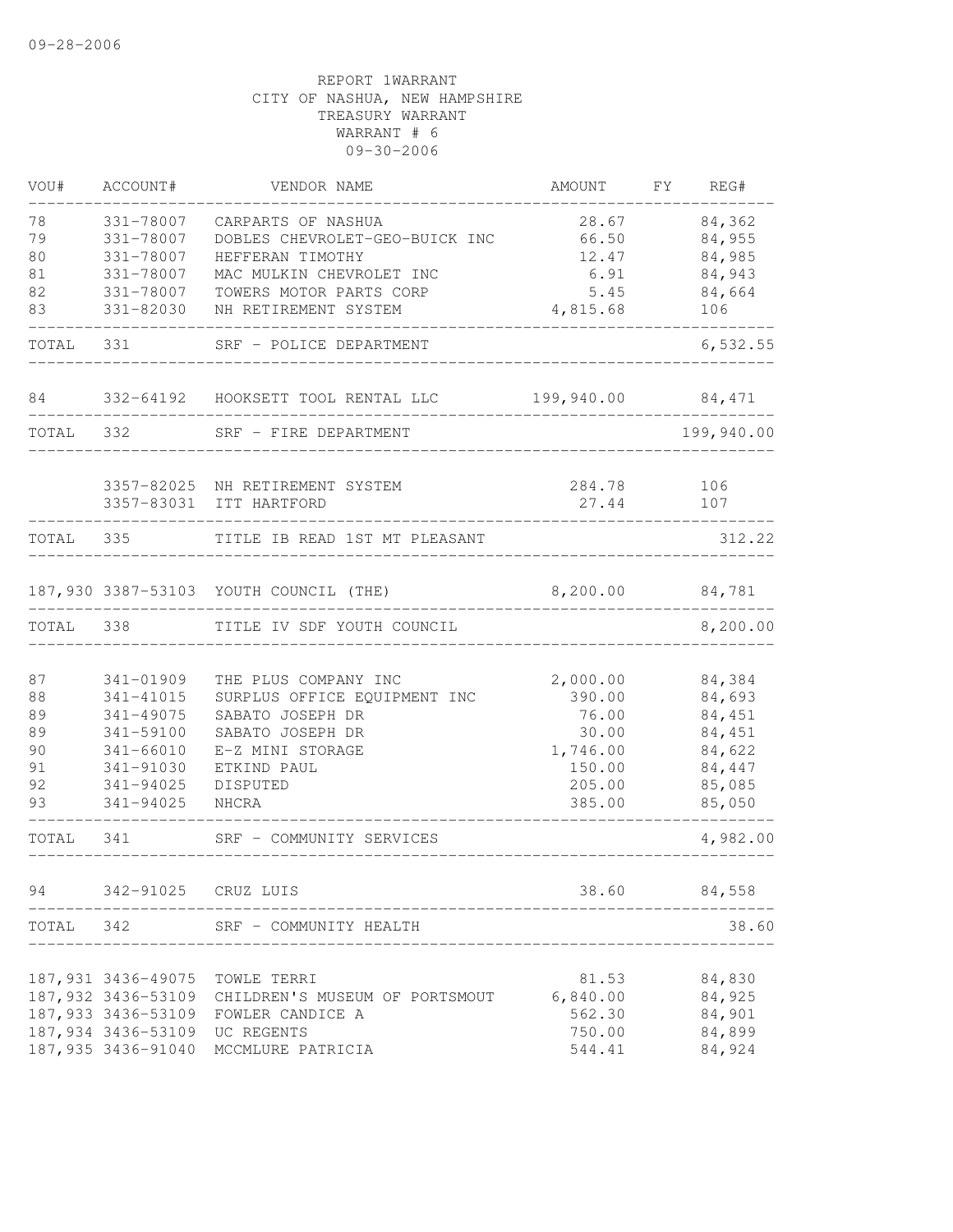| VOU#  | ACCOUNT#           | VENDOR NAME                                     | AMOUNT          | FY | REG#          |
|-------|--------------------|-------------------------------------------------|-----------------|----|---------------|
| TOTAL | 343                | TITLE IV 21ST CENT-QUAL. STAFF                  |                 |    | 8,778.24      |
|       | 187,936 3440-49075 | JACK'S PIZZA                                    | 150.75          |    | 84,677        |
|       | 187,937 3440-49075 | MARKET BASKET                                   | 57.86           |    | 84,552        |
|       | 187,938 3440-49075 | SAM'S CLUB                                      | 392.32          |    | 85,097        |
|       | 187,939 3440-49075 | WALMART COMMUNITY                               | 161.59          |    | 84,708        |
|       | 187,940 3440-53103 | AMERICAN TEXTILE HISTORY MUSEU                  | 711.32          |    | 84,840        |
|       | 187,941 3440-53103 | SPAULDING YOUTH CENTER                          | 1,130.00        |    | 84,343        |
| TOTAL | 344                | AFTER SCHOOL PROGRAM                            |                 |    | 2,603.84      |
|       | 187,942 3447-53111 | NASHUA ADULT LEARNING CENTER                    | 7,189.00        |    | 84,340        |
|       | 187,943 3447-55020 | FIRST STUDENT INC                               | 976.25          |    | 84,759        |
|       | 3447-82025         | NH RETIREMENT SYSTEM                            | 1,754.65        |    | 106           |
|       |                    | 3447-83031 ITT HARTFORD                         | 2.80            |    | 107           |
| TOTAL | 344                | TITLE IV SDF 21ST CENTURY                       |                 |    | 9,922.70      |
|       | 187,944 3506-49050 | SAGE PUBLICATIONS                               | 754.47          |    | 84,935        |
|       | 3506-82025         | NH RETIREMENT SYSTEM                            | 1,310.89        |    | 106           |
|       |                    | 3506-83031 ITT HARTFORD                         | 80.64           |    | 107           |
|       | 187,945 3506-91040 | MARTINEZ ALISON                                 | 125.00          |    | 84,742        |
| TOTAL | 350                | SUPPLEMENTARY PRGRM FOR CHILDR                  |                 |    | 2,271.00      |
|       | 3507-82025         |                                                 | 59.68           |    | 106           |
|       |                    | NH RETIREMENT SYSTEM<br>3507-83031 ITT HARTFORD | 11.76           |    | 107           |
| TOTAL | 350                | TITLE 11A TEACHER QUALITY                       |                 |    | 71.44         |
|       |                    |                                                 |                 |    |               |
|       | 3516-82025         | NH RETIREMENT SYSTEM                            | 110.61          |    | 106           |
|       | 3516-83031         | ITT HARTFORD                                    | 17.64           |    | 107           |
|       |                    | TOTAL 351 TITLE IID ENHANCE ED THRU TECH        |                 |    | 128.25        |
|       |                    | 103 352-59050 ROXAS MARGARITA                   |                 |    | 328.50 84,459 |
|       |                    | TOTAL 352 SRF - PARKS AND RECREATION            |                 |    | 328.50        |
|       |                    |                                                 |                 |    |               |
|       |                    | 104 353-45190 BROX INDUSTRIES INC               | 4,085.18 84,399 |    |               |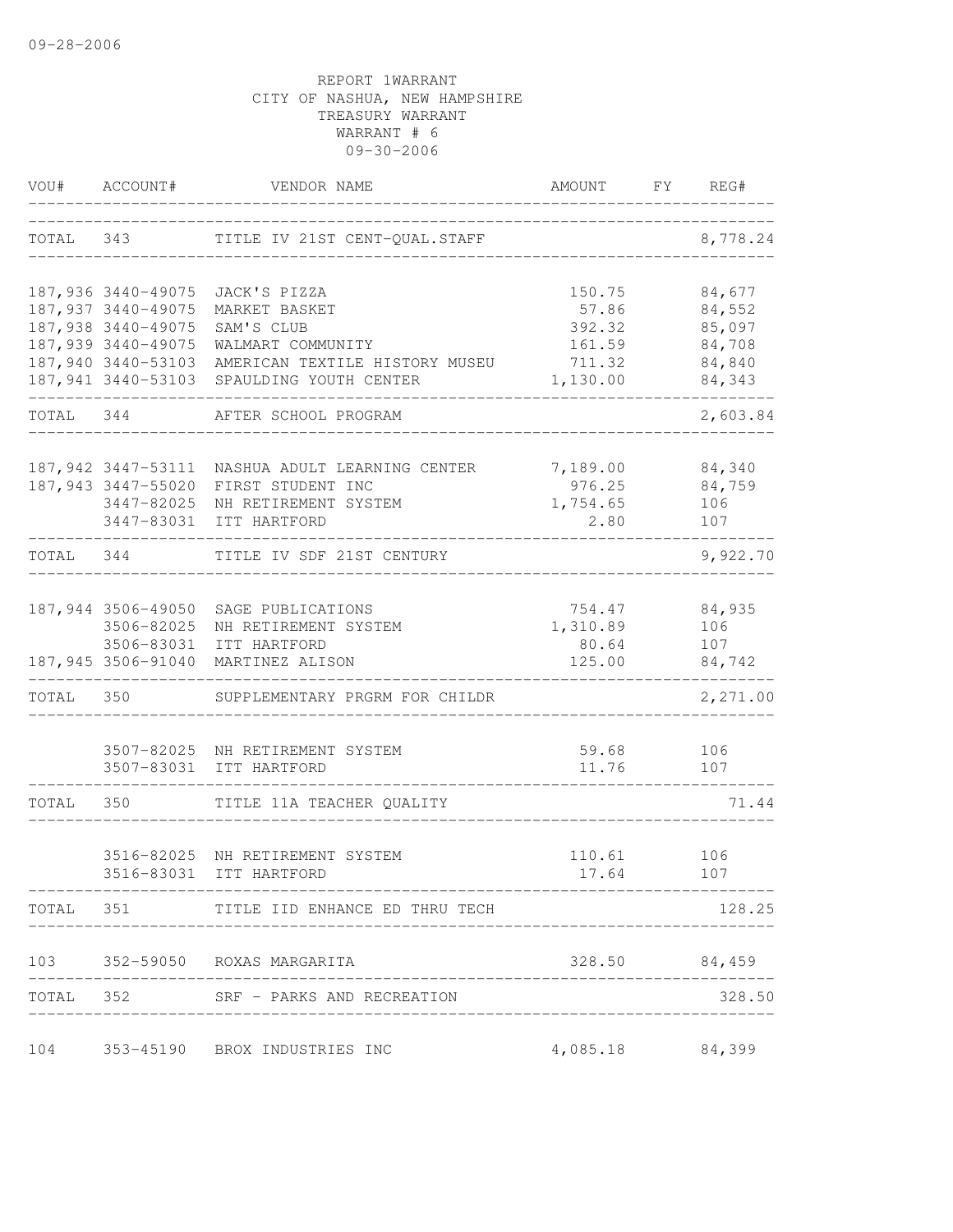| VOU#              | ACCOUNT#                            | VENDOR NAME                                                                          | AMOUNT                        | FY | REG#                       |
|-------------------|-------------------------------------|--------------------------------------------------------------------------------------|-------------------------------|----|----------------------------|
| TOTAL 353         |                                     | SRF - STREET DEPT                                                                    |                               |    | 4,085.18                   |
|                   |                                     | 3557-82025 NH RETIREMENT SYSTEM<br>3557-83031 ITT HARTFORD                           | 170.93 106<br>27.44           |    | 107                        |
| TOTAL 355         |                                     | TITLE IB READING 1ST FES                                                             |                               |    | 198.37                     |
|                   |                                     | 107 371-59100 STUDER GRAPHICS/MARGUERITE STU 247.50 84,598                           |                               |    |                            |
|                   | TOTAL 371                           | SRF - COMMUNITY DEVELOPMENT                                                          |                               |    | 247.50                     |
| 108<br>109        | 373-03 SEPMCO INC                   | 373-53075 NASHUA REGIONAL PLANNING COMMI 1,957.50                                    |                               |    | 42.51 84,613<br>84,969     |
|                   | TOTAL 373                           | SRF - ECONOMIC DEVELOPMENT                                                           |                               |    | 2,000.01                   |
| 110<br>111        | 374-07118<br>374-07340              | NASHUA POLICE ATHLETIC LEAGUE<br>NCDA                                                | 14,600.00<br>250.00           |    | 84,986<br>85,070           |
| 112<br>113        | 374-07435<br>374-07525              | JACK'S PIZZA<br>BROX INDUSTRIES INC                                                  | 120.00<br>55.44               |    | 85,038<br>84,399           |
| 114<br>115<br>116 | 374-09031<br>374-09031<br>374-09031 | COMPLIANCE NETWORK OF NE<br>LOOMIS FARGO & CO<br>ROUTEMACH SOFTWARE INC              | 160.00<br>130.28<br>5,445.00  |    | 84,588<br>84,484<br>85,069 |
| 117<br>118        | 374-09031<br>374-09031              | TRANSIT MANAGEMENT OF NASHUA<br>TRANSIT MANAGEMENT OF NASHUA                         | 143.44<br>136.57              |    | 102<br>117                 |
| 119<br>120<br>121 | 374-09043<br>374-09054<br>374-09061 | PROTECTION ONE INC<br>VERMONT TRANSIT CO INC<br>ARAMARK UNIFORM SERVICES             | 200.00<br>232.50<br>209.83    |    | 85,064<br>85,086<br>84,473 |
| 122<br>123<br>124 | 374-09061<br>374-09061              | SAFETY KLEEN SYSTEMS INC<br>TRANSIT MANAGEMENT OF NASHUA I<br>SCHULTZ LUBRICANTS INC | 331.70<br>12.68               |    | 84,395<br>84,326           |
| 125<br>126        | 374-09071<br>374-09071<br>374-09081 | SHATTUCK MALONE OIL CO<br>BANDAG INC                                                 | 324.60<br>20,794.11<br>665.80 |    | 84,341<br>85,023<br>84,391 |
| 127<br>128<br>129 | 374-09081<br>374-09091<br>374-09091 | MICHELIN NORTH AMERICA INC<br>AIREX FILTER CORPORATION<br>BALDWIN FILTERS            | 2,892.24<br>63.52<br>216.32   |    | 84,385<br>84,432<br>84,457 |
| 130<br>131        | 374-09091<br>374-09091              | CENTRAL PAPER PRODUCTS CO<br>CUMMINS NORTHEAST INC                                   | 134.35<br>93.35               |    | 84,962<br>84,682           |
| 132<br>133<br>134 | 374-09091<br>374-09091<br>374-09091 | FLEETWAY HEAVY DUTY PARTS INC<br>GILLIG CORP<br>INTERSTATE BATTERIES                 | 640.08<br>1,286.49<br>417.16  |    | 84,426<br>84,632<br>84,544 |
| 135<br>136        | 374-09091<br>374-09091              | NORTHERN BUS SALES INC<br>PURITAN PRESS INC                                          | 839.08<br>248.00              |    | 84,499<br>84,507           |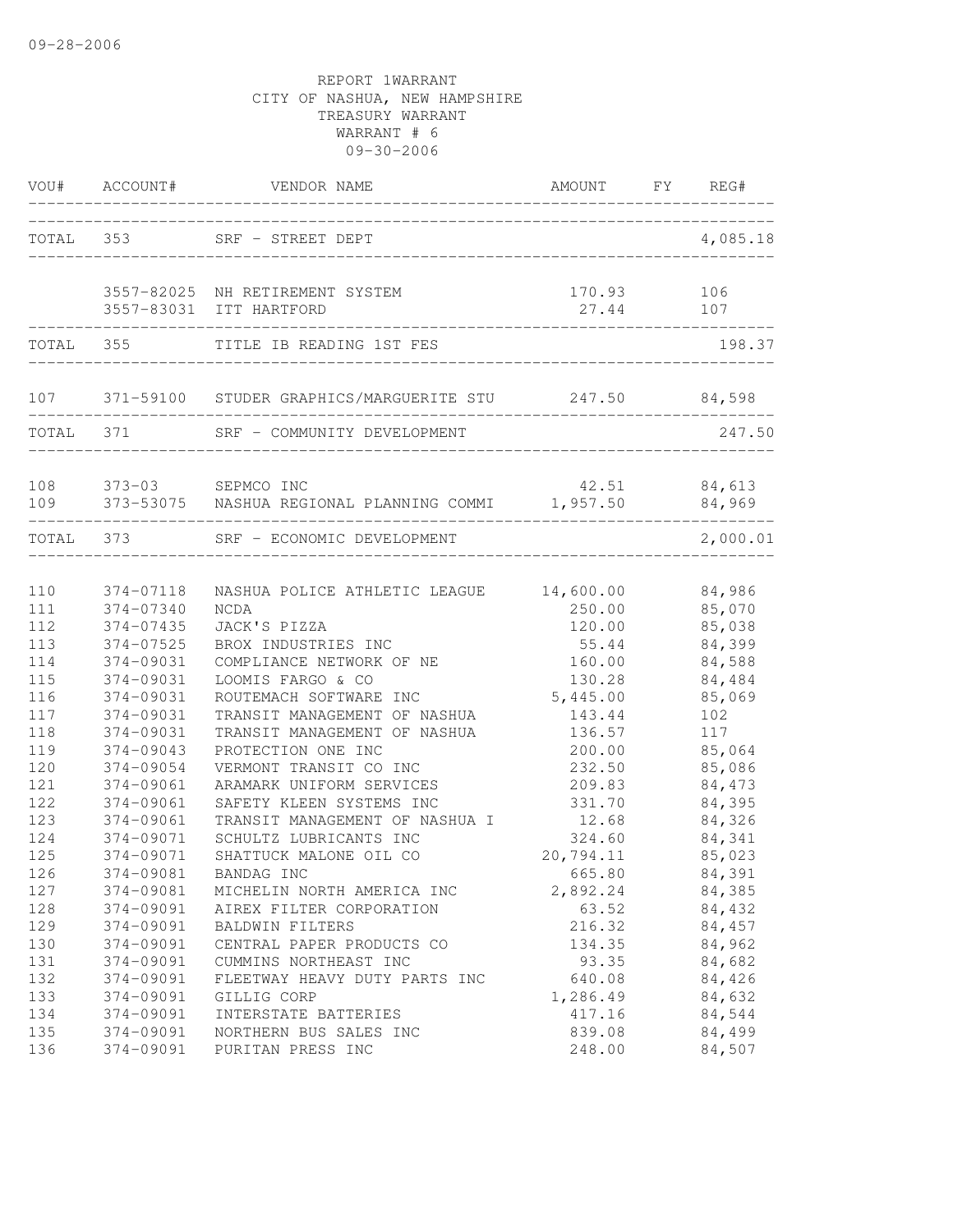| VOU#  | ACCOUNT#            | VENDOR NAME                                  | AMOUNT     | FΥ | REG#       |
|-------|---------------------|----------------------------------------------|------------|----|------------|
| 137   | 374-09091           | RYDER FLEET PRODUCTS.COM INC                 | 1,210.83   |    | 84,660     |
| 138   | 374-09091           | STAPLES BUSINESS ADVANTAGE                   | 265.22     |    | 84,702     |
| 139   | 374-09091           | SUBURBAN AUTO & TRUCK PARTS IN               | 6,799.75   |    | 84,953     |
| 140   | 374-09091           | TRANSIT MANAGEMENT OF NASHUA I               | 192.94     |    | 84,326     |
| 141   | 374-09104           | PUBLIC SERVICE OF NH                         | 176.32     |    | 85,075     |
| 142   | 374-09113           | KEYSPAN ENERGY DELIVERY                      | 45.97      |    | 85,045     |
| 143   | 374-09124           | PENNICHUCK WATER                             | 33.37      |    | 85,048     |
| 144   | 374-09133           | PAETEC COMMUNICATIONS INC                    | 39.61      |    | 85,028     |
| 145   | 374-09133           | VERIZON                                      | 137.17     |    | 85,043     |
| 146   | $374 - 09153$       | THE HARTFORD                                 | 12,802.55  |    | 85,035     |
| 147   | 374-09201           | TRANSIT MANAGEMENT OF NASHUA                 | 17,625.73  |    | 102        |
| 148   | 374-09201           | TRANSIT MANAGEMENT OF NASHUA                 | 17,036.37  |    | 117        |
| 149   | 374-09208           | TRANSIT MANAGEMENT OF NASHUA                 | 587.10     |    | 102        |
| 150   | 374-09208           | TRANSIT MANAGEMENT OF NASHUA                 | 587.10     |    | 117        |
| 151   | 374-09211           | TRANSIT MANAGEMENT OF NASHUA                 | 1,277.63   |    | 102        |
| 152   | 374-09211           | TRANSIT MANAGEMENT OF NASHUA                 | 499.17     |    | 114        |
| 153   | 374-09211           | TRANSIT MANAGEMENT OF NASHUA                 | 13,340.14  |    | 115        |
| 154   | 374-09211           | TRANSIT MANAGEMENT OF NASHUA                 | 1,232.57   |    | 117        |
| 155   | 374-09214           | TRANSIT MANAGEMENT OF NASHUA                 | 36.70      |    | 102        |
| 156   | 374-09214           | TRANSIT MANAGEMENT OF NASHUA                 | 1,160.30   |    | 115        |
| 157   | 374-09214           | TRANSIT MANAGEMENT OF NASHUA                 | 36.70      |    | 117        |
| 158   | 374-09221           | FIRST TRANSIT INC                            | 32, 161.23 |    | 84,419     |
| 159   | 374-09261           | ARAMARK UNIFORM SERVICES                     | 670.24     |    | 84,473     |
| 160   | 374-09261           | RED BRICK CLOTHING CO                        | 363.80     |    | 84,456     |
| 161   | 374-09261           | TRANSIT MANAGEMENT OF NASHUA I               | 64.35      |    | 84,326     |
| 162   | 374-09261           | UNITED PARCEL SERVICE                        | 44.47      |    | 85,088     |
| TOTAL | 374                 | SRF - URBAN PROGRAMS                         |            |    | 159,069.87 |
| 163   | 375-45050           | AMS IMAGING INC                              | 6,815.25   |    | 84,380     |
| TOTAL | 375                 | SRF - PUBLIC LIBRARIES                       |            |    | 6,815.25   |
|       | 3766-31005 VERIZON  |                                              | 154.09     |    | 85,043     |
| TOTAL | 376                 | TITLE I ESEA                                 |            |    | 154.09     |
|       |                     |                                              |            |    |            |
|       |                     | 187,946 3767-31005 PAETEC COMMUNICATIONS INC | 5.15       |    | 84,798     |
|       | 187, 947 3767-49035 | SCHOLASTIC BOOK CLUBS INC                    | 572.60     |    | 84,503     |
|       | 187,948 3767-49050  | HENRY S WOLKINS COMPANY                      | 23.50      |    | 84,977     |
|       | 187,949 3767-49050  | MCINTIRE BUSINESS PRODUCTS INC               | 106.60     |    | 84,975     |
|       | 187,950 3767-49050  | SCHOOL SPECIALTY                             | 1,312.23   |    | 84,743     |
|       | 187,951 3767-49050  | SMILE MAKERS                                 | 38.75      |    | 84,735     |
|       | 187,952 3767-49050  | STAPLES BUSINESS ADVANTAGE                   | 325.16     |    | 84,645     |
|       | 187, 953 3767-53101 | CROWDER LUCIE L                              | 307.65     |    | 84,714     |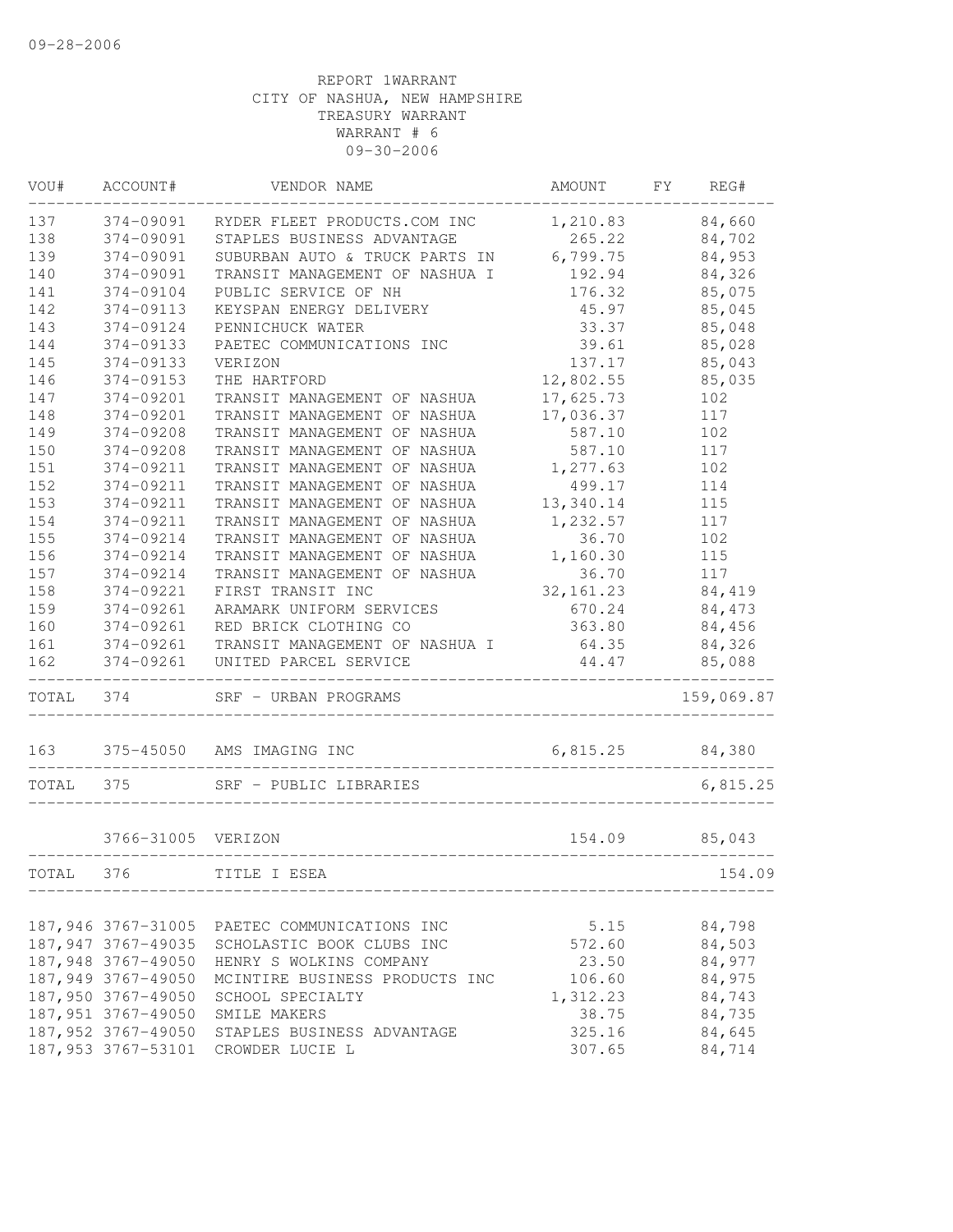| VOU#      | ACCOUNT#                                               | VENDOR NAME                                                                                                                                                                                    | AMOUNT FY REG#                          |                                                |
|-----------|--------------------------------------------------------|------------------------------------------------------------------------------------------------------------------------------------------------------------------------------------------------|-----------------------------------------|------------------------------------------------|
|           | 3767-82025<br>3767-83031                               | NH RETIREMENT SYSTEM<br>ITT HARTFORD                                                                                                                                                           | 398.14<br>80.94                         | 106<br>107                                     |
|           | 187,954 3767-94030<br>187,955 3767-95010               | BURNS PATRICIA<br>SCHOLASTIC INC                                                                                                                                                               | 40.05<br>264.39                         | 84,724<br>84,355                               |
| TOTAL 376 |                                                        | TITLE I ESEA                                                                                                                                                                                   |                                         | 3,475.16                                       |
|           |                                                        | 187,956 3776-53102 CRM-PUBLIC CONSULTINT GROUP IN 15,000.00 84,900                                                                                                                             |                                         |                                                |
| TOTAL 377 |                                                        | TITLE I ENHANCE ENG LANGUAGE                                                                                                                                                                   |                                         | 15,000.00                                      |
|           |                                                        | 3886-82025 NH RETIREMENT SYSTEM                                                                                                                                                                | 182.89                                  | 106                                            |
| TOTAL 388 |                                                        | TITLE V INNOVATIVE PROGRAMS                                                                                                                                                                    |                                         | 182.89                                         |
|           | 187,957 3887-49050<br>187,958 3887-49050<br>3887-82025 | HYNES STACEY<br>NAAS DANA<br>NH RETIREMENT SYSTEM<br>3887-83031 ITT HARTFORD<br>187,959 3887-91040 HYNES STACY                                                                                 | 73.23<br>12.96<br>4.80<br>1.20          | 84,454<br>84,448<br>106<br>107<br>74.01 84,734 |
| TOTAL     | 388                                                    | TITLE V INNOVATIVE PROGRAMS                                                                                                                                                                    |                                         | 166.20                                         |
|           |                                                        | 187,960 3906-91040 MARCIANO LIANE                                                                                                                                                              |                                         | 322.98 84,786                                  |
| TOTAL 390 |                                                        | VOC ED SECONDARY PERKINS                                                                                                                                                                       | ______________________________          | 322.98                                         |
|           |                                                        | 187,961 3907-91040 DARWISH COLLEEN                                                                                                                                                             | 1,376.85 84,868                         |                                                |
| TOTAL 390 |                                                        | VOC ED SECONDARY PERKINS                                                                                                                                                                       |                                         | 1,376.85                                       |
|           |                                                        | 187,962 3937-49050 STAPLES BUSINESS ADVANTAGE<br>3937-82025 NH RETIREMENT SYSTEM<br>3937-83031 ITT HARTFORD<br>___________________                                                             | 57.46<br>8.12                           | 285.15 84,645<br>106<br>107                    |
|           | TOTAL 393 DAY CARE                                     |                                                                                                                                                                                                |                                         | 350.73                                         |
|           |                                                        | 187,963 3956-49050 REHAB EQUIPMENT ASSOCIATES<br>187,964 3956-53109 CARROLL CENTER FOR THE BLIND (<br>187,965 3956-64045 CAMBIUM LEARNING INC<br>187,966 3956-64192 REHAB EQUIPMENT ASSOCIATES | 424.50<br>1,902.10<br>2,050.00<br>92.95 | 84,741<br>84,827<br>84,820<br>84,741           |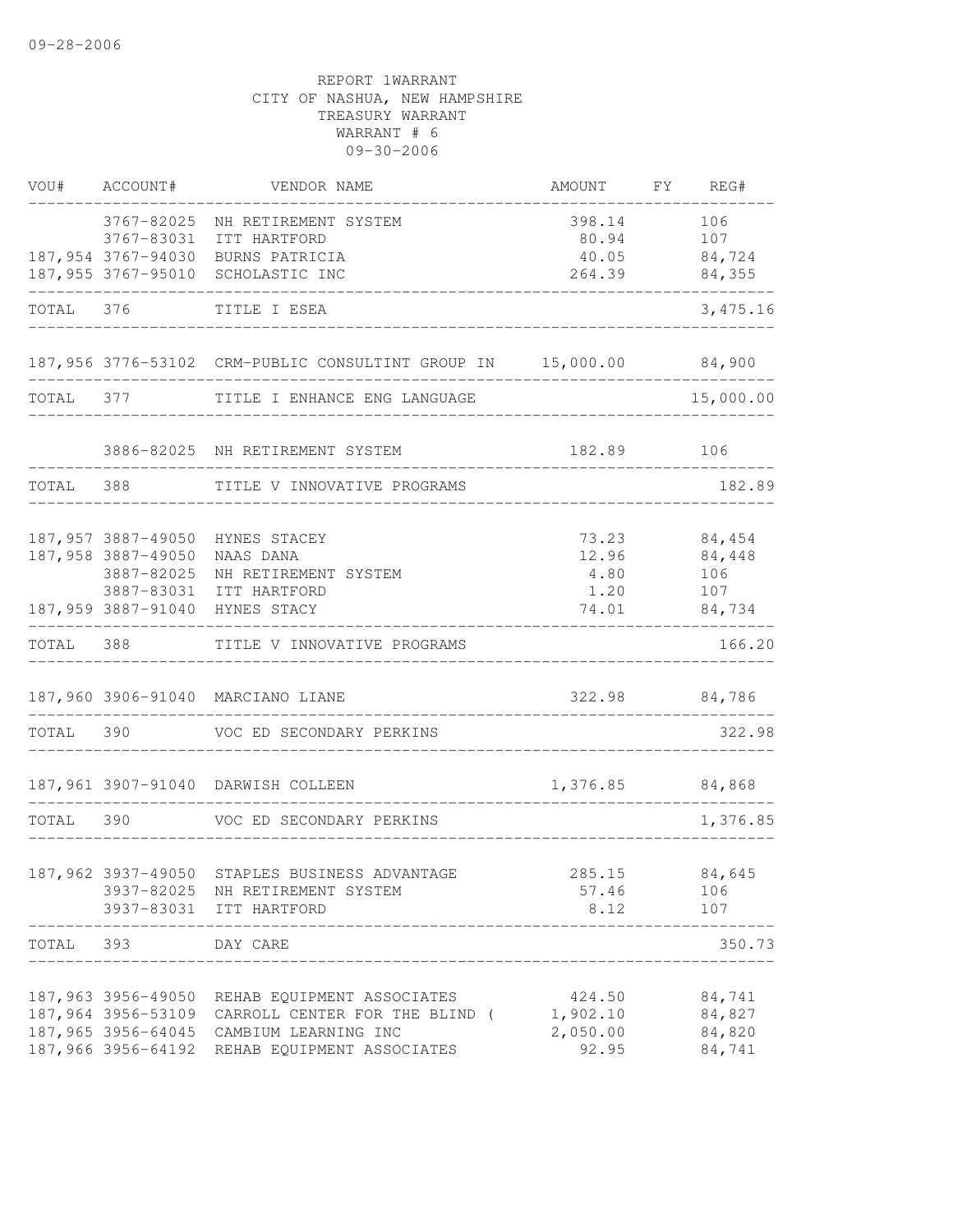| VOU#  | ACCOUNT# | VENDOR NAME<br>----------------------                                                       | AMOUNT FY              | REG#             |
|-------|----------|---------------------------------------------------------------------------------------------|------------------------|------------------|
|       |          | 3956-82025 NH RETIREMENT SYSTEM<br>3956-83031 ITT HARTFORD                                  | 4,208.95<br>381.22 107 | 106              |
|       |          | TOTAL 395 IDEA BASIC SPEC ED                                                                |                        | 9,059.72         |
|       |          | 187,967 3957-53103 CARROLL CENTER FOR THE BLIND (<br>187,968 3957-53109 CHILDREN'S HOSPITAL | 630.40<br>1,078.05     | 84,827<br>84,710 |
|       |          | TOTAL 395 IDEA BASIC SPEC ED                                                                |                        | 1,708.45         |
|       |          | 187,969 3977-49050 REHAB EOUIPMENT ASSOCIATES                                               | 1,759.68               | 84,741           |
| TOTAL | 397      | SPECIAL ED LOCAL                                                                            |                        | 1,759.68         |
|       |          |                                                                                             |                        |                  |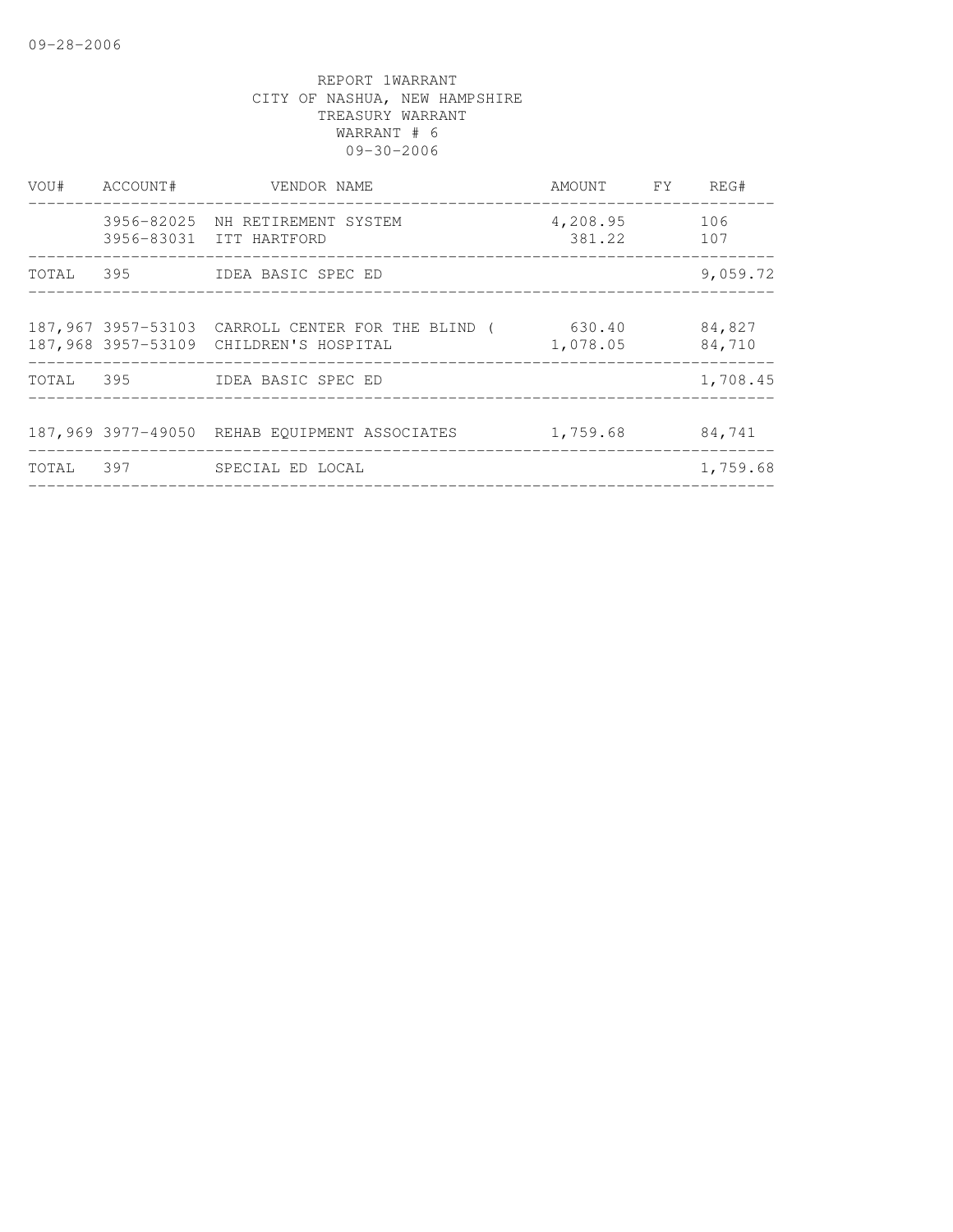| VOU#                     | ACCOUNT#                                                 | VENDOR NAME                                                                | AMOUNT                          | FY | REG#                                 |
|--------------------------|----------------------------------------------------------|----------------------------------------------------------------------------|---------------------------------|----|--------------------------------------|
| 173                      |                                                          |                                                                            | 149.95                          |    | 84,956                               |
|                          | TOTAL 412-16                                             | FINANCIAL SERVICES<br>INT & COST ON REDEMPTION                             |                                 |    | 149.95                               |
| 174<br>175<br>176<br>177 | $412 - 180$<br>$412 - 180$<br>$412 - 180$<br>$412 - 180$ | BOSS EOUIPMENT<br>BRADLEY DOUGLAS<br>BRAZAS DANIEL F<br>SANTOS CHRISTINA M | 7.00<br>33.00<br>49.00<br>69.00 |    | 84,591<br>84,590<br>84,592<br>84,596 |
| TOTAL                    | $412 - 18$                                               | FINANCIAL SERVICES<br>AUTO PERMITS                                         |                                 |    | 158.00                               |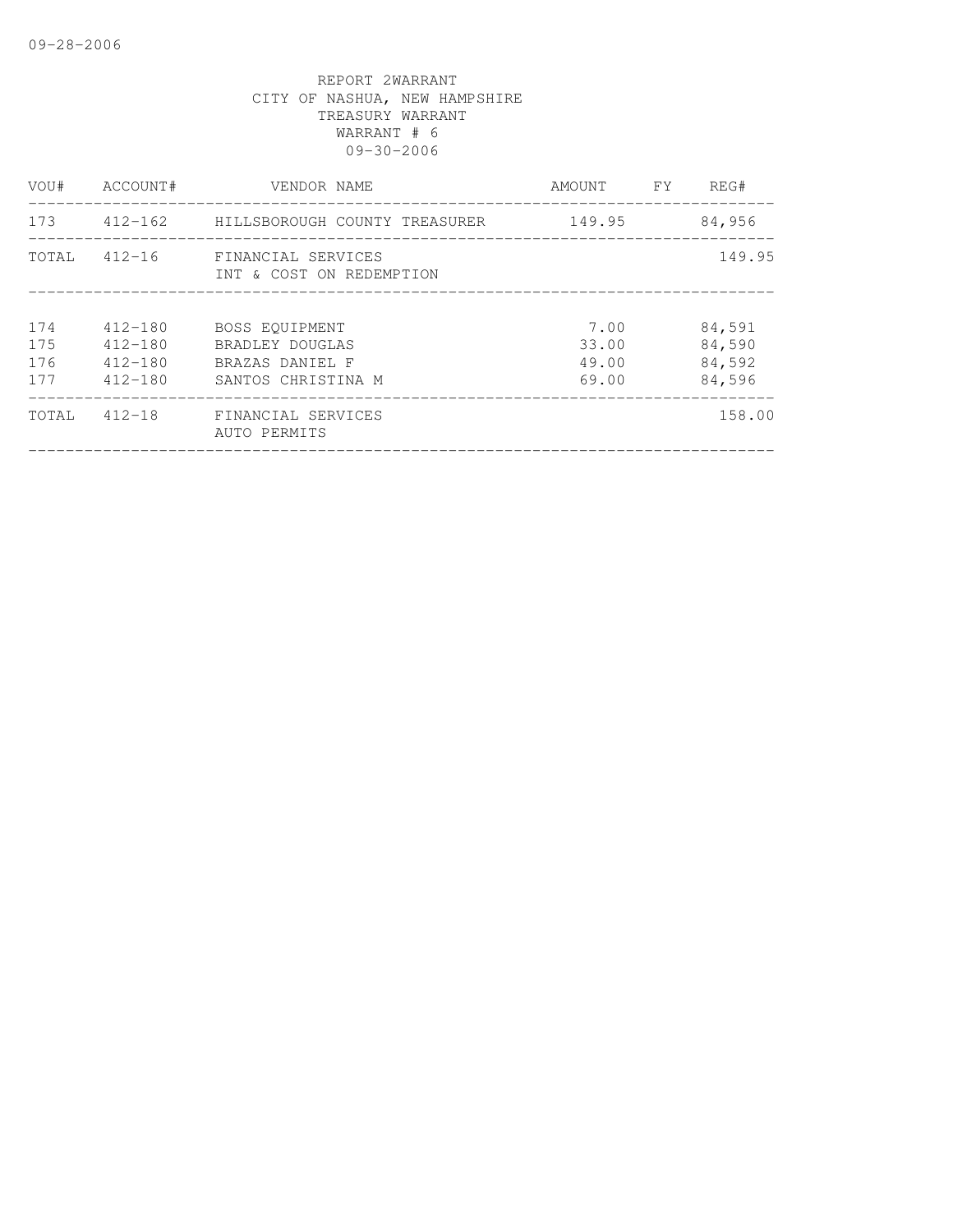| VOU#       | ACCOUNT#               | VENDOR NAME                                  | AMOUNT                    | FΥ | REG#             |
|------------|------------------------|----------------------------------------------|---------------------------|----|------------------|
| 178        | 501-31050              | VERIZON WIRELESS                             | 83.90                     |    | 85,053           |
| TOTAL      | 501                    | MAYOR'S OFFICE                               |                           |    | 83.90            |
| 179        | 502-41015              | ANCO SIGNS & STAMPS                          | 25.00                     |    | 85,032           |
| 180        | $502 - 51010$          | CONNELL DAVID R ESQ                          | 290.00                    |    | 84,987           |
| 180        | 502-51015              | CONNELL DAVID R ESQ                          | 3.00                      |    | 84,987           |
| 181        | 502-66025              | GE CAPITAL INC                               | 133.00                    |    | 84,694           |
| 182        | 502-51015              | HILLSBOROUGH COUNTY SHERIFF OF               | 21.00                     |    | 84,349           |
| 183        | $502 - 41015$          | STAPLES BUSINESS ADVANTAGE                   | 110.38                    |    | 84,702           |
| TOTAL      | 502                    | LEGAL DEPARTMENT                             |                           |    | 582.38           |
| 184        | 503-72010              | CONWAY OFFICE PRODUCTS LLC                   | 160.00                    |    | 84,486           |
| 185        | 503-41015              | STAPLES BUSINESS ADVANTAGE                   | 182.00                    |    | 84,702           |
| TOTAL      | 503                    | BOARD OF ALDERMEN                            |                           |    | 342.00           |
| 186        | 505-81005              | ADULT LEARNING CENTER                        | 7,500.00                  |    | 84,687           |
| 187        | 505-81118              | <b>BRIDGES</b>                               | 750.00                    |    | 84,495           |
| 188        | 505-81025              | GIRLS INC OF NEW HAMPSHIRE                   | 6,750.00                  |    | 84,777           |
| 189        | 505-81073              | NASHUA PASTORAL CARE CENTER                  | 7,500.00                  |    | 84,699           |
| 189        | 505-81074              | NASHUA PASTORAL CARE CENTER                  | 5,500.00                  |    | 84,699           |
| 190        | 505-81116              | SALVATION ARMY                               | 3,750.00                  |    | 84,369           |
| 191        | 505-81014              | THE CAREGIVERS INC                           | 2,000.00                  |    | 84,643           |
| TOTAL      | 505                    | CIVIC & COMM. ACTIVITIES                     |                           |    | 33,750.00        |
|            |                        |                                              |                           |    |                  |
| 192        | 506-31005              | PAETEC COMMUNICATIONS INC                    | 5,307.55<br>5,823.27      |    | 85,028           |
| 193<br>194 | 506-31005<br>506-31005 | VERIZON<br>VERIZON                           | 462.98                    |    | 85,043<br>85,084 |
| TOTAL      | 506                    | TELECOMMUNICATIONS                           |                           |    | 11,593.80        |
|            |                        |                                              |                           |    |                  |
| 195<br>195 | 507-82005<br>507-82020 | NH RETIREMENT SYSTEM<br>NH RETIREMENT SYSTEM | 136,755.51<br>160, 234.60 |    | 106<br>106       |
| 195        | 507-82030              | NH RETIREMENT SYSTEM                         | 108,952.83                |    | 106              |
| 195        | 507-82035              | NH RETIREMENT SYSTEM                         | 153,756.25                |    | 106              |
| TOTAL      | 507                    | PENSIONS                                     |                           |    | 559,699.19       |
| 196        | 512-59095              | ANACOMP INC                                  | 284.23                    |    | 84,401           |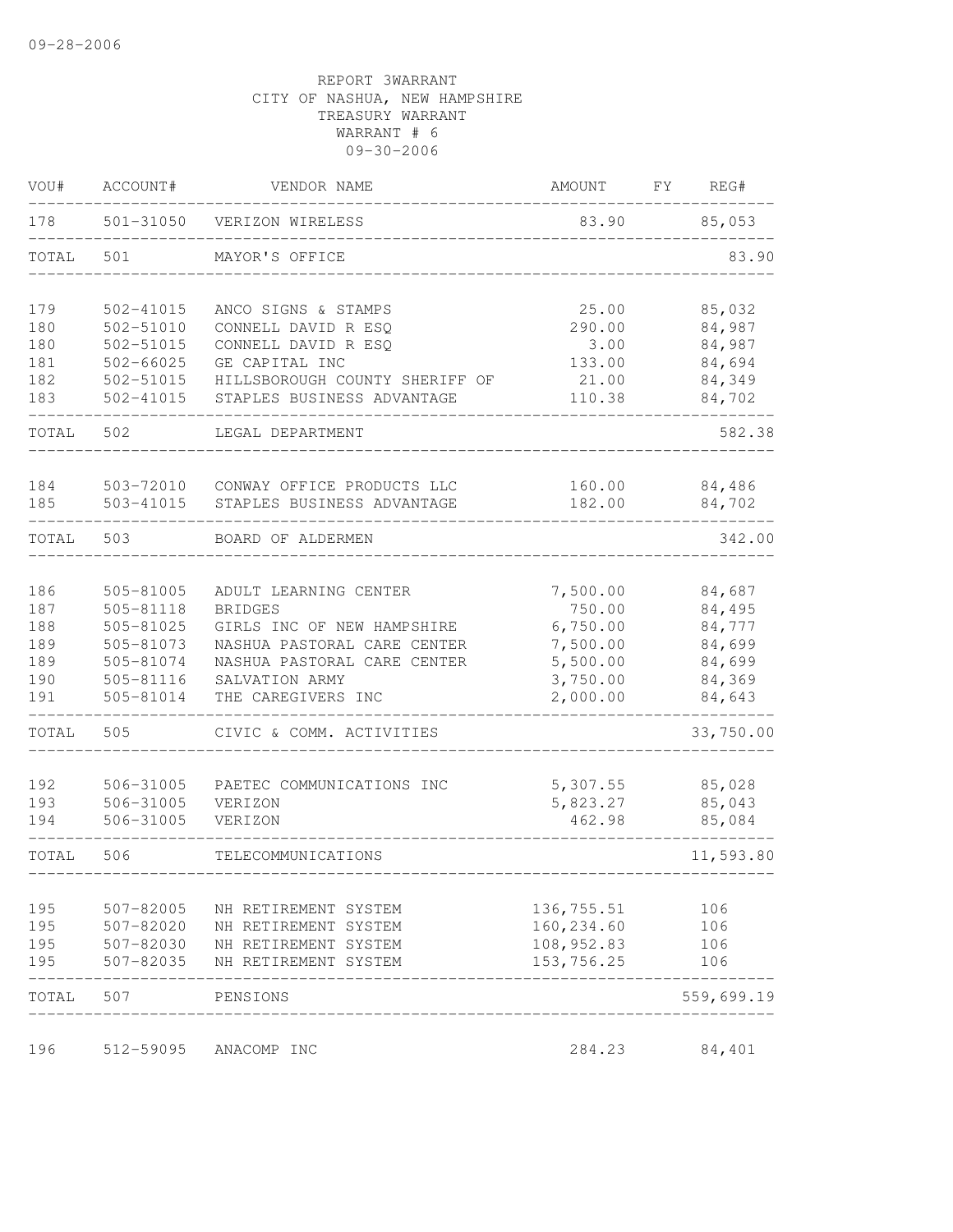| VOU#      | ACCOUNT#  | VENDOR NAME                          | AMOUNT   | FY REG#  |
|-----------|-----------|--------------------------------------|----------|----------|
| 197       | 512-41015 | ANCO ENGRAVED SIGNS & STAMPS I       | 23.50    | 84,637   |
| 198       | 512-98035 | CITY OF NASHUA-PETTY CASH            | 674.25   | 84,327   |
| 199       | 512-94005 | FRED PRYOR SEMINARS                  | 99.00    | 85,061   |
| 200       | 512-66025 | GE CAPITAL INC                       | 270.00   | 84,694   |
| 201       | 512-43005 | PRINTGRAPHICS OF MAINE               | 739.00   | 113      |
| 202       | 512-41005 | STAPLES BUSINESS ADVANTAGE           | 448.23   | 84,702   |
| 202       | 512-41015 | STAPLES BUSINESS ADVANTAGE           | 65.72    | 84,702   |
| 202       | 512-41055 | STAPLES BUSINESS ADVANTAGE           | 147.00   | 84,702   |
| TOTAL 512 |           | FINANCIAL SERVICES                   |          | 2,750.93 |
|           |           |                                      |          |          |
| 203       | 513-59115 | BERGERON PAUL                        | 90.00    | 84,988   |
| 203       | 513-91005 | BERGERON PAUL                        | 184.23   | 84,988   |
| 204       | 513-94005 | NEA REGISTRATION                     | 45.00    | 85,066   |
| 205       | 513-95005 | NELINET                              | 400.00   | 84,525   |
| 206       | 513-94005 | NHCTCA                               | 50.00    | 84,329   |
| 207       |           | 513-41015 STAPLES BUSINESS ADVANTAGE | 211.20   | 84,702   |
| TOTAL 513 |           | CITY CLERK'S OFFICE                  |          | 980.43   |
| 208       |           | 515-66025 GE CAPITAL INC             | 1,305.25 | 84,694   |
| TOTAL     | 515       | HUMAN RESOURCES                      |          | 1,305.25 |
|           |           |                                      |          |          |
| 208       | 516-66025 | GE CAPITAL INC                       | 504.00   | 84,694   |
| 208       | 516-72010 | GE CAPITAL INC                       | 75.00    | 84,694   |
| 209       | 516-74125 | NESMITH RICHARD                      | 33.00    | 84,707   |
| 210       | 516-66030 | PITNEY BOWES                         | 1,020.00 | 84,700   |
| TOTAL     | 516       | PURCHASING DEPARTMENT                |          | 1,632.00 |
|           |           |                                      |          |          |
| 211       | 517-75023 | B & S LOCKSMITHS INC                 | 193.78   | 84,670   |
| 212       | 517-75130 | HANSEN-FOX COMPANY INC               | 508.28   | 84,514   |
| 213       | 517-42010 | HOME DEPOT CREDIT SERVICES           | 15.84    | 85,042   |
| 213       | 517-75023 | HOME DEPOT CREDIT SERVICES           | 27.97    | 85,042   |
| 214       | 517-75130 | J LAWRENCE HALL INC                  | 610.00   | 84,974   |
| 215       | 517-75160 | KERRY FIRE PROTECTION INC            | 546.50   | 84,543   |
| 216       | 517-42015 | LAMPLINE LIGHTING INC                | 251.31   | 84,409   |
| 217       | 517-75023 | LOWE'S                               | 78.89    | 85,073   |
| 218       | 517-75105 | M & M ELECTRICAL SUPPLY CO INC       | 93.01    | 84,940   |
| 219       | 517-33005 | PENNICHUCK WATER                     | 520.46   | 85,048   |
| 220       | 517-75023 | PROTECTION ONE INC                   | 215.00   | 85,064   |
| 221       | 517-32005 | PUBLIC SERVICE OF NH                 | 6,182.76 | 85,075   |
| 222       | 517-79030 | SIMPLEXGRINNELL                      | 116.10   | 84,352   |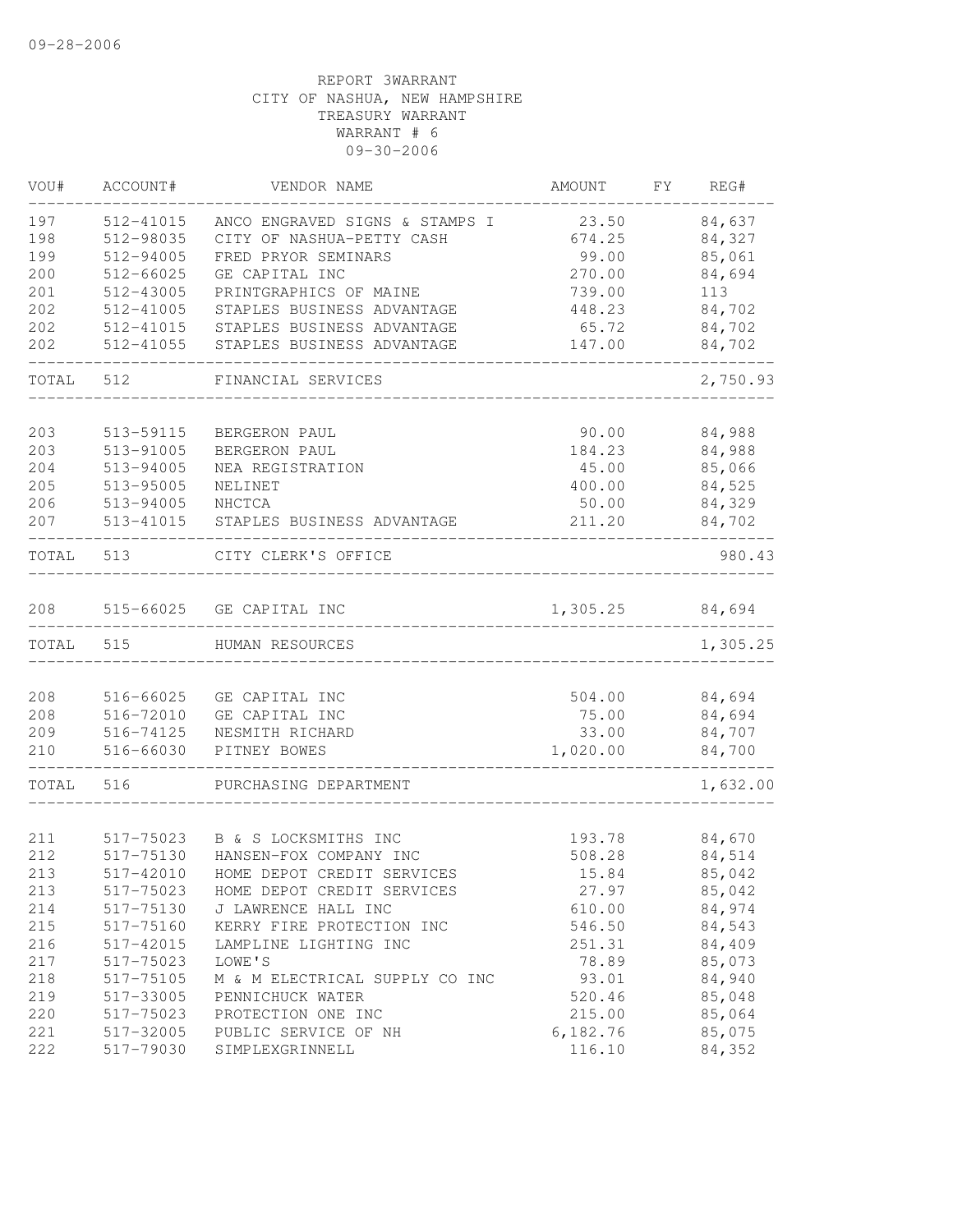| VOU#       | ACCOUNT#                   | VENDOR NAME                       | <b>AMOUNT</b>       | FY | REG#             |
|------------|----------------------------|-----------------------------------|---------------------|----|------------------|
| 223        | 517-74085                  | W E AUBUCHON COMPANY INC          | 2.06                |    | 84,371           |
| TOTAL      | 517                        | BUILDING MAINT - CITY ADMIN       |                     |    | 9,361.96         |
| 224        | 520-53100                  | BOOTH HILARY                      | 520.00              |    | 84,656           |
| 225        | $520 - 41015$              | HUNT MEMORIAL BUILDING            | 7.00                |    | 84,665           |
| 226        | 520-34015                  | KEYSPAN ENERGY DELIVERY           | 24.64               |    | 85,045           |
| 227        | 520-33005                  | PENNICHUCK WATER                  | 286.54              |    | 85,048           |
| 228        | 520-74092                  | SIMPLEXGRINNELL                   | 143.95              |    | 84,352           |
| TOTAL      | 520                        | HUNT BUILDING                     |                     |    | 982.13           |
| 229        | 522-74035                  | CDW GOVERNMENT INC                | 400.00              |    | 84,740           |
| 229        | 522-74040                  | CDW GOVERNMENT INC                | 400.00              |    | 84,740           |
| 230        | 522-74030                  | COCCI COMPUTER SERVICES INC       | 158.00              |    | 84,533           |
| 231        | $522 - 64045$              | GHA TECHNOLOGIES INC              | 237.00              |    | 84,478           |
| 232        | 522-74035                  | INSIGHT PUBLIC SECTOR             | 7,750.00            |    | 84,410           |
| 233        | 522-31040                  | MCMULLEN DAN                      | 54.69               |    | 84,989           |
| 234        | 522-41015                  | STAPLES BUSINESS ADVANTAGE        | 91.97               |    | 84,702           |
| 235        | 522-94005                  | TREASURER STATE OF NH             | 300.00              |    | 85,046           |
| TOTAL      | 522                        | INFORMATION TECHNOLOGY            |                     |    | 9,391.66         |
| 236        | 524-64045                  | DELL MARKETING LP                 | 1,989.08            |    | 84,458           |
| TOTAL      | 524                        | COMPUTERS - CITYWIDE              |                     |    | 1,989.08         |
|            |                            |                                   |                     |    |                  |
| 237        | 531-49075                  | BATTERIES PLUS 400                | 171.75              |    | 84,695           |
| 238        | $531 - 46030$              | BEN'S UNIFORMS                    | 80.00               |    | 84,968           |
| 238        | $531 - 46040$              | BEN'S UNIFORMS                    | 817.00              |    | 84,968           |
| 238        | $531 - 46045$              | BEN'S UNIFORMS                    | 60.00               |    | 84,968           |
| 239        | 531-72020                  | CAPUS AUTOMATION SERVICES         | 1,290.00            |    | 84,472           |
| 240        | 531-78007                  | CARPARTS OF NASHUA                | 95.56               |    | 84,362<br>84,997 |
| 241        | $531 - 46040$              | CHILDS SCOTT                      | 50.00               |    |                  |
| 242        | 531-53070                  | DANIEL WEBSTER ANIMAL HOSPITAL    | 449.10              |    | 84,505           |
| 243        | 531-94005                  | DARCY MARGUERITE                  | 75.97               |    | 84,992           |
| 244        | 531-74092                  | DIRECTV                           | 11.98               |    | 84,572           |
| 245        | 531-78007                  | DOBLES CHEVROLET-GEO-BUICK INC    | 69.62               |    | 84,955           |
| 246        | 531-78007                  | DOWNTOWN LINCOLN-MERCURY INC      | 270.92              |    | 84,430           |
| 246        | 531-78075                  | DOWNTOWN LINCOLN-MERCURY INC      | 568.48              |    | 84,430           |
| 247        | 531-78007                  | EMERGENCY EQUIPMENT WAREHOUSE     | 328.00              |    | 84,681           |
| 248        | 531-42000                  | F W WEBB COMPANY                  | 129.00              |    | 84,434<br>85,004 |
| 249<br>250 | 531-53125<br>$531 - 66025$ | FAUTEUX MICHAEL<br>GE CAPITAL INC | 200.00<br>1, 113.28 |    | 84,694           |
|            |                            |                                   |                     |    |                  |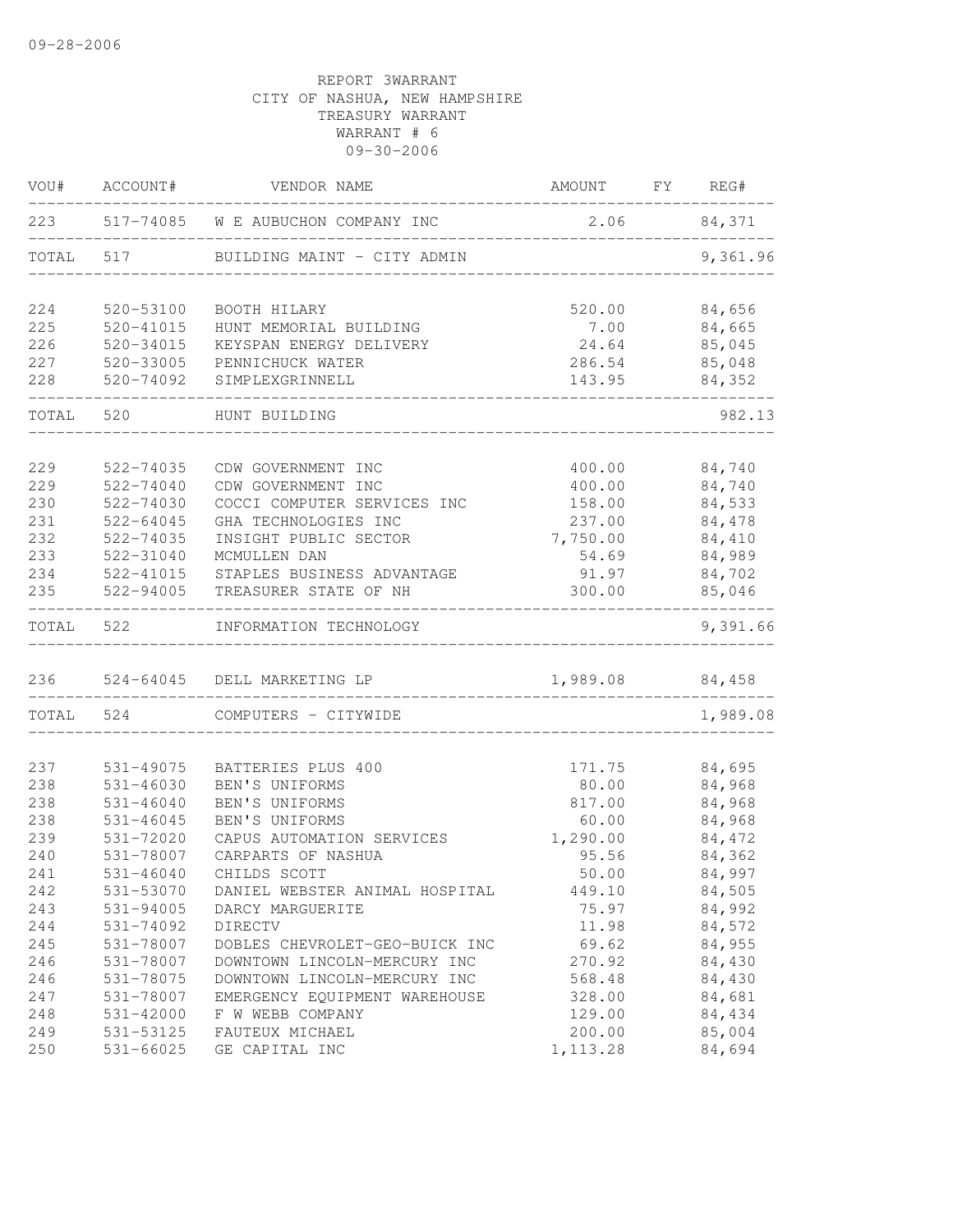| VOU# | ACCOUNT#      | VENDOR NAME                             | AMOUNT   | FY | REG#   |  |
|------|---------------|-----------------------------------------|----------|----|--------|--|
| 251  |               | 531-46040 GEORGE'S APPAREL              | 458.00   |    | 84,420 |  |
| 252  |               | 531-98035 GOOD MORNING SALES INC        | 37.25    |    | 84,972 |  |
| 253  | 531-78065     | GOODYEAR AUTO SERVICE CENTER            | 192.92   |    | 84,337 |  |
| 253  | 531-78100     | GOODYEAR AUTO SERVICE CENTER            | 36.00    |    | 84,337 |  |
| 254  | 531-78065     | GOODYEAR WHOLESALE TIRE CENTER 1,974.40 |          |    | 84,663 |  |
| 255  | 531-78007     | GRAPPONE AUTO JUNCTION                  | 31.46    |    | 84,976 |  |
| 256  | 531-53065     | HEFFERAN TIMOTHY                        | 50.00    |    | 84,993 |  |
| 256  | 531-98035     | HEFFERAN TIMOTHY                        | 4.99     |    | 84,993 |  |
| 257  | 531-41015     | HEFFERAN TIMOTHY                        | 15.00    |    | 84,994 |  |
| 257  | 531-69025     | HEFFERAN TIMOTHY                        | 10.99    |    | 84,994 |  |
| 257  | 531-78007     | HEFFERAN TIMOTHY                        | 20.25    |    | 84,994 |  |
| 257  | 531-91025     | HEFFERAN TIMOTHY                        | 74.10    |    | 84,994 |  |
| 258  | $531 - 46040$ | HEROES UNIFORM & SUPPLY CO              | 163.50   |    | 84,469 |  |
| 259  | 531-42000     | HOME DEPOT CREDIT SERVICES              | 116.90   |    | 85,042 |  |
| 260  | 531-75130     | J LAWRENCE HALL INC                     | 131.25   |    | 84,974 |  |
| 261  | 531-91025     | KENNEY BRIAN                            | 35.60    |    | 84,995 |  |
| 262  | 531-69005     | KETCH-ALL CO                            | 177.50   |    | 84,602 |  |
| 263  | 531-34015     | KEYSPAN ENERGY DELIVERY                 | 3,009.40 |    | 85,045 |  |
| 264  | 531-45005     | LAW ENFORCEMENT TARGETS INC             | 384.32   |    | 84,358 |  |
| 265  | 531-94010     | LEMOINE BROOKE                          | 1,000.00 |    | 84,999 |  |
| 266  | 531-45220     | LIFEGUARD SYSTEMS INC                   | 66.20    |    | 84,606 |  |
| 267  | 531-78007     | MAC MULKIN CHEVROLET INC                | 83.95    |    | 84,943 |  |
| 268  | 531-78007     | MAYNARD & LESIEUR INCORPORATED          | 380.00   |    | 84,950 |  |
| 269  | 531-53065     | MCCARTHY GEORGE                         | 185.14   |    | 85,003 |  |
| 270  | $531 - 46040$ | MCDANNELL RAYMOND                       | 129.96   |    | 85,000 |  |
| 271  | 531-78075     | NASHUA HARLEY DAVIDSON                  | 71.85    |    | 84,412 |  |
| 272  | 531-31040     | NEXTEL COMMUNICATIONS                   | 51.15    |    | 85,052 |  |
| 273  | 531-78007     | NORTHERN FOREIGN CAR PARTS INC          | 665.35   |    | 84,981 |  |
| 274  | 531-45005     | NORTHERN SAFETY CO INC                  | 586.72   |    | 84,407 |  |
| 275  | $531 - 46040$ | O'BRIEN KEVIN                           | 64.59    |    | 84,996 |  |
| 276  | 531-41015     | OFFICE DEPOT                            | 145.20   |    | 84,367 |  |
| 277  | 531-31040     | PAETEC COMMUNICATIONS INC               | 378.11   |    | 85,028 |  |
| 277  | 531-74040     | PAETEC COMMUNICATIONS INC               | 616.87   |    | 85,028 |  |
| 278  | $531 - 46040$ | PAGE ROBERT                             | 565.00   |    | 84,990 |  |
| 279  | 531-33005     | PENNICHUCK WATER                        | 33.72    |    | 85,048 |  |
| 280  | 531-66030     | PITNEY BOWES                            | 372.00   |    | 84,700 |  |
| 281  | 531-32035     | PUBLIC SERVICE OF NH                    | 373.64   |    | 85,075 |  |
| 282  | 531-94005     | REIDY R SCOTT                           | 35.60    |    | 84,998 |  |
| 283  | 531-78007     | ROBBINS AUTO PARTS INC                  | 49.53    |    | 84,595 |  |
| 284  | 531-94005     | ROCKHURST UNIVERSITY                    | 398.00   |    | 85,082 |  |
| 285  | $531 - 46040$ | SEGAL PETER                             | 80.11    |    | 85,001 |  |
| 286  | 531-34015     | SHATTUCK MALONE OIL CO                  | 621.53   |    | 85,023 |  |
| 287  | 531-64192     | SNAP ON TOOLS                           | 436.00   |    | 84,398 |  |
| 287  | 531-69025     | SNAP ON TOOLS                           | 7.87     |    | 84,398 |  |
| 288  | 531-74092     | SOUTHWORTH MILTON INC                   | 566.00   |    | 85,027 |  |
| 289  | $531 - 46040$ | SPARKS DOUGLAS                          | 85.95    |    | 84,991 |  |
| 290  | 531-41005     | STAPLES BUSINESS ADVANTAGE              | 431.64   |    | 84,702 |  |
| 290  | 531-41015     | STAPLES BUSINESS ADVANTAGE              | 3,050.63 |    | 84,702 |  |
|      |               |                                         |          |    |        |  |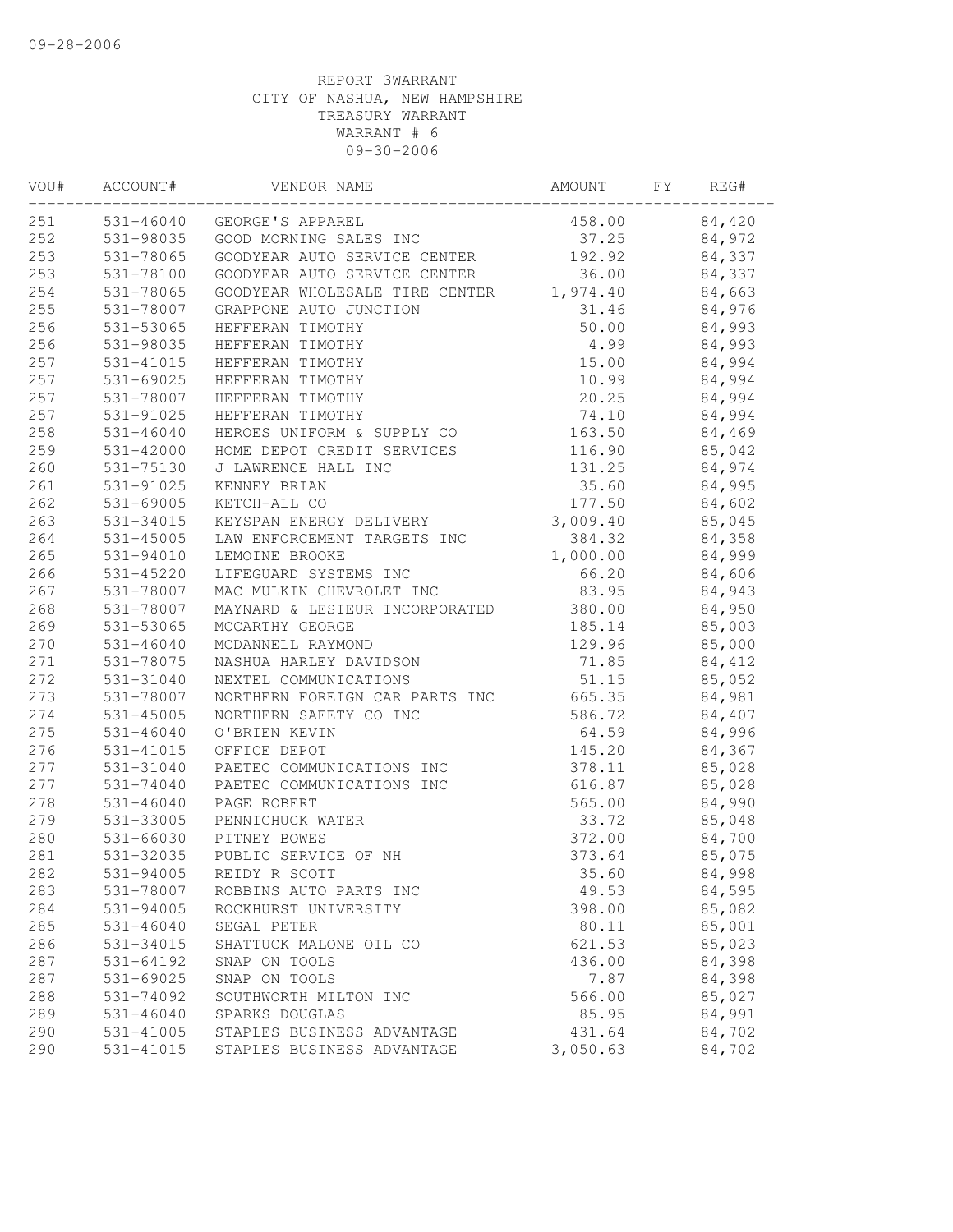| VOU#  | ACCOUNT#  | VENDOR NAME                    | AMOUNT   | FY. | REG#      |
|-------|-----------|--------------------------------|----------|-----|-----------|
| 291   | 531-46030 | STATION HOUSE SUPPLY/DBA THE F | 261.99   |     | 84,536    |
| 292   | 531-94005 | SULLIVAN FRANCIS               | 106.80   |     | 85,002    |
| 293   | 531-78007 | TOWERS MOTOR PARTS CORP        | 84.76    |     | 84,664    |
| 294   | 531-43005 | UNITED PARCEL SERVICE          | 15.42    |     | 85,088    |
| 295   | 531-31020 | VERIZON                        | 378.39   |     | 85,043    |
| 296   | 531-31025 | VERIZON                        | 646.51   |     | 85,057    |
| 296   | 531-31040 | VERIZON                        | .92      |     | 85,057    |
| 297   |           | 531-41015 WB MASON COMPANY INC | 796.79   |     | 84,390    |
| 298   |           | 531-74035 WEST PAYMENT CENTER  | 126.09   |     | 84,444    |
| TOTAL | 531       | POLICE DEPARTMENT              |          |     | 26,654.47 |
|       |           |                                |          |     |           |
| 299   | 532-46015 | AGAN WAYNE                     | 275.40   |     | 84,509    |
| 300   | 532-78100 | ARCSOURCE INC                  | 29.75    |     | 84,539    |
| 301   | 532-79040 | BATTERIES PLUS 400             | 1,108.46 |     | 84,695    |
| 302   | 532-79020 | CLIFFORD OF VERMONT            | 1,345.20 |     | 84,446    |
| 303   | 532-59100 | CORONIS CLEANERS INC           | 303.79   |     | 84,338    |
| 304   | 532-42005 | CORPORATE EXPRESS INC          | 86.00    |     | 84,567    |
| 304   | 532-42010 | CORPORATE EXPRESS INC          | 42.03    |     | 84,567    |
| 304   | 532-42020 | CORPORATE EXPRESS INC          | 363.29   |     | 84,567    |
| 305   | 532-46045 | COTE STEPHEN                   | 139.40   |     | 84,630    |
| 306   | 532-78020 | DOWNTOWN LINCOLN-MERCURY INC   | 21.59    |     | 84,430    |
| 307   | 532-78080 | FREIGHTLINER OF NH INC         | 67.03    |     | 84,684    |
| 308   | 532-75105 | GATE CITY ELECTRIC LLC         | 2,721.78 |     | 84,566    |
| 309   | 532-78075 | GREENFIELD INDUSTRIES INC      | 70.00    |     | 84,402    |
| 310   | 532-78100 | HATFIELD ROGER                 | 8.00     |     | 85,005    |
| 310   | 532-98020 | HATFIELD ROGER                 | 19.98    |     | 85,005    |
| 310   | 532-98029 | HATFIELD ROGER                 | 8.48     |     | 85,005    |
| 310   | 532-98030 | HATFIELD ROGER                 | 63.68    |     | 85,005    |
| 311   | 532-75023 | HOME DEPOT CREDIT SERVICES     | 146.82   |     | 85,042    |
| 312   | 532-95005 | IMSA                           | 60.00    |     | 85,074    |
| 313   | 532-46030 | INDUSTRIAL PROTECTION SERVICES | 552.70   |     | 84,411    |
| 313   | 532-64094 | INDUSTRIAL PROTECTION SERVICES | 781.30   |     | 84,411    |
| 314   | 532-75130 | J LAWRENCE HALL INC            | 277.45   |     | 84,974    |
| 315   | 532-59135 | J P CHEMICAL CO INC            | 340.00   |     | 84,519    |
| 316   | 532-78007 | JACK YOUNG COMPANY INC         | 143.95   |     | 84,952    |
| 317   | 532-34015 | KEYSPAN ENERGY DELIVERY        | 1,109.01 |     | 85,045    |
| 318   | 532-46040 | LEHIGH SAFETY SHOE LLC         | 116.84   |     | 84,498    |
| 319   | 532-78075 | LIBERTY INTN'L TRUCKS OF NH LL | 4.16     |     | 84,947    |
| 320   | 532-78065 | MAYNARD & LESIEUR INCORPORATED | 986.79   |     | 84,950    |
| 321   | 532-46030 | MIKE'S CUSTOM KANVAS/MICHAEL A | 15.00    |     | 84,365    |
| 322   | 532-78100 | MINUTEMAN TRUCKS INC           | 147.10   |     | 84,705    |
| 323   | 532-64165 | NASHUA OUTDOOR POWER EQUIP     | 67.14    |     | 84,546    |
| 324   | 532-42005 | NEW ENGLAND PAPER & SUPPLY     | 21.24    |     | 84,571    |
| 324   | 532-42010 | NEW ENGLAND PAPER & SUPPLY     | 406.30   |     | 84,571    |
| 324   | 532-42020 | NEW ENGLAND PAPER & SUPPLY     | 202.08   |     | 84,571    |
| 325   | 532-49025 | NH DIV OF FIRE STANDARDS & TRA | 495.00   |     | 84,556    |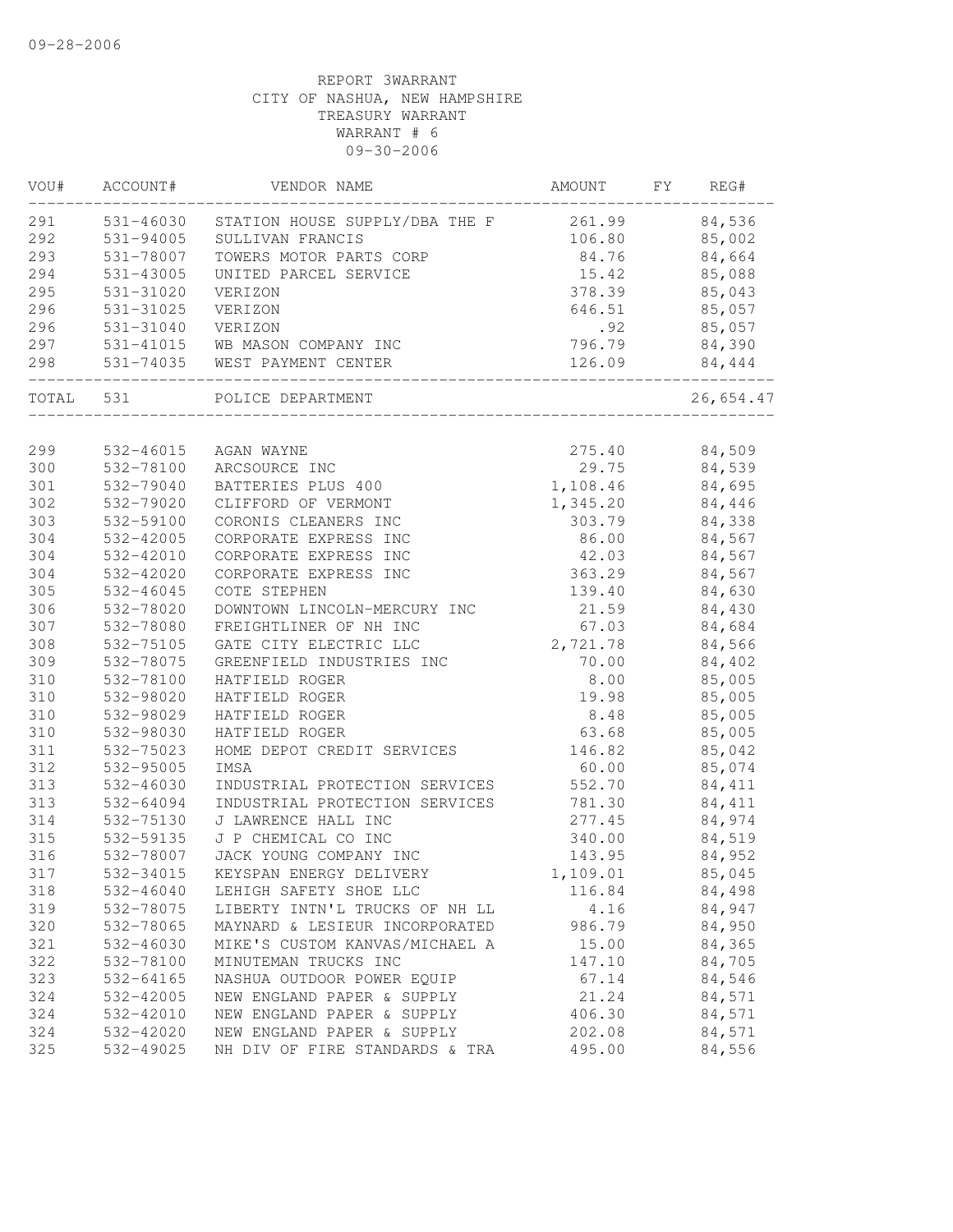| WOU#  | ACCOUNT#           | VENDOR NAME                          | AMOUNT        | FY | REG#          |
|-------|--------------------|--------------------------------------|---------------|----|---------------|
| 326   | 532-94010          | NIELSEN GLENN                        | 585.00        |    | 84,490        |
| 327   | 532-31040          | PAETEC COMMUNICATIONS INC            | 23.35         |    | 85,028        |
| 328   | 532-32005          | PENNICHUCK WATER                     | 58.67         |    | 85,048        |
| 328   | 532-33005          | PENNICHUCK WATER                     | 879.17        |    | 85,048        |
| 329   | 532-32005          | PUBLIC SERVICE OF NH                 | 3,990.77      |    | 85,075        |
| 330   | 532-46045          | QUIMBY SAGE                          | 260.79        |    | 84,487        |
| 331   | 532-79045          | RADIO SHACK                          | 44.97         |    | 85,030        |
| 332   | 532-79045          | REXEL CLS                            | 65.75         |    | 84,897        |
| 333   | 532-45110          | SANEL AUTO PARTS CO                  | 329.75        |    | 84,537        |
| 333   | 532-78007          | SANEL AUTO PARTS CO                  | 666.25        |    | 84,537        |
| 333   | 532-78100          | SANEL AUTO PARTS CO                  | 79.45         |    | 84,537        |
| 334   | 532-94005          | SENH                                 | 55.00         |    | 85,072        |
| 335   | 532-69035          | SNAP ON TOOLS                        | 14.99         |    | 84,398        |
| 336   | 532-41015          | STAPLES BUSINESS ADVANTAGE           | 579.53        |    | 84,702        |
| 337   | 532-94010          | STOWERS ANTHONY                      | 780.00        |    | 84,394        |
| 338   | 532-78095          | TST EQUIPMENT INC                    | 129.80        |    | 84,491        |
| 339   | 532-31040          | VERIZON WIRELESS                     | 39.46         |    | 85,053        |
| 340   | 532-41005          | WB MASON COMPANY INC                 | 691.94        |    | 84,390        |
| 341   | 532-78080          | YANKEE TRUCKS                        | 70.20         |    | 84,381        |
| 342   | 532-98030          | ZAX SIGNAGE SYSTEMS                  | 39.70         |    | 84,466        |
| TOTAL | 532                | FIRE DEPARTMENT                      |               |    | 21,931.28     |
|       |                    |                                      |               |    |               |
|       | 343 534-64297 PSNH |                                      | 136.49 85,080 |    |               |
| 344   |                    | 534-32020 PUBLIC SERVICE OF NH       | 86.29         |    | 85,075        |
|       | TOTAL 534          | STREET LIGHTING                      |               |    | 222.78        |
|       |                    | 344 536-32035 PUBLIC SERVICE OF NH   | 500.23        |    | 85,075        |
| TOTAL | 536                | CITYWIDE COMMUNICATIONS              |               |    | 500.23        |
|       |                    |                                      |               |    |               |
| 345   |                    | 541-62026 GE CAPITAL INC             | 105.06 84,694 |    |               |
| 346   | 541-33005          | PENNICHUCK WATER                     | 188.23        |    | 85,048        |
| 347   |                    | 541-32005 PUBLIC SERVICE OF NH       | 1,133.74      |    | 85,075        |
| 348   |                    | 541-41015 STAPLES BUSINESS ADVANTAGE | 83.46         |    | 84,702        |
| TOTAL | 541                | COMMUNITY SERVICES DIVISION          |               |    | 1,510.49      |
| 349   |                    | 542-62026 GE CAPITAL INC             |               |    | 132.41 84,694 |
|       |                    |                                      |               |    |               |
| TOTAL | 542                | COMMUNITY HEALTH                     |               |    | 132.41        |
|       |                    |                                      |               |    |               |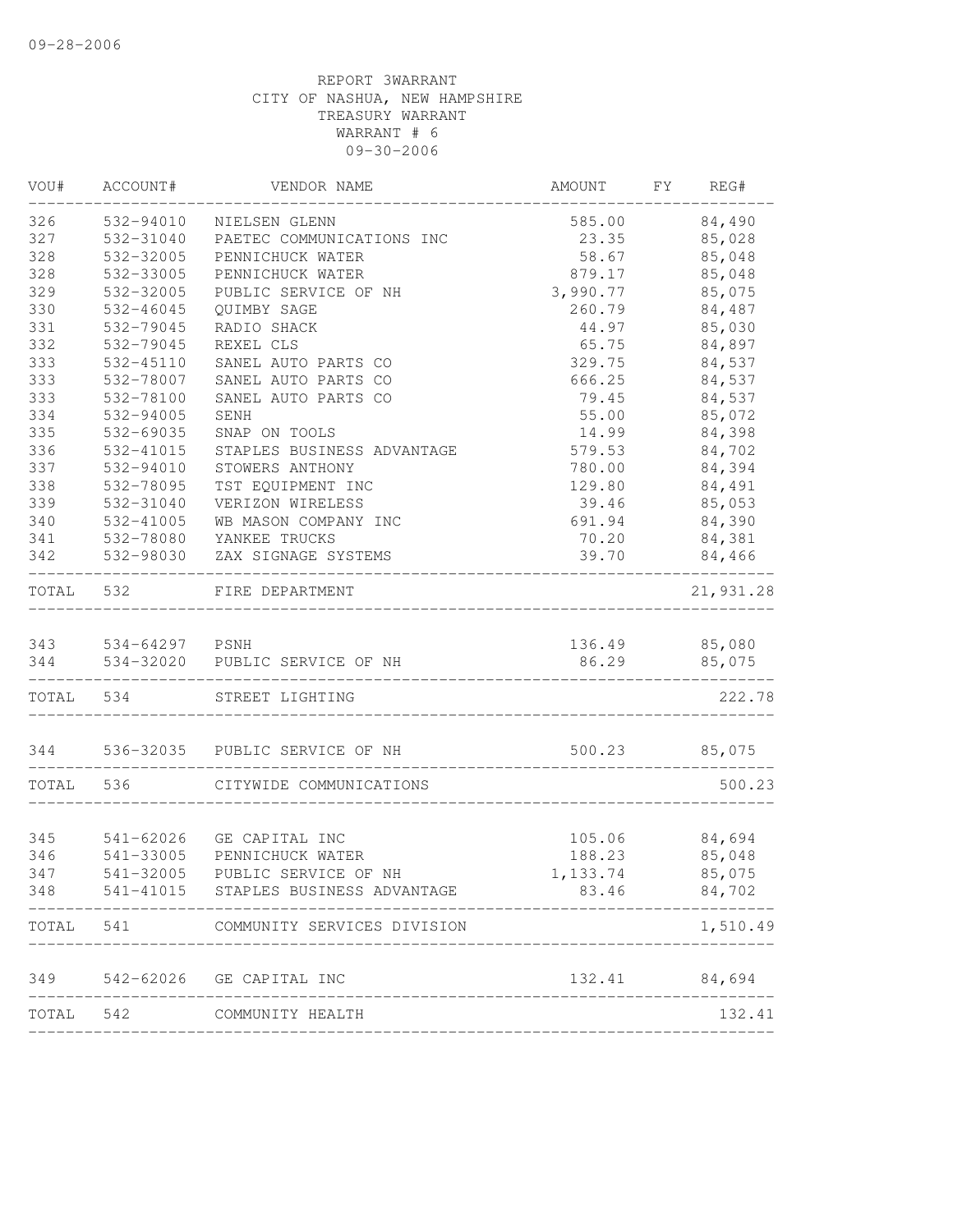| VOU#  | ACCOUNT#  | VENDOR NAME                    | AMOUNT   | FY | REG#   |
|-------|-----------|--------------------------------|----------|----|--------|
| 350   | 543-91005 | DELUDE KEIRA                   | 52.68    |    | 84,361 |
| 351   | 543-94005 | LANH                           | 100.00   |    | 85,056 |
| 352   | 543-49075 | NEW ENGLAND DRY ICE CO LLC     | 28.00    |    | 84,372 |
| 353   | 543-41015 | STAPLES BUSINESS ADVANTAGE     | 199.56   |    | 84,702 |
| TOTAL | 543       | ENVIRONMENTAL HEALTH DEPT.     |          |    | 380.24 |
|       |           |                                |          |    |        |
| 354   | 545-97020 | 23-25 TEMPLE ST REALTY LLC     | 510.00   |    | 84,631 |
| 355   | 545-97020 | 82 WEST HOLLIS ST LLC          | 480.00   |    | 84,649 |
| 356   | 545-97020 | ALLARD JAMES                   | 320.91   |    | 84,513 |
| 357   | 545-97020 | AMHERST PARK APARTMENTS LLC    | 349.00   |    | 84,512 |
| 358   | 545-97020 | ANASTASIADES NICHOLAS          | 350.00   |    | 84,455 |
| 359   | 545-97020 | BERNARD GINO                   | 375.00   |    | 84,617 |
| 360   | 545-97020 | BLANCHARD BLDG INVESTS/KENNETH | 225.00   |    | 84,431 |
| 361   | 545-97020 | BLANCHARD KENNETH              | 550.00   |    | 84,666 |
| 362   | 545-97020 | CANTERBURY APARTMENTS          | 475.00   |    | 84,360 |
| 363   | 545-97020 | CANTERBURY APARTMENTS          | 441.86   |    | 84,620 |
| 364   | 545-97020 | CAPT CHRIS RENTAL PROP/CHRIS D | 263.76   |    | 84,449 |
| 365   | 545-97020 | CAREY RALPH FRANCIS            | 398.52   |    | 84,400 |
| 366   | 545-97020 | CASIMIR PLACE LP               | 818.75   |    | 84,555 |
| 367   | 545-97020 | CENTRAL REALTY                 | 695.00   |    | 84,568 |
| 368   | 545-97020 | CITY VIEW MANAGEMENT CO INC    | 308.67   |    | 84,701 |
| 369   | 545-97020 | CLOCKTOWER HOUSING ASSOCIATES  | 613.00   |    | 84,347 |
| 370   | 545-97020 | CORNIER SANDRA                 | 931.42   |    | 84,612 |
| 371   | 545-97020 | CORRIVEAU THERESA              | 600.00   |    | 84,408 |
| 372   | 545-97020 | COUNTRY BARN MOTEL             | 1,165.00 |    | 84,528 |
| 373   | 545-97020 | DOWNTOWNER NELSON/DAVID A GREG | 174.30   |    | 84,378 |
| 374   | 545-97020 | DROUIN ROBERT G                | 656.80   |    | 84,633 |
| 375   | 545-97020 | DURAND ROBERT N                | 140.30   |    | 84,635 |
| 376   | 545-97020 | E J REALTY                     | 797.06   |    | 84,366 |
| 377   | 545-97020 | ECKLER CHRIS                   | 183.00   |    | 84,522 |
| 378   | 545-97020 | FREEDOM APARTMENTS LLC         | 1,024.00 |    | 84,517 |
| 379   | 545-97020 | GALLAGHER THOMAS               | 704.22   |    | 84,569 |
| 380   | 545-97020 | GANDER PROP MANAGEMENT LLC     | 408.80   |    | 84,489 |
| 381   | 545-97020 | GAUTHIER CONRAD J              | 975.00   |    | 84,530 |
| 382   | 545-97020 | GAUTHIER REALTY/CONNIE GAUTHIE | 1,210.83 |    | 84,697 |
| 383   | 545-97020 | GRANITE INN                    | 615.80   |    | 84,574 |
| 384   | 545-97020 | GRAUSLYS RICH                  | 269.13   |    | 84,373 |
| 385   | 545-97020 | HOULE PAULINE                  | 501.44   |    | 84,523 |
| 386   | 545-97020 | ICA PROPERTIES LLC/DAVID LAVOI | 1,500.00 |    | 84,479 |
| 387   | 545-97015 | KEYSPAN ENERGY DELIVERY        | 703.26   |    | 85,083 |
| 388   | 545-97020 | KONEVA TATIANA                 | 260.00   |    | 84,554 |
| 389   | 545-97020 | L & G PROPERTIES LLC           | 477.42   |    | 84,638 |
| 390   | 545-97020 | LAMERAND ENTERPRISES/KYLE LAME | 948.76   |    | 84,659 |
| 391   | 545-97020 | LAVOIE HERVE E                 | 565.20   |    | 84,640 |
| 392   | 545-97020 | LAVOIE LEO M                   | 901.56   |    | 84,657 |
| 393   | 545-97020 | LILLIANS MOTEL                 | 1,050.86 |    | 84,350 |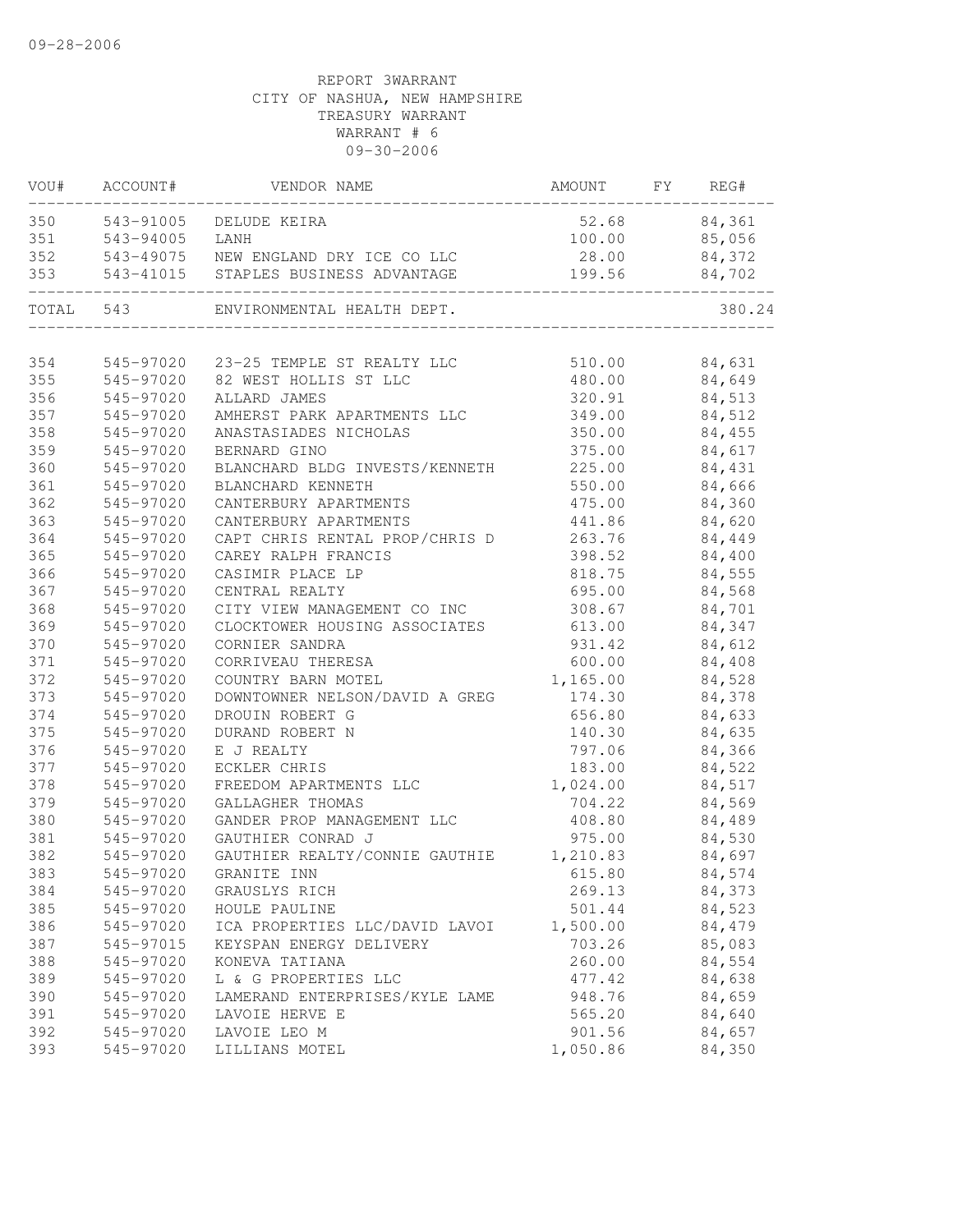| VOU#      | ACCOUNT#  | VENDOR NAME                              | AMOUNT    | FY REG#   |
|-----------|-----------|------------------------------------------|-----------|-----------|
| 394       | 545-97020 | LONG RAY/LONG & TAYLOR PROPERT           | 439.18    | 84,497    |
| 395       | 545-97015 | MARKET BASKET                            | 6,748.91  | 85,025    |
| 396       | 545-97020 | MATARAZZO ANTHONY P                      | 227.94    | 84,335    |
| 397       | 545-97020 | MELLIN JOSCELIN                          | 656.80    | 84,579    |
| 398       | 545-97020 | MICHAUD LOUIS                            | 359.47    | 84,669    |
| 399       | 545-97020 | MOTEL 6                                  | 579.90    | 84,661    |
| 400       | 545-97020 | NADER ANTOINE                            | 650.00    | 84,619    |
| 401       | 545-97020 | NASHUA HOUSING AUTHORITY                 | 776.64    | 84,671    |
| 402       | 545-97020 | NASHUA PASTORAL CARE                     | 370.00    | 84,529    |
| 403       | 545-97020 | NASHUA SOUP KITCHEN & SHELTER            | 340.07    | 84,375    |
| 404       | 545-97020 | PEPI VICTOR A                            | 500.00    | 84,577    |
| 405       | 545-97020 | PINE HILL GARDENS ASSOCIATION            | 345.00    | 84,474    |
| 406       | 545-97015 | PUBLIC SERVICE CO OF NH                  | 2,509.08  | 85,081    |
| 407       | 545-97020 | QUARATIELLO NICHOLAS                     | 113.50    | 84,336    |
| 408       | 545-97020 | RED ROOF INN INC                         | 399.07    | 84,683    |
| 409       | 545-97020 | REGENT PARK ASSOCIATES                   | 725.55    | 84,468    |
| 410       | 545-97015 | RICE'S PHARMACY INC                      | 155.91    | 85,091    |
| 411       | 545-97020 | SMART INVESTMENTS LLC                    | 675.49    | 84,440    |
| 412       | 545-97020 | SOUL PURPOSE LIVING INC                  | 1,620.00  | 84,488    |
| 413       | 545-97020 | TOP LEVEL PROPERTY MGMNT LLC             | 475.00    | 84,618    |
| 414       | 545-97020 | VICENTE VICTOR                           | 500.00    | 84,388    |
| 415       | 545-97015 | WINGATE'S PHARMACY INC                   | 15,022.77 | 85,026    |
| 416       | 545-97020 | WRN REAL ESTATE LLC                      | 420.00    | 84,641    |
| TOTAL 545 |           | WELFARE COSTS                            |           | 58,548.91 |
|           |           |                                          |           |           |
| 417       | 551-41015 | ANCO ENGRAVED SIGNS & STAMPS I           | 36.35     | 84,637    |
| 418       | 551-94005 | MENDOLA JOSEPH                           | 186.09    | 85,006    |
| 419       | 551-31040 | PAETEC COMMUNICATIONS INC                | 2.01      | 85,028    |
| 420       |           | 551-49075 SPILLER'S                      | 233.45    | 84,653    |
| 421       | 551-41015 | STAPLES BUSINESS ADVANTAGE               | 255.51    | 84,702    |
| TOTAL     | 551       | PUBLIC WORKS DIV & ENGINEERING           |           | 713.41    |
| 422       |           | 552-75022 ASAP FIRE & SAFETY CORPORATION | 422.50    | 84,477    |
| 423       |           | 552-59020 CARON JUNE M                   | 300.00    | 85,007    |
| 424       | 552-78007 | CARPARTS OF NASHUA                       | 91.89     | 84,362    |
| 425       | 552-75022 | CORBETT CLEANING CO                      | 375.00    | 84,557    |
| 426       | 552-75021 | CORRIVEAU ROUTHIER INC                   | 23.96     | 84,941    |
| 427       | 552-78100 | D & R TOWING INC                         | 85.00     | 84,942    |
| 428       | 552-48015 | DENNIS K BURKE INC                       | 1,558.11  | 85,089    |
| 429       | 552-64192 | DMX MUSIC                                | 236.78    | 84,605    |
| 430       | 552-45290 | ELAN PUBLISHING CO INC                   | 412.80    | 84,437    |
| 431       | 552-75021 | F W WEBB COMPANY                         | 181.30    | 84,434    |
| 432       | 552-75022 | FIMBEL PAUNET CORP                       | 128.00    | 84,679    |
| 433       | 552-62022 | GE CAPITAL INC                           | 115.00    | 84,694    |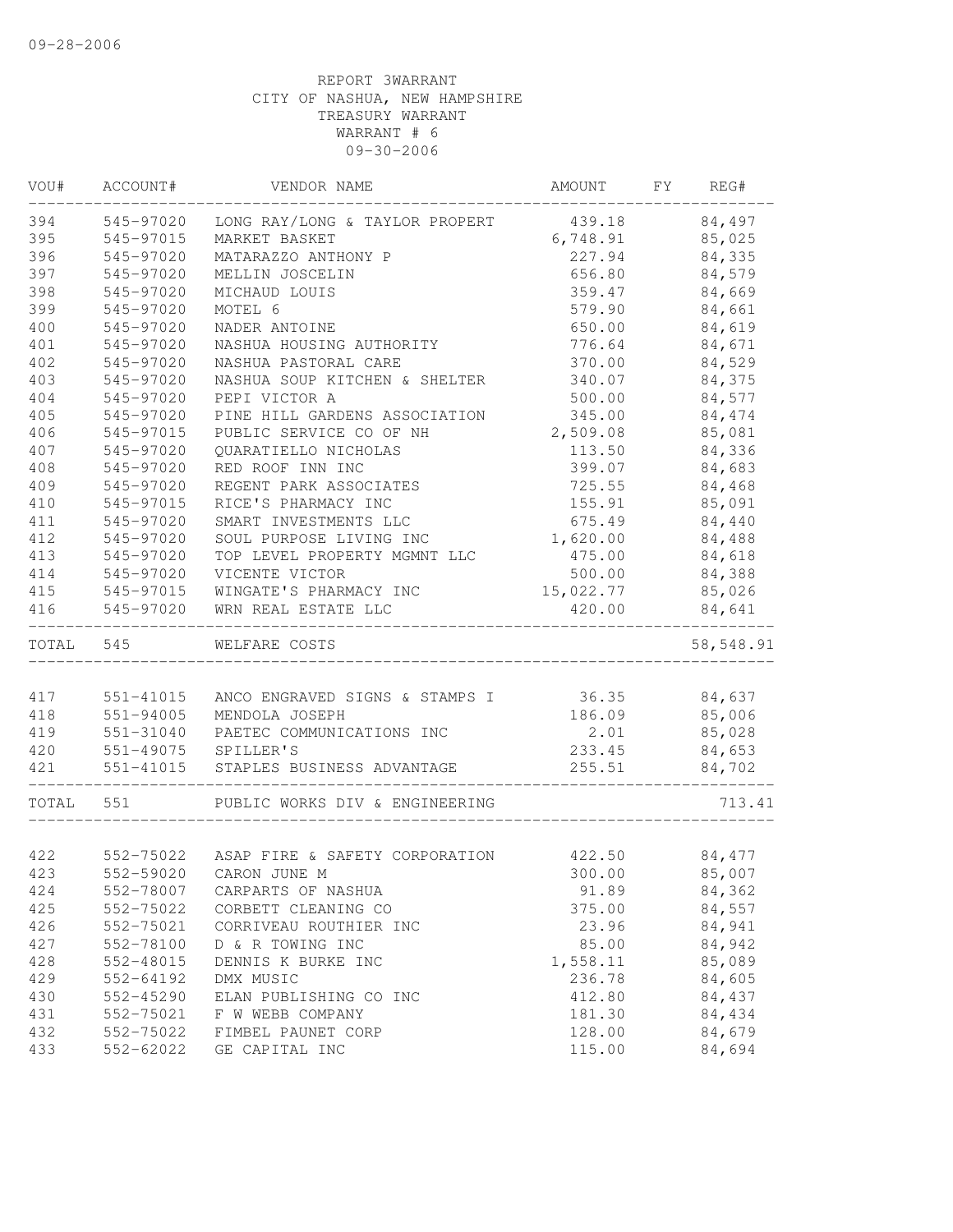| VOU#  | ACCOUNT#  | VENDOR NAME                    | AMOUNT    | FY | REG#      |
|-------|-----------|--------------------------------|-----------|----|-----------|
| 434   | 552-78100 | GRANITE STATE GLASS            | 234.00    |    | 84,462    |
| 435   | 552-66000 | HANDY HOUSE INC                | 118.00    |    | 85,065    |
| 436   | 552-75021 | HOME DEPOT CREDIT SERVICES     | 690.45    |    | 85,042    |
| 436   | 552-75022 | HOME DEPOT CREDIT SERVICES     | 60.11     |    | 85,042    |
| 436   | 552-75135 | HOME DEPOT CREDIT SERVICES     | 120.10    |    | 85,042    |
| 437   | 552-74085 | HUDSON SMALL ENGINE            | 233.00    |    | 84,506    |
| 438   | 552-75021 | JOHNSON'S ELECTRIC SUPPLY      | 817.20    |    | 84,443    |
| 438   | 552-75040 | JOHNSON'S ELECTRIC SUPPLY      | 831.48    |    | 84,443    |
| 438   | 552-75135 | JOHNSON'S ELECTRIC SUPPLY      | 259.03    |    | 84,443    |
| 439   | 552-34015 | KEYSPAN ENERGY DELIVERY        | 123.05    |    | 85,045    |
| 440   | 552-78007 | LIBERTY INTN'L TRUCKS OF NH LL | 79.45     |    | 84,947    |
| 441   | 552-75021 | M & M ELECTRICAL SUPPLY CO INC | 13.46     |    | 84,940    |
| 441   | 552-75040 | M & M ELECTRICAL SUPPLY CO INC | 14.79     |    | 84,940    |
| 442   | 552-78065 | MAYNARD & LESIEUR INCORPORATED | 372.63    |    | 84,950    |
| 443   | 552-75021 | NASHUA FARMERS EXCHANGE INC    | 3.95      |    | 84,964    |
| 444   | 552-78007 | NASHUA OUTDOOR POWER EQUIP     | 242.65    |    | 84,546    |
| 445   | 552-31040 | PAETEC COMMUNICATIONS INC      | 20.37     |    | 85,028    |
| 446   | 552-75021 | PARTAC PEAT CORPORATION        | 637.10    |    | 84,516    |
| 447   | 552-33005 | PENNICHUCK WATER               | 2,414.76  |    | 85,048    |
| 447   | 552-33005 | PENNICHUCK WATER               | 1,329.36  |    | 85,049    |
| 447   | 552-33045 | PENNICHUCK WATER               | 1,531.13  |    | 85,048    |
| 447   | 552-33045 | PENNICHUCK WATER               | 20.04     |    | 85,049    |
| 447   | 552-33050 | PENNICHUCK WATER               | 96.46     |    | 85,048    |
| 448   | 552-32005 | PUBLIC SERVICE OF NH           | 1,124.93  |    | 85,075    |
| 448   | 552-32005 | PUBLIC SERVICE OF NH           | 264.15    |    | 85,076    |
| 448   | 552-32030 | PUBLIC SERVICE OF NH           | 113.33    |    | 85,075    |
| 449   | 552-75021 | RAIN DROP PRODUCTS             | 121.50    |    | 85,034    |
| 450   | 552-75021 | RF MORSE TURF & ORNAMENTAL     | 712.00    |    | 84,453    |
| 451   | 552-78100 | S V MOFFETT CO<br><b>INC</b>   | 383.95    |    | 84,560    |
| 452   | 552-78007 | SANEL AUTO PARTS CO            | 111.10    |    | 84,537    |
| 453   | 552-75021 | SEASONAL SPECIALTY STORES      | 49.99     |    | 84,691    |
| 454   | 552-75022 | SIMPLEXGRINNELL                | 380.00    |    | 84,352    |
| 455   | 552-41015 | STAPLES BUSINESS ADVANTAGE     | 34.87     |    | 84,702    |
| 456   | 552-78100 | TURF PRODUCTS CORP             | 404.48    |    | 84,706    |
| TOTAL | 552       | PARKS AND RECREATION           |           |    | 17,893.21 |
|       |           |                                |           |    |           |
| 457   | 553-45175 | ARCSOURCE INC                  | 601.60    |    | 84,539    |
| 457   | 553-46045 | ARCSOURCE INC                  | 24.00     |    | 84,539    |
| 458   | 553-45015 | BROX INDUSTRIES INC            | 7,562.31  |    | 84,399    |
| 458   | 553-45025 | BROX INDUSTRIES INC            | 111.00    |    | 84,399    |
| 458   | 553-45190 | BROX INDUSTRIES INC            | 5, 212.75 |    | 84,399    |
| 459   | 553-78100 | CASEY & DUPUIS EQUIPMENT CORP  | 567.53    |    | 84,676    |
| 460   | 553-78100 | CASEY EQUIPMENT & RENTAL CORP  | 332.53    |    | 84,672    |
| 461   | 553-59150 | CONCENTRIC SECURITY RESOURCES  | 956.25    |    | 84,518    |
| 462   | 553-59105 | CORBETT CLEANING CO            | 500.00    |    | 84,557    |
| 463   | 553-45060 | CORRIVEAU ROUTHIER INC         | 152.00    |    | 84,941    |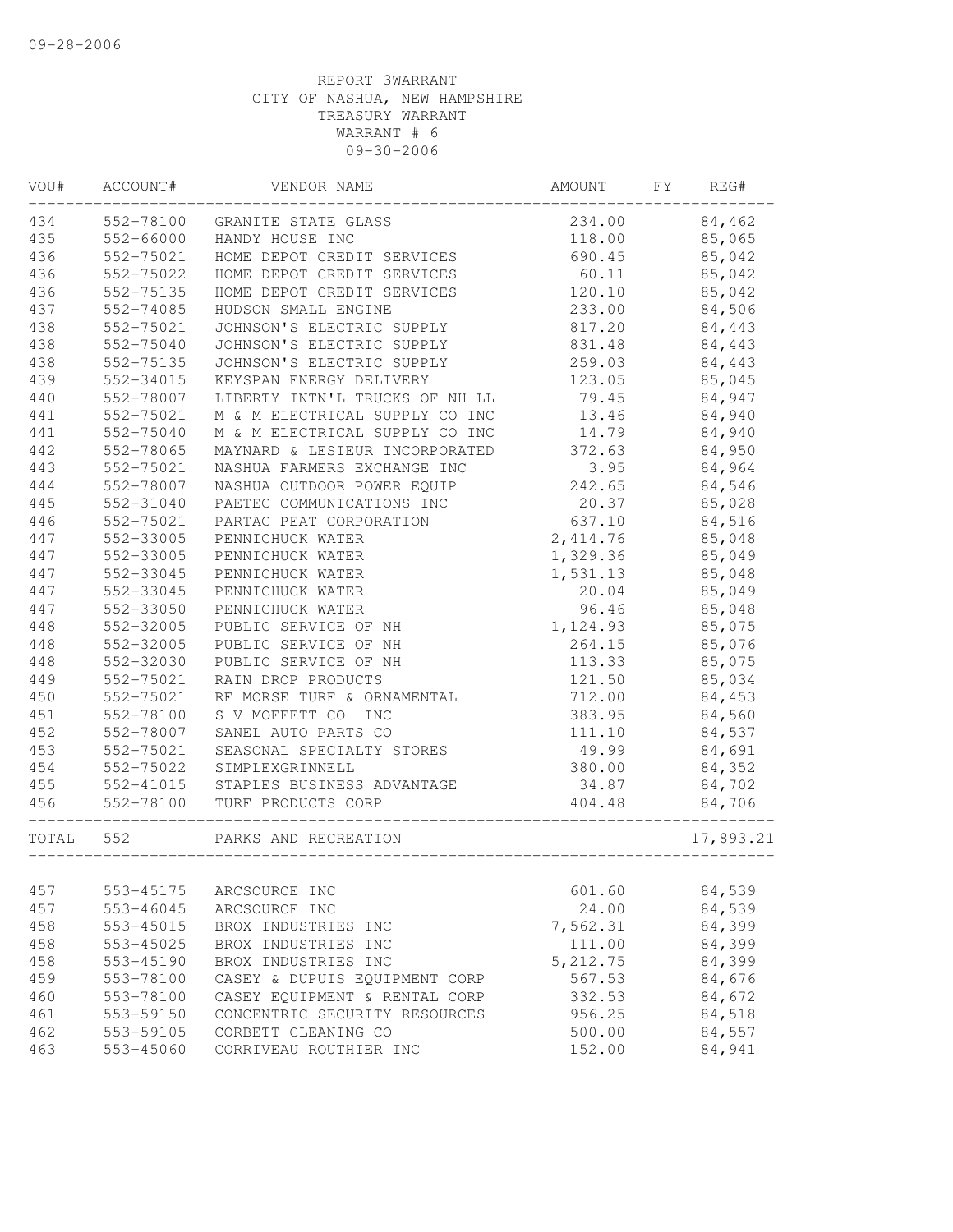| VOU#       | ACCOUNT#               | VENDOR NAME                                       | AMOUNT            | FΥ | REG#      |
|------------|------------------------|---------------------------------------------------|-------------------|----|-----------|
| 464        | 553-48015              | DENNIS K BURKE INC                                | 12,098.90         |    | 85,089    |
| 465        | 553-78100              | <b>DUNN BATTERY</b>                               | 64.95             |    | 84,463    |
| 466        | 553-49075              | GRAINGER                                          | 102.24            |    | 84,416    |
| 467        | 553-78100              | HOWARD P FAIRFIELD INC                            | 40.60             |    | 84,885    |
| 468        | 553-59135              | J P CHEMICAL CO INC                               | 55.00             |    | 84,519    |
| 469        | 553-46045              | LEHIGH SAFETY SHOE LLC                            | 82.00             |    | 84,498    |
| 470        | 553-49075              | LIBERTY INTN'L TRUCKS OF NH LL                    | 283.20            |    | 84,947    |
| 470        | 553-78100              | LIBERTY INTN'L TRUCKS OF NH LL                    | 936.13            |    | 84,947    |
| 471        | 553-59100              | MAC MULKIN CHEVROLET INC                          | 335.01            |    | 84,943    |
| 471        | 553-78100              | MAC MULKIN CHEVROLET INC                          | 129.34            |    | 84,943    |
| 472        | 553-78065              | MAYNARD & LESIEUR INCORPORATED                    | 1,138.48          |    | 84,950    |
| 473        | 553-78100              | MILTON CAT                                        | 10.32             |    | 84,476    |
| 474        | 553-49075              | N H BRAGG & SONS                                  | 99.81             |    | 84,339    |
| 475        | 553-49075              | NAPA AUTO PARTS                                   | 57.48             |    | 84,658    |
| 475        | 553-78035              | NAPA AUTO PARTS                                   | 192.42            |    | 84,658    |
| 475        | 553-78100              | NAPA AUTO PARTS                                   | 1,201.57          |    | 84,658    |
| 476        | 553-31040              | PAETEC COMMUNICATIONS INC                         | 18.55             |    | 85,028    |
| 477        | 553-78100              | R C HAZELTON CO INC                               | 101.17            |    | 84,945    |
| 478        | 553-45060              | REDIMIX COMPANIES INC                             | 1,274.00          |    | 84,561    |
| 479        | 553-42010              | ROCHESTER MIDLAND CORPORATION                     | 66.22             |    | 84,963    |
| 480        | 553-59100              | SAFETY KLEEN SYSTEMS INC                          | 154.28            |    | 84,395    |
| 481        | 553-49075              | SANEL AUTO PARTS CO                               | 52.48             |    | 84,537    |
| 481        | 553-78100              | SANEL AUTO PARTS CO                               | 410.86            |    | 84,537    |
| 482        | 553-48005              | SHATTUCK MALONE OIL CO                            | 13,065.24         |    | 85,023    |
| 483        | 553-69025              | SNAP ON TOOLS                                     | 556.08            |    | 84,398    |
| 484        | 553-41015              | STAPLES BUSINESS ADVANTAGE                        | 61.42             |    | 84,702    |
| 485        | 553-78100              | TST EQUIPMENT INC                                 | 42.88             |    | 84,491    |
| 486        | 553-46045              | UNIFIRST CORPORATION                              | 1,212.30          |    | 84,686    |
| TOTAL      | 553                    | STREET DEPARTMENT                                 |                   |    | 49,862.90 |
|            |                        | BATTERIES PLUS 400                                |                   |    |           |
| 487<br>488 | 555-49075<br>555-95010 | IMSA                                              | 50.97<br>300.00   |    | 84,695    |
|            |                        | KENNAMER JEAN MARIE                               | 53.99             |    | 85,074    |
| 489        | 555-49075              |                                                   |                   |    | 85,008    |
| 490<br>491 | 555-31040              | PAETEC COMMUNICATIONS INC<br>PUBLIC SERVICE OF NH | 18.56             |    | 85,028    |
| 492        | 555-32025<br>555-94005 |                                                   | 1,100.41<br>50.00 |    | 85,076    |
|            |                        | UNH                                               |                   |    | 85,067    |
| 493        | 555-75023              | UNIFIRST CORPORATION                              | 19.25             |    | 84,686    |
| 494<br>495 | 555-43005              | UNITED PARCEL SERVICE                             | 11.63             |    | 85,088    |
|            | 555-45107              | W E AUBUCHON COMPANY INC                          | 7.18              |    | 84,371    |
| TOTAL      | 555                    | TRAFFIC DEPARTMENT                                |                   |    | 1,611.99  |
| 496        | 557-49075              | BATTERIES PLUS 400                                | 34.99             |    | 84,695    |
| 497        | 557-31040              | PAETEC COMMUNICATIONS INC                         | 2.82              |    | 85,028    |
| 498        | 557-32005              | PUBLIC SERVICE OF NH                              | 4,123.56          |    | 85,076    |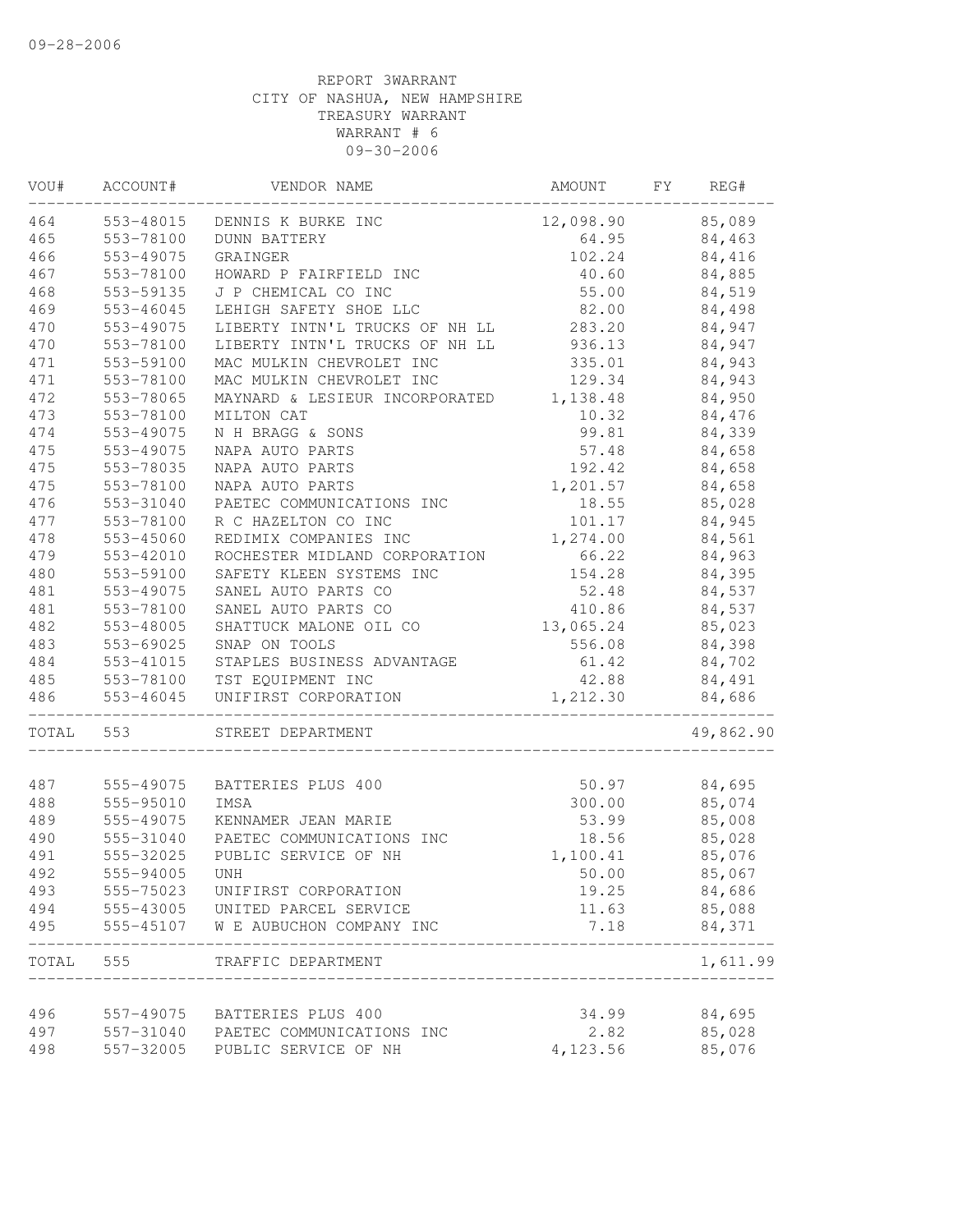| VOU#       | ACCOUNT#                   | VENDOR NAME                                           | AMOUNT              | FΥ | REG#             |
|------------|----------------------------|-------------------------------------------------------|---------------------|----|------------------|
| 499        | 557-44005                  | RYDIN DECAL                                           | 421.89              |    | 84,628           |
| TOTAL      | 557                        | PARKING LOTS                                          |                     |    | 4,583.26         |
| 500        | 561-48015                  | DENNIS K BURKE INC                                    | 389.43              |    | 85,089           |
| 501        | 561-59100                  | GLACIER WELDING                                       | 65.00               |    | 84,611           |
| 502        | $561 - 75023$              | HOME DEPOT CREDIT SERVICES                            | 127.60              |    | 85,042           |
| 503        | 561-75023                  | MAHONEY'S CHELMSFORD                                  | 218.83              |    | 84,623           |
| 504<br>505 | 561-78065<br>561-33005     | MAYNARD & LESIEUR INCORPORATED<br>PENNICHUCK WATER    | 69.35<br>209.18     |    | 84,950<br>85,049 |
| TOTAL      | 561                        | EDGEWOOD CEMETERY                                     |                     |    | 1,079.39         |
| 505        | 562-33005                  | PENNICHUCK WATER                                      | 181.62              |    | 85,049           |
| TOTAL      | 562                        | SUBURBAN CEMETERIES                                   |                     |    | 181.62           |
| 506        | 563-48015                  | DENNIS K BURKE INC                                    | 361.71              |    | 85,089           |
| 507        | 563-75190                  | GATE CITY MONUMENT INC                                | 730.00              |    | 85,047           |
| 508        | 563-47010                  | HEALTH STOP INC                                       | 79.00               |    | 84,502           |
| 509        | 563-75023                  | HOME DEPOT CREDIT SERVICES                            | 6.11                |    | 85,042           |
| 510        | 563-74092                  | MAYNARD & LESIEUR INCORPORATED                        | 14.95               |    | 84,950           |
| 511        | 563-31040                  | PAETEC COMMUNICATIONS INC                             | 8.32                |    | 85,028           |
| 512        | 563-32005                  | PUBLIC SERVICE OF NH                                  | 145.17              |    | 85,076           |
| 512<br>513 | 563-32005<br>563-75023     | PUBLIC SERVICE OF NH<br>WOODLAWN CEMETERY/PETTY CASH  | 33.26<br>170.34     |    | 85,077<br>85,009 |
| TOTAL      | 563                        | WOODLAWN CEMETERY                                     |                     |    | 1,548.86         |
|            |                            |                                                       |                     |    |                  |
| 514<br>515 | 571-74035<br>$571 - 41015$ | MUNICIPAL SOFTWARE CORP<br>STAPLES BUSINESS ADVANTAGE | 18,500.00<br>142.37 |    | 85,055<br>84,702 |
| TOTAL      | 571                        | COMMUNITY DEVELOPMENT                                 |                     |    | 18,642.37        |
|            |                            | 516 572-98046 NASHUA RIVER WATERSHED ASSN             | 100.00              |    | 85,044           |
| TOTAL      | 572                        | PLANNING DEPARTMENT                                   |                     |    | 100.00           |
| 517        |                            | 573-59100 MEERKAT TECHNOLOGY INC                      | 200.00              |    | 84,545           |
|            |                            |                                                       |                     |    |                  |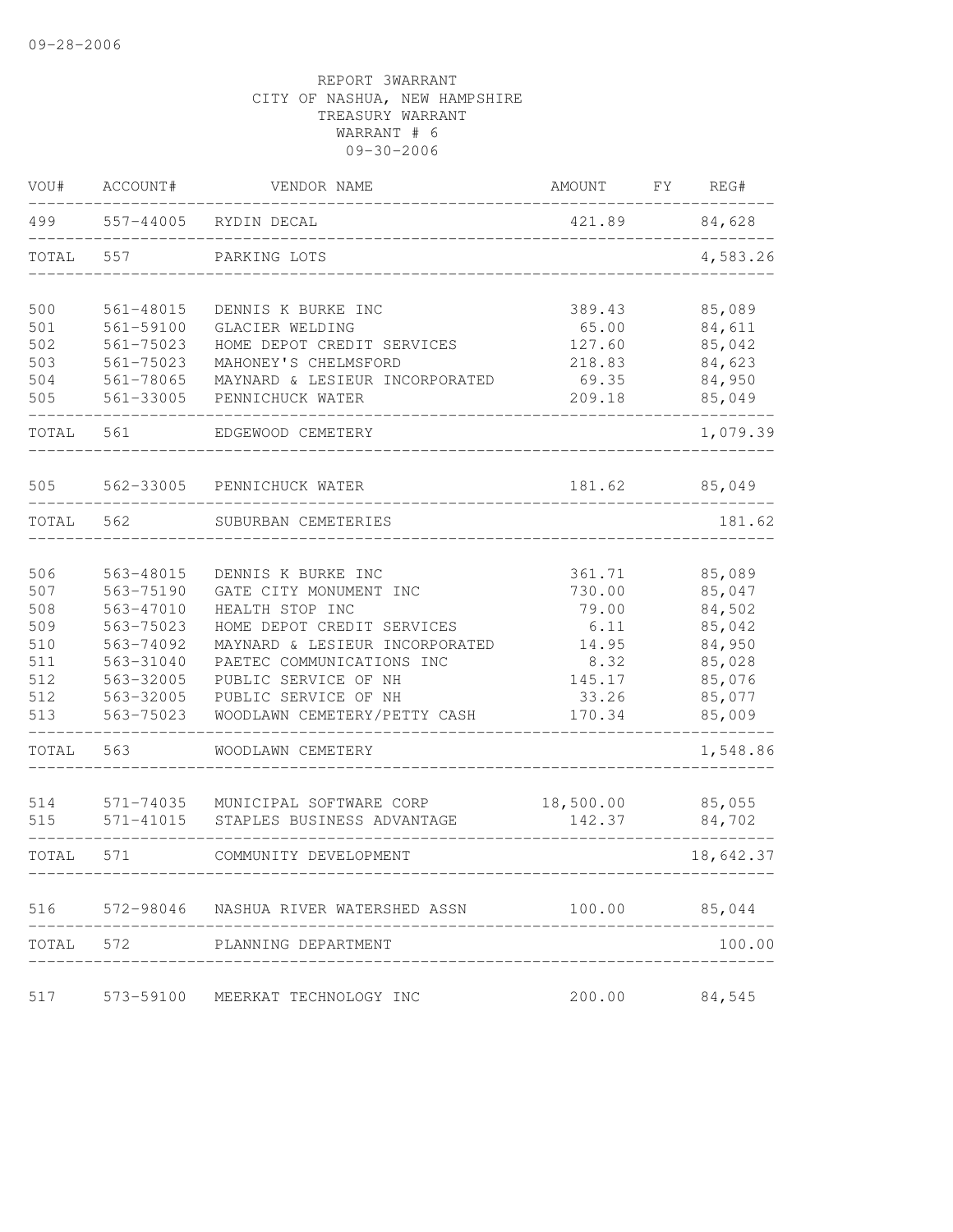| VOU#       | ACCOUNT#               | VENDOR NAME                         | AMOUNT             | FY | REG#             |
|------------|------------------------|-------------------------------------|--------------------|----|------------------|
| TOTAL 573  |                        | ECONOMIC DEVELOPMENT                |                    |    | 200.00           |
| 518        | 575-45150              | AC MOORE INC                        | 57.97              |    | 84,573           |
| 519        | 575-45050              | AMAZON CREDIT PLAN                  | 366.66             |    | 85,024           |
| 520        | 575-74085              | AZURADISC INC                       | 17.81              |    | 84,439           |
| 521        | 575-75023              | B & S LOCKSMITHS INC                | 7.80               |    | 84,670           |
| 522        | 575-45050              | BAKER & TAYLOR ENT 510334           | 1,242.71           |    | 84,422           |
| 523        | 575-45050              | BAKER & TAYLOR BOOKS - 510486       | 1,580.55           |    | 84,427           |
| 523        | 575-45050              | BAKER & TAYLOR BOOKS - 510486       | 1,104.55           |    | 84,428           |
| 523        | 575-45050              | BAKER & TAYLOR BOOKS - 510486       | 1,341.08           |    | 84,429           |
| 524        | 575-91015              | BEAVER KAREN                        | 15.25              |    | 84,441           |
| 525        | 575-91005              | CASE LARRY                          | 25.37              |    | 84,331           |
| 526        | 575-64045              | CDW GOVERNMENT INC                  | 2,875.00           |    | 84,740           |
| 527        | 575-45050              | CENTER POINT LARGE PRINT            | 930.00             |    | 84,405           |
| 528        | 575-45904              | EBSCO SUBSCRIPTION SERVICES         | 1,782.67           |    | 84,959           |
| 529        | 575-45220              | GAYLORD BROS INC                    | 279.70             |    | 84,960           |
| 530        | 575-75105              | HSM ELECTRONIC PROTECTION SERV      | 22.00              |    | 84,553           |
| 531        | 575-75105              | JOHNSON'S ELECTRIC SUPPLY           | 106.59             |    | 84,443           |
| 532        | 575-45050              | MANUFACTURERS NEWS INC              | 136.95             |    | 84,482           |
| 533        | 575-31040              | PAETEC COMMUNICATIONS INC           | 10.13              |    | 85,028           |
| 534        | 575-33005              | PENNICHUCK WATER                    | 183.46             |    | 85,049           |
| 535        | 575-45050              | PERMA-BOUND                         | 10.36              |    | 84,957           |
| 536        | 575-32005              | PUBLIC SERVICE OF NH                | 108.77             |    | 85,077           |
| 537        | 575-45050              | RECORDED BOOKS LLC                  | 251.40             |    | 84,688           |
| 538        | 575-45050              | SIMON & SCHUSTER                    | 43.12              |    | 84,417           |
| 539        | 575-74010              | SIRSI CORPORATION                   | 19,421.76          |    | 84,621           |
| 540        | 575-75023              | STANLEY ELEVATOR COMPANY INC        | 189.00             |    | 84,967           |
| 541        | 575-41015              | STAPLES BUSINESS ADVANTAGE          | 676.67             |    | 84,702           |
| 542        | 575-45050              | THOMSON GALE                        | 550.70             |    | 84,464           |
| 543        | 575-45050              | THOMSON HEALTHCARE DMS INC          | 59.95              |    | 84,435           |
| 544        | 575-45050              | VERIZON                             | 63.00              |    | 85,043           |
| 545<br>546 | 575-41005<br>575-46045 | WB MASON COMPANY INC<br>WORK N GEAR | 1,763.72<br>176.93 |    | 84,390<br>84,433 |
| TOTAL      | 575                    | PUBLIC LIBRARIES                    |                    |    | 35, 401.63       |
| 547        |                        | 576-94005 WILKINS MARCIA            | 609.44             |    | 84,359           |
| TOTAL      | 576                    | BUILDING DEPARTMENT                 |                    |    | 609.44           |
| 548        | 577-94005              | NHBA-CLE                            | 185.00             |    | 85,062           |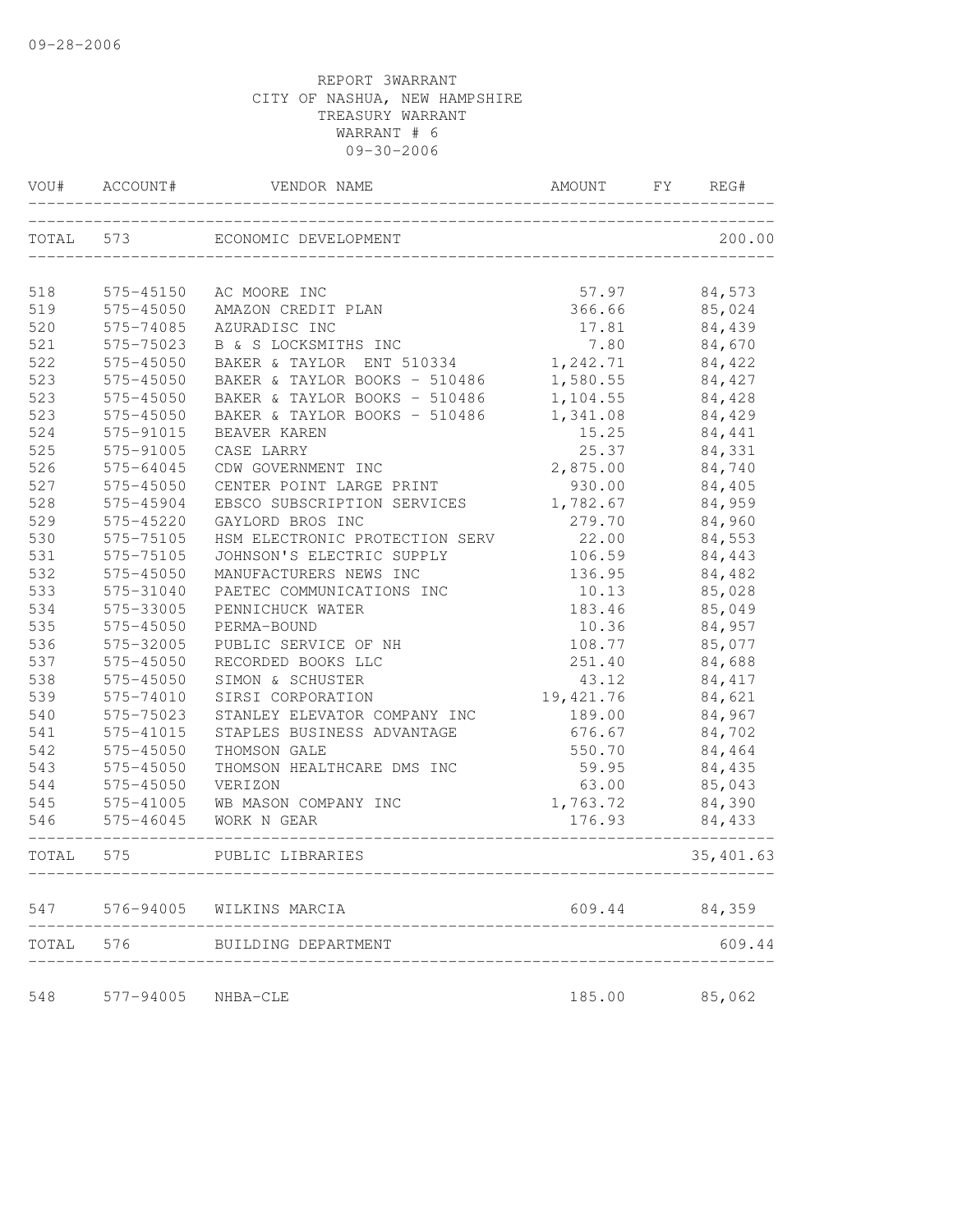| VOU#      | ACCOUNT#           | VENDOR NAME                    | AMOUNT    | FY | REG#   |
|-----------|--------------------|--------------------------------|-----------|----|--------|
| TOTAL 577 |                    | CODE ENFORCEMENT               |           |    | 185.00 |
|           | 187,970 581-75180  | A & M ROOFING & SHEET METAL CO | 530.48    |    | 84,689 |
|           | 187,971 581-44005  | ACE PRINTING COMPANY           | 2,306.93  |    | 84,651 |
|           | 187,972 581-75023  | ADVANCED TECHNOLOGY SERVICES   | 598.54    |    | 84,930 |
|           | 187, 973 581-42110 | ALARMAX DISTRIBUTORS INC       | 4,695.38  |    | 84,718 |
|           | 187,974 581-42110  | ALLIED ELECTRONICS INC         | 258.30    |    | 84,970 |
|           | 187,975 581-41015  | ALPHAGRAPHICS                  | 45.03     |    | 84,542 |
|           | 187,976 581-72065  | ALTERNATIVE COMMUNICATIONS SER | 178.75    |    | 84,654 |
|           | 187,977 581-53100  | AMERICAN SECURITY & FIRE PROTE | 3,800.00  |    | 84,342 |
| 549       | 581-53100          | ANACOMP INC                    | 45.26     |    | 84,401 |
|           | 187,978 581-42130  | ARCSOURCE INC                  | 174.42    |    | 84,539 |
|           | 187,979 581-95005  | ASCD                           | 69.00     |    | 85,095 |
|           | 187,980 581-53100  | ASSOCIATION FOR CAREER AND TEC | 60.00     |    | 84,746 |
|           | 187,981 581-64192  | AVID TECHNOLOGY INC            | 707.62    |    | 84,939 |
|           | 187,982 581-49075  | B & S LOCKSMITHS INC           | 539.63    |    | 84,670 |
|           | 187,983 581-49050  | BAILEY POTTERY EQUIP CORP      | 1,453.94  |    | 84,808 |
|           | 187,984 581-47010  | BARBER ELLEN                   | 240.83    |    | 84,775 |
|           | 187,985 581-49050  | BATHEY MARY                    | 47.37     |    | 84,711 |
|           | 187,986 581-42130  | BEARINGS SPECIALTY CO INC      | 130.63    |    | 84,692 |
|           | 187,987 581-49075  | BELLETETES INC                 | 593.13    |    | 84,527 |
|           | 187,988 581-49050  | BLICK ART MATERIALS            | 2,397.66  |    | 84,893 |
|           | 187,989 581-49035  | BMI EDUCATIONAL SERVICES INC   | 2,957.89  |    | 84,377 |
|           | 187,990 581-94030  | BOOTS SUSAN                    | 15.13     |    | 84,932 |
|           | 187,991 581-49075  | BOSTONBEAN COFFEE COMPANY      | 152.75    |    | 84,784 |
|           | 187,992 581-56030  | BOYS & GIRLS CLUB OF GREATER N | 689.49    |    | 84,396 |
|           | 187,993 581-94010  | BOZEK NANCY                    | 1,010.40  |    | 84,747 |
|           | 187,994 581-49055  | BRAINPOP LLC                   | 150.00    |    | 84,790 |
|           | 187,995 581-59025  | BRIDGEPORT NATIONAL BINDERY IN | 870.95    |    | 84,758 |
|           | 187,996 581-94010  | BRITENRIKER DEBORAH            | 1,010.40  |    | 84,881 |
|           | 187,997 581-49050  | BRODART COMPANY                | 70.68     |    | 84,946 |
|           | 187,998 581-49050  | <b>BSN SPORTS</b>              | 68.97     |    | 84,778 |
|           | 187,999 581-42130  | BUCKLEY ASSOCIATES INC         | 122.87    |    | 84,634 |
|           | 188,000 581-55010  | BUDGET CAR & TRUCK RENTAL      | 295.40    |    | 84,776 |
|           | 188,001 581-94010  | BUJOSA JUAN A                  | 378.90    |    | 84,802 |
|           | 188,002 581-49050  | CAMBIUM LEARNING INC           | 922.00    |    | 84,820 |
|           | 188,003 581-49050  | CAMPBELL DIANA DEWIT           | 37.42     |    | 84,354 |
|           | 188,004 581-55015  | CANTARA DEBORAH A              | 1,001.25  |    | 84,547 |
|           | 188,005 581-49050  | CAROLINA BIOLOGICAL SUPPLY COM | 188.15    |    | 84,727 |
|           | 188,006 581-53100  | CARRIGG DANIEL                 | 39.00     |    | 84,929 |
|           | 188,007 581-41015  | CARTRIDGE WORLD                | 63.47     |    | 84,872 |
|           | 188,007 581-49050  | CARTRIDGE WORLD                | 933.50    |    | 84,872 |
|           | 188,008 581-42110  | CED                            | 70.00     |    | 84,418 |
|           | 188,009 581-78007  | CHUCK'S AUTO REPAIR            | 181.56    |    | 84,787 |
|           | 188,010 581-53103  | CLARK ASSOCIATES/DEBBIE CLARK  | 19,095.00 |    | 84,406 |
|           | 188,011 581-49050  | CLARUS MUSIC LTD               | 146.55    |    | 84,404 |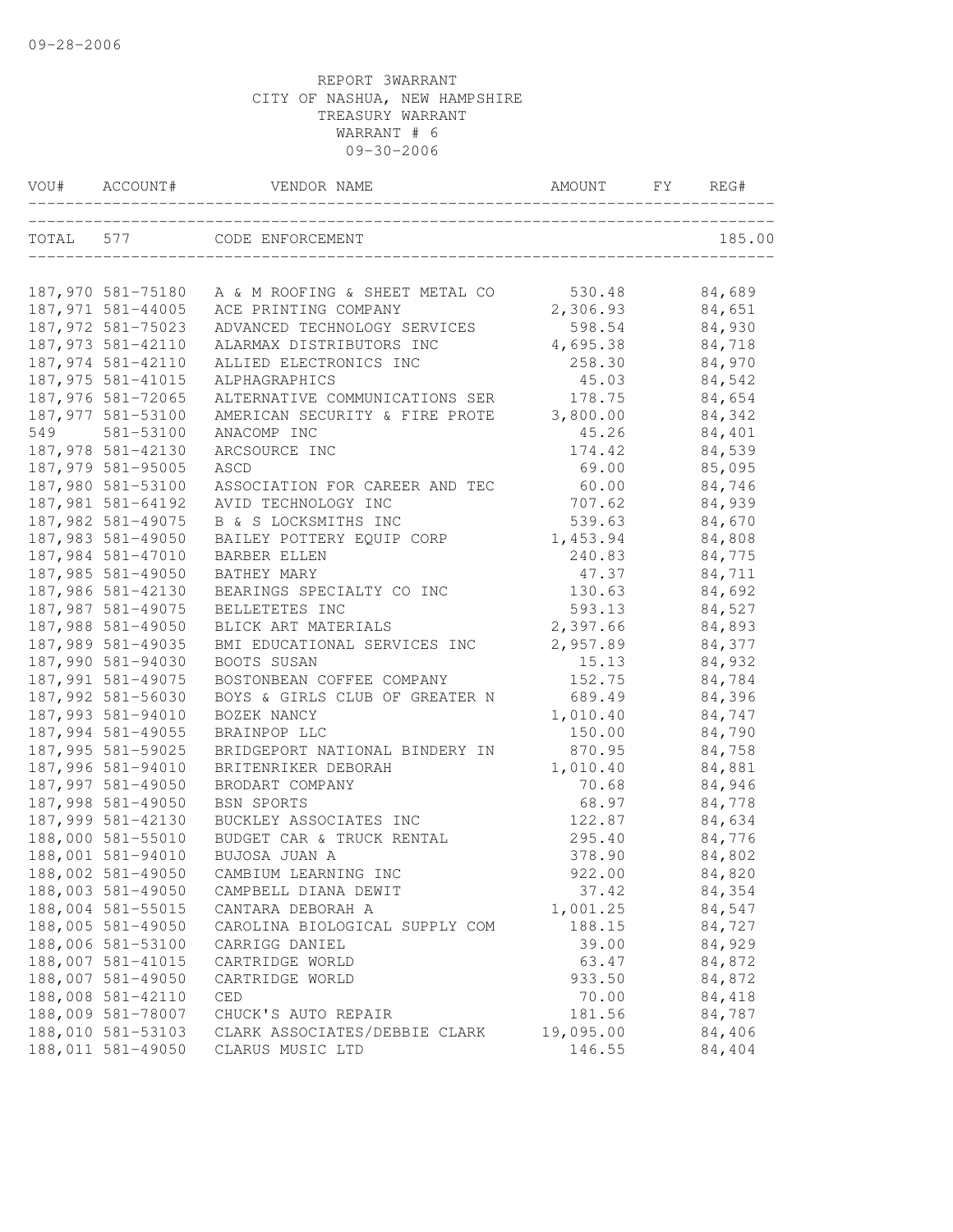| VOU# | ACCOUNT#          | VENDOR NAME                    | AMOUNT    | FΥ | REG#   |
|------|-------------------|--------------------------------|-----------|----|--------|
|      | 188,012 581-49050 | COLLINS EDUCATION ASSOCIATES L | 66.00     |    | 84,804 |
|      | 188,013 581-94010 | COLLOPY-MILLET LINDA           | 320.00    |    | 84,833 |
|      | 188,014 581-64192 | COMPUTER HUT                   | 112.50    |    | 84,966 |
|      | 188,014 581-74092 | COMPUTER HUT                   | 1,211.40  |    | 84,966 |
|      | 188,015 581-49035 | CONTINENTAL BOOK COMPANY INC.  | 630.67    |    | 84,807 |
|      | 188,016 581-41040 | CONWAY OFFICE PRODUCTS LLC     | 310.00    |    | 84,486 |
|      | 188,017 581-44005 | COPY SHOP                      | 268.40    |    | 84,485 |
|      | 188,018 581-94030 | COUTY LORI                     | 100.00    |    | 84,927 |
|      | 188,019 581-49050 | CPO SCIENCE                    | 996.74    |    | 84,803 |
|      | 188,020 581-49055 | CULTURE FOR KIDS               | 22.90     |    | 84,837 |
|      | 188,021 581-49050 | CURRICULUM ASSOCIATES, INC     | 76.45     |    | 84,748 |
|      | 188,022 581-91040 | CURRICULUM MANAGEMENT SYSTEMS  | 895.00    |    | 84,878 |
|      | 188,023 581-53100 | DAVE'S SEPTIC SERVICE INC      | 87.76     |    | 84,415 |
|      | 188,024 581-74092 | DAVID H BAILEY                 | 240.00    |    | 84,413 |
|      | 188,025 581-59130 | DEL GENIO LEONARD              | 54.00     |    | 84,873 |
|      | 188,026 581-49050 | DEMCO INC                      | 149.63    |    | 84,423 |
|      | 188,027 581-49050 | DEPONTBRIAND FRANCES           | 73.43     |    | 84,779 |
|      | 188,028 581-42130 | DISTRIBUTOR CORP OF N E        | 322.24    |    | 84,751 |
|      | 188,029 581-49050 | DOWNES & READER HARDWOOD CO IN | 5,236.00  |    | 84,389 |
|      | 188,030 581-83006 | EARL JULIA                     | 280.00    |    | 85,017 |
|      | 188,031 581-49050 | EASY ENGLISH NEWS              | 180.00    |    | 84,770 |
|      | 188,032 581-45910 | EBSCO SUBSCRIPTION SERVICES    | 2,975.68  |    | 84,959 |
|      | 188,032 581-95010 | EBSCO SUBSCRIPTION SERVICES    | 1,433.02  |    | 84,959 |
|      | 188,033 581-53101 | EDUCATION INC                  | 299.25    |    | 84,783 |
|      | 188,034 581-42120 | F W WEBB COMPANY               | 164.93    |    | 84,434 |
|      | 188,035 581-91040 | FANTASIA ANGELO                | 155.06    |    | 84,826 |
|      | 188,036 581-64040 | FARONICS TECHNOLOGIES USA INC  | 1,770.00  |    | 84,816 |
|      | 188,037 581-91005 | FARRENKOPF RICHARD             | 62.75     |    | 84,812 |
| 550  | 581-94030         | FIRMIN JIM                     | 104.55    |    | 84,889 |
|      | 188,038 581-55010 | FIRST STUDENT INC              | 365.22    |    | 84,769 |
|      | 188,038 581-55015 | FIRST STUDENT INC              | 10,533.25 |    | 84,769 |
|      | 188,038 581-55020 | FIRST STUDENT INC              | 246.16    |    | 84,769 |
|      | 188,038 581-55025 | FIRST STUDENT INC              | 49,788.25 |    | 84,769 |
|      | 188,038 581-55035 | FIRST STUDENT INC              | 179.24    |    | 84,769 |
|      | 188,039 581-49050 | FLAGHOUSE INC                  | 523.37    |    | 84,709 |
|      | 188,040 581-74092 | FLAME OUT LLC                  | 100.00    |    | 84,823 |
|      | 188,041 581-51015 | FLYGARE SCHWARZ & CLOSSON      | 540.00    |    | 84,655 |
|      | 188,042 581-49035 | FOLLETT EDUCATIONAL SERVICES   | 886.17    |    | 84,370 |
|      | 188,043 581-49030 | FOLLETT LIBRARY RESOURCES      | 8,670.21  |    | 84,376 |
|      | 188,044 581-66005 | FORD CREDIT                    | 367.50    |    | 85,011 |
|      | 188,045 581-49910 | FRANKLIN PAINT CO INC          | 2,660.00  |    | 84,761 |
|      | 188,046 581-49050 | FREESTYLE PHOTOGRAPHIC SUPPLIE | 2,179.45  |    | 84,450 |
|      | 188,047 581-98030 | GAUTHIER CASSANDRA             | 9.58      |    | 84,928 |
|      | 188,048 581-94030 | GLEASON KAREN A                | 179.00    |    | 84,650 |
|      | 188,049 581-59130 | GOEBEC WILLIAM                 | 81.00     |    | 84,843 |
|      | 188,050 581-49050 | GOODHEART-WILLCOX PUBLISHERS   | 1,512.89  |    | 84,717 |
|      | 188,051 581-49050 | <b>GOPHER</b>                  | 2,861.95  |    | 84,720 |
|      | 188,052 581-42130 | GRANITE GROUP (THE)            | 266.79    |    | 84,678 |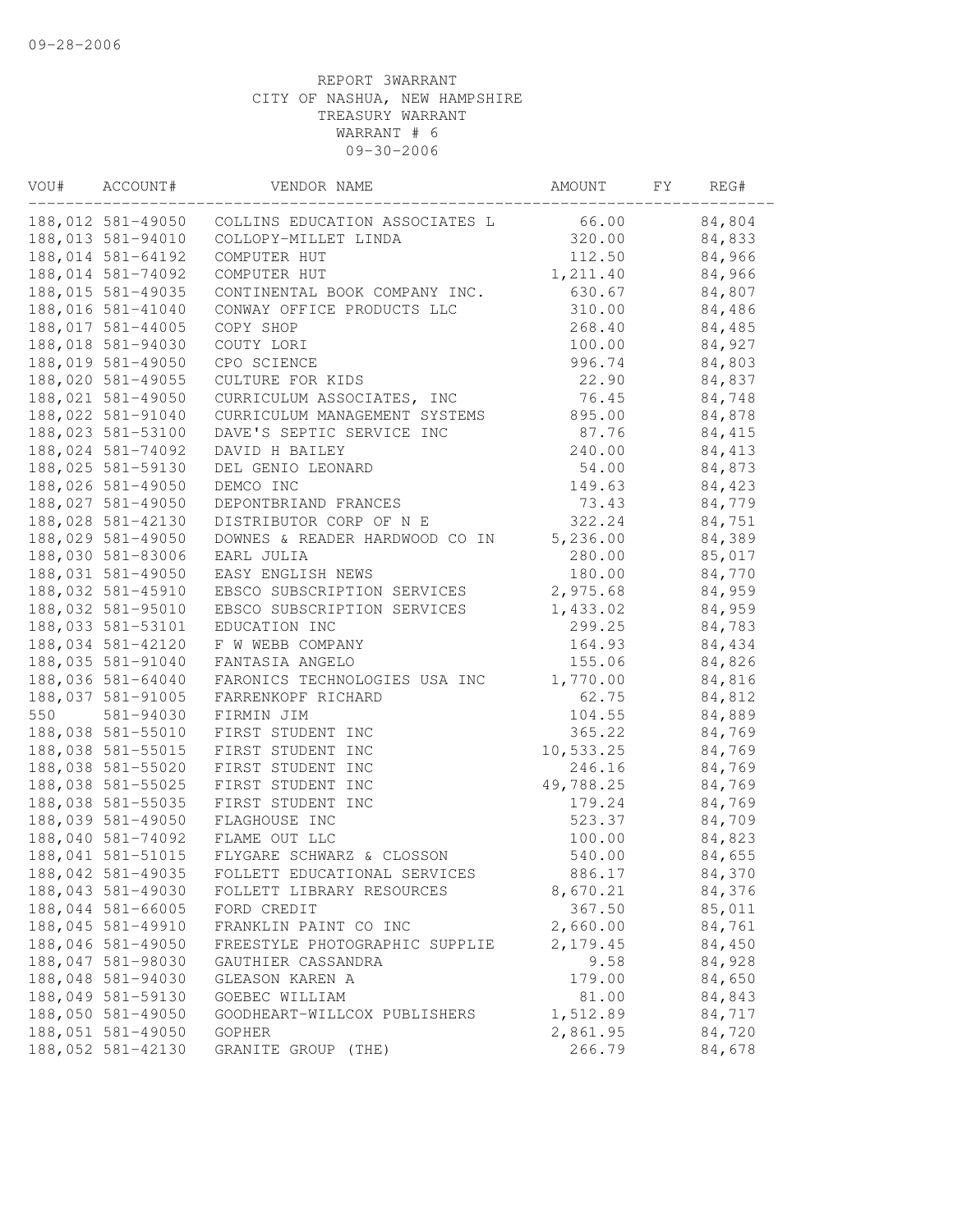| VOU# | ACCOUNT#          | VENDOR NAME                    | AMOUNT   | FY. | REG#   |  |
|------|-------------------|--------------------------------|----------|-----|--------|--|
|      | 188,053 581-49035 | GUIDI LINDA                    | 20.65    |     | 84,811 |  |
|      | 188,054 581-49050 | HAAN CRAFTS CORP               | 172.85   |     | 84,793 |  |
|      | 188,055 581-49050 | HAL LEONARD CORP               | 390.00   |     | 84,636 |  |
|      | 188,056 581-49050 | HANDS & WORDS ARE NOT FOR HURT | 201.25   |     | 84,883 |  |
|      | 188,057 581-74092 | HARRIS EQUIPMENT REPAIR SERVIC | 1,220.34 |     | 84,949 |  |
|      | 188,058 581-59130 | HENDERSON MICHAEL              | 54.00    |     | 84,879 |  |
|      | 188,059 581-49050 | HENNING MICHELLE               | 103.13   |     | 84,729 |  |
|      | 188,060 581-49050 | HENRY S WOLKINS COMPANY        | 79.69    |     | 84,977 |  |
|      | 188,061 581-91005 | HENRY SUSAN                    | 43.05    |     | 84,782 |  |
|      | 188,062 581-64192 | HIGHSMITH INC                  | 138.65   |     | 84,954 |  |
|      | 188,063 581-42130 | HOMANS ASSOCIATES LLC          | 49.37    |     | 84,886 |  |
|      | 188,064 581-49075 | HOME DEPOT CREDIT SERVICES     | 98.74    |     | 84,752 |  |
|      | 188,065 581-49050 | HOME DEPOT CREDIT SERVICES     | 118.30   |     | 84,780 |  |
|      | 188,066 581-49050 | HOME DEPOT CREDIT SERVICES     | 40.06    |     | 84,818 |  |
|      | 188,067 581-44005 | HORIZON BUSINESS SYSTEMS       | 843.46   |     | 84,353 |  |
|      | 188,068 581-91005 | HOTTEL CHRISTOPHER             | 20.03    |     | 84,895 |  |
|      | 188,069 581-75023 | HUDSON GRAND RENTAL STATION    | 55.00    |     | 84,696 |  |
|      | 188,070 581-53100 | IMTEK REPROGRAPHICS INC        | 11.20    |     | 84,757 |  |
|      | 188,071 581-49035 | JOURNAL FRANCAIS               | 840.00   |     | 85,093 |  |
|      | 188,072 581-49030 | JUNIOR LIBRARY GUILD           | 143.40   |     | 84,723 |  |
|      | 188,073 581-49035 | KEATING BAYRD STEPHANIE        | 29.80    |     | 84,831 |  |
| 551  | 581-94030         | KEATING BAYRD STEPHANIE        | 568.98   |     | 84,831 |  |
|      | 188,073 581-98030 | KEATING BAYRD STEPHANIE        | 19.97    |     | 84,831 |  |
|      | 188,074 581-42110 | KENDOO TECHNOLOGIES, INC       | 347.08   |     | 84,829 |  |
|      | 188,075 581-34015 | KEYSPAN ENERGY DELIVERY        | 4,359.66 |     | 84,763 |  |
|      | 188,076 581-49050 | KIDCARPET.com                  | 379.99   |     | 84,819 |  |
|      | 188,077 581-49050 | KRISAK JENNIFER                | 20.46    |     | 84,766 |  |
|      | 188,078 581-49050 | KRULL MARY                     | 33.50    |     | 84,738 |  |
|      | 188,079 581-44005 | LABEL STORE                    | 417.45   |     | 84,815 |  |
|      | 188,080 581-91005 | LABRIE MARY-ELLEN              | 38.60    |     | 84,730 |  |
|      | 188,081 581-91005 | LALIME MAUREEN                 | 14.24    |     | 84,771 |  |
|      | 188,082 581-55015 | LAVIN CLAUDIA                  | 317.90   |     | 84,838 |  |
|      | 188,083 581-49050 | LEGO EDUCATION                 | 449.28   |     | 84,821 |  |
|      | 188,084 581-84030 | LIGHTHOUSE SCHOOL INC          | 2,779.20 |     | 84,726 |  |
|      | 188,085 581-64192 | LONG'S ELECTRONICS INC         | 525.37   |     | 84,753 |  |
|      | 188,086 581-55010 | LOVERING ROBERT                | 38.00    |     | 84,563 |  |
|      | 188,087 581-49050 | LRP PUBLICATION                | 207.00   |     | 85,094 |  |
|      | 188,088 581-49050 | LUTERAN JULIA                  | 204.98   |     | 84,773 |  |
|      | 188,089 581-49050 | LYDON RICHARD                  | 139.84   |     | 84,797 |  |
|      | 188,090 581-42110 | M & M ELECTRICAL SUPPLY CO INC | 706.85   |     | 84,940 |  |
|      | 188,091 581-49050 | MACSTEEL SERVICE CENTERS USA   | 306.60   |     | 84,817 |  |
|      | 188,092 581-49050 | MAHONEY ANGELA                 | 94.02    |     | 84,914 |  |
|      | 188,093 581-49050 | MAINE OXY                      | 54.67    |     | 84,333 |  |
|      | 188,094 581-55015 | MANCHESTER SCHOOL DISTRICT     | 3,600.00 |     | 84,890 |  |
|      | 188,095 581-49050 | MARKET BASKET                  | 147.44   |     | 84,552 |  |
|      | 188,096 581-49030 | MARSHALL CAVENDISH CORP        | 589.04   |     | 84,504 |  |
|      | 188,097 581-78007 | MAYNARD & LESIEUR INCORPORATED | 19.40    |     | 84,950 |  |
|      | 188,098 581-49035 | MCGRAW HILL COMPANIES          | 369.76   |     | 84,493 |  |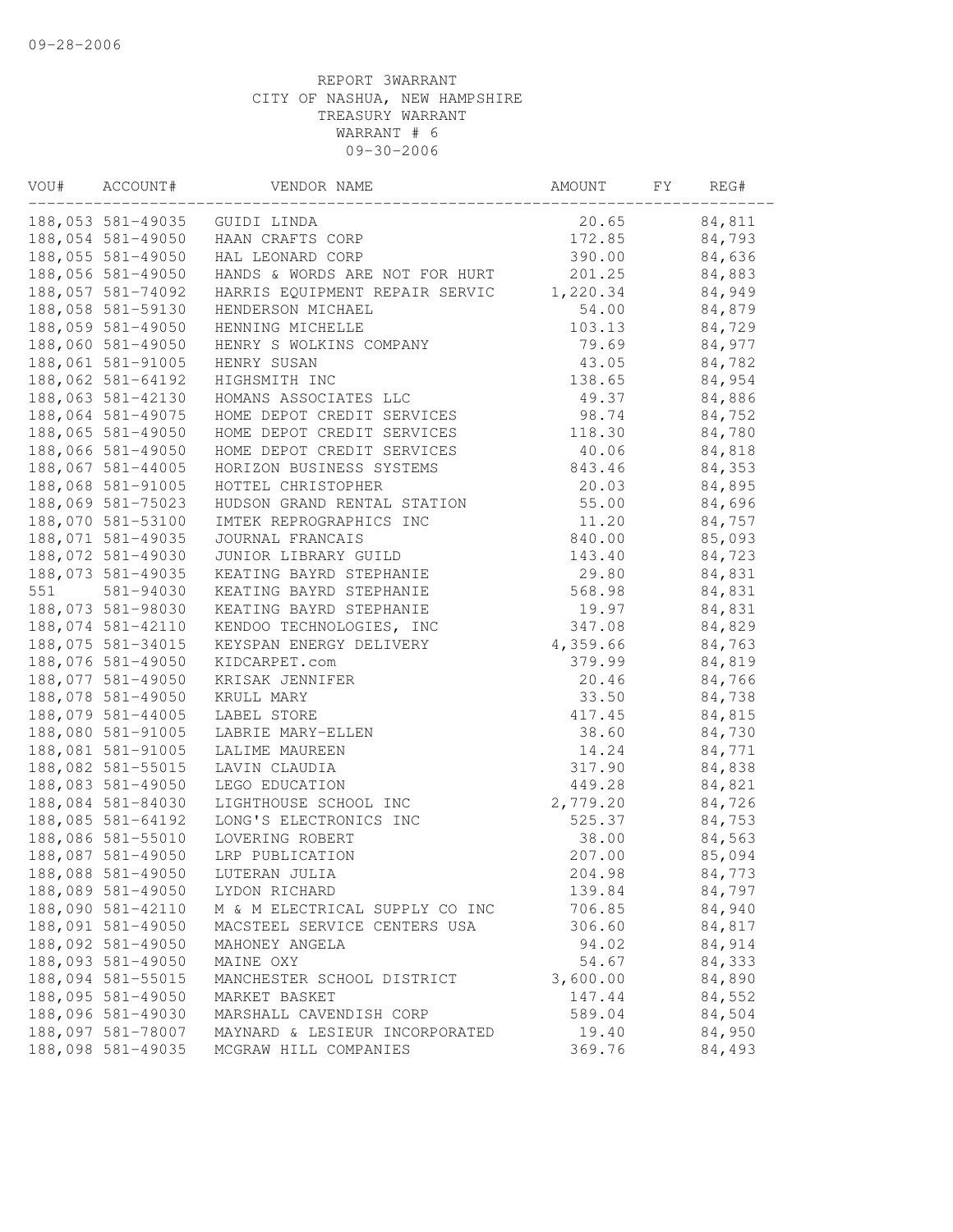| VOU# | ACCOUNT#           | VENDOR NAME                    | AMOUNT    | FY | REG#   |
|------|--------------------|--------------------------------|-----------|----|--------|
|      | 188,098 581-49050  | MCGRAW HILL COMPANIES          | 24,828.43 |    | 84,493 |
|      | 188,099 581-49050  | MCLAUGHLIN ANN                 | 477.29    |    | 84,909 |
|      | 188,100 581-47010  | MEDCO SUPPLY INC               | 868.15    |    | 84,756 |
|      | 188,101 581-49050  | MERCIER ANN                    | 11.09     |    | 84,791 |
|      | 188,101 581-55020  | MERCIER ANN                    | 10.00     |    | 84,791 |
|      | 188,102 581-59130  | MILBURN RICHARD                | 78.00     |    | 84,858 |
|      | 188,103 581-91040  | MILLER JOE                     | 42.72     |    | 84,937 |
|      | 188,104 581-49050  | MSC INDUSTRIAL SUPPLY CO INC   | 672.96    |    | 84,750 |
|      | 188,105 581-53100  | MULTI-STATE BILLING            | 5,352.57  |    | 84,834 |
|      | 188,106 581-95010  | NADEAU KATHY                   | 120.00    |    | 84,860 |
|      | 188,107 581-74092  | NASHUA OVERHEAD DOORS          | 200.00    |    | 84,526 |
|      | 188,108 581-49075  | NASHUA WALLPAPER & PAINT CO    | 215.92    |    | 84,550 |
|      | 188,109 581-91040  | NATIONAL CENTER FOR THE IMPROV | 200.00    |    | 84,920 |
|      | 188, 110 581-42010 | NATIONWIDE SALES & SERVICE     | 476.64    |    | 84,739 |
|      | 188, 111 581-49095 | NCS PEARSON, INC               | 483.85    |    | 85,099 |
|      | 188, 112 581-66005 | NEOPOST LEASING                | 145.22    |    | 84,800 |
|      | 188, 113 581-49050 | NEW HAMPSHIRE INSTITUTE OF ART | 112.25    |    | 84,913 |
|      | 188, 114 581-49050 | NEW SEARLES                    | 219.73    |    | 85,010 |
|      | 188, 115 581-45910 | NEWSWEEK EDUCATION             | 1,030.73  |    | 85,096 |
|      | 188, 116 581-95005 | NH SCHOOL TRANSPORTATION ASSOC | 100.00    |    | 84,880 |
|      | 188, 117 581-95005 | NHASP                          | 2,550.00  |    | 85,040 |
|      | 188, 118 581-94030 | NHSTE                          | 275.00    |    | 84,835 |
|      | 188, 119 581-49050 | NORWAY LOUISE                  | 65.39     |    | 84,810 |
|      | 188, 120 581-74092 | OFFICE ENVIRONMENTS OF NEW ENG | 1,254.00  |    | 84,690 |
|      | 188, 121 581-31040 | ONE COMMUNICATIONS             | 3,645.90  |    | 85,079 |
|      | 188, 122 581-59130 | OSBORNE BRIAN                  | 54.00     |    | 84,857 |
|      | 188, 123 581-49050 | P J CURRIER LUMBER CO          | 52.00     |    | 84,755 |
|      | 188, 124 581-31005 | PAETEC COMMUNICATIONS INC      | 4,362.85  |    | 84,798 |
|      | 188, 124 581-31040 | PAETEC COMMUNICATIONS INC      | 879.02    |    | 84,798 |
|      | 188, 125 581-49050 | PASCO                          | 91.00     |    | 84,754 |
|      | 188, 126 581-49075 | PASEK CORP                     | 823.08    |    | 84,715 |
|      | 188, 127 581-84030 | PAUL CENTER (THE)              | 2,286.72  |    | 84,938 |
|      | 188, 128 581-49050 | PEARSON EDUCATION              | 601.81    |    | 84,805 |
|      | 188, 129 581-49035 | PEARSON EDUCATION              | 5,898.57  |    | 84,809 |
|      | 188, 129 581-49050 | PEARSON EDUCATION              | 143.38    |    | 84,809 |
| 552  | 581-94030          | PEASLEY PATRICIA               | 85.00     |    | 84,785 |
|      | 188,130 581-33005  | PENNICHUCK WATER WORKS INC     | 2,956.99  |    | 85,031 |
|      | 188, 131 581-49035 | PERFECTION LEARNING CORP       | 2, 174.81 |    | 84,965 |
|      | 188, 132 581-41015 | PETTY CASH                     | 29.98     |    | 85,012 |
|      | 188, 132 581-43005 | PETTY CASH                     | 111.79    |    | 85,012 |
|      | 188, 133 581-41015 | PETTY CASH                     | 92.38     |    | 85,013 |
|      | 188, 133 581-43005 | PETTY CASH                     | 65.83     |    | 85,013 |
|      | 188, 134 581-41015 | PETTY CASH                     | 150.46    |    | 85,014 |
|      | 188, 135 581-49050 | PHOTO WAREHOUSE                | 1,091.75  |    | 84,713 |
|      | 188, 136 581-53100 | PITNEY BOWES                   | 465.00    |    | 84,700 |
|      | 188, 137 581-43005 | PITNEY BOWES                   | 2,000.00  |    | 85,098 |
|      | 188, 138 581-49050 | PITSCO INC                     | 3,185.88  |    | 84,346 |
|      | 188, 139 581-55020 | PLACE PATRICIA                 | 44.95     |    | 84,733 |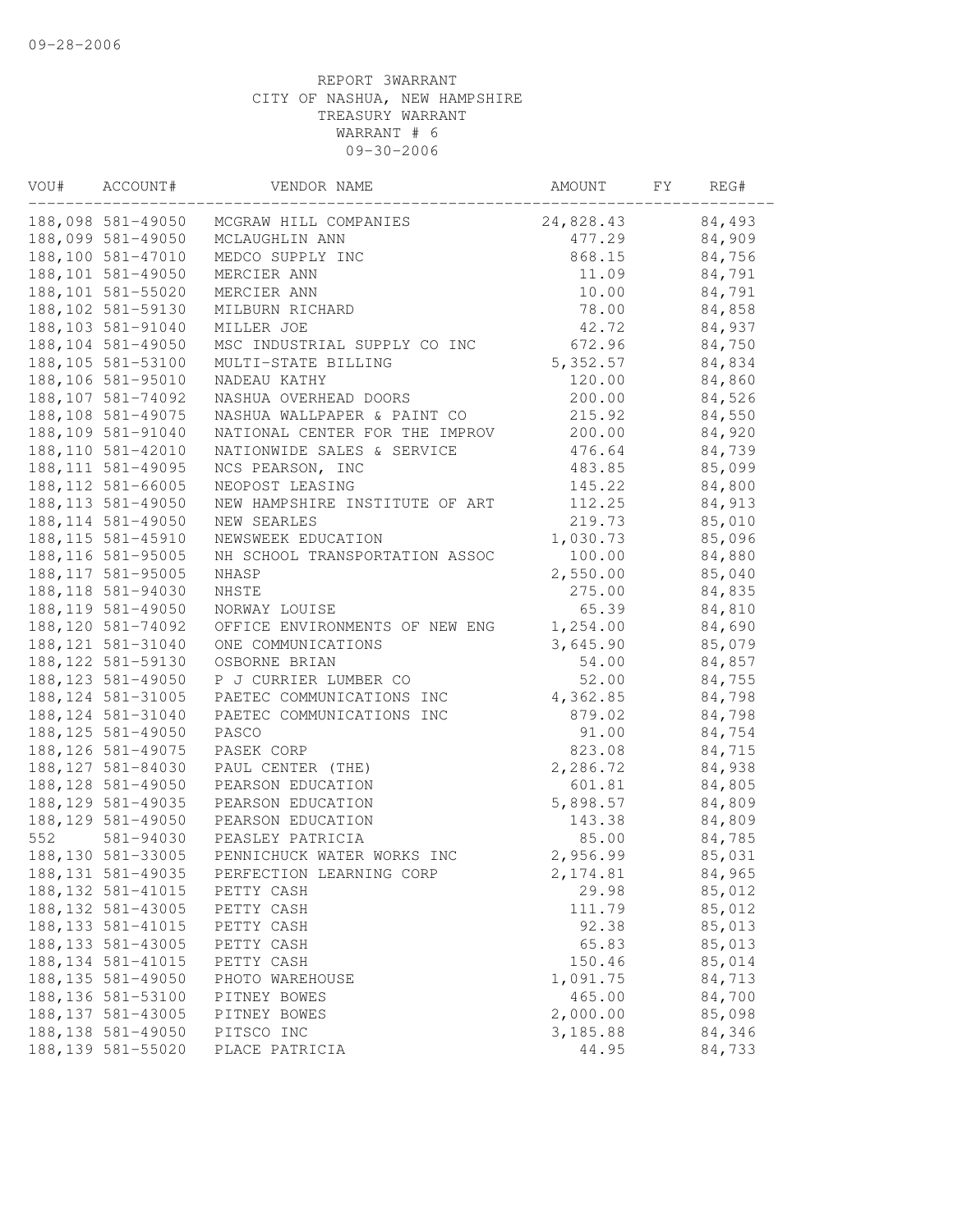| VOU# | ACCOUNT#           | VENDOR NAME                                 | AMOUNT    | FY. | REG#   |  |
|------|--------------------|---------------------------------------------|-----------|-----|--------|--|
|      |                    | 188,140 581-49025 PLANK ROAD PUBLISHING INC | 102.25    |     | 84,392 |  |
|      | 188, 140 581-49050 | PLANK ROAD PUBLISHING INC                   | 224.45    |     | 84,392 |  |
|      | 188, 141 581-91005 | POLLARD PAUL                                | 89.00     |     | 84,728 |  |
|      | 188, 142 581-49050 | PORTER'S CAMERA STORE                       | 143.09    |     | 84,772 |  |
|      | 188, 143 581-49075 | PRO SALES                                   | 1,215.00  |     | 84,832 |  |
|      | 188, 144 581-64040 | PROJECT LEAD THE WAY INC                    | 2,250.00  |     | 84,762 |  |
|      | 188, 145 581-32005 | PUBLIC SERVICE OF NH                        | 92,184.21 |     | 85,077 |  |
|      | 188, 146 581-32005 | PUBLIC SERVICE OF NH                        | 136.19    |     | 84,575 |  |
|      | 188, 147 581-49050 | REALLY GOOD STUFF INC                       | 165.36    |     | 84,731 |  |
|      | 188, 148 581-49050 | REMEDIA PUBLICATIONS INC                    | 73.59     |     | 84,971 |  |
|      | 188, 149 581-42110 | REXEL CLS                                   | 318.56    |     | 84,897 |  |
|      | 188,150 581-49050  | ROSS STEPHANIE                              | 14.82     |     | 84,839 |  |
|      | 188, 151 581-53100 | RTM COMMUNICATIONS INC                      | 5,960.00  |     | 84,788 |  |
|      | 188, 151 581-74092 | RTM COMMUNICATIONS INC                      | 4,035.95  |     | 84,788 |  |
|      | 188, 152 581-49075 | SAM'S CLUB                                  | 140.00    |     | 85,087 |  |
|      | 188, 153 581-78007 | SANEL AUTO PARTS CO                         | 59.42     |     | 84,537 |  |
|      | 188, 154 581-49050 | SARGENT-WELCH                               | 68.73     |     | 84,414 |  |
|      | 188, 155 581-49050 | SAX ARTS & CRAFTS                           | 454.94    |     | 84,721 |  |
|      | 188,156 581-49030  | SCHOLASTIC LIBRARY PUBLISHING               | 269.00    |     | 84,789 |  |
|      | 188, 157 581-41045 | SCHOOL SPECIALTY                            | 223.63    |     | 84,744 |  |
|      | 188, 157 581-49050 | SCHOOL SPECIALTY                            | 6, 541.52 |     | 84,743 |  |
|      | 188, 157 581-49050 | SCHOOL SPECIALTY                            | 19,136.08 |     | 84,744 |  |
|      | 188, 157 581-63085 | SCHOOL SPECIALTY                            | 85.18     |     | 84,743 |  |
|      | 188, 158 581-91005 | SCHROEDER ERIC                              | 329.86    |     | 84,888 |  |
|      | 188, 159 581-74092 | SHANAHAN SOUND AND ELECTRONICS              | 2,022.90  |     | 84,884 |  |
| 553  | $581 - 64040$      | SIRSI CORPORATION                           | 19,421.76 |     | 84,621 |  |
|      | 188, 163 581-49050 | STAN'S CARPET & VINYL                       | 80.00     |     | 84,936 |  |
|      | 188,160 581-53100  | STANLEY ELEVATOR COMPANY INC                | 1,701.00  |     | 84,967 |  |
|      | 188, 161 581-41015 | STAPLES BUSINESS ADVANTAGE                  | 1,329.28  |     | 84,645 |  |
|      | 188, 161 581-41045 | STAPLES BUSINESS ADVANTAGE                  | 475.10    |     | 84,645 |  |
|      | 188, 161 581-49050 | STAPLES BUSINESS ADVANTAGE                  | 3,062.80  |     | 84,645 |  |
|      | 188, 162 581-53100 | STATE OF NH - CRIMINAL RECORDS              | 696.00    |     | 85,015 |  |
|      | 188, 164 581-59130 | TAGGART BRUCE                               | 54.00     |     | 84,918 |  |
|      | 188, 165 581-49050 | THOMPSON MARYBETH                           | 78.33     |     | 84,801 |  |
|      | 188,166 581-45910  | TIME FOR KIDS                               | 387.00    |     | 85,092 |  |
|      | 188,166 581-95010  | TIME FOR KIDS                               | 579.80    |     | 85,092 |  |
|      | 188, 167 581-49030 | TOADSTOOL BOOKSHOP                          | 44.68     |     | 84,481 |  |
|      | 188,168 581-78007  | TOWERS MOTOR PARTS CORP                     | 131.99    |     | 84,664 |  |
|      | 188, 169 581-75023 | TREASURER STATE OF NH                       | 61.74     |     | 84,675 |  |
|      | 188,170 581-59130  | TRYON ROBERT                                | 54.00     |     | 84,906 |  |
|      | 188, 171 581-43005 | U S POSTAL SERVICE                          | 624.00    |     | 85,018 |  |
|      | 188, 172 581-43005 | U S POSTAL SERVICES                         | 500.00    |     | 85,016 |  |
|      | 188, 173 581-49050 | U S TOY CO                                  | 119.51    |     | 84,736 |  |
|      | 188, 174 581-45910 | UNION LEADER CORP                           | 93.60     |     | 85,078 |  |
|      | 188, 175 581-43005 | UNITED PARCEL SERVICE                       | 19.10     |     | 84,716 |  |
|      | 188, 175 581-49055 | UNITED PARCEL SERVICE                       | 27.51     |     | 84,716 |  |
|      | 188, 175 581-64192 | UNITED PARCEL SERVICE                       | 134.64    |     | 84,716 |  |
|      | 188, 176 581-42120 | UNITED SUPPLY COMPANY INC                   | 294.56    |     | 84,958 |  |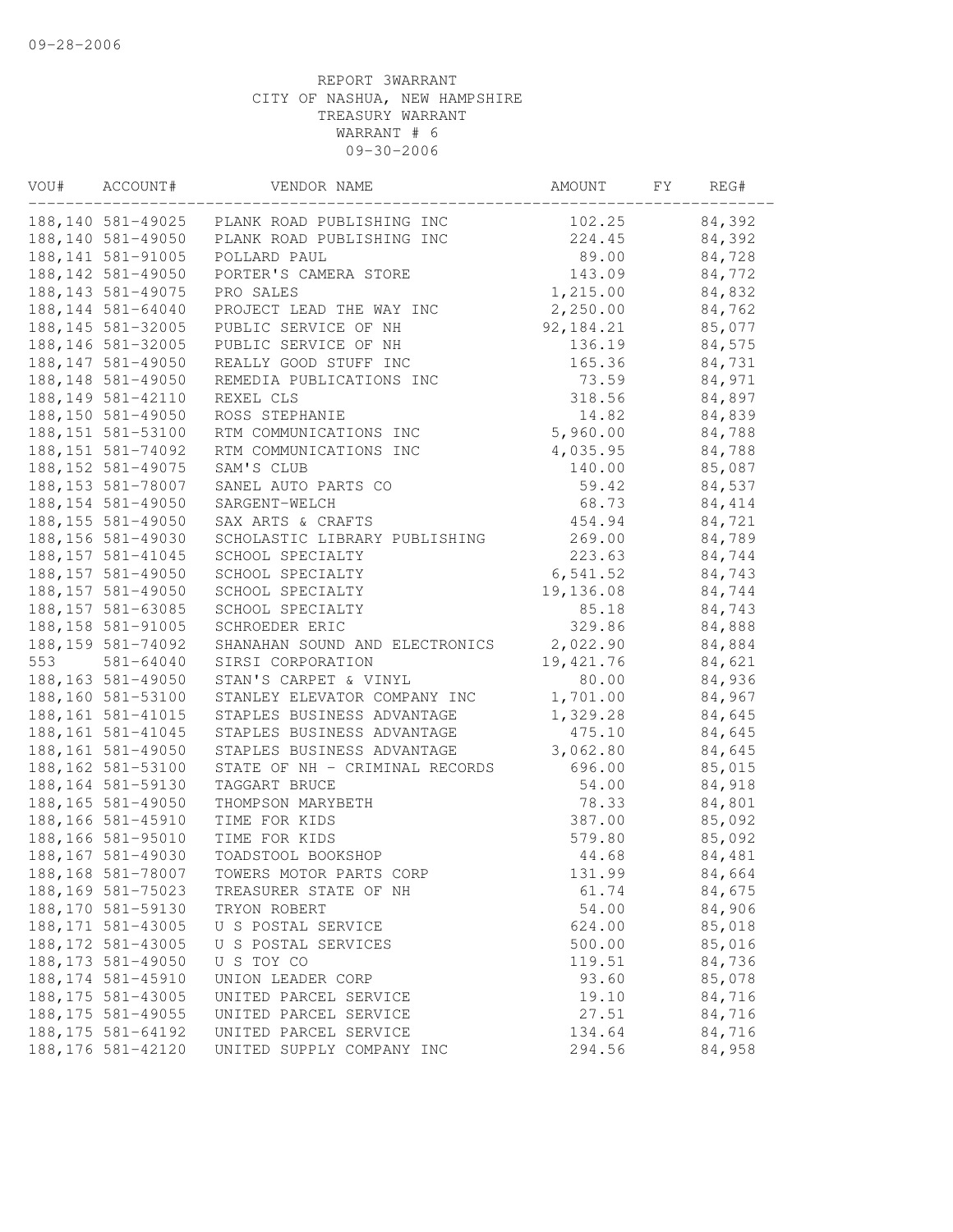| VOU#      | ACCOUNT#           | VENDOR NAME                           | AMOUNT    | FY | REG#        |
|-----------|--------------------|---------------------------------------|-----------|----|-------------|
|           | 188,177 581-49050  | US SCHOOL SUPPLY INC                  | 821.11    |    | 84,767      |
|           | 188, 178 581-31005 | VERIZON                               | 52.12     |    | 85,029      |
|           | 188, 179 581-31005 | VERIZON                               | 39.32     |    | 85,036      |
|           | 188,180 581-31005  | VERIZON                               | 28.64     |    | 85,041      |
| 554       | 581-31005          | VERIZON                               | 7,851.04  |    | 85,043      |
|           | 188, 181 581-31005 | VERIZON                               | 82.78     |    | 85,090      |
|           | 188, 182 581-31005 | VERIZON                               | 32.00     |    | 85,100      |
|           | 188, 183 581-49050 | VERMONT CERAMIC SUPPLY CO             | 2,944.36  |    | 84,722      |
|           | 188, 184 581-75180 | VIKING ROOFING, INC.                  | 225.00    |    | 84,822      |
|           | 188,185 581-49050  | VIVILECCHIA KRYSTA                    | 73.56     |    | 84,887      |
|           | 188,186 581-42130  | W W GRAINGER INC                      | 1,076.37  |    | 84,460      |
|           | 188, 187 581-49050 | WALMART COMMUNITY                     | 163.83    |    | 84,708      |
|           | 188, 188 581-91005 | WALTERS WAYLAND                       | 31.55     |    | 84,794      |
|           | 188, 189 581-49050 | WARD HARRIET COREAN                   | 65.12     |    | 84,841      |
|           | 188,190 581-45910  | WEEKLY READER CORP                    | 268.50    |    | 84,973      |
|           | 188, 191 581-49095 | WESTERN PSYCHOLOGICAL SERVICES        | 884.40    |    | 84,799      |
|           | 188, 192 581-59130 | WILKINS GERARD                        | 54.00     |    | 84,849      |
|           | 188, 193 581-49035 | WILLIAM H SADLIER INC                 | 78.96     |    | 84,438      |
|           | 188, 194 581-42110 | WILLIAMS COMMUNICATIONS SERVIC        | 701.25    |    | 84,792      |
|           | 188, 195 581-47010 | WINGATES PHARMACY INC                 | 112.00    |    | 84,625      |
|           | 188, 195 581-49050 | WINGATES PHARMACY INC                 | 224.00    |    | 84,625      |
|           |                    | 188,196 581-49075 ZAX SIGNAGE SYSTEMS | 45.73     |    | 84,466      |
|           | 188,197 581-49050  | ZEFF PHOTO SUPPLY                     | 657.92    |    | 84,774      |
| TOTAL 581 |                    | SCHOOL DEPARTMENT                     |           |    | 425, 126.05 |
|           |                    |                                       |           |    |             |
| 555       | 590-23531          | BEN'S UNIFORMS                        | 105.00    |    | 84,968      |
| 555       | 590-24531          | BEN'S UNIFORMS                        | 720.00    |    | 84,968      |
| 556       | 590-24531          | GRANITE STATE GLASS                   | 1,440.00  |    | 84,462      |
| 557       | 590-24531          | RILEY'S SPORT SHOP INC                | 5,025.24  |    | 84,351      |
| 558       | 590-24532          | HSBC BUSINESS SOLUTIONS               | 3,331.08  |    | 85,063      |
| 559       | 590-24532          | INDUSTRIAL PROTECTION SERVICES        | 48,580.00 |    | 84,411      |
| 560       | 590-24553          | CONCENTRIC SECURITY RESOURCES         | 677.86    |    | 84,518      |
| 561       | 590-24572          | HOUSTON ROGER                         | 400.00    |    | 85,020      |
| 562       | 590-24572          | KANE CHRISTOPHER                      | 600.00    |    | 84,597      |
| 563       | 590-24572          | SAWYER RICK                           | 300.00    |    | 85,019      |
|           | 188,198 590-24581  | CAPP INC                              | 932.00    |    | 84,712      |
|           | 188,199 590-24581  | COPY SHOP                             | 915.00    |    | 84,485      |
|           | 188,200 590-24581  | FASTENAL CO                           | 135.36    |    | 84,382      |
|           | 188,201 590-24581  | HSBC BUSINESS SOLUTIONS               | 585.97    |    | 84,882      |
|           | 188, 202 590-24581 | MCGRAW HILL COMPANIES                 | 3,830.47  |    | 84,493      |
|           | 188, 203 590-24581 | NATIONWIDE SALES & SERVICE            | 1,754.34  |    | 84,739      |
|           | 188,204 590-24581  | NHSBA                                 | 7,500.00  |    | 84,814      |
|           | 188,205 590-24581  | OFFICE ENVIRONMENTS OF NEW ENG        | 2,576.00  |    | 84,690      |
|           | 188,206 590-24581  | PREMIER AGENDAS INC                   | 6,674.25  |    | 84,825      |
|           | 188, 207 590-24581 | STAPLES BUSINESS ADVANTAGE            | 1,266.35  |    | 84,645      |
|           | 188,208 590-24581  | TERMINIX                              | 40.00     |    | 84,824      |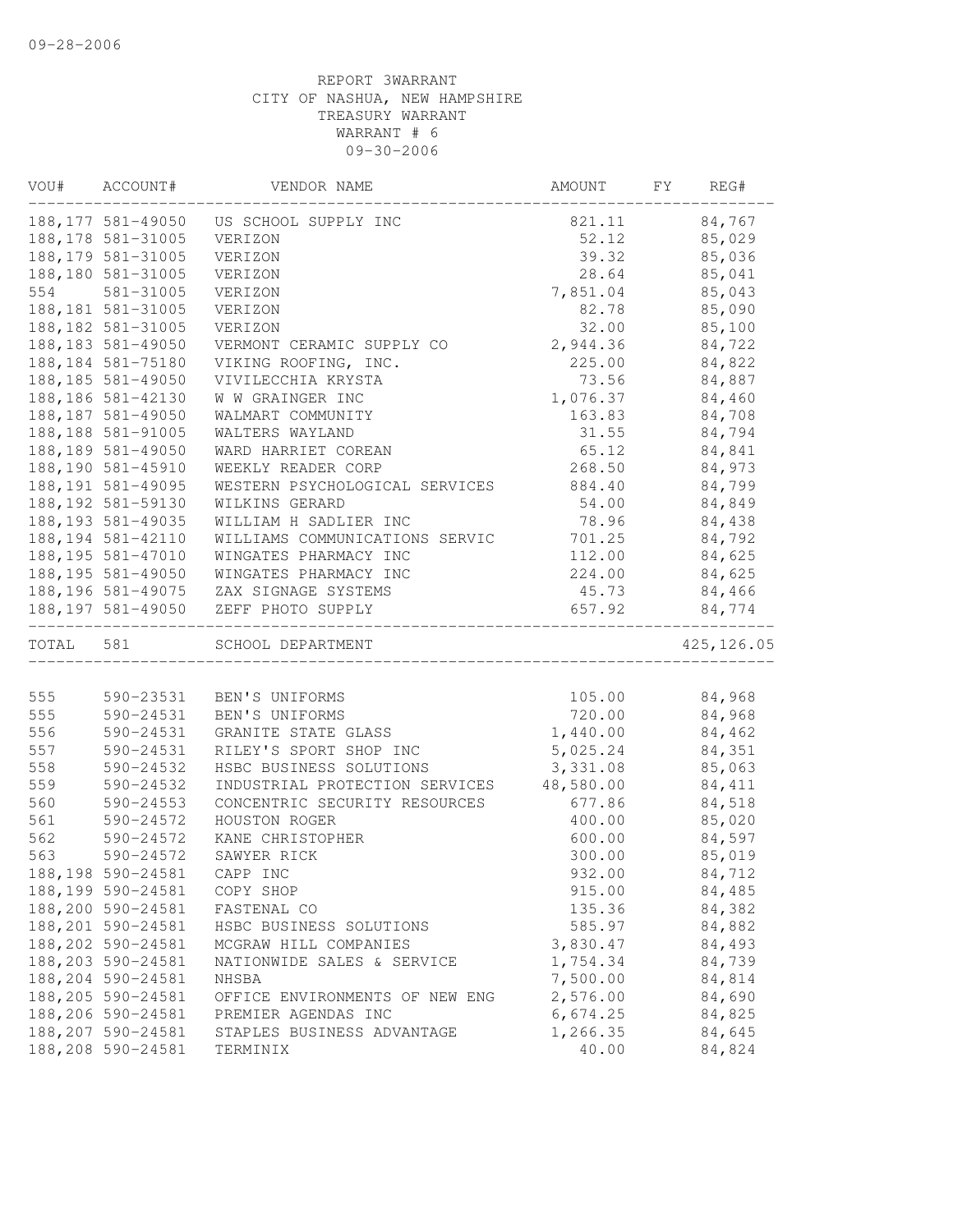|       | VOU# ACCOUNT# | VENDOR NAME                    | AMOUNT FY REG# |              |
|-------|---------------|--------------------------------|----------------|--------------|
|       |               | 188,209 590-24581 WALKER ANITA | 3,454.50       | 84,719       |
|       |               | TOTAL 590 P/Y OBLIGATIONS      |                | 90,843.42    |
| 564   | 592-85010     | US BANK NA                     | 249,227.88     | 104          |
| 565   | 592-85010     | US BANK NA (091000022          | 22,787.50      | 105          |
| 566   | 592-85015     | US BANK NA                     | 1,023,034.00   | 104          |
| 567   | 592-85015     | US BANK NA (091000022          | 833,925.00     | 105          |
| 568   | 592-85020     | US BANK NA                     | 660,000.00     | 104          |
| 568   |               | 592-85025 US BANK NA           | 2,700,000.00   | 104          |
|       |               | TOTAL 592 BONDED DEBT SERVICE  |                | 5,488,974.38 |
|       |               |                                |                |              |
| 569   | 595-22015     | SOUSA MARY BETH                | 92.34          | 84,586       |
| 570   | 595-22020     | HENRY HANGER & DISPLAY FIXTURE | 1,018.37       | 84,585       |
| 571   | 595-22020     | SOUSA MARY BETH                | 1,380.86       | 84,586       |
| 572   | 595-22025     | MCNAMEE JAMES M PLLC           | 1,344.00       | 84,680       |
| TOTAL | 595           | OVERLAY                        |                | 3,835.57     |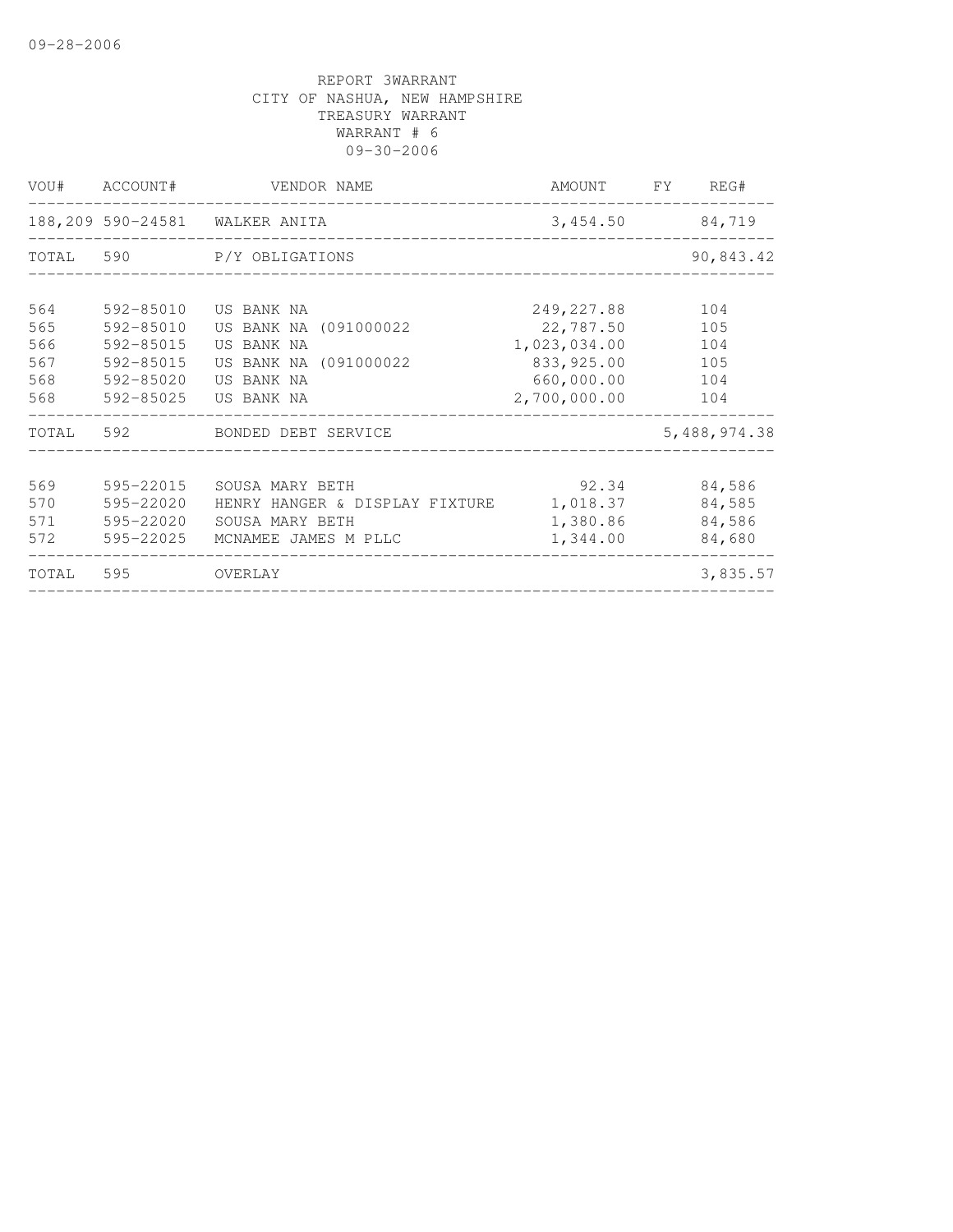| VOU#                     | ACCOUNT#                                             | VENDOR NAME                                                                              | AMOUNT                                    | FY | REG#                                 |
|--------------------------|------------------------------------------------------|------------------------------------------------------------------------------------------|-------------------------------------------|----|--------------------------------------|
| 573<br>574<br>575<br>576 | $653 - 05$<br>$653 - 05$<br>$653 - 05$<br>$653 - 05$ | BELLETETES INC<br>BROX INDUSTRIES INC<br>CORRIVEAU ROUTHIER INC<br>REDIMIX COMPANIES INC | 142.74<br>1, 174.42<br>178.50<br>1,274.00 |    | 84,527<br>84,399<br>84,941<br>84,561 |
| TOTAL                    |                                                      | 653-05 CAP IMP - STREET DEPT<br>SIDEWALK CONSTR & REPLACEMENT                            |                                           |    | 2,769.66                             |
|                          |                                                      | 188,210 681-09 NEWPORT CONSTRUCTION CO                                                   | 84,736.61                                 |    | 84,475                               |
| TOTAL                    |                                                      | 681-09 CAP IMP - SCHOOL<br>DEFERRED MAINT/CAP IMPRVT FY06                                |                                           |    | 84,736.61                            |
| 577<br>578               | 699-07<br>699-07                                     | SANSOUCY GEORGE E PE LLC<br>UPTON & HATFIELD LLP                                         | 15,000.00<br>104,282.91                   |    | 84,403<br>84,383                     |
| TOTAL                    |                                                      | 699-07 WATER SUPPLY ACOUISITION                                                          |                                           |    | 119,282.91                           |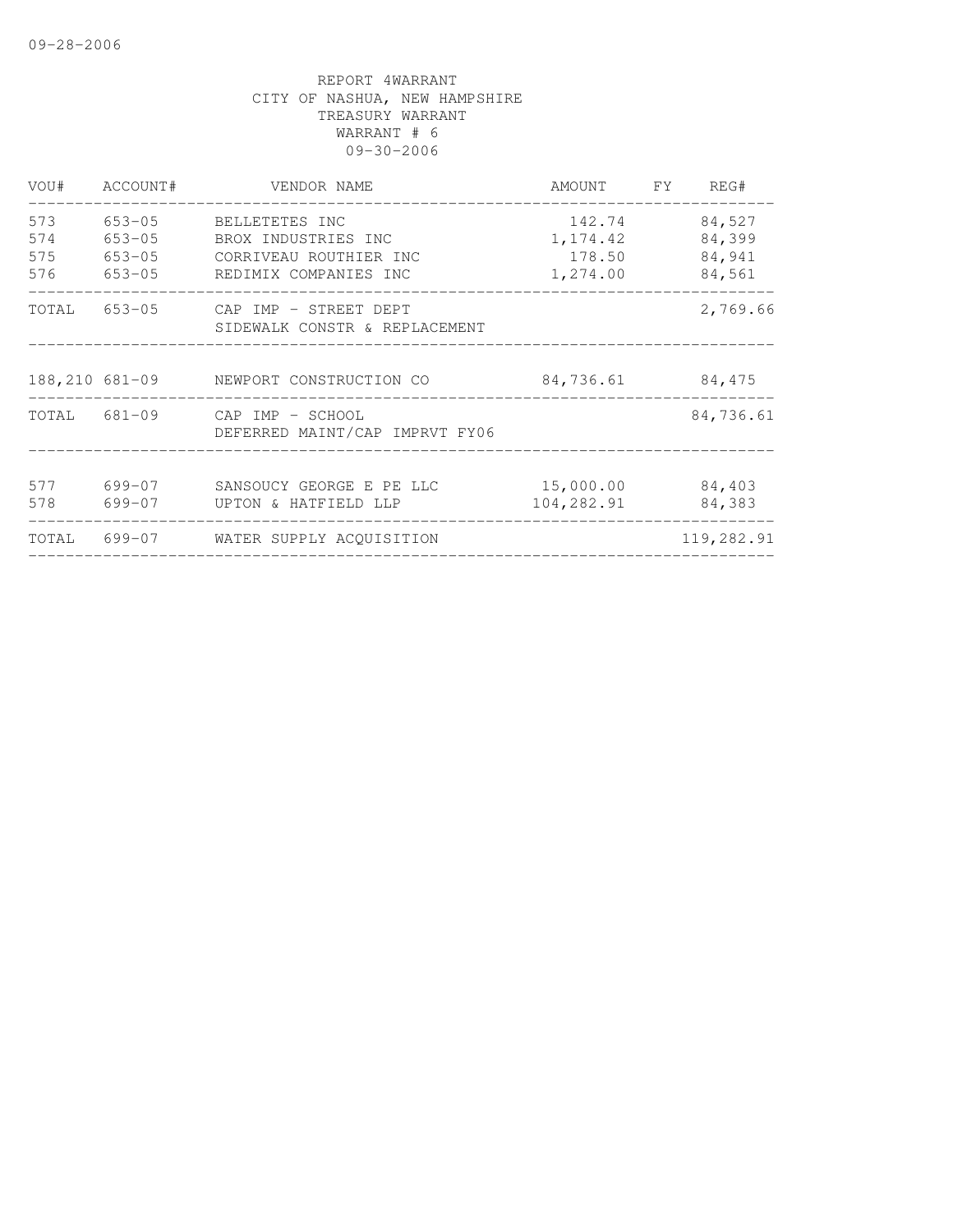| VOU#              | ACCOUNT#                                | PROGRAM<br>VENDOR NAME                                                  | AMOUNT                   | FY.<br>REG#                |
|-------------------|-----------------------------------------|-------------------------------------------------------------------------|--------------------------|----------------------------|
| 579<br>580<br>581 | 731-31005<br>731-34015<br>$731 - 64045$ | 3718 VERIZON<br>3718 KEYSPAN ENERGY DELIVERY<br>3705 CDW GOVERNMENT INC | 2.98<br>4.97<br>120.65   | 85,060<br>85,045<br>84,600 |
| 582               | 731-64045                               | 3705 DELL MARKETING LP                                                  | 8,866.50                 | 84,520                     |
| 583               | 731-64045                               | 3705 GHA TECHNOLOGIES INC                                               | 143.00                   | 84,511                     |
| 584               | 731-64045                               | 3705 RADIO SHACK                                                        | 11.96                    | 85,068                     |
| TOTAL             | 731                                     | CPF-POLICE DEPARTMENT                                                   | 9,150.06                 |                            |
|                   |                                         |                                                                         |                          |                            |
| 585<br>586        | 751-31005<br>751-34015                  | 3718 VERIZON<br>3718 KEYSPAN ENERGY DELIVERY                            | 7.46<br>15.72            | 85,060<br>85,045           |
| 587               | 751-45190                               | 3718 BROX INDUSTRIES INC                                                | 2,858.70                 | 84,562                     |
|                   |                                         |                                                                         |                          |                            |
| TOTAL             | 751                                     | CPF-PWD & ENGINEERING                                                   | 2,881.88                 |                            |
|                   |                                         |                                                                         |                          |                            |
| 588               | 771-01310                               | 3734 BOSS EQUIPMENT INC                                                 | 660.00                   | 84,944                     |
| 589               | 771-01310                               | 3734 OUTDOOR WORLD OF NE                                                | 489.00                   | 84,599                     |
| 590               | 771-53025                               | 3750 HAMBLETT & KERRIGAN                                                | 567.58                   | 84,483                     |
| 591               | 771-53025                               | 3734 SOUTHERN NEW HAMPSHIRE SERVICE                                     | 20,292.90                | 84,424                     |
| TOTAL             | 771                                     | CPF - COMM DEVLPMNT DIV                                                 | 22,009.48                |                            |
|                   |                                         |                                                                         |                          |                            |
| 592               | 774-01318                               | 3718 CUOCO & CORMIER ENGINEERING AS                                     | 4,050.00                 | 84,639                     |
| 593<br>594        | 774-01318<br>774-01318                  | 3718 MERIDIAN CONSTRUCTION CORP<br>3718 MERIDIAN CONSTRUCTION CORP/RET  | 163, 213.00<br>18,136.00 | 84,515<br>121              |
| 595               | 774-31005                               | 3718 VERIZON                                                            | 19.39                    | 85,060                     |
| 596               | 774-34015                               | 3718 KEYSPAN ENERGY DELIVERY                                            | 20.69                    | 85,045                     |
| TOTAL             | 774                                     | CPF-URBAN PROGRAMS                                                      | 185, 439.08              |                            |
|                   |                                         |                                                                         |                          |                            |
| 597               | 792-53181                               | 3794 BROX INDUSTRIES INC                                                | 5,161.65                 | 84,399                     |
| 598               | 792-59232                               | 3795 CAPE ANN EQUIPMENT/RETAINAGE                                       | 12,288.09                | 103                        |
| TOTAL             | 792                                     | CPF-WASTEWATER USER FUND                                                | 17,449.74                |                            |
|                   |                                         |                                                                         |                          |                            |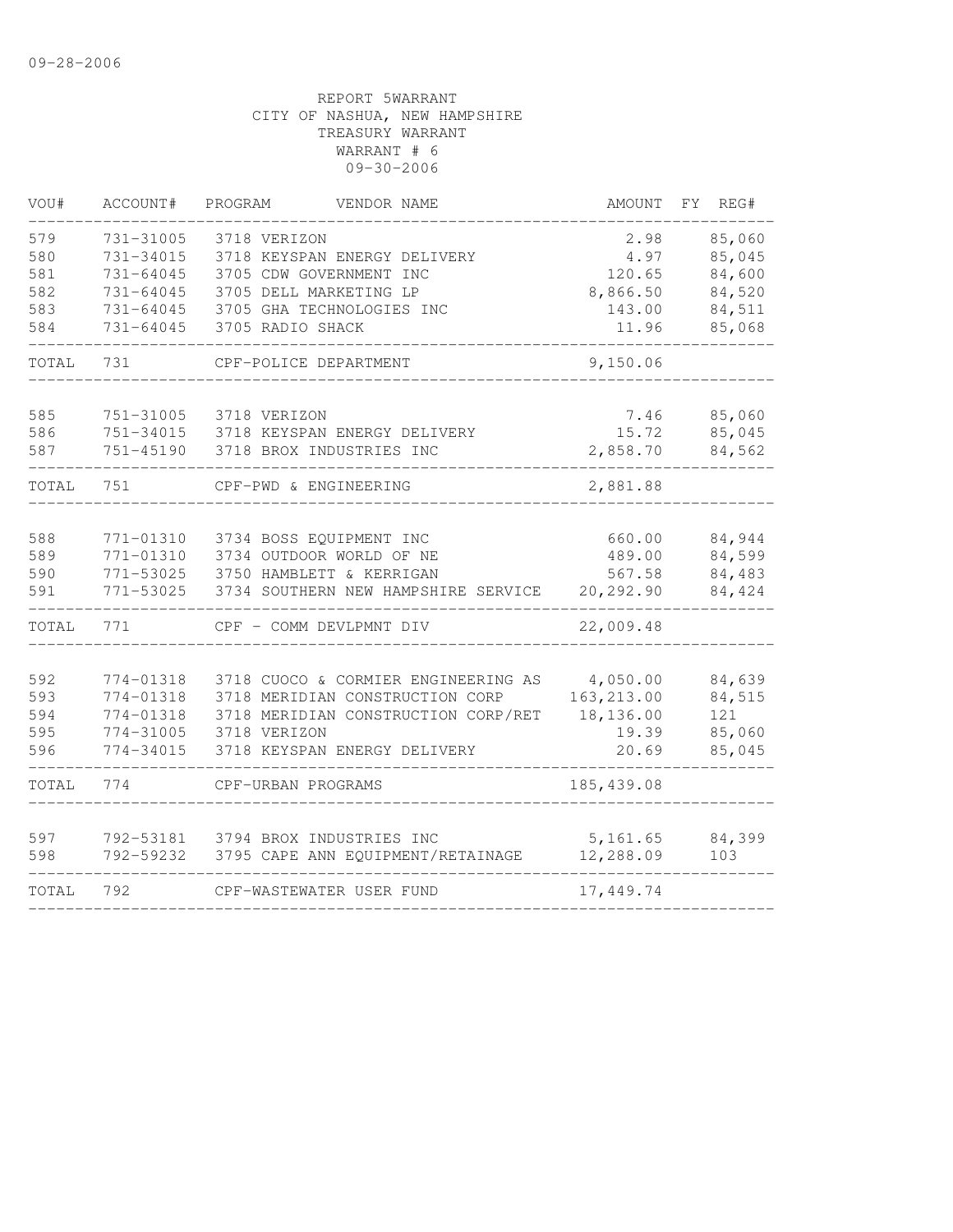| VOU# | ACCOUNT#  | VENDOR NAME                    | AMOUNT    | FΥ | REG#   |  |
|------|-----------|--------------------------------|-----------|----|--------|--|
| 599  | 801-31005 | VERIZON                        | 75.40     |    | 85,043 |  |
| 600  | 801-31040 | PAETEC COMMUNICATIONS INC      | 9.92      |    | 85,028 |  |
| 601  | 801-32005 | PUBLIC SERVICE OF NH           | 894.14    |    | 85,077 |  |
| 602  | 801-41005 | STAPLES BUSINESS ADVANTAGE     | 100.74    |    | 84,702 |  |
| 602  | 801-41015 | STAPLES BUSINESS ADVANTAGE     | 474.99    |    | 84,702 |  |
| 603  | 801-46030 | LEHIGH SAFETY SHOE LLC         | 157.00    |    | 84,498 |  |
| 603  | 801-46030 | LEHIGH SAFETY SHOE LLC         | 476.00    |    | 84,498 |  |
| 603  | 801-46030 | LEHIGH SAFETY SHOE LLC         | 157.00    |    | 84,498 |  |
| 604  | 801-46045 | M & N SPORTS LLC               | 174.00    |    | 84,535 |  |
| 604  | 801-46045 | M & N SPORTS LLC               | 348.00    |    | 84,535 |  |
| 604  | 801-46045 | M & N SPORTS LLC               | 58.00     |    | 84,535 |  |
| 605  | 801-48005 | SHATTUCK MALONE OIL CO         | 9,836.77  |    | 85,023 |  |
| 605  | 801-48005 | SHATTUCK MALONE OIL CO         | 6, 259.76 |    | 85,023 |  |
| 605  | 801-48005 | SHATTUCK MALONE OIL CO         | 1,788.51  |    | 85,023 |  |
| 606  | 801-53109 | CONCENTRIC SECURITY RESOURCES  | 607.74    |    | 84,518 |  |
| 607  | 801-59100 | AMHERST APPLIANCE REPAIR/STEVE | 540.00    |    | 85,071 |  |
| 608  | 801-59100 | CONCENTRIC SECURITY RESOURCES  | 2,868.75  |    | 84,518 |  |
| 609  | 801-59100 | HANDY HOUSE INC                | 118.00    |    | 85,065 |  |
| 610  | 801-59238 | ANACOMP INC                    | 16.54     |    | 84,401 |  |
| 611  | 801-59239 | STAPLES BUSINESS ADVANTAGE     | 28.34     |    | 84,702 |  |
| 612  | 801-59245 | D & R TOWING INC               | 300.00    |    | 84,942 |  |
| 613  | 801-59245 | JENNINGS EXCAVATION INC/DAVID  | 400.00    |    | 84,374 |  |
| 614  | 801-75023 | B & S LOCKSMITHS INC           | 253.48    |    | 84,670 |  |
| 615  | 801-75023 | CORPORATE EXPRESS INC          | 535.44    |    | 84,559 |  |
| 616  | 801-75023 | J LAWRENCE HALL INC            | 195.00    |    | 84,974 |  |
| 617  | 801-78065 | MAYNARD & LESIEUR INCORPORATED | 1,310.16  |    | 84,950 |  |
| 617  | 801-78065 | MAYNARD & LESIEUR INCORPORATED | 4,234.13  |    | 84,950 |  |
| 617  | 801-78065 | MAYNARD & LESIEUR INCORPORATED | 405.45    |    | 84,950 |  |
| 618  | 801-78065 | SULLIVAN TIRE COMPANIES        | 381.00    |    | 84,644 |  |
| 619  | 801-78100 | BEST FORD                      | 27.58     |    | 84,363 |  |
| 620  | 801-78100 | CARPARTS OF NASHUA             | 241.50    |    | 84,362 |  |
| 620  | 801-78100 | CARPARTS OF NASHUA             | 208.92    |    | 84,362 |  |
| 620  | 801-78100 | CARPARTS OF NASHUA             | 52.00     |    | 84,362 |  |
| 621  | 801-78100 | DONOVAN SPRING COMPANY INC     | 2,940.03  |    | 84,397 |  |
| 621  | 801-78100 | DONOVAN SPRING COMPANY INC     | 6.56      |    | 84,397 |  |
| 622  | 801-78100 | LIBERTY INTN'L TRUCKS OF NH LL | 672.86    |    | 84,947 |  |
| 622  | 801-78100 | LIBERTY INTN'L TRUCKS OF NH LL | 2,354.04  |    | 84,947 |  |
| 622  | 801-78100 | LIBERTY INTN'L TRUCKS OF NH LL | 82.99     |    | 84,947 |  |
| 623  | 801-78100 | NAPA AUTO PARTS                | 220.54    |    | 84,658 |  |
| 623  | 801-78100 | NAPA AUTO PARTS                | 258.26    |    | 84,658 |  |
| 624  | 801-78100 | SANEL AUTO PARTS CO            | 113.27    |    | 84,537 |  |
| 624  | 801-78100 | SANEL AUTO PARTS CO            | 173.76    |    | 84,537 |  |
| 624  | 801-78100 | SANEL AUTO PARTS CO            | 98.06     |    | 84,538 |  |
| 624  | 801-78100 | SANEL AUTO PARTS CO            | 231.51    |    | 84,538 |  |
| 625  | 801-82025 | NH RETIREMENT SYSTEM           | 369.24    |    | 106    |  |
| 626  | 801-83130 | ITT HARTFORD                   | 70.80     |    | 107    |  |
| 626  | 801-83230 | ITT HARTFORD                   | 86.52     |    | 107    |  |
| 626  | 801-83330 | ITT HARTFORD                   | 109.43    |    | 107    |  |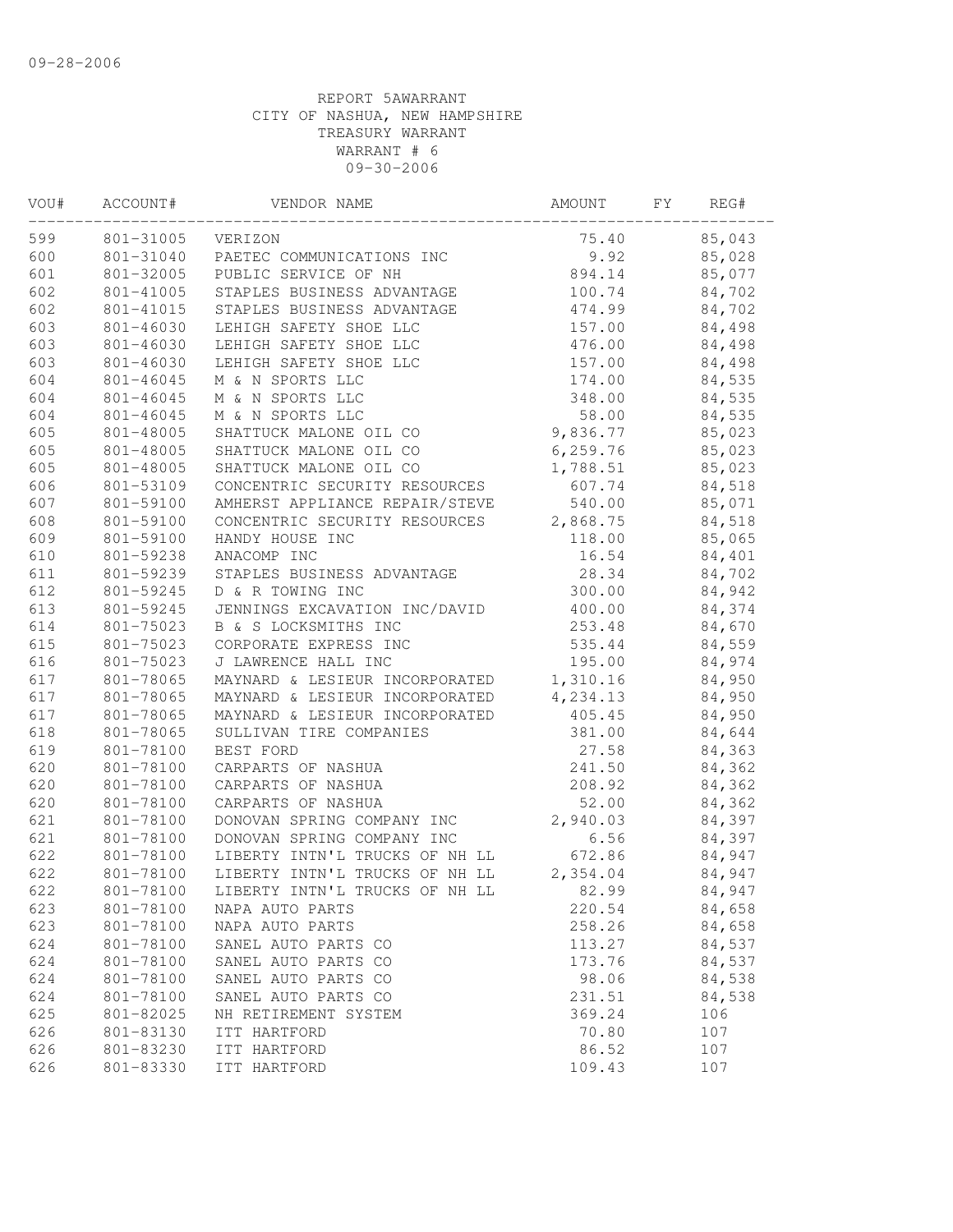| VOU#      | ACCOUNT#  | VENDOR NAME                                   | AMOUNT             | FY | REG#          |
|-----------|-----------|-----------------------------------------------|--------------------|----|---------------|
| 626       | 801-83430 | ITT HARTFORD                                  | 46.34              |    | 107           |
| 627       | 801-94005 | CONVERSE KERRY                                |                    |    | 846.82 84,334 |
| 628       | 801-94005 | LEARY EDWARD C JR                             |                    |    | 375.07 85,021 |
| 629       | 801-94005 | SWANA NORTHERN NE CHAPTER                     | 40.00              |    | 85,058        |
| 629       |           | 801-94005 SWANA NORTHERN NE CHAPTER           | 80.00              |    | 85,058        |
| 630       | 801-95005 | TREASURER STATE OF NH<br>____________________ | 250.00<br>-------- |    | 85,054        |
| TOTAL 801 |           | SOLID WASTE DISPOSAL                          |                    |    | 42,960.36     |
| 631       | 802-31005 | VERIZON                                       |                    |    | 561.79 85,043 |
| 632       |           |                                               |                    |    |               |
|           | 802-31040 | PAETEC COMMUNICATIONS INC                     | 43, 127.29         |    | 11.86 85,028  |
| 633       | 802-32005 | PUBLIC SERVICE OF NH                          |                    |    | 85,077        |
| 634       | 802-33005 | PENNICHUCK WATER                              | 165.69             |    | 85,049        |
| 635       | 802-34015 | KEYSPAN ENERGY DELIVERY                       | 644.29             |    | 85,045        |
| 636       | 802-41015 | STAPLES BUSINESS ADVANTAGE                    | 82.90              |    | 84,702        |
| 636       | 802-41015 | STAPLES BUSINESS ADVANTAGE                    | 172.19             |    | 84,703        |
| 637       | 802-45101 | CIBA SPECIALTY CHEMICALS CO                   | 4,200.00           |    | 84,421        |
| 638       | 802-45106 | KEMIRON COMPANIES INC                         | 1,723.04           |    | 84,603        |
| 639       | 802-45175 | ARCSOURCE INC                                 | 28.00              |    | 84,539        |
| 640       | 802-46045 | ARAMARK                                       | 704.42             |    | 84,610        |
| 641       | 802-46045 | LEHIGH SAFETY SHOE LLC                        | 164.00             |    | 84,498        |
| 641       | 802-46045 | LEHIGH SAFETY SHOE LLC                        |                    |    | 84,498        |
| 642       | 802-46045 | UNIFIRST CORPORATION                          | 46.42              |    | 84,686        |
| 642       | 802-46045 | UNIFIRST CORPORATION                          | 473.80             |    | 84,686        |
| 643       | 802-467   | HILLSBOROUGH COUNTY TREASURER                 | 41.56              |    | 84,956        |
| 644       | 802-48015 | DENNIS K BURKE INC                            | 811.98             |    | 85,089        |
| 644       | 802-48015 | DENNIS K BURKE INC                            | 811.98             |    | 85,089        |
| 645       | 802-49070 | LAB SAFETY SUPPLY INC                         | 227.29             |    | 84,387        |
| 646       | 802-49070 | LAB SAFETY SUPPY INC                          | 473.47             |    | 84,698        |
| 647       | 802-53030 | CHEMSERVE ENVIRONMENTAL ANALYS                | 305.92             |    | 84,642        |
| 648       | 802-53030 | EASTERN ANALYTICAL INC                        | 750.00             |    | 84,531        |
| 649       | 802-53030 | ENVIROSYSTEMS INC                             | 2,050.00           |    | 84,442        |
| 650       | 802-59225 | KENT CLEAN SEPTIC LLC                         | 1,044.00           |    | 84,467        |
| 651       | 802-59225 | RESOURCE MANAGEMENT INC                       | 47, 117.10         |    | 84,348        |
| 652       | 802-59230 | BROX INDUSTRIES INC                           | 387.03             |    | 84,399        |
| 653       | 802-59230 | CORRIVEAU ROUTHIER INC                        | 32.00              |    | 84,941        |
| 654       | 802-59230 | MICHIE CORPORATION                            | 1,213.00           |    | 84,330        |
| 655       | 802-59238 | ANACOMP INC                                   | 203.97             |    | 84,401        |
| 656       | 802-59275 | PENNICHUCK WATER                              | 9,392.42           |    | 85,051        |
| 657       | 802-59320 | NAPA AUTO PARTS                               | 34.20              |    | 84,658        |
| 658       | 802-59320 | PINE MOTOR PARTS                              | 262.64             |    | 84,951        |
| 659       | 802-64192 | GRAINGER                                      | 770.02             |    | 84,416        |
| 659       | 802-64192 | GRAINGER                                      | 277.43             |    | 84,416        |
| 660       | 802-64192 | GRAPHIC CONTROLS LLC                          | 127.69             |    | 84,587        |
| 661       | 802-64192 | HOME DEPOT CREDIT SERVICES                    | 303.34             |    | 85,042        |
| 662       | 802-64192 | MCMASTER-CARR SUPPLY CO                       | 50.31              |    | 84,510        |
| 663       | 802-64192 | PINE MOTOR PARTS                              | 48.83              |    | 84,951        |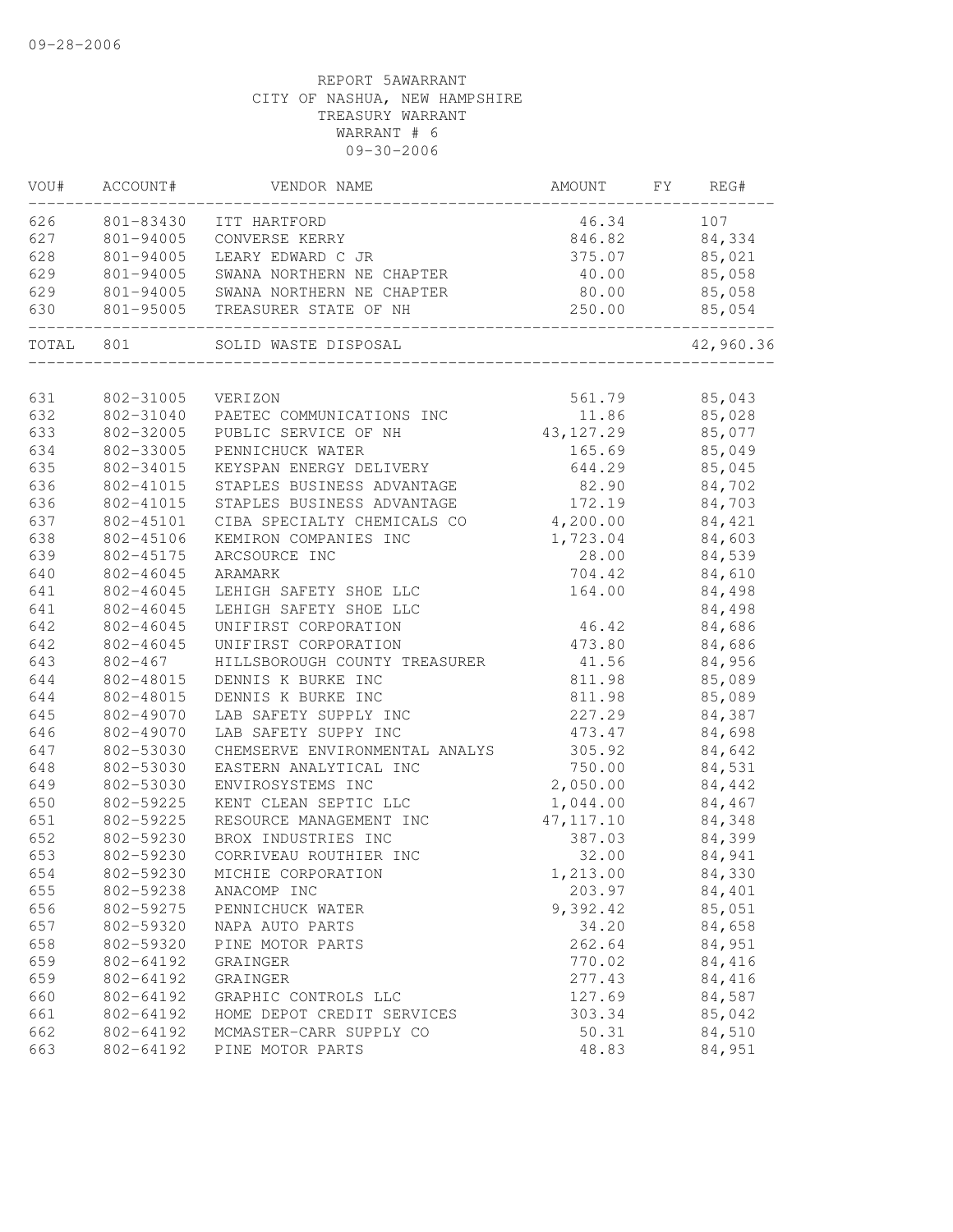| VOU#  | ACCOUNT#  | VENDOR NAME                          | AMOUNT   | FY | REG#        |
|-------|-----------|--------------------------------------|----------|----|-------------|
| 664   | 802-64192 | RADIO SHACK                          | 53.98    |    | 85,030      |
| 665   | 802-77050 | F W WEBB COMPANY                     | 49.40    |    | 84,434      |
| 666   | 802-77050 | GRAINGER                             | 522.66   |    | 84,416      |
| 667   | 802-77050 | MCMASTER-CARR SUPPLY CO              | 298.87   |    | 84,510      |
| 668   | 802-77055 | M & B MACHINING AND WELDING          | 510.00   |    | 84,948      |
| 669   | 802-77062 | FASTENAL CO                          | 217.42   |    | 84,382      |
| 670   | 802-77065 | GRAINGER                             | 10.60    |    | 84,416      |
| 671   | 802-77065 | KOMLINE-SANDERSON ENGINEERING        | 1,015.96 |    | 84,570      |
| 672   | 802-77065 | M & M ELECTRICAL SUPPLY CO INC       | 59.10    |    | 84,940      |
| 673   | 802-77065 | PINE MOTOR PARTS                     | 7.08     |    | 84,951      |
| 674   | 802-77065 | UNITED SUPPLY COMPANY INC            | 519.40   |    | 84,958      |
| 675   | 802-77068 | HACH COMPANY                         | 334.50   |    | 84,667      |
| 676   | 802-77069 | BEARINGS SPECIALTY CO INC            | 20.40    |    | 84,692      |
| 677   | 802-77069 | CORRIVEAU ROUTHIER INC               | 304.12   |    | 84,941      |
| 678   | 802-77069 | FASTENAL CO                          | 287.79   |    | 84,382      |
| 679   | 802-77069 | G V MOORE LUMBER CO INC              | 8.70     |    | 84,357      |
| 680   | 802-77069 | GRAINGER                             | 72.14    |    | 84,416      |
| 681   | 802-77069 | MCMASTER-CARR SUPPLY CO              | 130.82   |    | 84,510      |
| 682   | 802-77069 | PINE MOTOR PARTS                     | 4.77     |    | 84,951      |
| 683   | 802-77071 | FASTENAL CO                          | 581.03   |    | 84,382      |
| 684   | 802-82025 | NH RETIREMENT SYSTEM                 | 611.25   |    | 106         |
| 685   | 802-83030 | ITT HARTFORD                         | 407.34   |    | 107         |
| 686   | 802-94005 | NHWPCA                               | 120.00   |    | 85,039      |
| 687   | 802-94005 | PERMA-LINE CORP OF NEW ENGLAND       | 6.78     |    | 84,379      |
| 688   | 802-95005 | LANH                                 | 100.00   |    | 85,056      |
| 689   | 802-95005 | NE BIOSOLIDS & RESIDUALS ASSN        | 1,725.00 |    | 85,059      |
| 690   | 802-96004 | CONCENTRIC SECURITY RESOURCES        | 607.74   |    | 84,518      |
| 691   | 802-96004 | HORIZON SOLUTIONS CORP               | 1,662.51 |    | 84,345      |
| 692   | 802-96004 | PERMA-LINE CORP OF NEW ENGLAND       | 69.90    |    | 84,379      |
| 693   |           | 802-96004 STAPLES BUSINESS ADVANTAGE | 96.96    |    | 84,703      |
| 694   |           | 802-96136 BARTLETT & BRILLON LLC     | 5,660.70 |    | 84,564      |
| TOTAL | 802       | SEWERAGE DISPOSAL SYSTEM             |          |    | 134, 918.79 |
|       |           |                                      |          |    |             |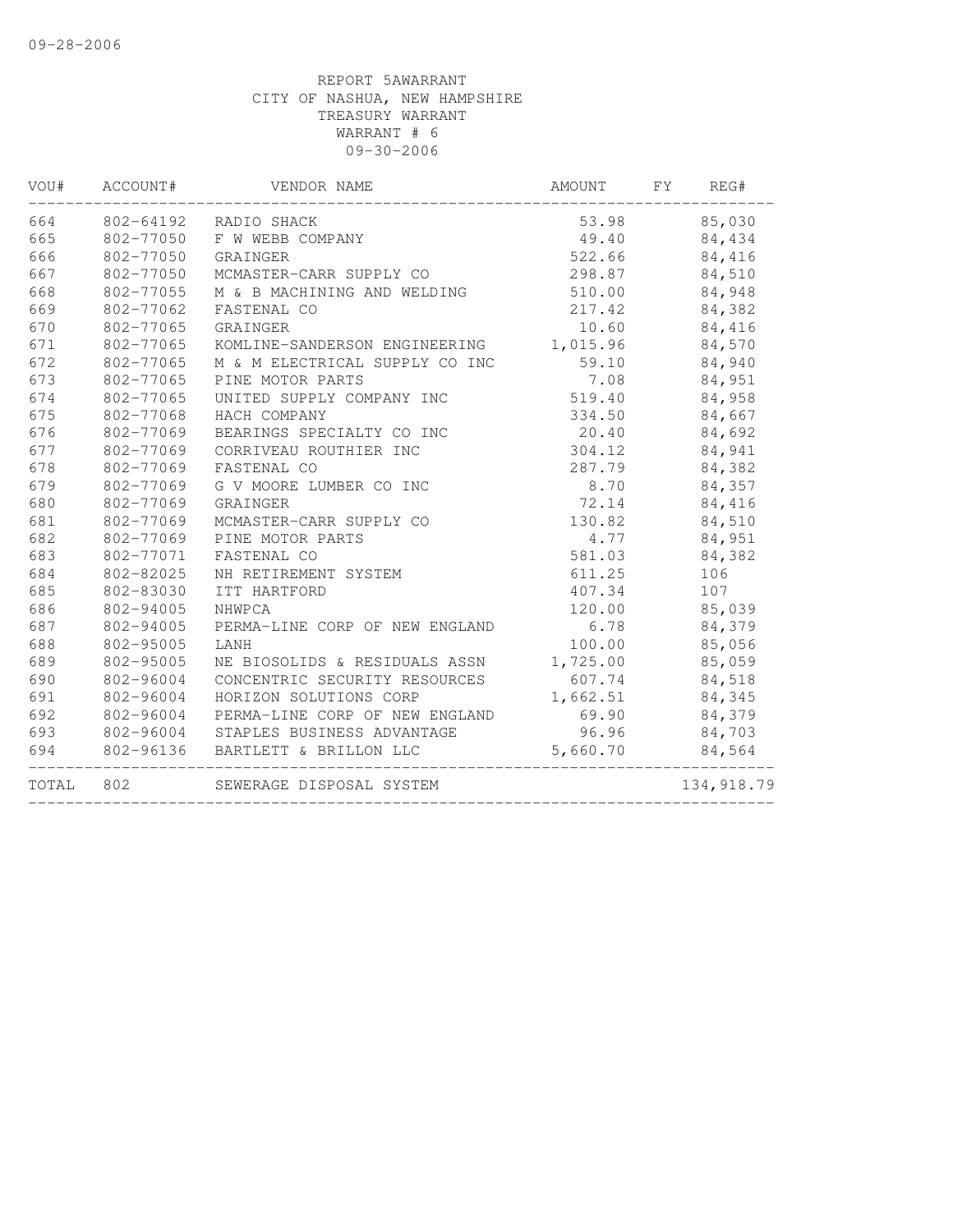|                                 | VOU# ACCOUNT#                                                 | VENDOR NAME                                                                                                            | AMOUNT FY                             | REG#                                 |
|---------------------------------|---------------------------------------------------------------|------------------------------------------------------------------------------------------------------------------------|---------------------------------------|--------------------------------------|
|                                 |                                                               | 695 941-98029 BOARD OF HEALTH/PETTY CASH 61.99 85,022                                                                  |                                       |                                      |
|                                 |                                                               | TOTAL 941 HEALTH & COMM SVCS TRUST FUND                                                                                |                                       | 61.99                                |
| 696<br>697<br>698<br>698<br>699 | 952-05054<br>952-05054<br>952-59100<br>952-59100<br>952-75021 | GATE CITY FENCE CO INC<br>HOME DEPOT CREDIT SERVICES<br>CONCENTRIC SECURITY RESOURCES<br>CONCENTRIC SECURITY RESOURCES | 3,990.00<br>62.86<br>303.90<br>233.76 | 84,492<br>85,042<br>84,518<br>84,518 |
| 700                             | 952-98029                                                     | BROX INDUSTRIES INC<br>JEANNOTTE'S MARKET                                                                              | 173.61<br>60.96                       | 84,399<br>84,452                     |
|                                 |                                                               | TOTAL 952 PARK & RECREATION TRUST FUND                                                                                 |                                       | 4,825.09                             |
|                                 |                                                               |                                                                                                                        |                                       | 84,532                               |
|                                 |                                                               | TOTAL 975 LIBRARY TRUST FUND                                                                                           |                                       | 2,410.00                             |
|                                 |                                                               |                                                                                                                        |                                       |                                      |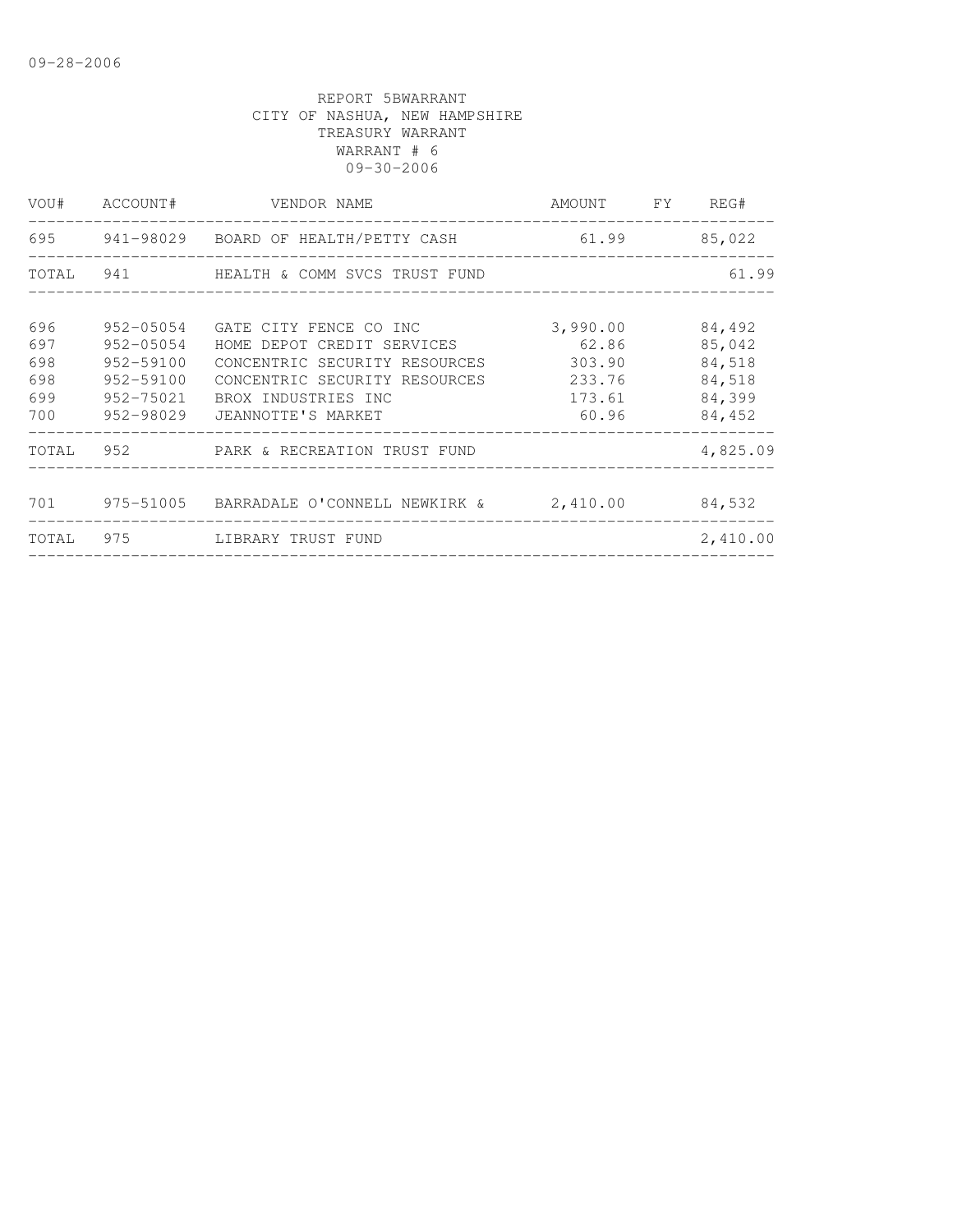|           | ACCOUNT#                 | PAYROLL WEEK ENDING                    | AMOUNT                |          |
|-----------|--------------------------|----------------------------------------|-----------------------|----------|
|           | $151 - 41$<br>$151 - 41$ | $16 - SEP - 2006$<br>$23 - SEP - 2006$ | 3, 221.15<br>2,258.11 |          |
| TOTAL 151 |                          | A/R POLICE OVERTIME                    |                       | 5,479.26 |
|           |                          |                                        |                       |          |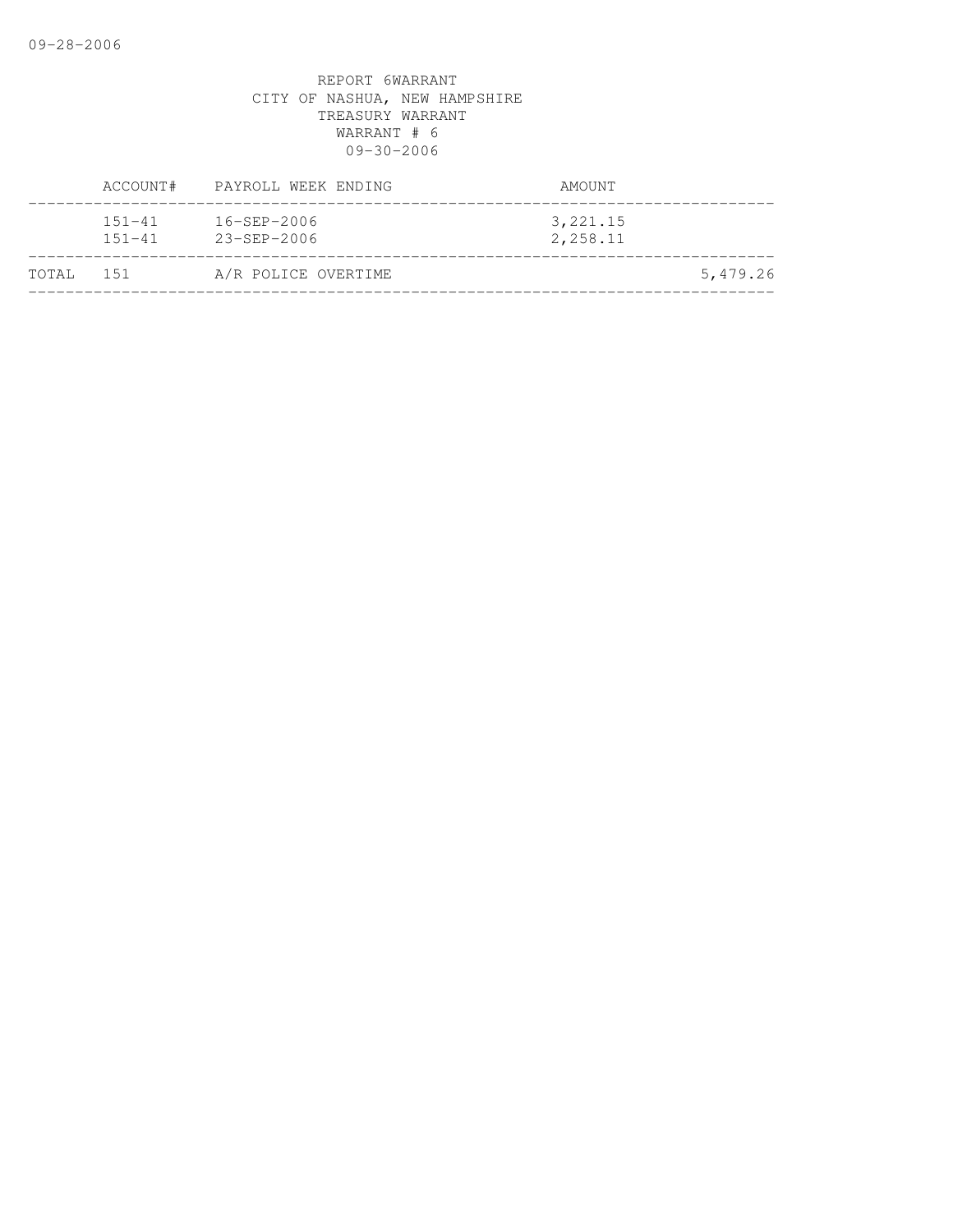|           |            | ACCOUNT# PAYROLL WEEK ENDING                                 | AMOUNT               |               |
|-----------|------------|--------------------------------------------------------------|----------------------|---------------|
|           |            | 305-59100 23-SEP-2006                                        | 150.00               |               |
| TOTAL 305 |            | SRF - CIVIC & COMM ACTIVITIES                                |                      | 150.00        |
|           |            |                                                              |                      |               |
|           |            | 308-83051  16-SEP-2006                                       | 1,808.33             |               |
|           |            | 308-83051 23-SEP-2006                                        | 1,480.47             |               |
|           |            | 308-83052  16-SEP-2006                                       | 33.30                |               |
|           |            | 308-83102  16-SEP-2006                                       | 926.77               |               |
|           |            | 308-83102 23-SEP-2006<br>----------------------------------- | 926.77               |               |
|           |            | TOTAL 308 SRF - INSURANCE                                    |                      | 5, 175.64     |
|           |            |                                                              |                      |               |
|           |            | 3086-11870 23-SEP-2006                                       | 2,769.23             |               |
|           |            | 3086-12006 23-SEP-2006                                       | 1,812.59             |               |
|           |            | 3086-13032 16-SEP-2006                                       | 223.35               |               |
|           |            | 3086-13032 23-SEP-2006                                       | 307.21               |               |
|           |            | 3086-13133 16-SEP-2006                                       | 124.00               |               |
|           |            | 3086-13133 23-SEP-2006                                       | 1,843.75             | ------------- |
| TOTAL 308 |            | JAVITS GRANT PROGRAM                                         |                      | 7,080.13      |
|           |            |                                                              |                      |               |
|           |            | 3097-11162  16-SEP-2006                                      | 1,092.01             |               |
|           |            | 3097-11162 23-SEP-2006                                       | 1,092.01             |               |
|           |            | 3097-11408 16-SEP-2006                                       | 721.60               |               |
|           |            | 3097-11408 23-SEP-2006                                       | 721.60               |               |
|           | 3097-12112 | 16-SEP-2006                                                  | 3,239.63             |               |
|           | 3097-12112 | 23-SEP-2006                                                  | 3,331.08             |               |
|           | 3097-12830 | 16-SEP-2006                                                  | 79.65                |               |
|           |            | 3097-12830 23-SEP-2006                                       | 53.10                |               |
|           | 3097-19138 | 23-SEP-2006                                                  | 2,675.24             |               |
|           |            | 3097-19139 23-SEP-2006                                       | 7,850.30             |               |
|           | 3097-19140 | 16-SEP-2006                                                  | 8,675.97             |               |
|           | 3097-19140 | 23-SEP-2006                                                  | 8,764.70             |               |
|           | 3097-19540 | 16-SEP-2006                                                  | 20,918.05            |               |
|           |            | 3097-19540 23-SEP-2006                                       | 20,851.25            |               |
|           |            | 3097-19544 16-SEP-2006                                       | 710.53<br>642.90     |               |
|           |            | 3097-19544 23-SEP-2006<br>3097-19545 16-SEP-2006             |                      |               |
|           |            | 3097-19545 23-SEP-2006                                       | 1,197.97<br>1,678.56 |               |
| TOTAL     | 309        | SRF - FOOD SERVICES                                          |                      | 84,296.15     |
|           |            |                                                              |                      |               |
|           |            | 3117-12006 16-SEP-2006                                       | 375.00               |               |
|           | 3117-12006 | 23-SEP-2006                                                  | 1,700.08             |               |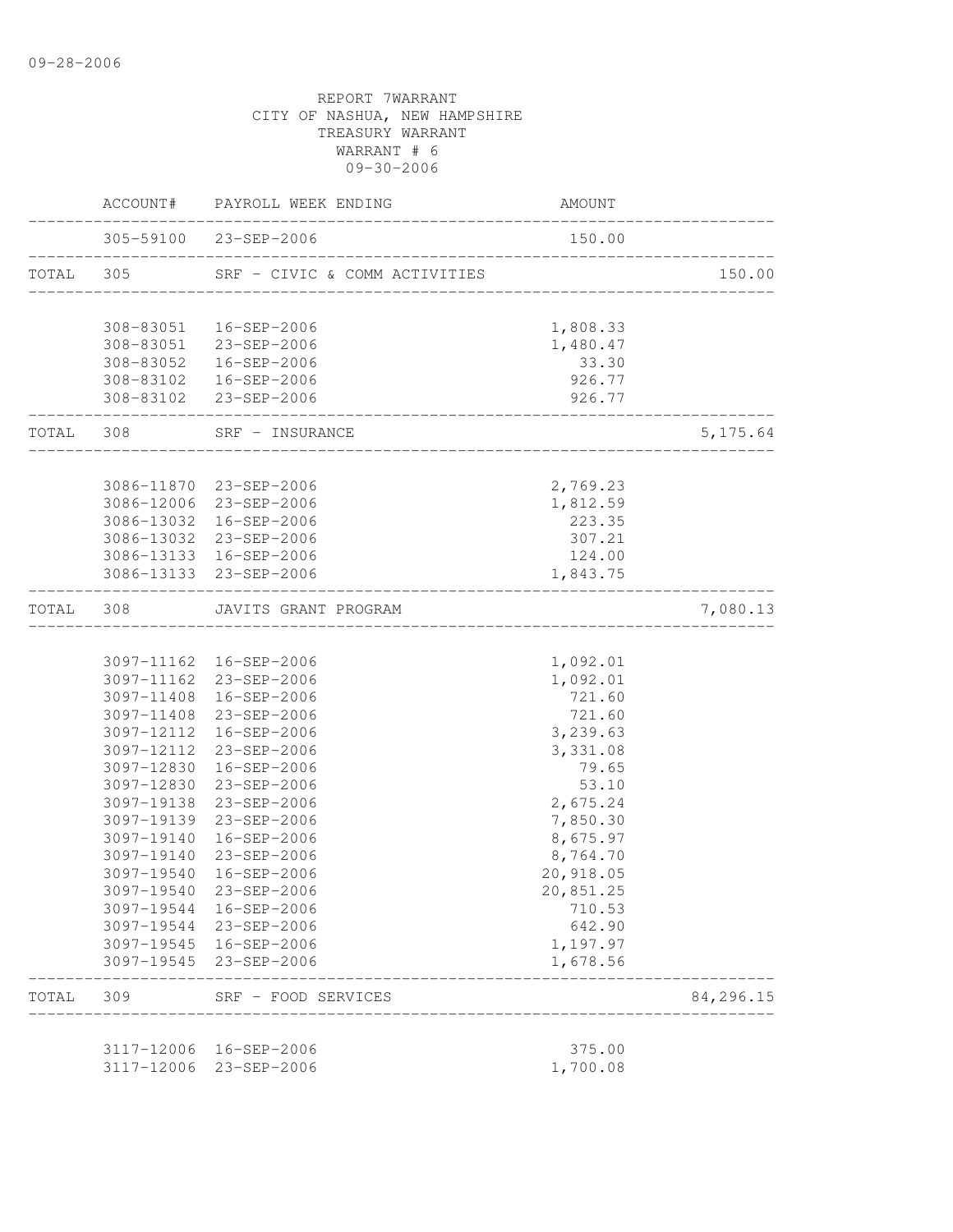|                        | ACCOUNT# PAYROLL WEEK ENDING                     | AMOUNT                                |                |
|------------------------|--------------------------------------------------|---------------------------------------|----------------|
|                        | TOTAL 311 DRIVER'S EDUCATION                     |                                       | 2,075.08       |
|                        |                                                  |                                       |                |
|                        | 312-11165  16-SEP-2006                           | 745.98                                |                |
|                        | 312-11165 23-SEP-2006                            | 745.98                                |                |
|                        | 312-11191  16-SEP-2006                           | 703.92                                |                |
|                        | 312-11191 23-SEP-2006                            | 703.92                                |                |
|                        | 312-11547  16-SEP-2006                           | 1,947.99                              |                |
|                        | 312-11547 23-SEP-2006                            | 1,947.99                              |                |
|                        | 312-12010  16-SEP-2006                           | 86.03                                 |                |
|                        | 312-12010 23-SEP-2006                            | 86.03                                 |                |
|                        | 312-12116  16-SEP-2006                           | 551.93<br>551.93                      |                |
|                        | 312-12116 23-SEP-2006                            | 96.25                                 |                |
|                        | 312-12150  16-SEP-2006                           | 100.00                                |                |
|                        | 312-12150 23-SEP-2006                            | 1,195.56                              |                |
|                        | 312-13004 16-SEP-2006<br>312-13004 23-SEP-2006   | 1,342.00                              |                |
|                        | TOTAL 312 SRF - FINANCIAL SERVICES               |                                       | 10,805.51      |
|                        |                                                  |                                       |                |
|                        | 3237-12006 16-SEP-2006<br>3237-12006 23-SEP-2006 | 366.44<br>2,125.00                    |                |
|                        | TOTAL 323 ADULT BASIC EDUCATION                  |                                       | 2,491.44       |
|                        |                                                  |                                       |                |
| -------------------    | 3245-11860 23-SEP-2006                           | 1,370.19<br>_________________________ | ______________ |
|                        | TOTAL 324 YOUTH SAFE HAVEN-PAL                   |                                       | 1,370.19       |
|                        |                                                  |                                       |                |
|                        | 3247-13004 16-SEP-2006                           | 210.00                                |                |
|                        | 3247-13004 23-SEP-2006                           | 610.00                                |                |
|                        | TOTAL 324 ATHLETICS REVENUE FUND                 |                                       | 820.00         |
|                        |                                                  |                                       |                |
| 331-11245              | $16 - SEP - 2006$<br>23-SEP-2006                 | 515.52                                |                |
| 331-11245<br>331-11250 | 16-SEP-2006                                      | 515.52<br>647.10                      |                |
| 331-11250              | 23-SEP-2006                                      | 647.09                                |                |
| $331 - 11549$          | $16 - SEP - 2006$                                | 676.71                                |                |
| 331-11549              | $23 - SEP - 2006$                                | 676.71                                |                |
| 331-11558              | $16 - SEP - 2006$                                | 1,053.23                              |                |
| 331-11558              | 23-SEP-2006                                      | 1,053.24                              |                |
| 331-11567              | 16-SEP-2006                                      | 1,263.79                              |                |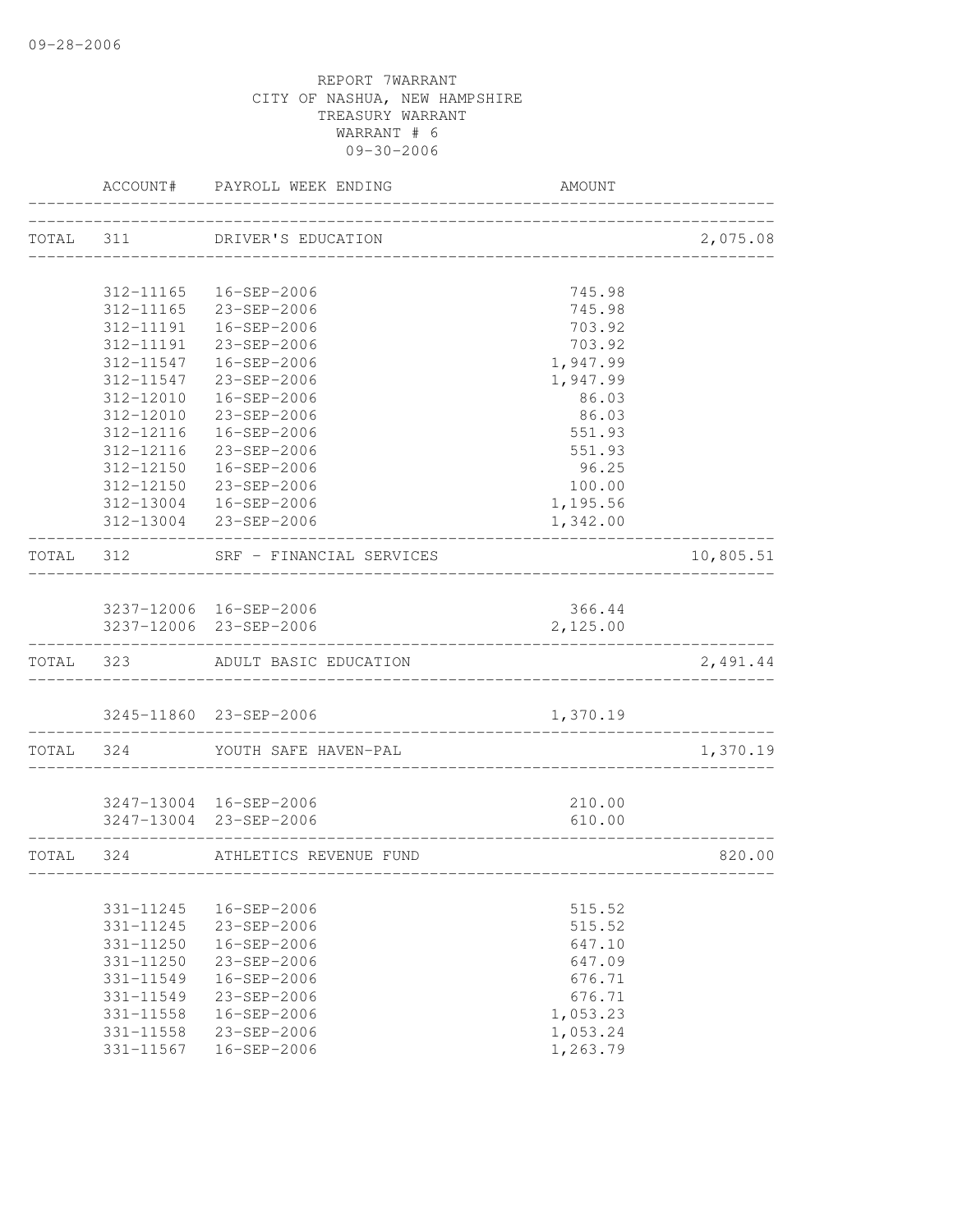|       | ACCOUNT#      | PAYROLL WEEK ENDING                  | AMOUNT                     |           |
|-------|---------------|--------------------------------------|----------------------------|-----------|
|       | 331-11567     | 23-SEP-2006                          | 1,263.79                   |           |
|       |               | 331-12115  16-SEP-2006               | 524.61                     |           |
|       | 331-12115     | 23-SEP-2006                          | 524.61                     |           |
|       | 331-13038     | 16-SEP-2006                          | 936.91                     |           |
|       | 331-13038     | 23-SEP-2006                          | 3,871.64                   |           |
|       | 331-13044     | 16-SEP-2006                          | 7,981.82                   |           |
|       | 331-13044     | 23-SEP-2006                          | 3,056.83                   |           |
|       |               | 331-18036  16-SEP-2006               | 13,591.97                  |           |
|       |               | 331-18036 23-SEP-2006                | 15,671.17                  |           |
| TOTAL |               | 331 SRF - POLICE DEPARTMENT          |                            | 54,472.26 |
|       |               | 332-13004  16-SEP-2006               | 204.04                     |           |
|       |               | 332-13004 23-SEP-2006                | 238.73                     |           |
|       | TOTAL 332     | SRF - FIRE DEPARTMENT                |                            | 442.77    |
|       |               |                                      |                            |           |
|       |               | 335-94025 23-SEP-2006                | 600.00                     |           |
|       |               | TOTAL 335 SRF - EMERGENCY MANAGEMENT |                            | 600.00    |
|       |               | 3355-12006 16-SEP-2006               | $-333.88$                  |           |
|       | TOTAL 335     | TITLE IB READ 1ST MT PLEASANT        |                            | $-333.88$ |
|       |               |                                      |                            |           |
|       |               | 3357-11870 23-SEP-2006               | 2,510.06                   |           |
|       |               | 3357-12006 16-SEP-2006               | 333.88                     |           |
|       |               | 3357-12006 23-SEP-2006               | 323.08                     |           |
|       |               | 3357-12078 16-SEP-2006               | 625.00                     |           |
|       |               | 3357-19230 16-SEP-2006               | 937.50                     |           |
|       |               | 3357-19230 23-SEP-2006               | 275.00                     |           |
| TOTAL | 335           | TITLE IB READ 1ST MT PLEASANT        | -------------------------- | 5,004.52  |
|       |               |                                      |                            |           |
|       | 341-11107     | 16-SEP-2006                          | 667.80                     |           |
|       | 341-11107     | 23-SEP-2006                          | 667.80                     |           |
|       | $341 - 11235$ | 16-SEP-2006                          | 1,871.29                   |           |
|       | 341-11235     | 23-SEP-2006                          | 1,871.29                   |           |
|       | $341 - 11563$ | 16-SEP-2006                          | 904.58                     |           |
|       | $341 - 11563$ | 23-SEP-2006                          | 904.58                     |           |
|       | 341-12037     | 16-SEP-2006                          | 100.03                     |           |
|       | 341-12037     | $23 - SEP - 2006$                    | 100.03                     |           |
|       | 341-12101     | 16-SEP-2006                          | 371.52                     |           |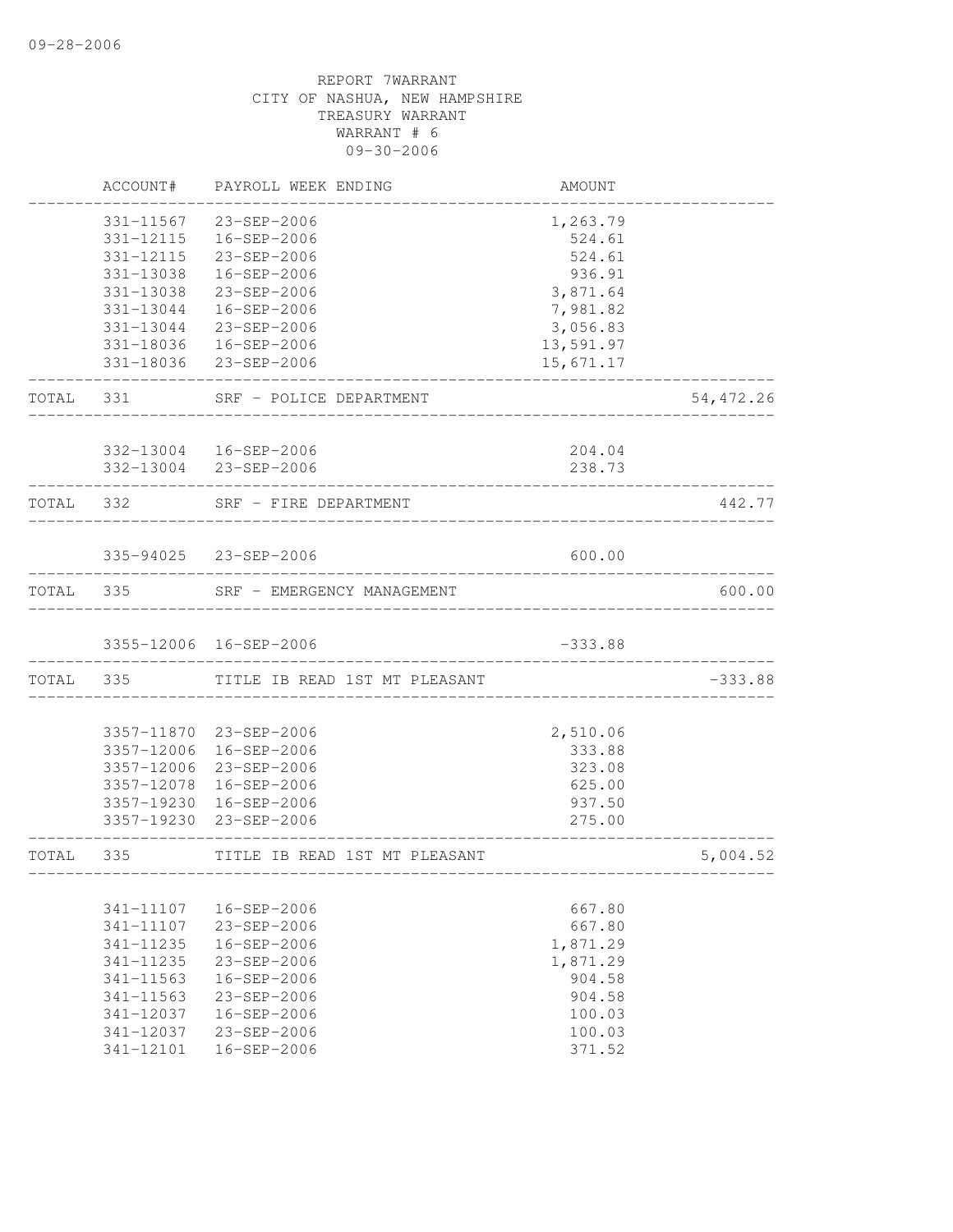|           |                       | ACCOUNT# PAYROLL WEEK ENDING                               | AMOUNT                             |            |
|-----------|-----------------------|------------------------------------------------------------|------------------------------------|------------|
|           |                       | 341-12101 23-SEP-2006<br>_________________________________ | 371.52                             |            |
| TOTAL 341 |                       | SRF - COMMUNITY SERVICES                                   | _________________________________  | 7,830.44   |
|           | 342-11515             | 16-SEP-2006                                                | 360.00                             |            |
|           |                       | 342-11515 23-SEP-2006                                      | 600.00                             |            |
|           | 342-11584             | 16-SEP-2006                                                | 1,733.35                           |            |
|           |                       | 342-11584 23-SEP-2006                                      | 1,733.35                           |            |
|           |                       | 342-12000  16-SEP-2006                                     | 615.00                             |            |
|           |                       | 342-12000 23-SEP-2006                                      | 615.00                             |            |
|           | 342-12040             | 16-SEP-2006                                                | 888.00                             |            |
|           | 342-12040             | 23-SEP-2006                                                | 888.00                             |            |
|           | 342-12081             | 16-SEP-2006                                                | 50.28                              |            |
|           | 342-12081             | 23-SEP-2006                                                | 50.28                              |            |
|           | 342-12113             | 16-SEP-2006                                                | 189.00                             |            |
|           | 342-12113             | 23-SEP-2006                                                | 189.00                             |            |
|           |                       | 342-12582  16-SEP-2006                                     | 232.25                             |            |
|           | _____________________ | 342-12582 23-SEP-2006<br>____________________              | 232.25                             |            |
| TOTAL 342 |                       | SRF - COMMUNITY HEALTH                                     |                                    | 8,375.76   |
|           |                       |                                                            |                                    |            |
|           |                       | 3447-11162 16-SEP-2006                                     | 547.13                             |            |
|           |                       | 3447-11162 23-SEP-2006                                     | 547.13                             |            |
|           |                       | 3447-11860 23-SEP-2006                                     | 5,744.25                           |            |
|           |                       | 3447-12006 23-SEP-2006                                     | 4,064.38                           |            |
|           |                       | 3447-13133 23-SEP-2006                                     | 85.00                              |            |
| TOTAL 344 |                       |                                                            |                                    | 10,987.89  |
|           |                       | 3506-11726 23-SEP-2006                                     | 2,286.39                           |            |
|           | TOTAL 350             | TITLE 11A TEACHER QUALITY<br>____________________          | __________________________________ | 2,286.39   |
|           |                       |                                                            |                                    |            |
|           |                       | 3507-11726 23-SEP-2006                                     | 19,942.11                          |            |
|           |                       | 3507-11805 23-SEP-2006                                     | 1,180.77                           |            |
| TOTAL     | 350                   | TITLE 11A TEACHER QUALITY                                  |                                    | 21, 122.88 |
|           | 3516-11802            | 23-SEP-2006                                                | 1,624.23                           |            |
| TOTAL     | 351                   | TITLE IID ENHANCE ED THRU TECH                             |                                    | 1,624.23   |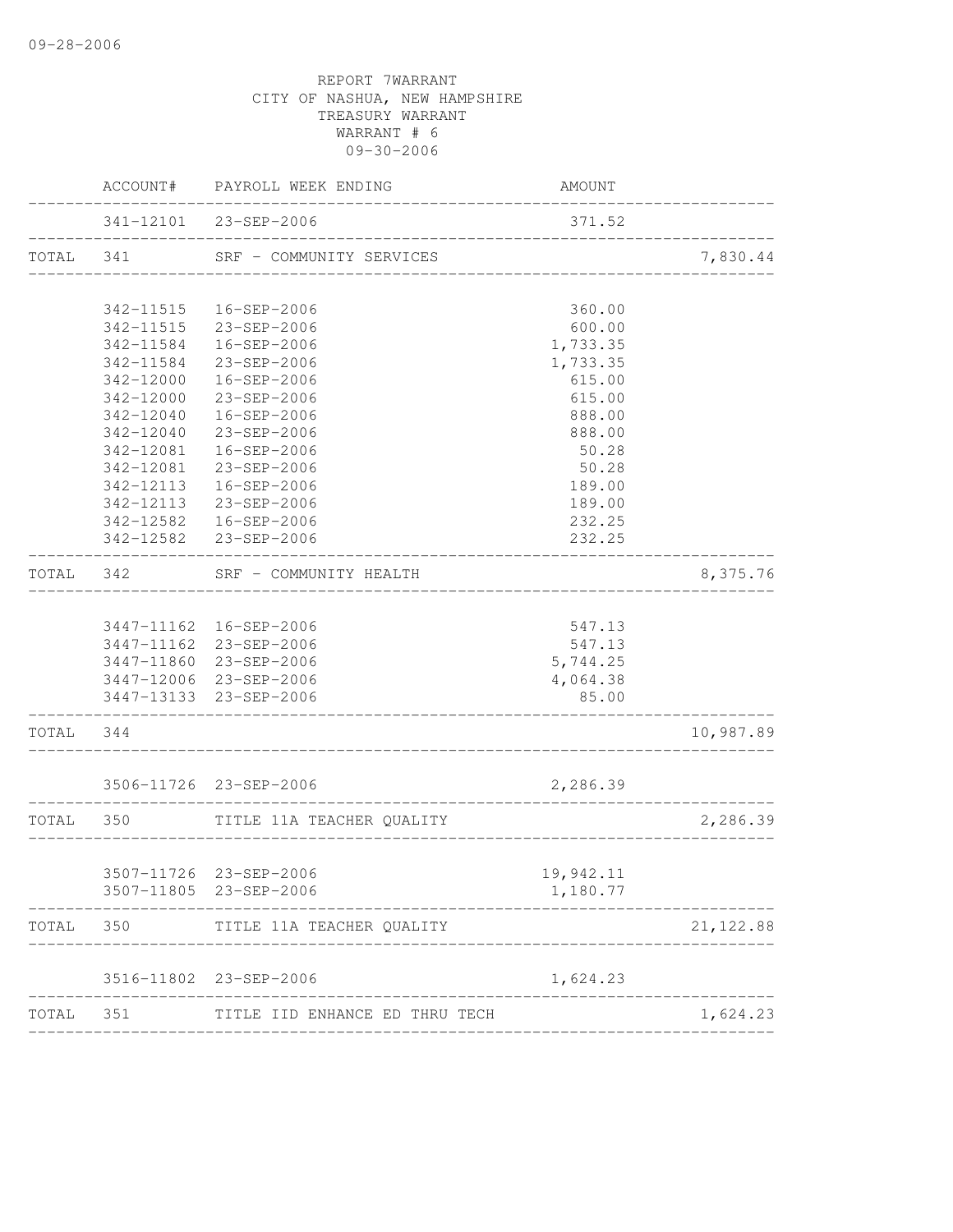|           |                   | ACCOUNT# PAYROLL WEEK ENDING       | <b>AMOUNT</b>              |              |
|-----------|-------------------|------------------------------------|----------------------------|--------------|
|           |                   | 352-59055   16-SEP-2006            | 563.20                     |              |
|           |                   | 352-59055 23-SEP-2006              | 563.19                     |              |
| TOTAL 352 |                   | SRF - PARKS AND RECREATION         | __________________________ | 1,126.39     |
|           |                   |                                    |                            |              |
|           |                   | 3557-11870 23-SEP-2006             | 2,510.06                   |              |
|           |                   | 3557-12006 23-SEP-2006             | 1,938.48                   |              |
|           | ----------------- | 3557-19230 23-SEP-2006             | 493.25                     |              |
|           |                   | TOTAL 355 TITLE IB READING 1ST FES |                            | 4,941.79     |
|           |                   | 3597-11726 23-SEP-2006             | $-2, 143.27$               |              |
| TOTAL 359 |                   | _______________________            |                            | $-2, 143.27$ |
|           |                   | _______________________            |                            |              |
|           |                   | 374-01210  16-SEP-2006             | 1,272.42                   |              |
|           |                   | 374-01210 23-SEP-2006              | 804.77                     |              |
|           |                   | 374-0703P  16-SEP-2006             | 369.99                     |              |
|           |                   | 374-0703P 23-SEP-2006              | 369.99                     |              |
|           | 374-0704P         | 16-SEP-2006                        | 256.69                     |              |
|           | 374-0704P         | $23 - SEP - 2006$                  | 280.28                     |              |
|           | 374-0705M         | 23-SEP-2006                        | 260.00                     |              |
|           | 374-0705P         | 16-SEP-2006                        | 912.70                     |              |
|           | 374-0705P         | 23-SEP-2006                        | 1,056.08                   |              |
|           | 374-07235         | 16-SEP-2006                        | 995.47                     |              |
|           | 374-07235         | 23-SEP-2006                        | 1,030.79                   |              |
|           |                   | 374-0734P  16-SEP-2006             | 1,312.31                   |              |
|           |                   | 374-0734P 23-SEP-2006              | 1,359.49                   |              |
|           |                   | 374-09003  16-SEP-2006             | 292.39                     |              |
|           |                   | 374-09003 23-SEP-2006              | 510.62                     |              |
| TOTAL 374 |                   | SRF - URBAN PROGRAMS               | ---------------            | 11,083.99    |
|           |                   |                                    |                            |              |
|           |                   | 3766-12111 16-SEP-2006             | $-273.24$                  |              |
|           |                   | 3766-12126 16-SEP-2006             | $-289.62$                  |              |
| TOTAL     | 376               | TITLE I ESEA                       |                            | $-562.86$    |
|           |                   |                                    |                            |              |
|           | 3767-11726        | 23-SEP-2006                        | 5,327.88                   |              |
|           | 3767-11802        | 23-SEP-2006                        | 1,778.35                   |              |
|           | 3767-11870        | 23-SEP-2006                        | 2,465.62                   |              |
|           | 3767-12111        | 16-SEP-2006                        | 3,617.67                   |              |
|           | 3767-12111        | 23-SEP-2006                        | 3,574.19                   |              |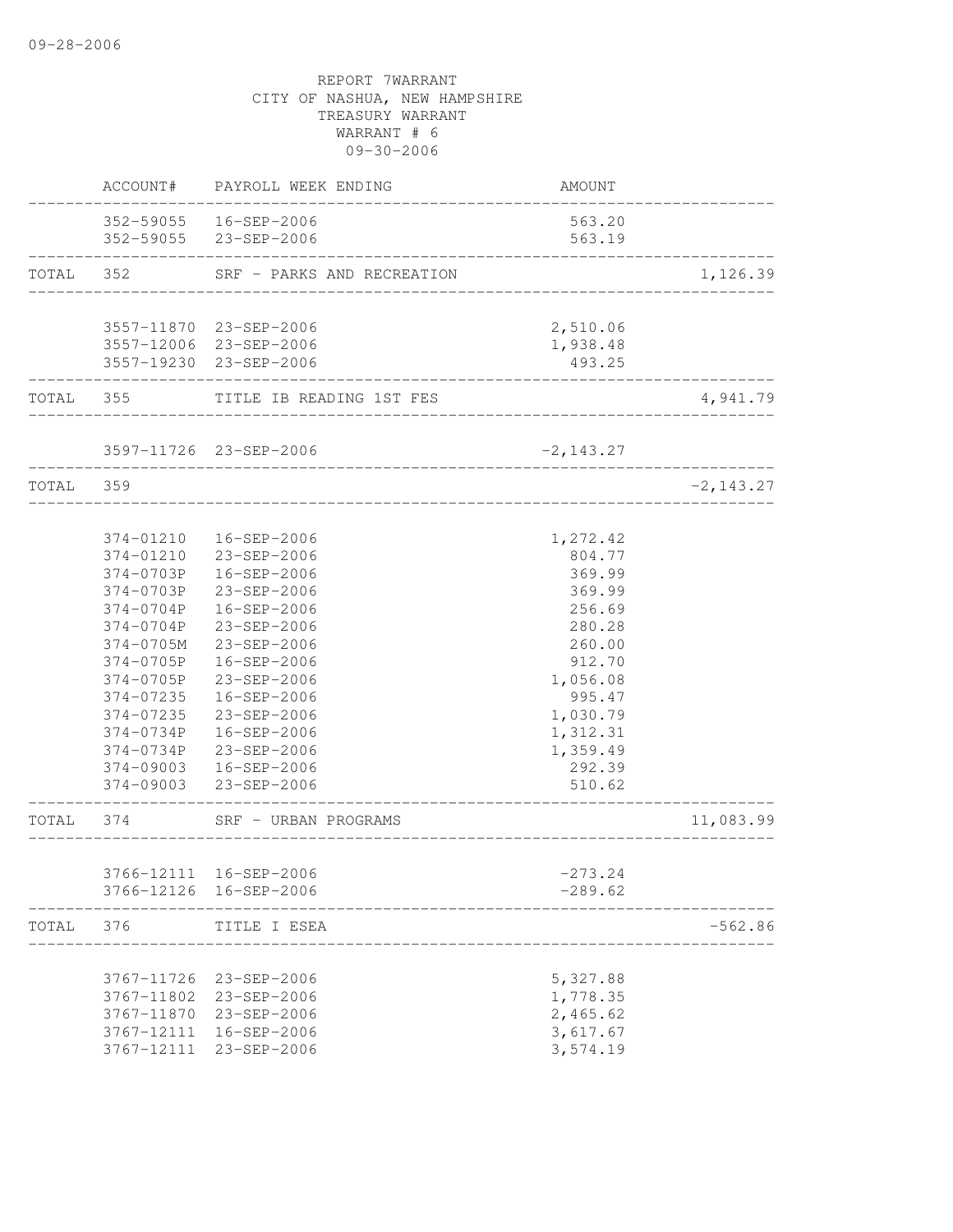|           | ACCOUNT#                               | PAYROLL WEEK ENDING                                                 | AMOUNT                                 |           |
|-----------|----------------------------------------|---------------------------------------------------------------------|----------------------------------------|-----------|
|           | 3767-12126<br>3767-12126<br>3767-12135 | 16-SEP-2006<br>23-SEP-2006<br>23-SEP-2006<br>3767-12198 23-SEP-2006 | 386.16<br>482.70<br>37.12<br>43,910.97 |           |
|           |                                        | 3767-12201 23-SEP-2006                                              | 558.00                                 |           |
|           |                                        | 3767-19000 16-SEP-2006                                              | 1,579.44                               |           |
|           |                                        | 3767-19000 23-SEP-2006                                              | 3,063.19                               |           |
| TOTAL     | 376                                    | TITLE I ESEA                                                        |                                        | 66,781.29 |
|           |                                        |                                                                     |                                        |           |
|           |                                        | 3887-11870 23-SEP-2006<br>3887-12126 16-SEP-2006                    | 129.77<br>179.70                       |           |
|           |                                        | 3887-12126 23-SEP-2006                                              | 179.70                                 |           |
| TOTAL 388 |                                        | TITLE V INNOVATIVE PROGRAMS                                         |                                        | 489.17    |
|           |                                        | 3906-12198 23-SEP-2006                                              | $-356.45$                              |           |
|           |                                        |                                                                     |                                        |           |
| TOTAL     | 390                                    | VOC ED SECONDARY PERKINS                                            |                                        | $-356.45$ |
|           |                                        | 3907-12198 23-SEP-2006                                              | 1,367.51                               |           |
|           |                                        |                                                                     |                                        |           |
| TOTAL     | 390                                    | VOC ED SECONDARY PERKINS                                            |                                        | 1,367.51  |
|           |                                        | 3927-13133 23-SEP-2006                                              | 162.50                                 |           |
|           |                                        |                                                                     |                                        |           |
| TOTAL     | 392                                    | CULINARY ARTS                                                       |                                        | 162.50    |
|           |                                        | 3937-19000 23-SEP-2006                                              | 584.15                                 |           |
|           |                                        |                                                                     |                                        |           |
| TOTAL 393 |                                        | DAY CARE                                                            | ___________________________            | 584.15    |
|           | 3957-11726                             | 23-SEP-2006                                                         | 67,303.72                              |           |
|           |                                        | 3957-11805 23-SEP-2006                                              | $-3, 113.16$                           |           |
|           |                                        | 3957-12201 16-SEP-2006                                              | 186.00                                 |           |
|           | 3957-12201                             | 23-SEP-2006                                                         | 353.40                                 |           |
| TOTAL     | 395                                    | IDEA BASIC SPEC ED                                                  |                                        | 64,729.96 |
|           |                                        | 3966-12111 16-SEP-2006                                              | 300.00                                 |           |
|           | 3966-12111                             | 23-SEP-2006                                                         | 300.00                                 |           |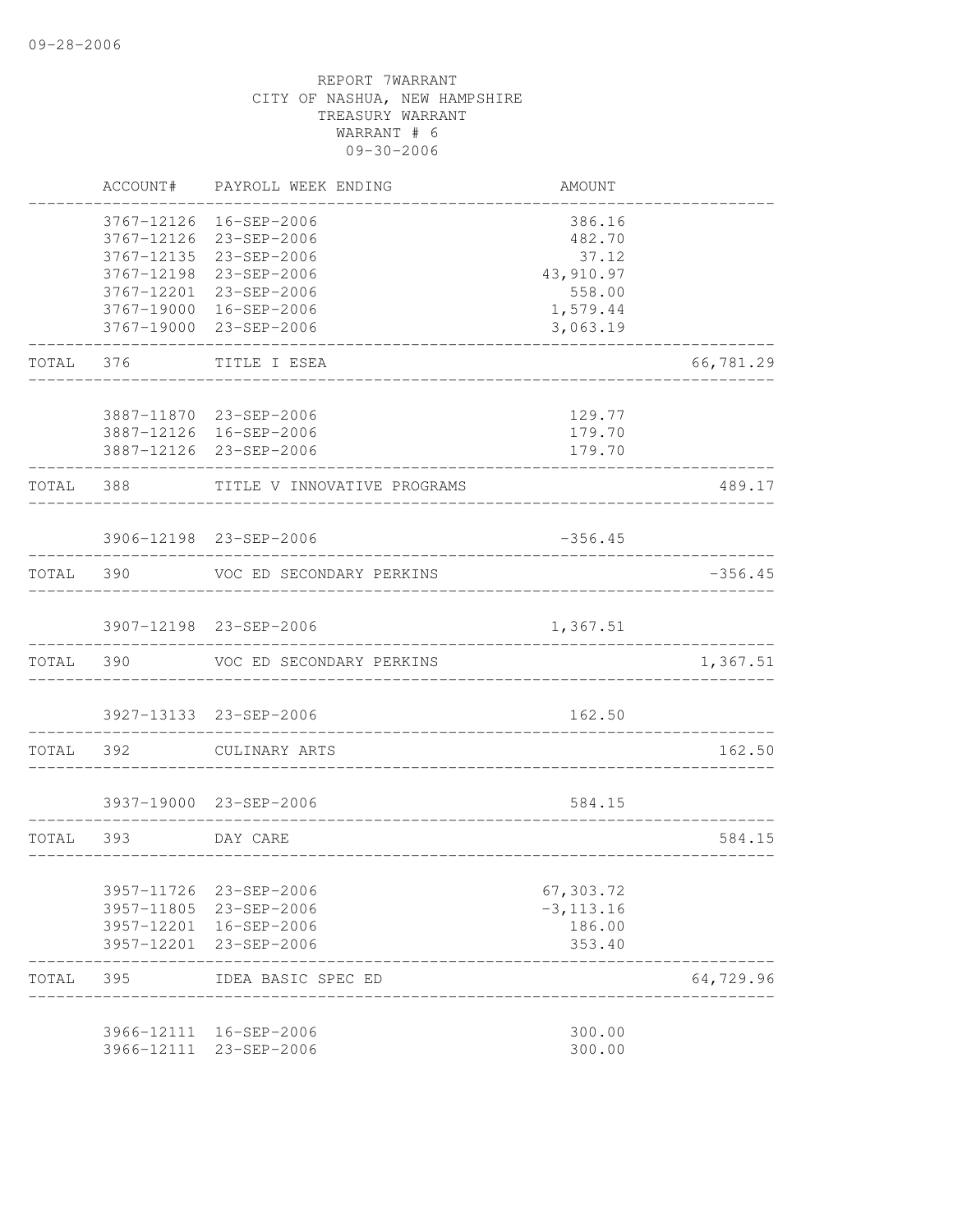| 600.00    |
|-----------|
|           |
| 2,215.49  |
|           |
| 12,176.23 |
|           |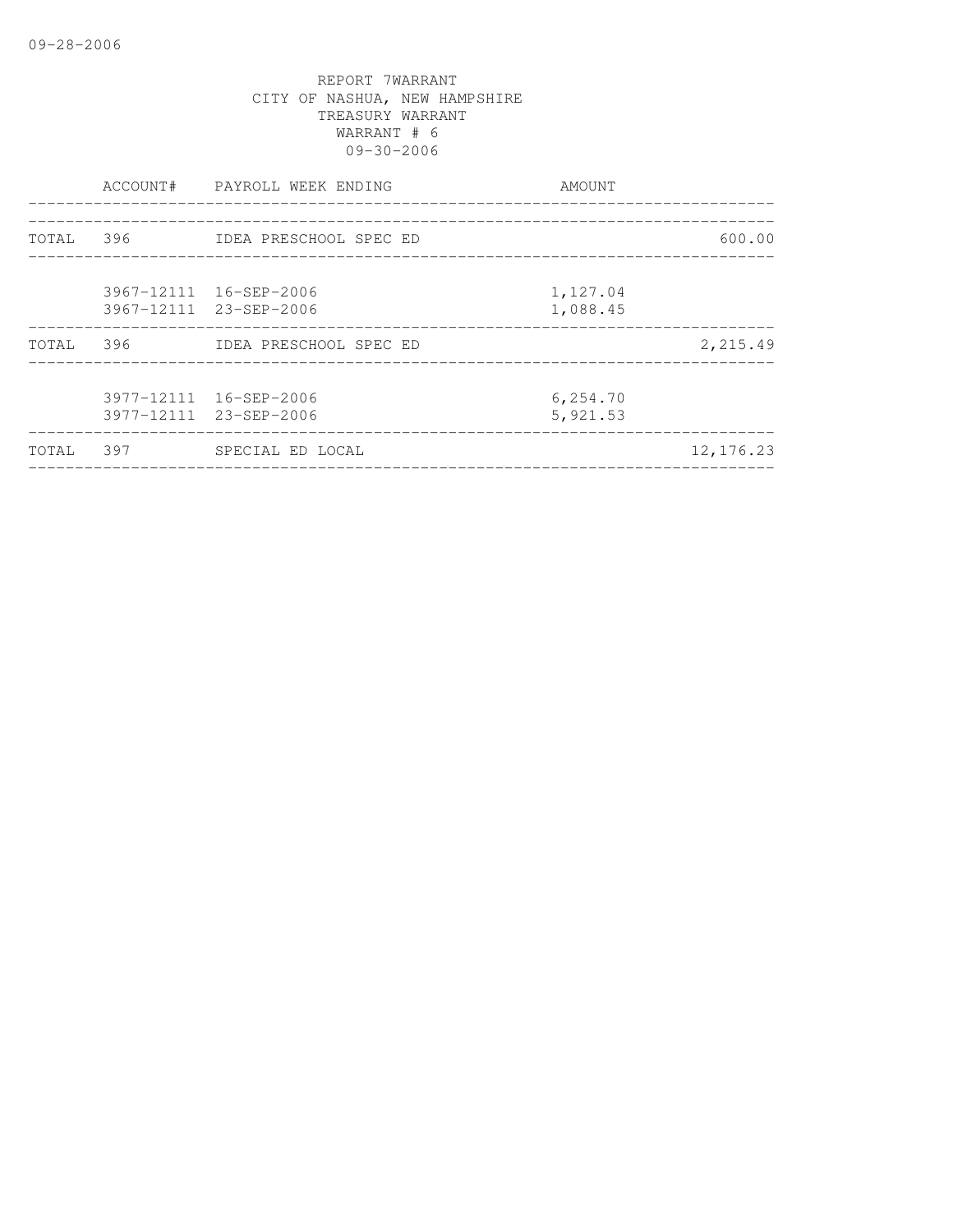| TOTAL | 511                    | ADMINISTRATIVE SERVICES    |                      | 5,430.62  |
|-------|------------------------|----------------------------|----------------------|-----------|
|       |                        |                            |                      |           |
|       | 511-11234              | 23-SEP-2006                | 1,871.29             |           |
|       | 511-11103<br>511-11234 | 23-SEP-2006<br>16-SEP-2006 | 844.02<br>1,871.29   |           |
|       | 511-11103              | 16-SEP-2006                | 844.02               |           |
|       |                        |                            |                      |           |
| TOTAL | 507                    | PENSIONS                   |                      | 546.13    |
|       | 507-82010              | 23-SEP-2006                | 546.13               |           |
| TOTAL | 503                    | BOARD OF ALDERMEN          |                      | 3,100.30  |
|       | 503-12092              | 23-SEP-2006                | 452.27               |           |
|       |                        | 503-12092  16-SEP-2006     | 452.27               |           |
|       | 503-11071              | 23-SEP-2006                | 1,097.88             |           |
|       | 503-11071              | 16-SEP-2006                | 1,097.88             |           |
| TOTAL | 502                    | LEGAL DEPARTMENT           |                      | 12,847.39 |
|       | 502-11518              | 23-SEP-2006                | 1,496.51             |           |
|       | 502-11518              | 16-SEP-2006                | 1,496.51             |           |
|       | 502-11219              | 23-SEP-2006                | 1,651.74             |           |
|       | 502-11219              | 16-SEP-2006                | 1,651.74             |           |
|       | 502-11195              | 23-SEP-2006                | 1,871.29             |           |
|       | $502 - 11195$          | 16-SEP-2006                | 1,871.29             |           |
|       | 502-11113<br>502-11113 | 16-SEP-2006<br>23-SEP-2006 | 1,404.15<br>1,404.16 |           |
| TOTAL | 501                    | MAYOR'S OFFICE             |                      | 9,708.99  |
|       | 501-11611              | 23-SEP-2006                | 471.06               |           |
|       | 501-11611              | 16-SEP-2006                | 471.06               |           |
|       | 501-11472              | 23-SEP-2006                | 1,031.91             |           |
|       | 501-11472              | 16-SEP-2006                | 1,031.92             |           |
|       | 501-11471              | 23-SEP-2006                | 1,808.81             |           |
|       | 501-11471              | 16-SEP-2006                | 1,808.81             |           |
|       | 501-11370              | 23-SEP-2006                | 542.87               |           |
|       | 501-11370              | 16-SEP-2006                | 542.87               |           |
|       | 501-11033              | 23-SEP-2006                | 999.84               |           |
|       | 501-11033              | 16-SEP-2006                | 999.84               |           |
|       | ACCOUNT#               | PAYROLL WEEK ENDING        | <b>AMOUNT</b>        |           |

512-11005 16-SEP-2006 772.08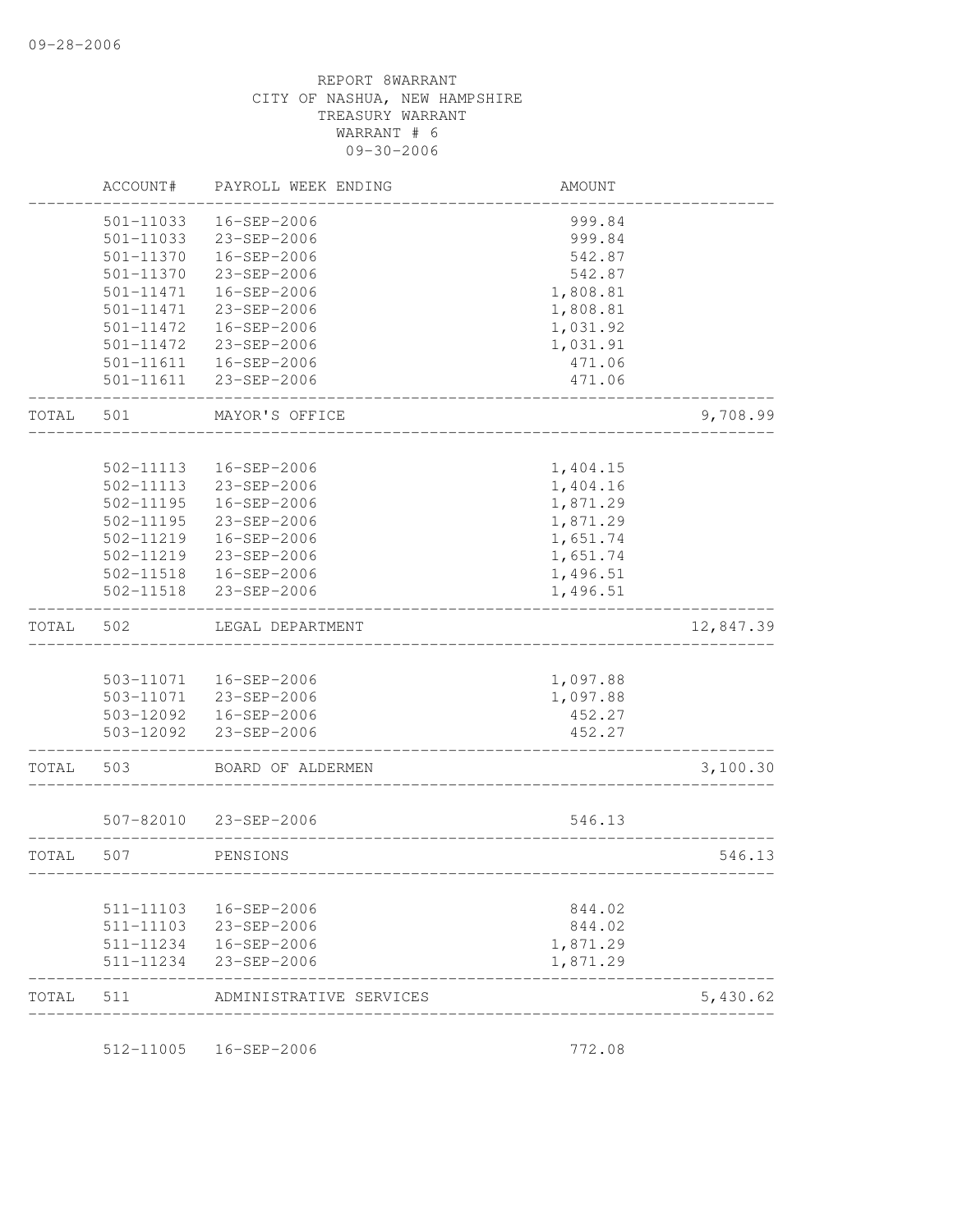|           | ACCOUNT# PAYROLL WEEK ENDING | AMOUNT                                                                                                                                                                                          |  |
|-----------|------------------------------|-------------------------------------------------------------------------------------------------------------------------------------------------------------------------------------------------|--|
|           | 512-11005 23-SEP-2006        | 772.08                                                                                                                                                                                          |  |
|           | 512-11008  16-SEP-2006       | 255.38                                                                                                                                                                                          |  |
| 512-11008 | 23-SEP-2006                  | 255.38                                                                                                                                                                                          |  |
| 512-11050 | 16-SEP-2006                  | 631.46                                                                                                                                                                                          |  |
| 512-11050 | 23-SEP-2006                  | 631.46                                                                                                                                                                                          |  |
| 512-11064 | 16-SEP-2006                  | 917.31                                                                                                                                                                                          |  |
| 512-11064 | 23-SEP-2006                  | 917.31                                                                                                                                                                                          |  |
| 512-11073 | 16-SEP-2006                  | 2,009.56                                                                                                                                                                                        |  |
| 512-11073 | 23-SEP-2006                  | 2,009.56                                                                                                                                                                                        |  |
| 512-11165 | 16-SEP-2006                  | 909.57                                                                                                                                                                                          |  |
| 512-11165 | 23-SEP-2006                  |                                                                                                                                                                                                 |  |
| 512-11173 | 16-SEP-2006                  |                                                                                                                                                                                                 |  |
| 512-11173 | 23-SEP-2006                  |                                                                                                                                                                                                 |  |
| 512-11177 | 16-SEP-2006                  |                                                                                                                                                                                                 |  |
| 512-11177 | 23-SEP-2006                  |                                                                                                                                                                                                 |  |
| 512-11222 | 16-SEP-2006                  |                                                                                                                                                                                                 |  |
| 512-11222 | 23-SEP-2006                  |                                                                                                                                                                                                 |  |
| 512-11224 | 16-SEP-2006                  |                                                                                                                                                                                                 |  |
| 512-11224 | 23-SEP-2006                  |                                                                                                                                                                                                 |  |
| 512-11232 | 16-SEP-2006                  |                                                                                                                                                                                                 |  |
| 512-11232 | 23-SEP-2006                  |                                                                                                                                                                                                 |  |
| 512-11265 | 16-SEP-2006                  |                                                                                                                                                                                                 |  |
| 512-11265 | 23-SEP-2006                  | 909.57<br>909.57<br>1, 272.29<br>1, 272.29<br>1, 816.79<br>1, 816.79<br>892.85<br>892.85<br>850.75<br>850.75<br>850.75<br>899.90<br>899.90<br>772.39<br>772.39<br>1, 434.83<br>434.83<br>647.25 |  |
| 512-11531 | 16-SEP-2006                  |                                                                                                                                                                                                 |  |
| 512-11531 | 23-SEP-2006                  |                                                                                                                                                                                                 |  |
| 512-11581 | 16-SEP-2006                  | 647.25                                                                                                                                                                                          |  |
| 512-11581 | 23-SEP-2006                  | 647.25                                                                                                                                                                                          |  |
| 512-11714 | 16-SEP-2006                  | 915.39                                                                                                                                                                                          |  |
| 512-11714 | 23-SEP-2006                  | 915.39                                                                                                                                                                                          |  |
| 512-11740 | 16-SEP-2006                  | 1,471.27                                                                                                                                                                                        |  |
| 512-11740 | 23-SEP-2006                  | 1,471.26                                                                                                                                                                                        |  |
| 512-12010 | 16-SEP-2006                  | 258.08                                                                                                                                                                                          |  |
| 512-12010 | 23-SEP-2006                  | 258.08                                                                                                                                                                                          |  |
| 512-12017 | 16-SEP-2006                  | 633.10                                                                                                                                                                                          |  |
| 512-12017 | 23-SEP-2006                  | 633.10                                                                                                                                                                                          |  |
| 512-12019 | 16-SEP-2006                  | 214.16                                                                                                                                                                                          |  |
| 512-12019 | 23-SEP-2006                  | 267.70                                                                                                                                                                                          |  |
| 512-12033 | 16-SEP-2006                  | 539.28                                                                                                                                                                                          |  |
| 512-12033 | 23-SEP-2006                  | 539.28                                                                                                                                                                                          |  |
| 512-12052 | 16-SEP-2006                  | 751.73                                                                                                                                                                                          |  |
| 512-12052 | 23-SEP-2006                  | 690.02                                                                                                                                                                                          |  |
| 512-12150 | 16-SEP-2006                  | 96.25                                                                                                                                                                                           |  |
| 512-12150 | 23-SEP-2006                  | 100.00                                                                                                                                                                                          |  |
| 512-12167 | $16 - SEP - 2006$            | 575.62                                                                                                                                                                                          |  |
| 512-12167 | $23 - SEP - 2006$            | 575.62                                                                                                                                                                                          |  |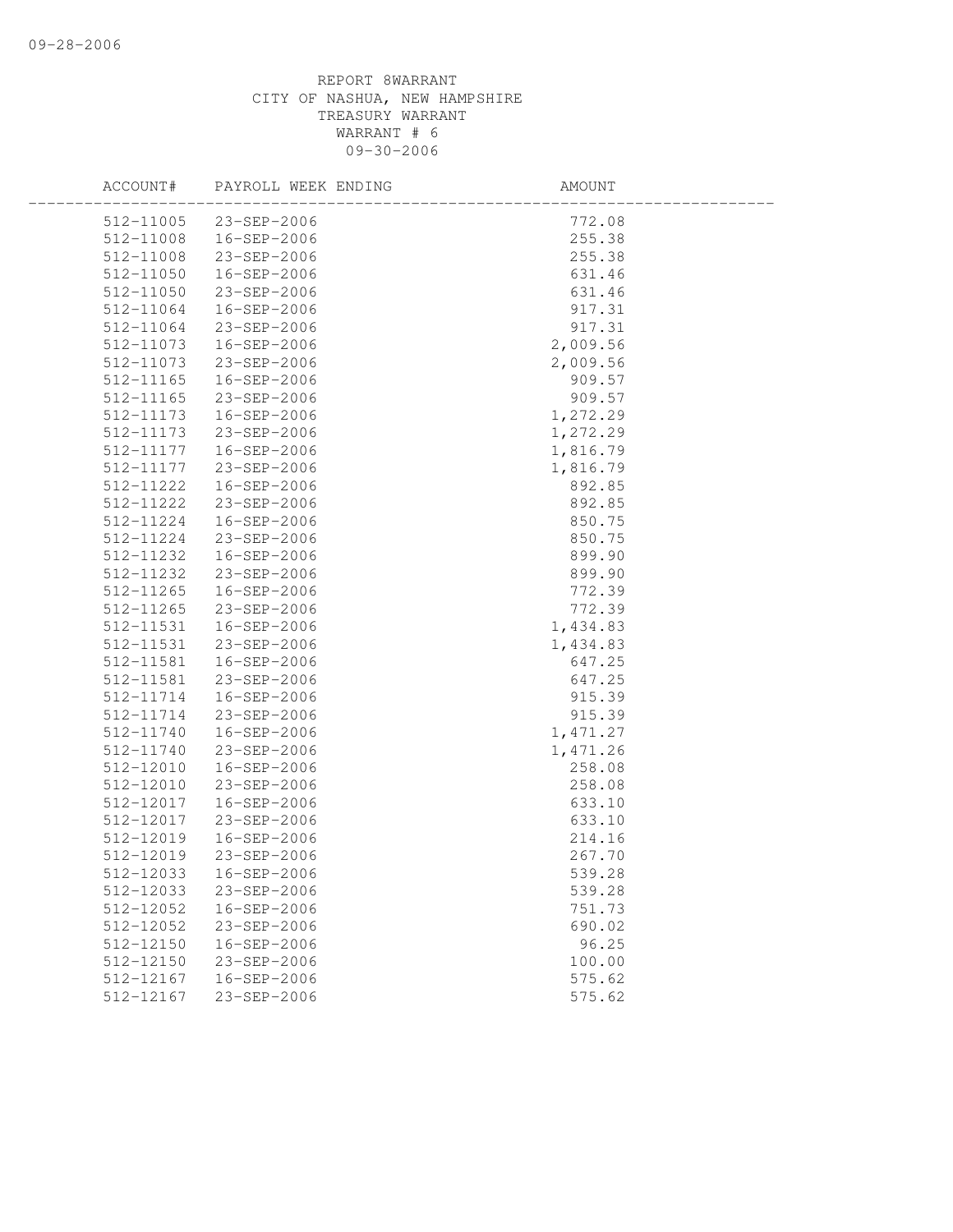|           | ACCOUNT#      | PAYROLL WEEK ENDING          | AMOUNT                      |           |
|-----------|---------------|------------------------------|-----------------------------|-----------|
|           |               | TOTAL 512 FINANCIAL SERVICES |                             | 39,070.15 |
|           |               |                              | ________________________    |           |
|           |               | 513-11117  16-SEP-2006       | 1,431.98                    |           |
|           |               | 513-11117 23-SEP-2006        | 1,431.98                    |           |
|           | 513-11171     | 16-SEP-2006                  | 1,734.81                    |           |
|           | 513-11171     | 23-SEP-2006                  | 2,389.68                    |           |
|           | 513-11213     | 16-SEP-2006                  | 1,103.01                    |           |
|           | 513-11213     | 23-SEP-2006                  | 1,103.01                    |           |
|           | $513 - 11223$ | 16-SEP-2006                  | 757.67                      |           |
|           |               | 513-11223 23-SEP-2006        | 757.67                      |           |
|           |               | 513-12024  16-SEP-2006       |                             |           |
|           | 513-12024     | 23-SEP-2006                  | 2,645.00                    |           |
|           |               |                              | 805.00                      |           |
|           | 513-12064     | 16-SEP-2006                  | 1,035.00                    |           |
|           | 513-12064     | 23-SEP-2006                  | 115.00                      |           |
|           | 513-12108     | 16-SEP-2006                  | 875.00                      |           |
|           | 513-12108     | 23-SEP-2006                  | 250.00                      |           |
|           | 513-12132     | 16-SEP-2006                  | 3,125.00                    |           |
|           | 513-12132     | 23-SEP-2006                  | 125.00                      |           |
|           |               | 513-12213  16-SEP-2006       | 1,200.00                    |           |
|           |               | 513-12213 23-SEP-2006        | 150.00                      |           |
|           |               | 513-18018 23-SEP-2006        | 131.25                      |           |
|           |               | 513-18021 23-SEP-2006        | 156.25                      |           |
|           |               | 513-18024 23-SEP-2006        | 131.25                      |           |
|           |               | 513-59115  16-SEP-2006       | 692.53                      |           |
| TOTAL 513 |               | CITY CLERK'S OFFICE          | ___________________________ | 22,146.09 |
|           |               |                              |                             |           |
|           |               | 515-11031  16-SEP-2006       | 970.72                      |           |
|           |               | 515-11031 23-SEP-2006        | 970.72                      |           |
|           | 515-11350     | 16-SEP-2006                  | 837.71                      |           |
|           | 515-11350     | 23-SEP-2006                  | 837.71                      |           |
|           | 515-11447     | 16-SEP-2006                  | 1,560.86                    |           |
|           | 515-11447     | 23-SEP-2006                  | 1,560.86                    |           |
|           | 515-12001     | 16-SEP-2006                  | 614.96                      |           |
|           | 515-12001     | 23-SEP-2006                  | 614.96                      |           |
| TOTAL     | 515           | HUMAN RESOURCES              |                             | 7,968.50  |
|           |               |                              |                             |           |
|           |               | 516-11147  16-SEP-2006       | 612.61                      |           |
|           | 516-11147     | 23-SEP-2006                  | 612.62                      |           |
|           | 516-11148     | 16-SEP-2006                  | 805.64                      |           |
|           | 516-11148     | 23-SEP-2006                  | 805.64                      |           |
|           | 516-11459     | 16-SEP-2006                  | 1,431.98                    |           |
|           | 516-11459     | 23-SEP-2006                  | 1,431.98                    |           |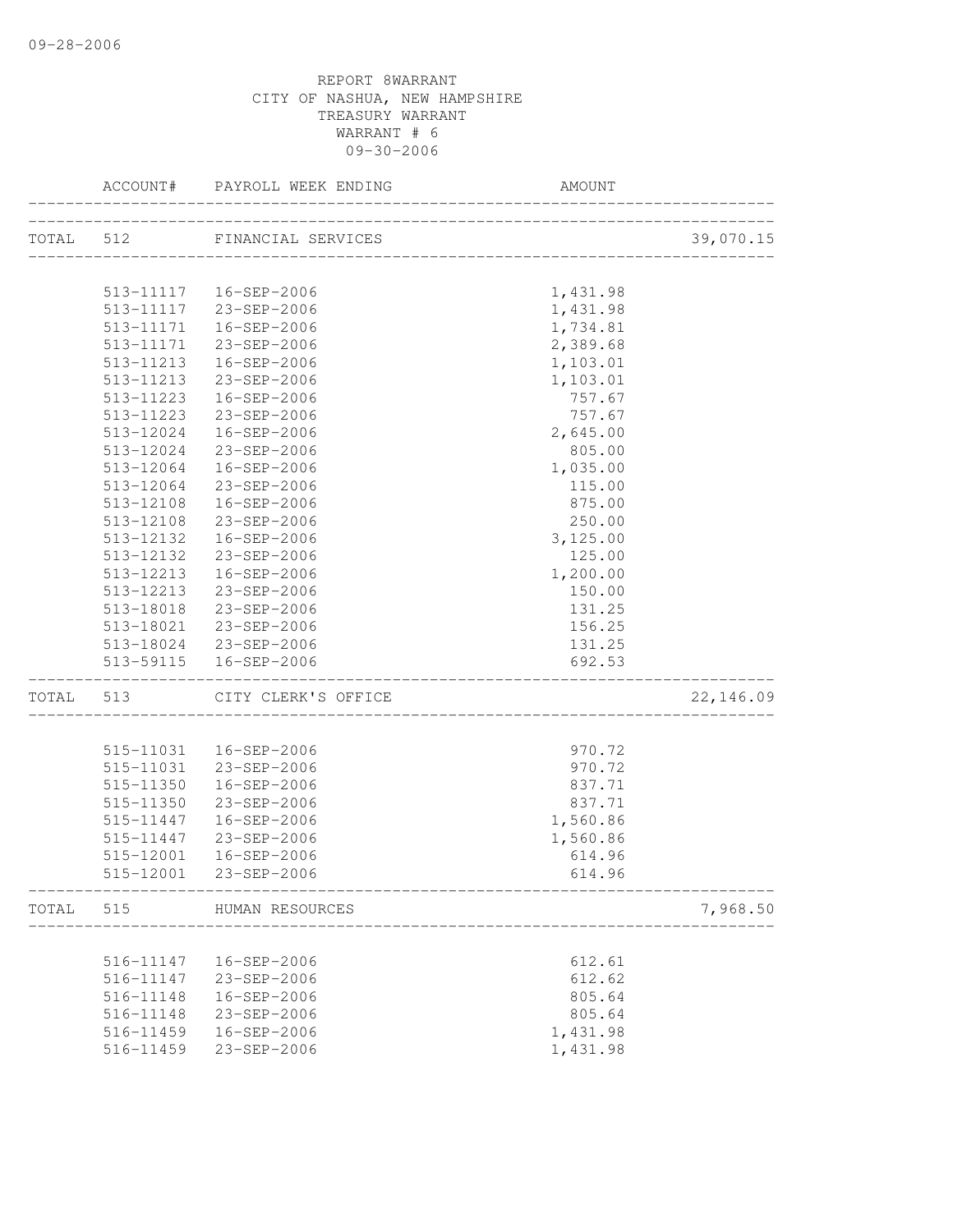|           |           | ACCOUNT# PAYROLL WEEK ENDING | AMOUNT   |           |
|-----------|-----------|------------------------------|----------|-----------|
|           |           | 516-11573  16-SEP-2006       | 799.04   |           |
|           |           | 516-11573 23-SEP-2006        | 799.04   |           |
| TOTAL 516 |           | PURCHASING DEPARTMENT        |          | 7,298.55  |
|           |           |                              |          |           |
|           | 517-11198 | 16-SEP-2006                  | 555.61   |           |
|           | 517-11198 | 23-SEP-2006                  | 555.62   |           |
|           | 517-11201 | 16-SEP-2006                  | 1,095.07 |           |
|           |           | 517-11201 23-SEP-2006        | 1,095.07 |           |
|           | 517-11203 | 16-SEP-2006                  |          |           |
|           |           | 517-11203 23-SEP-2006        |          |           |
|           |           | 517-11420  16-SEP-2006       | 751.62   |           |
|           |           | 517-11420 23-SEP-2006        | 751.62   |           |
|           |           | 517-12063  16-SEP-2006       | 255.19   |           |
|           |           | 517-12063 23-SEP-2006        | 255.19   |           |
| TOTAL 517 |           | BUILDING MAINT - CITY ADMIN  |          | 5, 314.99 |
|           |           |                              |          |           |
|           |           | 518-11441  16-SEP-2006       | 1,390.27 |           |
|           |           | 518-11441 23-SEP-2006        | 1,390.27 |           |
|           | 518-11578 | 16-SEP-2006                  | 844.02   |           |
|           | 518-11578 | 23-SEP-2006                  | 844.02   |           |
|           | 518-11589 | 16-SEP-2006                  | 1,007.23 |           |
|           | 518-11589 | 23-SEP-2006                  | 1,007.23 |           |
|           | 518-11590 | 16-SEP-2006                  | 749.90   |           |
|           |           | 518-11590 23-SEP-2006        | 749.90   |           |
|           |           | 518-11608  16-SEP-2006       | 1,012.79 |           |
|           |           | 518-11608 23-SEP-2006        | 1,012.79 |           |
| TOTAL     | 518       | INSURANCE - ADMINISTRATION   |          | 10,008.42 |
|           |           |                              |          |           |
|           |           | 519-11014  16-SEP-2006       | 954.40   |           |
|           |           | 519-11014 23-SEP-2006        | 954.40   |           |
|           | 519-11015 | 16-SEP-2006                  | 1,103.01 |           |
|           |           | 519-11015 23-SEP-2006        | 1,103.01 |           |
|           | 519-11016 | 16-SEP-2006                  | 830.36   |           |
|           | 519-11016 | 23-SEP-2006                  | 830.36   |           |
|           | 519-11017 | 16-SEP-2006                  | 698.14   |           |
|           | 519-11017 | 23-SEP-2006                  | 698.14   |           |
|           | 519-11115 | 16-SEP-2006                  | 1,701.30 |           |
|           | 519-11115 | $23 - SEP - 2006$            | 1,701.30 |           |
|           | 519-11153 | 16-SEP-2006                  | 501.48   |           |
|           | 519-11153 | 23-SEP-2006                  | 501.48   |           |
|           | 519-11154 | $16 - SEP - 2006$            | 571.55   |           |
|           | 519-11154 | 23-SEP-2006                  | 571.56   |           |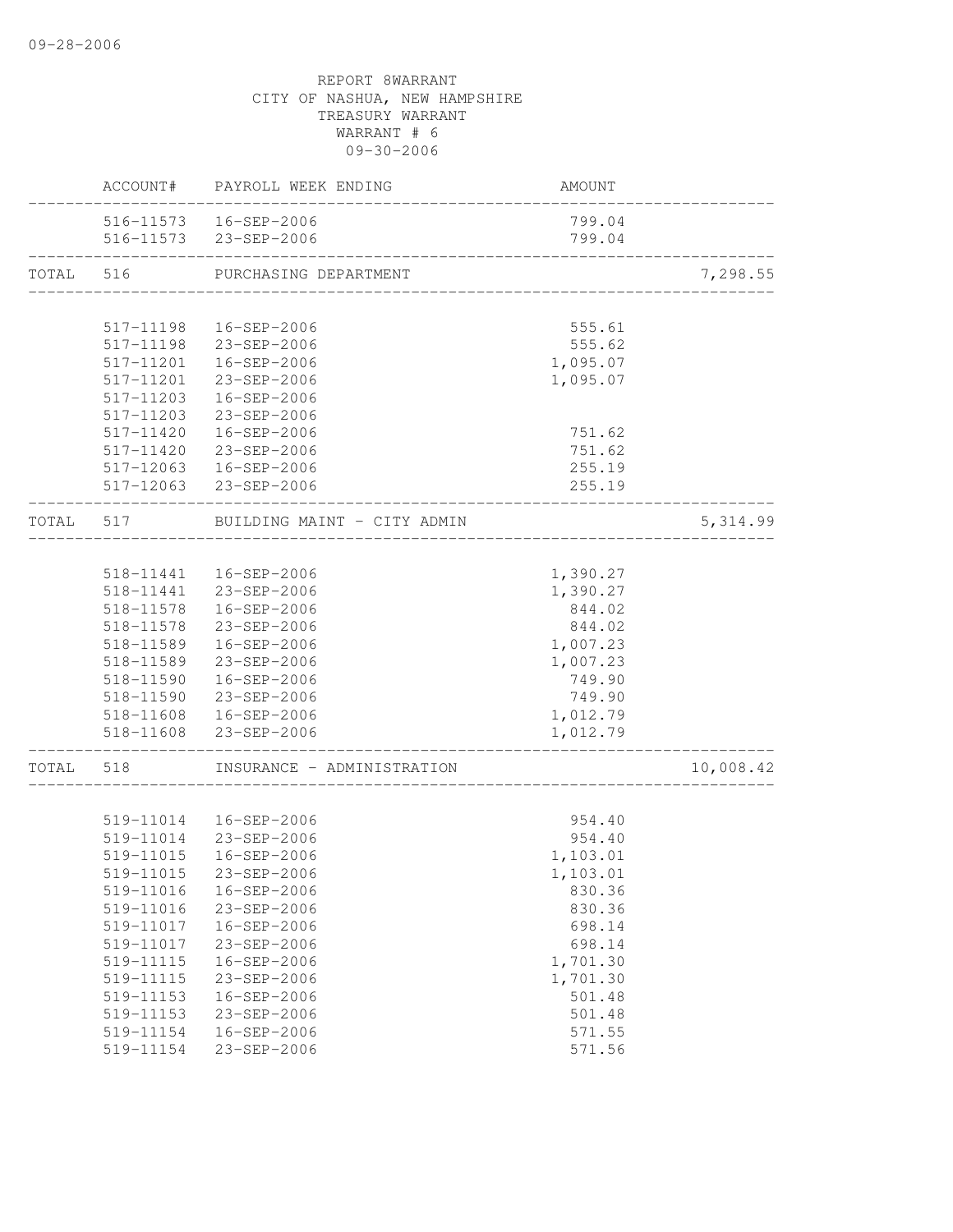|       | ACCOUNT#  | PAYROLL WEEK ENDING    | AMOUNT   |           |
|-------|-----------|------------------------|----------|-----------|
|       |           | 519-11205  16-SEP-2006 | 680.07   |           |
|       |           | 519-11205 23-SEP-2006  | 680.08   |           |
|       |           | 519-18006 23-SEP-2006  | 375.00   |           |
| TOTAL | 519       | ASSESSORS              |          | 14,455.64 |
|       |           |                        |          |           |
|       | 522-11142 | 16-SEP-2006            | 1,104.29 |           |
|       |           | 522-11142 23-SEP-2006  | 1,104.29 |           |
|       |           | 522-11429  16-SEP-2006 | 1,651.74 |           |
|       | 522-11429 | $23 - SEP - 2006$      | 1,651.74 |           |
|       | 522-11488 | 16-SEP-2006            | 1,438.67 |           |
|       | 522-11488 | 23-SEP-2006            | 1,438.68 |           |
|       | 522-11718 | 16-SEP-2006            | 2,653.69 |           |
|       | 522-11721 | 16-SEP-2006            | 1,322.72 |           |
|       | 522-11721 | 23-SEP-2006            | 1,322.71 |           |
|       | 522-11724 | 16-SEP-2006            | 1,205.29 |           |
|       | 522-11724 | 23-SEP-2006            | 1,205.29 |           |
|       | 522-11729 | 16-SEP-2006            | 1,948.67 |           |
|       |           | 522-11729 23-SEP-2006  | 1,948.67 |           |
|       |           | 522-11748  16-SEP-2006 | 772.08   |           |
|       |           | 522-11748 23-SEP-2006  | 772.08   |           |
| TOTAL | 522       | INFORMATION TECHNOLOGY |          | 21,540.61 |
|       |           |                        |          |           |
|       |           | 523-11332  16-SEP-2006 | 852.60   |           |
|       |           | 523-11332 23-SEP-2006  | 852.60   |           |
| TOTAL | 523       | GIS                    |          | 1,705.20  |
|       |           |                        |          |           |
|       | 531-11065 | 16-SEP-2006            | 1,003.00 |           |
|       | 531-11065 | 23-SEP-2006            | 1,003.00 |           |
|       | 531-11085 | 16-SEP-2006            | 783.88   |           |
|       | 531-11085 | $23 - SEP - 2006$      | 783.88   |           |
|       | 531-11114 | 16-SEP-2006            | 2,062.65 |           |
|       | 531-11114 | 23-SEP-2006            | 2,062.65 |           |
|       | 531-11118 | 16-SEP-2006            | 870.05   |           |
|       | 531-11118 | 23-SEP-2006            | 870.05   |           |
|       | 531-11129 | 16-SEP-2006            | 1,826.57 |           |
|       | 531-11129 | $23 - SEP - 2006$      | 1,826.57 |           |
|       | 531-11201 | 16-SEP-2006            | 1,231.73 |           |
|       | 531-11201 | 23-SEP-2006            | 1,231.73 |           |
|       | 531-11203 | 16-SEP-2006            | 219.44   |           |
|       | 531-11203 | 23-SEP-2006            | 219.44   |           |
|       | 531-11206 | $16 - SEP - 2006$      | 1,914.14 |           |
|       | 531-11206 | $23 - SEP - 2006$      | 1,914.14 |           |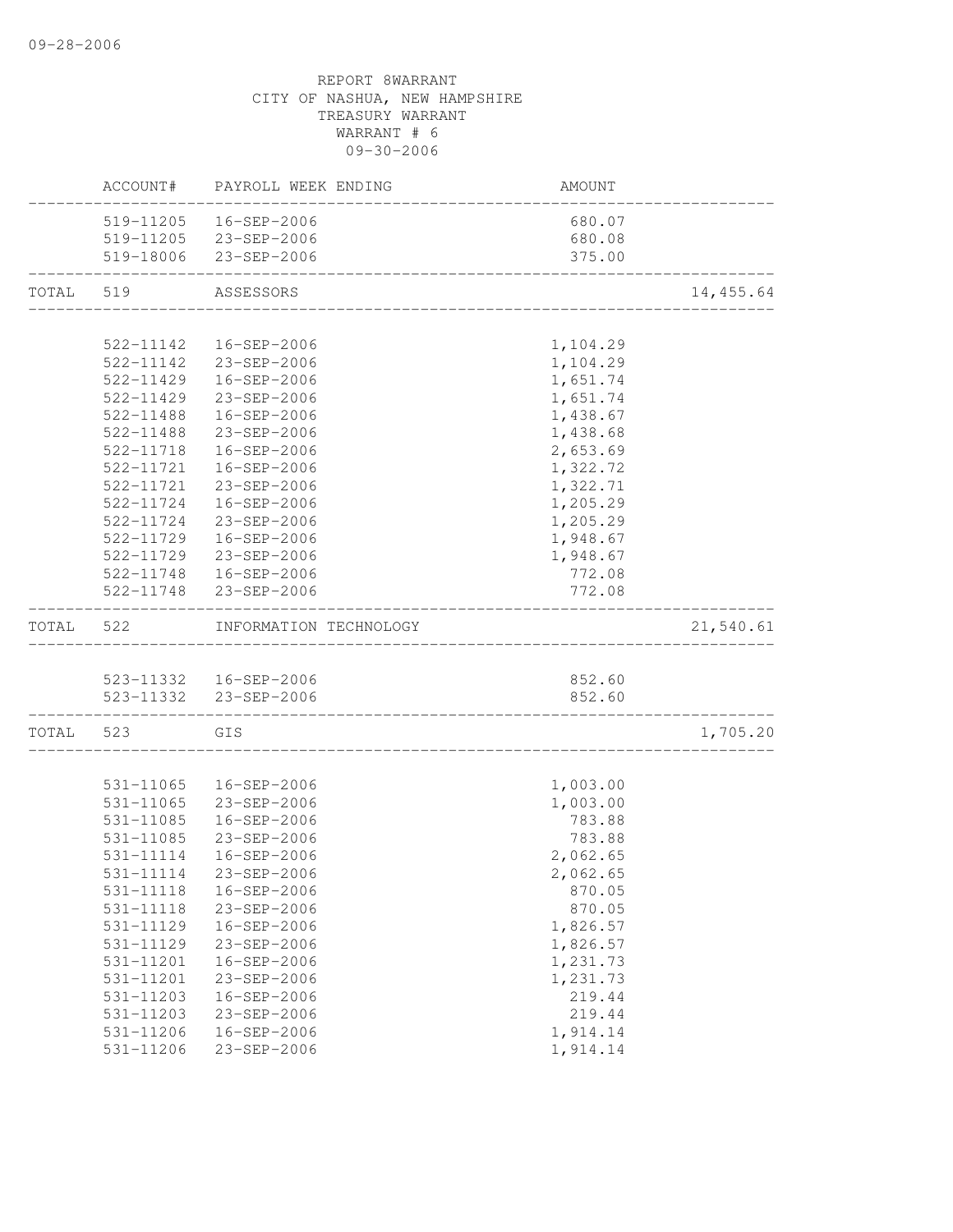| ACCOUNT#      | PAYROLL WEEK ENDING   | AMOUNT    |  |
|---------------|-----------------------|-----------|--|
|               |                       | 740.51    |  |
|               | 531-11226 23-SEP-2006 | 740.51    |  |
| 531-11257     | 16-SEP-2006           | 668.95    |  |
| 531-11257     | 23-SEP-2006           | 668.95    |  |
| 531-11398     | 16-SEP-2006           | 792.12    |  |
| 531-11398     | 23-SEP-2006           | 792.12    |  |
| 531-11474     | 16-SEP-2006           | 677.21    |  |
| 531-11474     | 23-SEP-2006           | 677.21    |  |
| 531-11477     | 16-SEP-2006           | 576.80    |  |
| 531-11477     | 23-SEP-2006           | 576.80    |  |
| 531-11489     | 16-SEP-2006           | 1,045.05  |  |
| 531-11489     | 23-SEP-2006           | 1,045.05  |  |
| 531-11490     | 16-SEP-2006           | 844.15    |  |
| 531-11490     | 23-SEP-2006           | 844.15    |  |
| 531-11498     | 16-SEP-2006           | 769.07    |  |
| 531-11498     | 23-SEP-2006           | 769.06    |  |
| 531-11516     | 16-SEP-2006           | 786.25    |  |
| 531-11516     | 23-SEP-2006           | 786.25    |  |
| 531-11534     | 16-SEP-2006           | 1,238.34  |  |
| 531-11534     | 23-SEP-2006           | 1,238.34  |  |
| 531-11535     | 16-SEP-2006           | 11,718.42 |  |
| 531-11535     | 23-SEP-2006           | 11,718.41 |  |
| 531-11537     | 16-SEP-2006           | 12,316.01 |  |
| 531-11537     | 23-SEP-2006           | 12,316.04 |  |
| 531-11538     | 16-SEP-2006           | 783.88    |  |
| 531-11538     | 23-SEP-2006           | 783.88    |  |
| 531-11539     | 16-SEP-2006           | 1,313.75  |  |
| 531-11539     | 23-SEP-2006           | 1,313.75  |  |
| 531-11544     | 16-SEP-2006           | 1,869.10  |  |
| 531-11544     | 23-SEP-2006           | 1,869.10  |  |
| 531-11549     | 16-SEP-2006           | 7,666.02  |  |
| 531-11549     | 23-SEP-2006           | 7,666.02  |  |
| 531-11550     | 16-SEP-2006           | 769.29    |  |
| 531-11550     | 23-SEP-2006           | 769.29    |  |
| 531-11552     | 16-SEP-2006           | 7,048.40  |  |
| 531-11552     | 23-SEP-2006           | 7,048.40  |  |
| $531 - 11555$ | 16-SEP-2006           | 29,715.06 |  |
| 531-11555     | 23-SEP-2006           | 28,724.52 |  |
| 531-11558     | 16-SEP-2006           | 64,684.74 |  |
| 531-11558     | 23-SEP-2006           | 64,684.79 |  |
| 531-11561     | $16 - SEP - 2006$     | 9,324.29  |  |
| 531-11561     | 23-SEP-2006           | 10,331.11 |  |
| 531-11567     | $16 - SEP - 2006$     | 27,803.54 |  |
| 531-11567     | 23-SEP-2006           | 27,803.54 |  |
| 531-11569     | $16 - SEP - 2006$     | 1,032.13  |  |
| 531-11569     | $23 - SEP - 2006$     | 1,032.13  |  |
| 531-11585     | 16-SEP-2006           | 1,554.70  |  |
| 531-11585     | $23 - SEP - 2006$     | 1,554.70  |  |
|               |                       |           |  |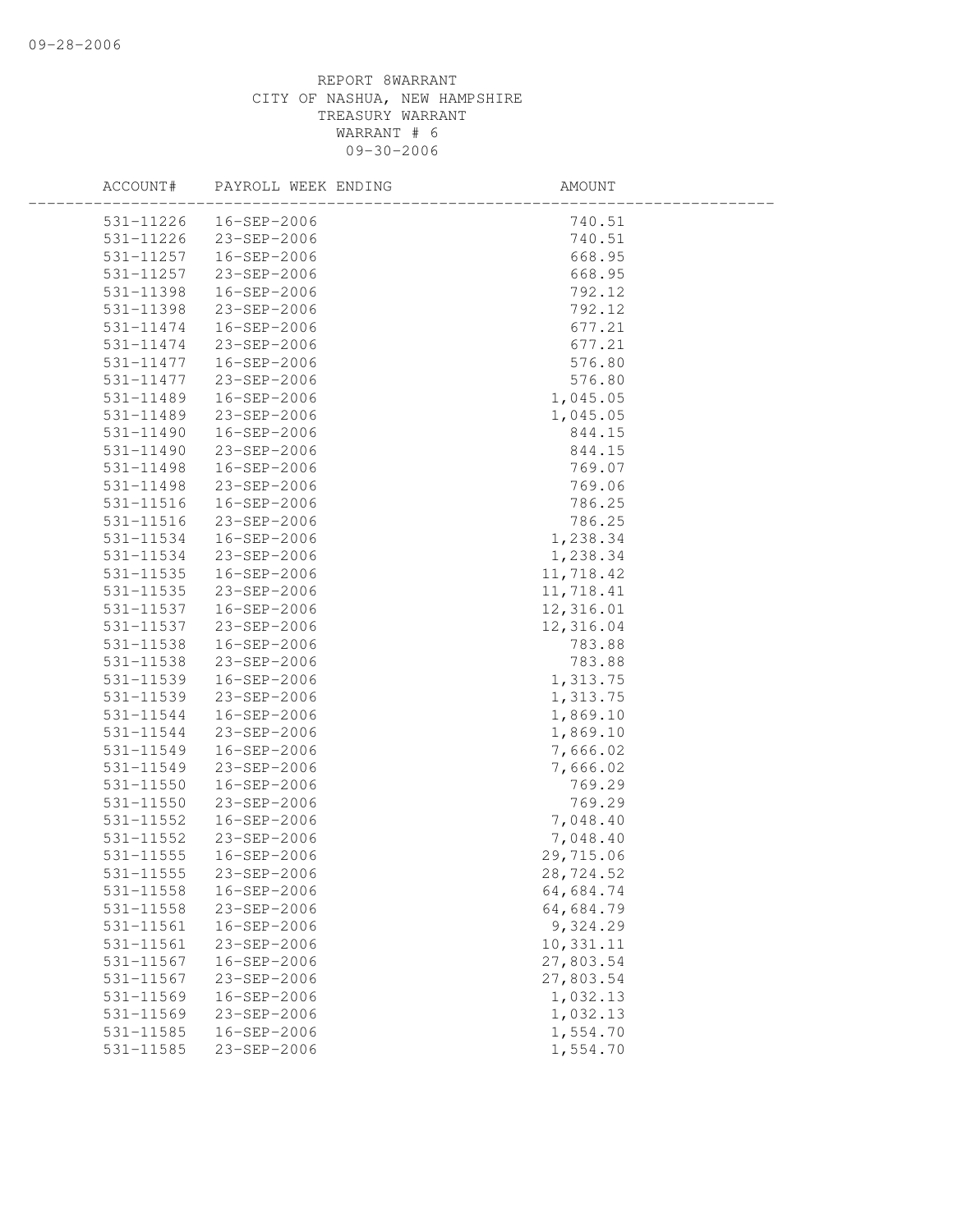| ACCOUNT#  | PAYROLL WEEK ENDING    | AMOUNT   |
|-----------|------------------------|----------|
|           | 531-11587  16-SEP-2006 | 1,717.59 |
|           | 531-11587 23-SEP-2006  | 1,717.59 |
| 531-11618 | 16-SEP-2006            | 2,023.36 |
| 531-11618 | 23-SEP-2006            | 2,023.33 |
| 531-11622 | 16-SEP-2006            | 2,738.69 |
| 531-11622 | 23-SEP-2006            | 2,738.71 |
| 531-11632 | 16-SEP-2006            | 1,208.30 |
| 531-11632 | 23-SEP-2006            | 1,208.30 |
| 531-11633 | 16-SEP-2006            | 2,109.50 |
| 531-11633 | 23-SEP-2006            | 2,109.50 |
| 531-11634 | 16-SEP-2006            | 630.40   |
| 531-11634 | 23-SEP-2006            | 630.40   |
| 531-11635 | 16-SEP-2006            | 803.90   |
| 531-11635 | 23-SEP-2006            | 803.90   |
| 531-11664 | 16-SEP-2006            | 1,003.00 |
| 531-11664 | 23-SEP-2006            | 1,003.00 |
| 531-11665 | 16-SEP-2006            | 719.44   |
| 531-11665 | 23-SEP-2006            | 719.43   |
| 531-11699 | 16-SEP-2006            | 837.71   |
| 531-11699 | 23-SEP-2006            | 837.71   |
| 531-11719 | 16-SEP-2006            | 795.35   |
| 531-11719 | 23-SEP-2006            | 795.34   |
| 531-11722 | 16-SEP-2006            | 546.36   |
| 531-11722 | 23-SEP-2006            | 546.36   |
| 531-11732 | 16-SEP-2006            | 1,054.59 |
| 531-11732 | 23-SEP-2006            | 1,156.94 |
| 531-11733 | 16-SEP-2006            | 2,075.70 |
| 531-11733 | 23-SEP-2006            | 2,075.70 |
| 531-12020 | 16-SEP-2006            | 875.50   |
| 531-12020 | 23-SEP-2006            | 875.51   |
| 531-12035 | 16-SEP-2006            | 655.87   |
| 531-12035 | 23-SEP-2006            | 655.87   |
| 531-12042 | 16-SEP-2006            | 931.12   |
| 531-12042 | 23-SEP-2006            | 150.00   |
| 531-12066 | 16-SEP-2006            | 1,101.42 |
| 531-12066 | 23-SEP-2006            | 1,101.42 |
| 531-12067 | 16-SEP-2006            | 659.14   |
| 531-12067 | 23-SEP-2006            | 659.14   |
| 531-12068 | 16-SEP-2006            | 1,311.74 |
| 531-12068 | 23-SEP-2006            | 1,311.74 |
| 531-12071 | 16-SEP-2006            | 229.50   |
| 531-12071 | 23-SEP-2006            | 229.50   |
| 531-12119 | 16-SEP-2006            | 990.67   |
| 531-12119 | 23-SEP-2006            | 990.67   |
| 531-13004 | 16-SEP-2006            | 4,503.77 |
| 531-13004 | 23-SEP-2006            | 3,742.83 |
| 531-13038 | 16-SEP-2006            | 2,739.98 |
| 531-13038 | 23-SEP-2006            | 2,658.48 |
|           |                        |          |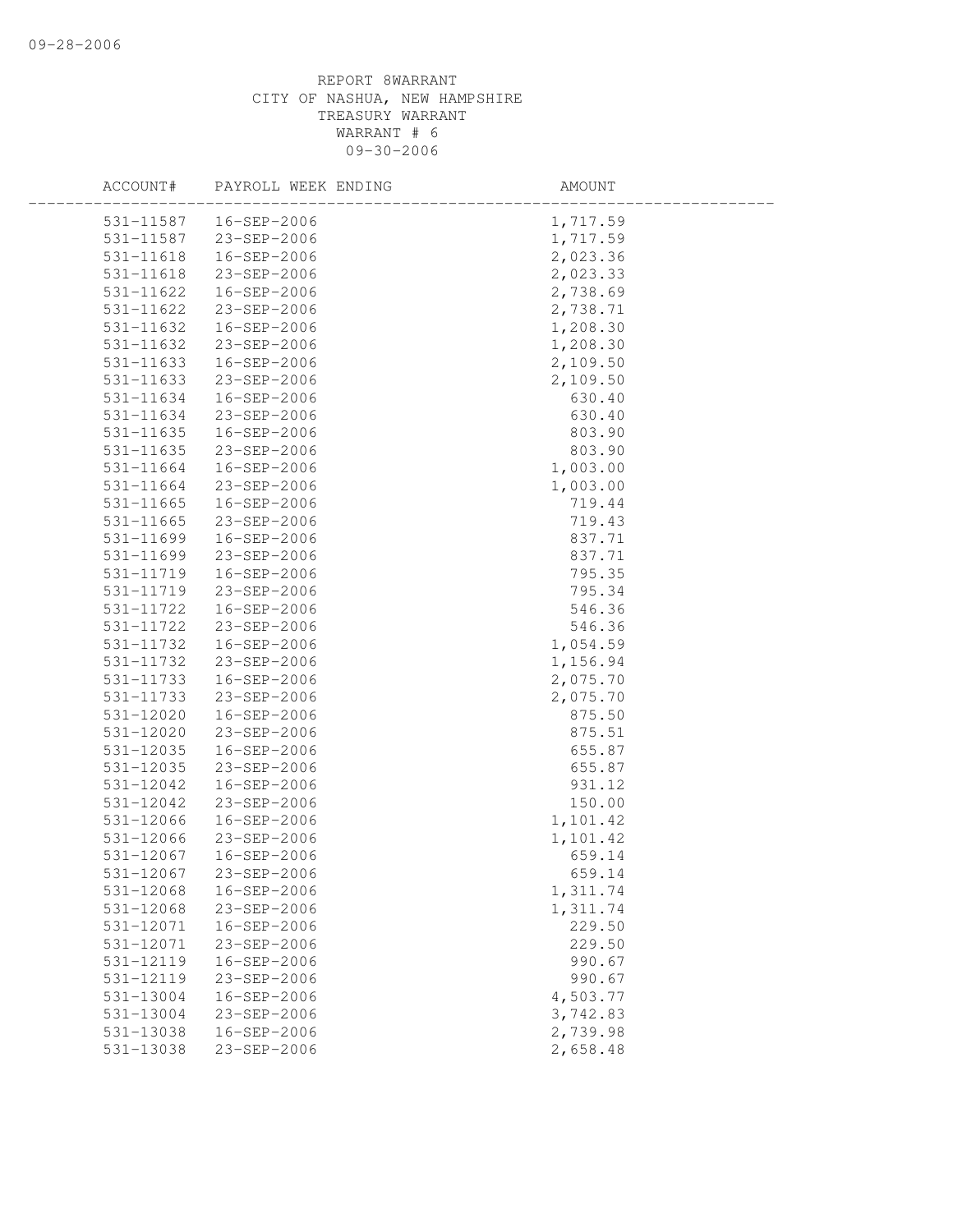|       |           | ACCOUNT# PAYROLL WEEK ENDING | AMOUNT     |            |
|-------|-----------|------------------------------|------------|------------|
|       |           | 531-13040  16-SEP-2006       | 3,800.84   |            |
|       |           | 531-13040 23-SEP-2006        | 4,827.46   |            |
|       |           | 531-13044  16-SEP-2006       | 2,228.76   |            |
|       | 531-13044 | 23-SEP-2006                  | 1,081.07   |            |
|       | 531-13047 | 16-SEP-2006                  | 19,491.85  |            |
|       | 531-13047 | 23-SEP-2006                  | 14,343.47  |            |
|       | 531-13048 | 16-SEP-2006                  | 7,521.39   |            |
|       |           | 531-13048 23-SEP-2006        | 6, 144.81  |            |
|       |           | 531-17004  16-SEP-2006       | 4,450.00   |            |
| TOTAL | 531       | POLICE DEPARTMENT            |            | 518,208.44 |
|       |           |                              |            |            |
|       |           | 532-11024  16-SEP-2006       | 1,911.10   |            |
|       | 532-11024 | 23-SEP-2006                  | 1,911.11   |            |
|       | 532-11040 | 16-SEP-2006                  | 1,793.53   |            |
|       | 532-11040 | 23-SEP-2006                  | 1,793.53   |            |
|       | 532-11063 | 16-SEP-2006                  | 1,242.12   |            |
|       |           | 532-11063 23-SEP-2006        | 1,242.11   |            |
|       | 532-11066 | 16-SEP-2006                  | 1,205.58   |            |
|       | 532-11066 | 23-SEP-2006                  | 1,205.57   |            |
|       | 532-11069 | 16-SEP-2006                  | 1,229.81   |            |
|       | 532-11069 | 23-SEP-2006                  | 1,229.81   |            |
|       | 532-11111 | 16-SEP-2006                  | 1,942.62   |            |
|       | 532-11111 | 23-SEP-2006                  | 1,942.62   |            |
|       | 532-11207 | 16-SEP-2006                  | 4,587.61   |            |
|       | 532-11207 | 23-SEP-2006                  | 4,479.35   |            |
|       | 532-11281 | 16-SEP-2006                  | 854.92     |            |
|       | 532-11281 | 23-SEP-2006                  | 854.92     |            |
|       | 532-11284 | 16-SEP-2006                  | 1,555.42   |            |
|       | 532-11284 | 23-SEP-2006                  | 1,555.42   |            |
|       | 532-11285 | 16-SEP-2006                  | 7,440.49   |            |
|       | 532-11285 | 23-SEP-2006                  | 7,440.49   |            |
|       | 532-11291 | 16-SEP-2006                  | 6, 153.50  |            |
|       | 532-11291 | 23-SEP-2006                  | 6, 231.67  |            |
|       | 532-11298 | 16-SEP-2006                  | 1,246.12   |            |
|       | 532-11298 | 23-SEP-2006                  | 1,246.12   |            |
|       | 532-11300 | 16-SEP-2006                  | 32,898.60  |            |
|       | 532-11300 | 23-SEP-2006                  | 33, 226.45 |            |
|       | 532-11303 | 16-SEP-2006                  | 1,090.34   |            |
|       | 532-11303 | 23-SEP-2006                  | 1,090.35   |            |
|       | 532-11305 | 16-SEP-2006                  | 4,394.44   |            |
|       | 532-11305 | 23-SEP-2006                  | 4,394.44   |            |
|       | 532-11307 | 16-SEP-2006                  | 1,090.35   |            |
|       | 532-11307 | 23-SEP-2006                  | 1,090.35   |            |
|       | 532-11309 | 16-SEP-2006                  | 96, 359.21 |            |
|       | 532-11309 | 23-SEP-2006                  | 97,428.49  |            |
|       | 532-11660 | $16 - SEP - 2006$            | 1,385.40   |            |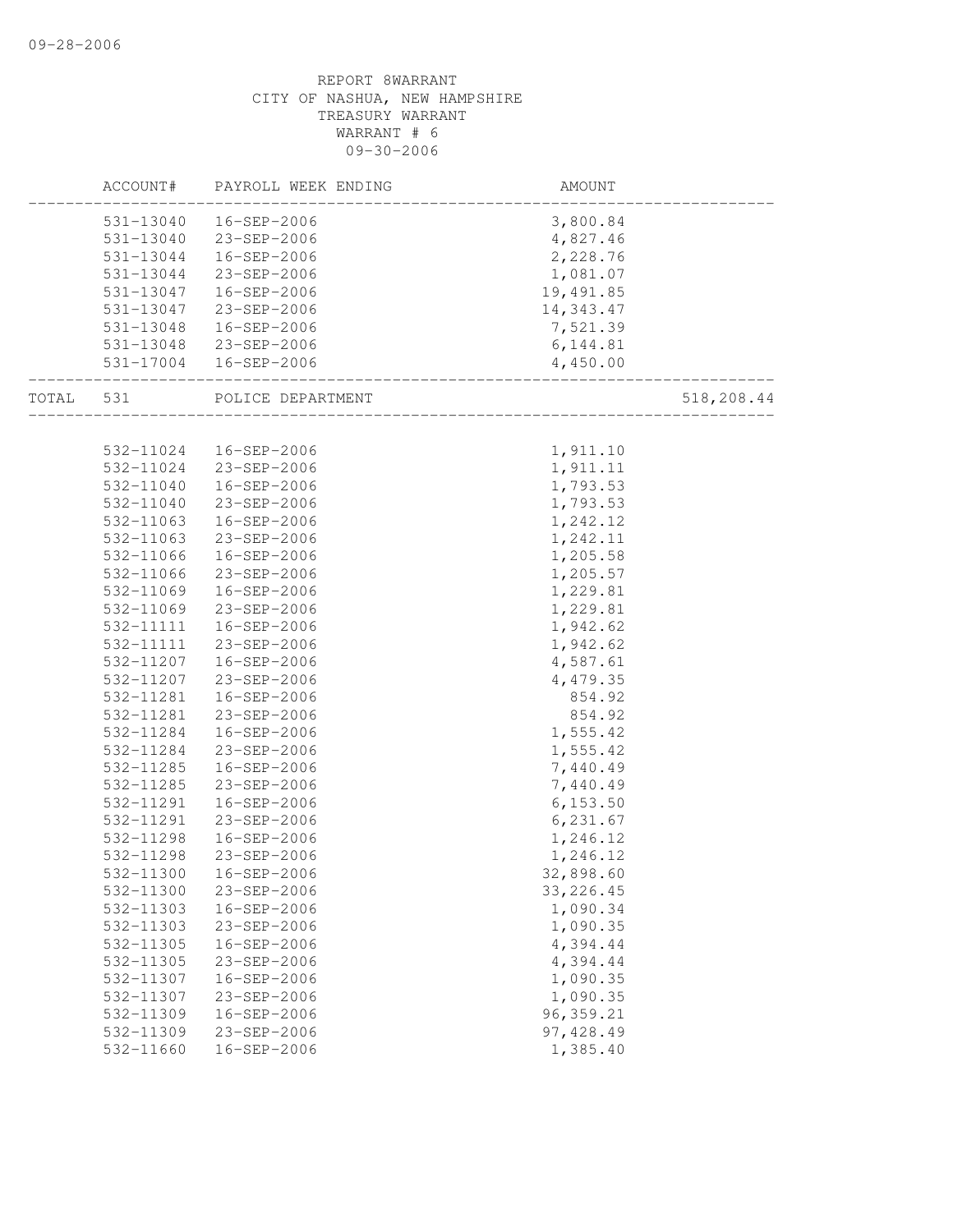|           | ACCOUNT#  | PAYROLL WEEK ENDING     | AMOUNT                           |            |
|-----------|-----------|-------------------------|----------------------------------|------------|
|           | 532-11660 | 23-SEP-2006             | 1,385.40                         |            |
|           | 532-11663 | 16-SEP-2006             | 1,344.65                         |            |
|           | 532-11663 | 23-SEP-2006             | 1,344.65                         |            |
|           | 532-11666 | 16-SEP-2006             | 1,331.35                         |            |
|           | 532-11666 | 23-SEP-2006             | 1,331.35                         |            |
|           | 532-12070 | 16-SEP-2006             | 25,674.77                        |            |
|           | 532-12070 | 23-SEP-2006             | 27, 413.25                       |            |
|           | 532-13003 | 23-SEP-2006             | 519.26                           |            |
|           | 532-13004 | 16-SEP-2006             | 292.95                           |            |
|           | 532-13004 | 23-SEP-2006             | 643.38                           |            |
|           | 532-13018 | 16-SEP-2006             | 1,745.12                         |            |
|           | 532-13018 | 23-SEP-2006             | 1,997.28                         |            |
|           | 532-13024 | 23-SEP-2006             | 326.52                           |            |
|           | 532-13050 | 16-SEP-2006             | 11,056.25                        |            |
|           | 532-13050 | 23-SEP-2006             | 10,072.25                        |            |
|           | 532-19231 | 16-SEP-2006             | 1,152.45                         |            |
|           | 532-19231 | 23-SEP-2006             | 1,152.45                         |            |
|           | 532-19232 | 16-SEP-2006             | 1,652.62                         |            |
|           | 532-19232 | $23 - SEP - 2006$       | 1,652.62                         |            |
|           | 532-19233 | 16-SEP-2006             | 2,668.63                         |            |
|           | 532-19233 | 23-SEP-2006             | 2,668.63                         |            |
|           |           | 532-19234 16-SEP-2006   | 1,679.65                         |            |
|           |           | 532-19234 23-SEP-2006   | 1,679.65                         |            |
| TOTAL 532 |           | FIRE DEPARTMENT         |                                  | 437,529.09 |
|           |           |                         |                                  |            |
|           |           | 535-81023  16-SEP-2006  | 96.15                            |            |
|           |           | 535-81023 23-SEP-2006   | 96.15<br>_______________________ |            |
| TOTAL 535 |           | EMERGENCY MANAGEMENT    |                                  | 192.30     |
|           |           |                         |                                  |            |
|           |           | 536-11178  16-SEP-2006  | 1,272.29                         |            |
|           | 536-11178 | 23-SEP-2006             | 1,272.29                         |            |
|           | 536-13004 | 16-SEP-2006             | 104.22                           |            |
|           | 536-13004 | 23-SEP-2006             | 238.55                           |            |
| TOTAL     | 536       | CITYWIDE COMMUNICATIONS |                                  | 2,887.35   |
|           |           |                         |                                  |            |
|           | 541-11008 | 16-SEP-2006             | 629.82                           |            |
|           | 541-11008 | 23-SEP-2006             | 629.82                           |            |
|           | 541-11048 | 16-SEP-2006             | 888.34                           |            |
|           | 541-11048 | 23-SEP-2006             | 888.34                           |            |
|           | 541-11104 | 16-SEP-2006             | 914.99                           |            |
|           | 541-11104 | 23-SEP-2006             | 914.99                           |            |
|           | 541-11240 | 16-SEP-2006             | 1,763.87                         |            |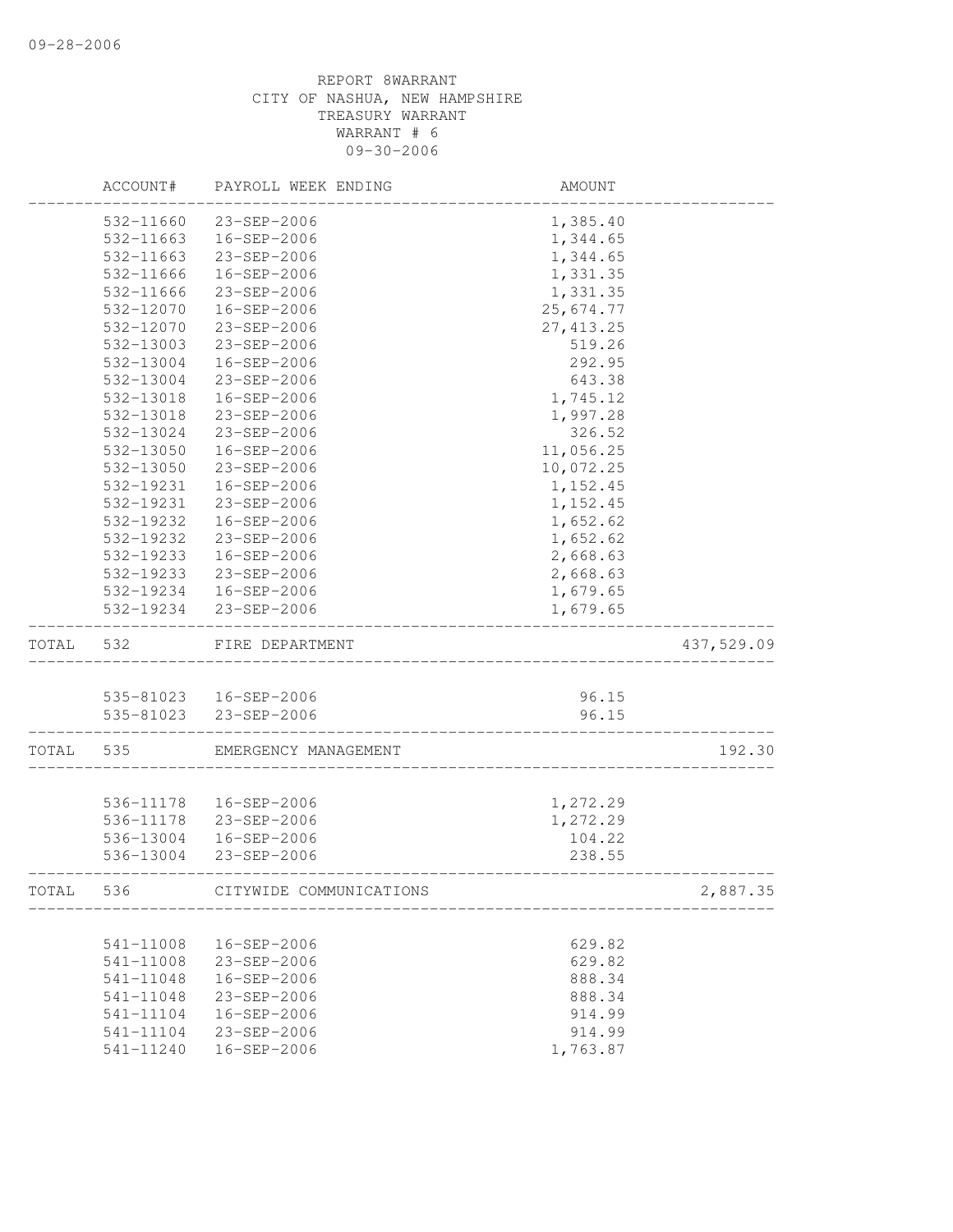|           |           | ACCOUNT# PAYROLL WEEK ENDING | AMOUNT   |           |
|-----------|-----------|------------------------------|----------|-----------|
|           |           | 541-11240 23-SEP-2006        | 1,763.87 |           |
|           |           | 541-11346  16-SEP-2006       | 412.41   |           |
|           |           | 541-11346 23-SEP-2006        | 412.40   |           |
| TOTAL 541 |           | COMMUNITY SERVICES DIVISION  |          | 9,218.85  |
|           |           |                              |          |           |
|           | 542-11583 | 16-SEP-2006                  | 368.00   |           |
|           |           | 542-11583 23-SEP-2006        | 368.00   |           |
|           | 542-11584 | 16-SEP-2006                  | 1,233.73 |           |
|           | 542-11584 | 23-SEP-2006                  | 1,181.98 |           |
|           | 542-12079 | 16-SEP-2006                  | 710.06   |           |
|           | 542-12079 | 23-SEP-2006                  | 653.26   |           |
|           | 542-12109 | 16-SEP-2006                  | 216.00   |           |
|           | 542-12109 | 23-SEP-2006                  | 136.00   |           |
|           |           | 542-12582  16-SEP-2006       | 1,019.55 |           |
|           |           | 542-12582 23-SEP-2006        | 1,019.55 |           |
| TOTAL 542 |           | COMMUNITY HEALTH             |          | 6,906.13  |
|           |           |                              |          |           |
|           | 543-11380 | 16-SEP-2006                  | 840.29   |           |
|           |           | 543-11380 23-SEP-2006        | 840.29   |           |
|           | 543-11438 | 16-SEP-2006                  | 1,390.27 |           |
|           | 543-11438 | 23-SEP-2006                  | 1,390.27 |           |
|           | 543-11601 | 16-SEP-2006                  | 1,136.10 |           |
|           | 543-11601 | 23-SEP-2006                  | 1,136.10 |           |
|           | 543-11602 | 16-SEP-2006                  | 795.56   |           |
|           | 543-11602 | 23-SEP-2006                  | 795.56   |           |
|           | 543-11604 | 16-SEP-2006                  | 749.90   |           |
|           | 543-11604 | 23-SEP-2006                  | 749.90   |           |
|           |           | 543-11605  16-SEP-2006       | 856.19   |           |
|           |           | 543-11605 23-SEP-2006        | 856.19   |           |
| TOTAL 543 |           | ENVIRONMENTAL HEALTH DEPT.   |          | 11,536.62 |
|           |           |                              |          |           |
|           |           | 544-11008  16-SEP-2006       | 668.17   |           |
|           | 544-11008 | 23-SEP-2006                  | 668.17   |           |
|           | 544-11099 | 16-SEP-2006                  | 1,989.90 |           |
|           | 544-11099 | 23-SEP-2006                  | 1,989.90 |           |
|           | 544-11112 | 16-SEP-2006                  | 755.51   |           |
|           | 544-11112 | 23-SEP-2006                  | 755.51   |           |
|           | 544-11367 | 16-SEP-2006                  | 749.90   |           |
|           | 544-11367 | 23-SEP-2006                  | 749.89   |           |
|           | 544-11777 | 16-SEP-2006                  | 1,167.25 |           |
|           | 544-11777 | 23-SEP-2006                  | 1,167.25 |           |
|           | 544-12101 | 16-SEP-2006                  | 242.92   |           |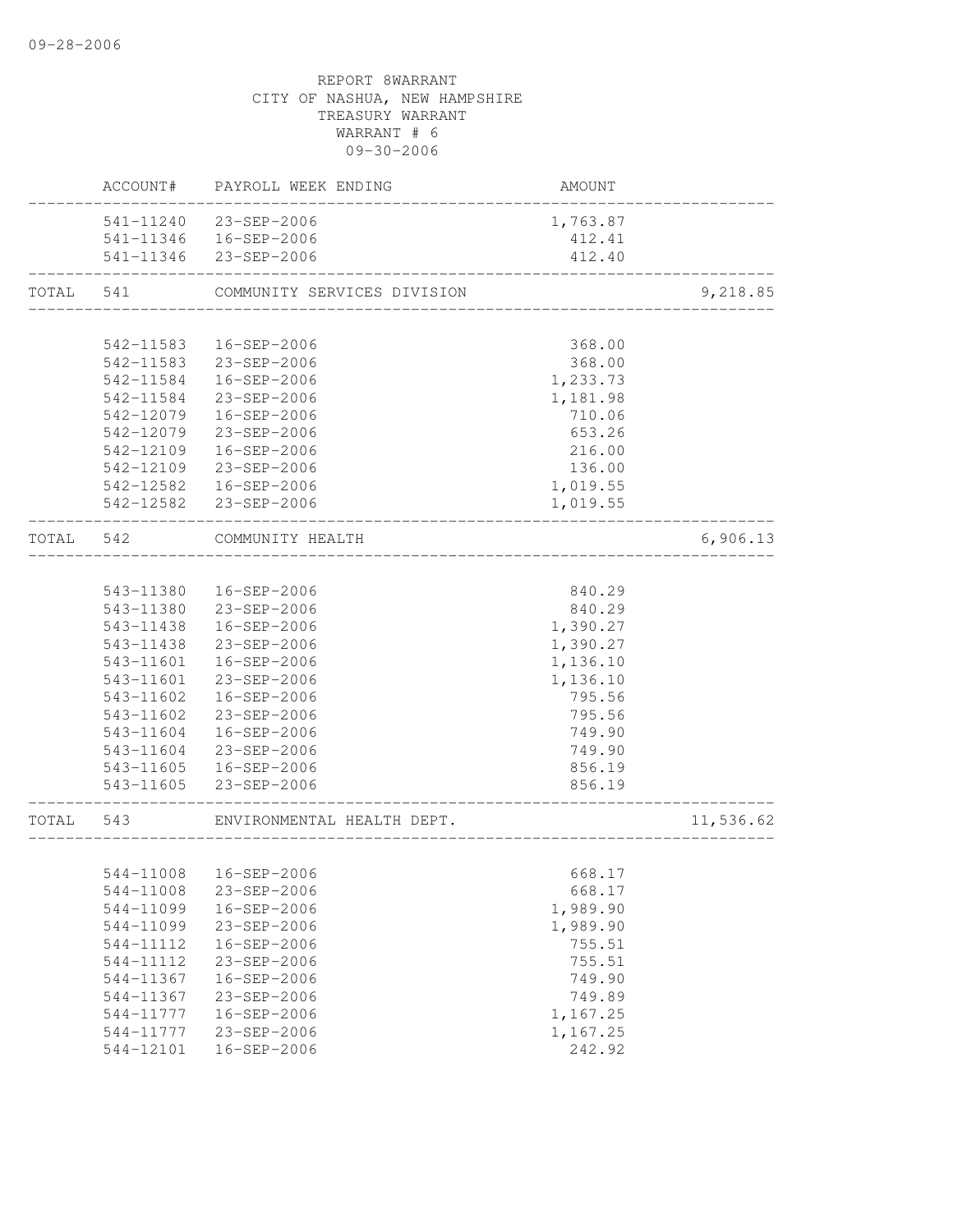|                        | ACCOUNT# PAYROLL WEEK ENDING                    | AMOUNT           |            |
|------------------------|-------------------------------------------------|------------------|------------|
|                        | 544-12101 23-SEP-2006                           | 242.92           |            |
|                        |                                                 |                  | 11, 147.29 |
|                        |                                                 |                  |            |
|                        | 551-11008  16-SEP-2006                          | 612.62           |            |
|                        | 551-11008 23-SEP-2006                           | 612.62           |            |
|                        | 551-11028  16-SEP-2006<br>551-11028 23-SEP-2006 | 526.86<br>526.86 |            |
|                        | 551-11057  16-SEP-2006                          |                  |            |
|                        |                                                 | 783.38           |            |
|                        | 551-11057 23-SEP-2006                           | 783.39<br>355.62 |            |
| 551-11094              | 551-11094  16-SEP-2006<br>23-SEP-2006           | 355.62           |            |
| 551-11208              | 16-SEP-2006                                     | 755.42           |            |
| 551-11208              | 23-SEP-2006                                     | 755.42           |            |
| 551-11211              | 16-SEP-2006                                     | 458.66           |            |
| 551-11211              | 23-SEP-2006                                     | 917.32           |            |
| 551-11212              | 16-SEP-2006                                     | 1,313.75         |            |
| 551-11212              | 23-SEP-2006                                     | 1,313.75         |            |
|                        | 551-11249  16-SEP-2006                          | 1,544.27         |            |
| 551-11249              | 23-SEP-2006                                     | 1,544.27         |            |
| 551-11273              | 16-SEP-2006                                     | 2,382.01         |            |
| 551-11273              | 23-SEP-2006                                     | 2,382.01         |            |
| 551-11435              | 16-SEP-2006                                     | 991.04           |            |
| 551-11435              | 23-SEP-2006                                     | 991.04           |            |
| 551-11638              | 16-SEP-2006                                     | 1,064.08         |            |
| 551-11638              | 23-SEP-2006                                     | 1,064.08         |            |
|                        | 551-13004 16-SEP-2006                           | 171.35           |            |
|                        | 551-13004 23-SEP-2006                           | 204.72           |            |
|                        | 551-18015 23-SEP-2006                           | 1,840.00         |            |
|                        | 551-91010 23-SEP-2006                           | 1,990.00         |            |
| ______________________ | TOTAL 551 PUBLIC WORKS DIV & ENGINEERING        |                  | 26,240.16  |
|                        |                                                 |                  |            |
|                        | 552-11051  16-SEP-2006                          | 1,275.49         |            |
|                        | 552-11051 23-SEP-2006                           | 1,275.49         |            |
|                        | 552-11052  16-SEP-2006                          | 1,136.10         |            |
| 552-11052              | 23-SEP-2006                                     | 1,136.10         |            |
| 552-11077              | 16-SEP-2006                                     | 1,170.19         |            |
| 552-11077              | 23-SEP-2006                                     | 1,170.18         |            |
| 552-11087              | 16-SEP-2006                                     | 756.28           |            |
| 552-11087              | 23-SEP-2006                                     | 756.28           |            |
| 552-11143              | 16-SEP-2006                                     | 784.00           |            |
| 552-11143              | 23-SEP-2006                                     | 784.00           |            |
| 552-11324              | $16 - SEP - 2006$                               | 3,604.95         |            |
| 552-11324              | 23-SEP-2006                                     | 3,604.94         |            |
| 552-11339              | 16-SEP-2006                                     | 2,689.60         |            |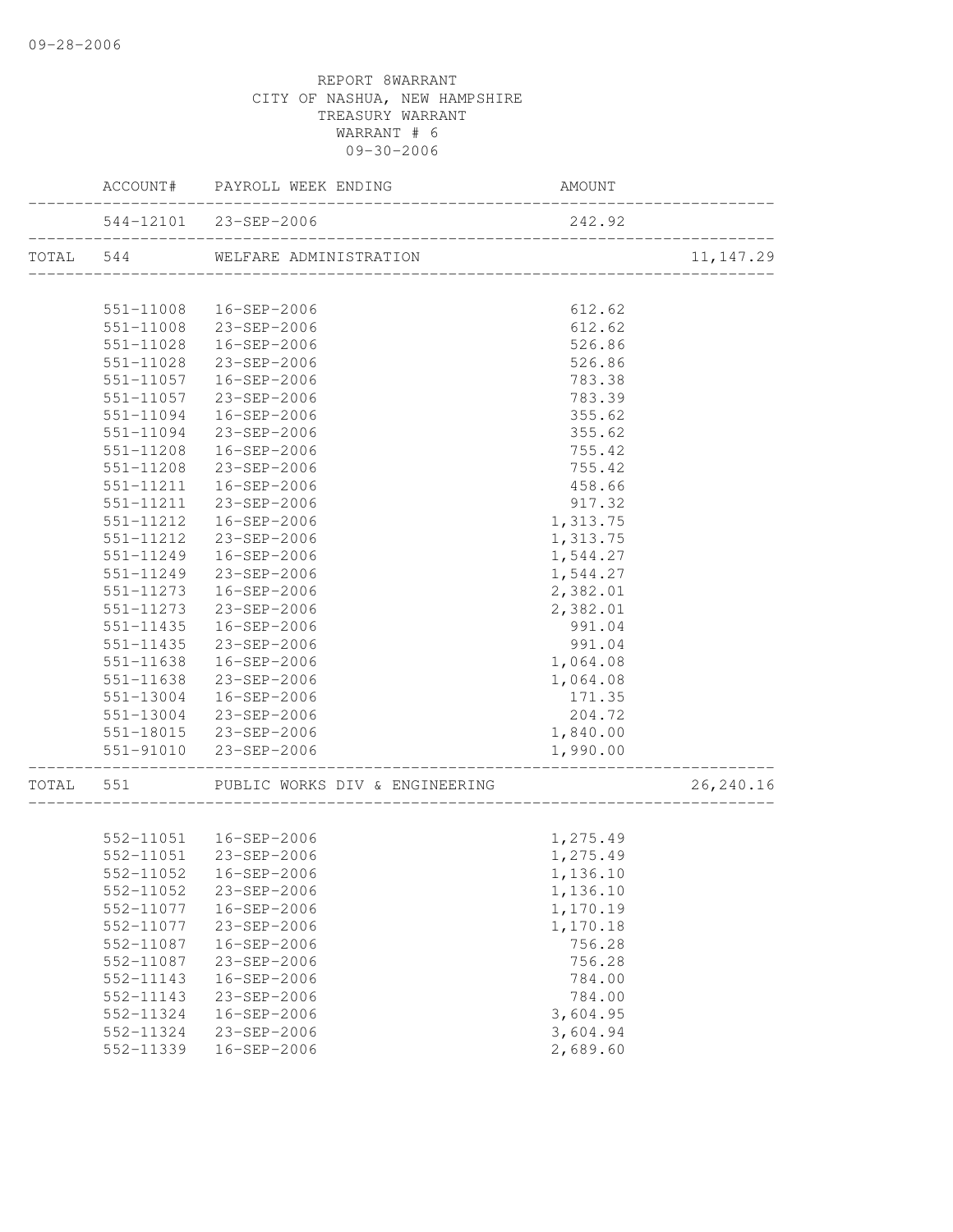|       | ACCOUNT#               | PAYROLL WEEK ENDING              | AMOUNT               |           |
|-------|------------------------|----------------------------------|----------------------|-----------|
|       | 552-11339              | 23-SEP-2006                      | 2,555.12             |           |
|       | 552-11342              | 16-SEP-2006                      | 706.00               |           |
|       | 552-11342              | 23-SEP-2006                      | 706.00               |           |
|       | 552-11343              | $16 - SEP - 2006$                | 2,352.00             |           |
|       | 552-11343              | 23-SEP-2006                      | 2,364.00             |           |
|       | 552-11407              | 16-SEP-2006                      | 4,884.00             |           |
|       | 552-11407              | 23-SEP-2006                      | 4,884.00             |           |
|       | 552-11492              | 16-SEP-2006                      | 2,240.40             |           |
|       | 552-11492              | 23-SEP-2006                      | 746.80               |           |
|       | 552-11548              | 16-SEP-2006                      | 916.13               |           |
|       | 552-11548              | 23-SEP-2006                      | 916.14               |           |
|       | 552-11580              | 16-SEP-2006                      | 772.39               |           |
|       | 552-11580              | 23-SEP-2006                      | 772.39               |           |
|       | 552-11618              | 16-SEP-2006                      | 568.26               |           |
|       | 552-11618              | 23-SEP-2006                      | 568.26               |           |
|       | 552-11750              | 16-SEP-2006                      | 733.60               |           |
|       | 552-11750              | 23-SEP-2006                      | 733.40               |           |
|       | 552-12156              | 16-SEP-2006                      | 1,840.00             |           |
|       | 552-12156              | 23-SEP-2006                      | 1,840.00             |           |
|       | 552-13004              | 16-SEP-2006                      | 2,680.99             |           |
|       | 552-13004              | 23-SEP-2006                      | 4,129.56             |           |
| TOTAL | 552                    | PARKS AND RECREATION             |                      | 58,053.04 |
|       |                        |                                  |                      |           |
|       |                        | 553-11041  16-SEP-2006           | 897.56               |           |
|       | 553-11041              | 23-SEP-2006                      | 897.55               |           |
|       | 553-11078              | 16-SEP-2006                      | 1,353.15             |           |
|       | 553-11078              | 23-SEP-2006                      | 1,353.16             |           |
|       | 553-11098              | 16-SEP-2006                      | 946.37               |           |
|       | 553-11098              | 23-SEP-2006                      | 940.37               |           |
|       | 553-11192              | 16-SEP-2006                      | 833.00               |           |
|       | 553-11192              | 23-SEP-2006                      | 833.00               |           |
|       | 553-11279              | 16-SEP-2006                      | 3,920.00             |           |
|       | 553-11279              | 23-SEP-2006                      | 4,704.00             |           |
|       | 553-11327              | 16-SEP-2006                      | 3,621.99             |           |
|       | 553-11327              | $23 - SEP - 2006$                | 3,610.61             |           |
|       |                        | 553-11336 16-SEP-2006            | 967.45               |           |
|       | 553-11336              | $23 - SEP - 2006$                | 967.45               |           |
|       | 553-11375              | 16-SEP-2006                      | 2,223.82             |           |
|       | 553-11375              | 23-SEP-2006                      | 2,223.82             |           |
|       | 553-11465              | 16-SEP-2006                      | 2,987.20             |           |
|       | 553-11465              | 23-SEP-2006                      | 2,987.21             |           |
|       | 553-11474              | 16-SEP-2006                      | 4,208.00             |           |
|       | 553-11474              | $23 - SEP - 2006$                | 4,208.00             |           |
|       | 553-11475              | 16-SEP-2006                      | 1,695.20             |           |
|       | 553-11475<br>553-11630 | $23 - SEP - 2006$<br>16-SEP-2006 | 1,704.80<br>1,483.57 |           |
|       |                        |                                  |                      |           |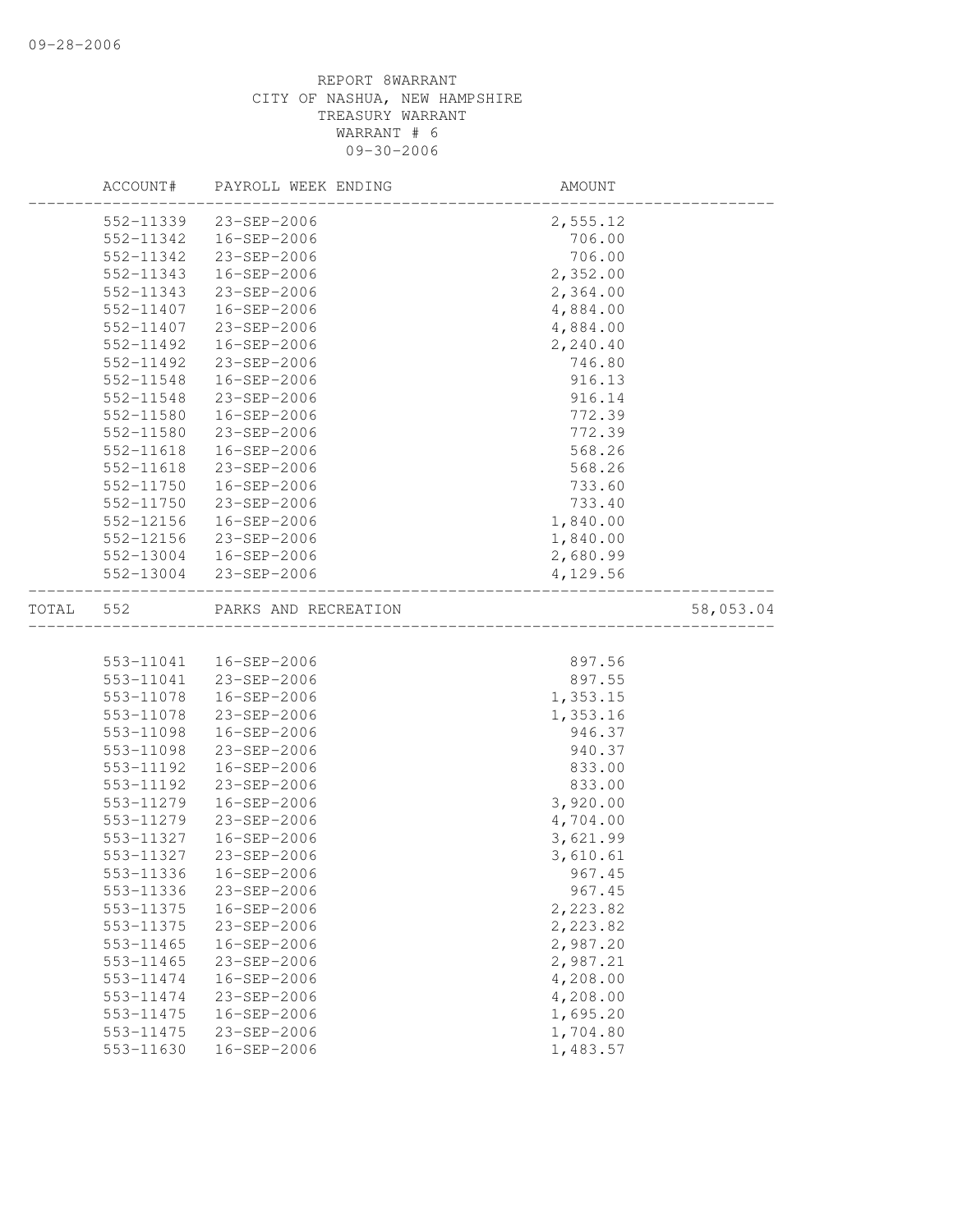|       | ACCOUNT#  | PAYROLL WEEK ENDING | AMOUNT           |           |
|-------|-----------|---------------------|------------------|-----------|
|       | 553-11630 | 23-SEP-2006         | 1,435.20         |           |
|       | 553-11631 | 16-SEP-2006         | 729.60           |           |
|       | 553-11631 | 23-SEP-2006         | 717.60           |           |
|       | 553-11648 | 16-SEP-2006         | 732.24           |           |
|       | 553-11648 | 23-SEP-2006         | 732.24           |           |
|       | 553-11678 | 16-SEP-2006         | 1,515.40         |           |
|       | 553-11678 | 23-SEP-2006         | 1,515.40         |           |
|       | 553-11759 | 16-SEP-2006         | 11,559.21        |           |
|       | 553-11759 | 23-SEP-2006         | 11,554.80        |           |
|       | 553-11768 | 16-SEP-2006         | 713.60           |           |
|       | 553-11768 | 23-SEP-2006         | 713.60           |           |
|       | 553-11771 | 16-SEP-2006         | 2,524.80         |           |
|       | 553-11771 | 23-SEP-2006         | 1,683.20         |           |
|       | 553-12128 | 16-SEP-2006         | 246.23           |           |
|       | 553-12128 | 23-SEP-2006         | 246.23           |           |
|       | 553-13004 | 16-SEP-2006         | 1,557.45         |           |
|       | 553-13004 | 23-SEP-2006         | 1,830.95         |           |
|       | 553-17004 | 23-SEP-2006         | 1,400.00         |           |
|       | 553-17008 | 23-SEP-2006         | 1,800.00         |           |
|       |           |                     |                  |           |
| TOTAL | 553       | STREET DEPARTMENT   |                  | 92,775.03 |
|       |           |                     |                  |           |
|       | 555-11024 | 16-SEP-2006         | 663.48           |           |
|       | 555-11024 | 23-SEP-2006         | 663.48           |           |
|       | 555-11058 | 16-SEP-2006         | 888.73           |           |
|       | 555-11058 | 23-SEP-2006         | 888.72           |           |
|       | 555-11461 | 16-SEP-2006         | 1,349.78         |           |
|       | 555-11461 | 23-SEP-2006         | 1,349.78         |           |
|       | 555-11505 | $16 - SEP - 2006$   | 1,170.18         |           |
|       | 555-11505 | 23-SEP-2006         | 1,170.18         |           |
|       | 555-11639 | 16-SEP-2006         | 746.80           |           |
|       | 555-11639 | 23-SEP-2006         | 746.80           |           |
|       | 555-11640 | 16-SEP-2006         | 695.60           |           |
|       | 555-11640 | 23-SEP-2006         | 695.60           |           |
|       | 555-11738 | 16-SEP-2006         | 1,760.00         |           |
|       | 555-11738 | $23 - SEP - 2006$   | 2,640.00         |           |
|       | 555-11745 | 16-SEP-2006         | 738.80           |           |
|       | 555-11745 | 23-SEP-2006         | 738.80           |           |
|       | 555-11746 |                     |                  |           |
|       |           | 16-SEP-2006         | 999.84           |           |
|       | 555-11746 | 23-SEP-2006         | 999.84<br>214.50 |           |
|       |           |                     |                  |           |
|       | 555-13004 | 16-SEP-2006         |                  |           |
|       | 555-13004 | 23-SEP-2006         | 191.27           |           |

557-11161 16-SEP-2006 746.80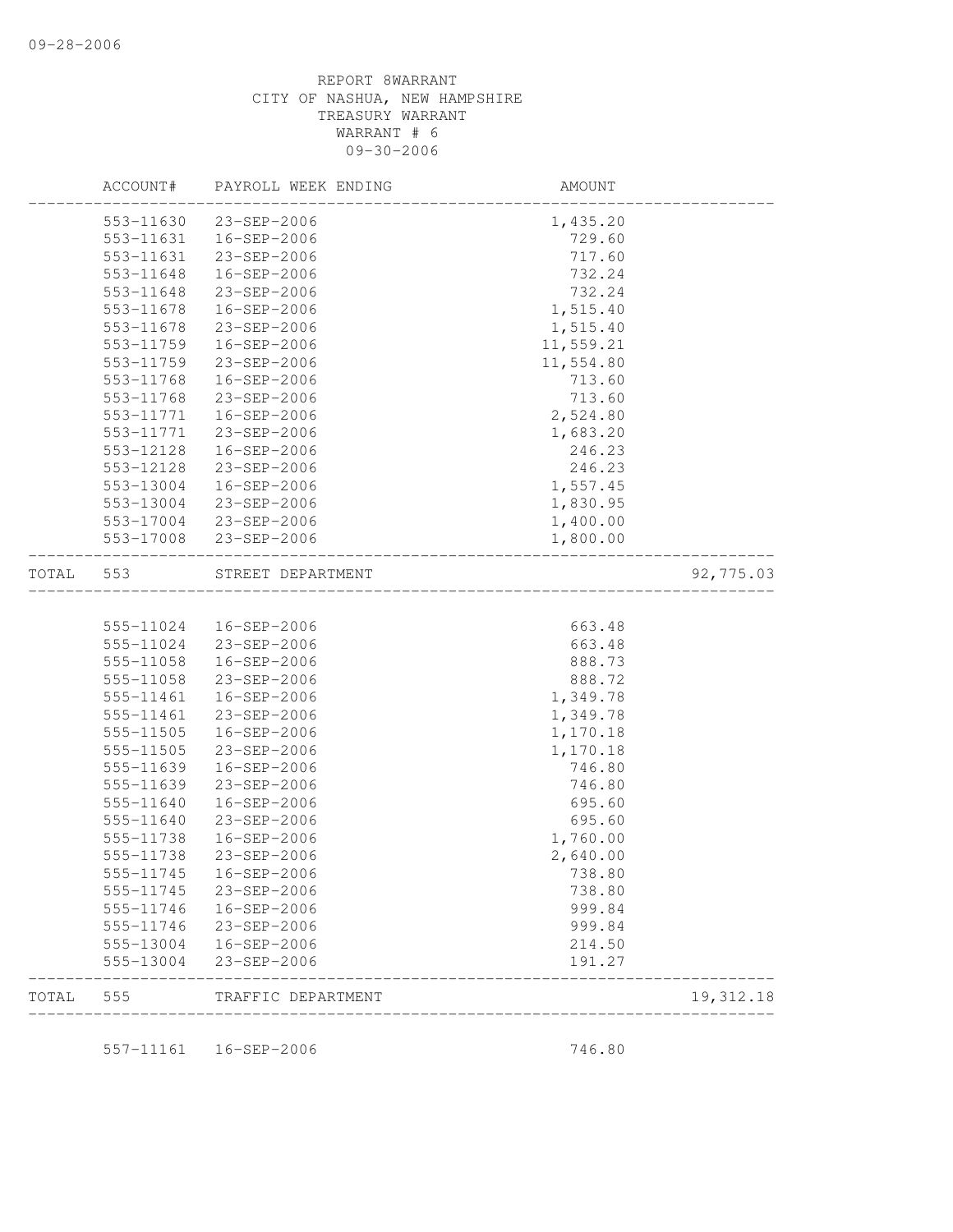|       |           | ACCOUNT# PAYROLL WEEK ENDING                                | <b>AMOUNT</b>                     |                             |
|-------|-----------|-------------------------------------------------------------|-----------------------------------|-----------------------------|
|       |           | 557-11161 23-SEP-2006<br>__________________________________ | 746.80                            |                             |
|       |           | TOTAL 557 PARKING LOTS                                      |                                   | 1,493.60                    |
|       | 561-11345 | 16-SEP-2006                                                 | 1,199.60                          |                             |
|       |           | 561-11345 23-SEP-2006                                       | 1,199.60                          |                             |
|       |           | 561-11651  16-SEP-2006                                      | 751.62                            |                             |
|       |           | 561-11651 23-SEP-2006                                       | 751.62                            |                             |
|       |           | 561-11658  16-SEP-2006                                      | 915.39                            |                             |
|       |           | 561-11658 23-SEP-2006                                       | 915.39                            |                             |
|       |           | 561-12153  16-SEP-2006                                      | 320.00                            |                             |
|       |           | 561-12153 23-SEP-2006<br>561-91010 23-SEP-2006              | 400.00<br>100.00                  |                             |
|       |           | TOTAL 561 EDGEWOOD CEMETERY                                 |                                   | 6, 553.22                   |
|       |           | ______________________                                      |                                   |                             |
|       |           | 562-11651 23-SEP-2006<br>_________________________________  | 1,592.00                          | . _ _ _ _ _ _ _ _ _ _ _ _ . |
|       |           | TOTAL 562 SUBURBAN CEMETERIES                               | _________________________________ | 1,592.00                    |
|       |           |                                                             |                                   |                             |
|       |           | 563-11345  16-SEP-2006                                      | 516.72                            |                             |
|       |           | 563-11345 23-SEP-2006                                       | 516.72                            |                             |
|       |           | 563-11651  16-SEP-2006                                      | 687.84                            |                             |
|       |           | 563-11651 23-SEP-2006                                       | 687.84                            |                             |
|       |           | 563-11657  16-SEP-2006                                      | 862.85                            |                             |
|       |           | 563-11657 23-SEP-2006                                       | 862.84                            |                             |
|       |           | 563-12153 23-SEP-2006                                       |                                   |                             |
|       |           | TOTAL 563 WOODLAWN CEMETERY                                 |                                   | 4,134.81                    |
|       |           | 571-11174  16-SEP-2006                                      | 773.33                            |                             |
|       |           | 571-11174 23-SEP-2006                                       | 773.33                            |                             |
|       |           | 571-11237  16-SEP-2006                                      | 1,816.79                          |                             |
|       |           | 571-11237 23-SEP-2006                                       | 1,816.79                          |                             |
| TOTAL | 571       | _________________________________<br>COMMUNITY DEVELOPMENT  | . <u>.</u> .                      | 5,180.24                    |
|       | 572-11215 | 16-SEP-2006                                                 | 3,359.48                          |                             |
|       | 572-11215 | 23-SEP-2006                                                 | 3,359.48                          |                             |
|       | 572-11238 | 16-SEP-2006                                                 | 750.83                            |                             |
|       | 572-11238 | 23-SEP-2006                                                 | 750.83                            |                             |
|       | 572-11450 | 16-SEP-2006                                                 | 1,560.86                          |                             |
|       | 572-11450 | 23-SEP-2006                                                 | 1,560.86                          |                             |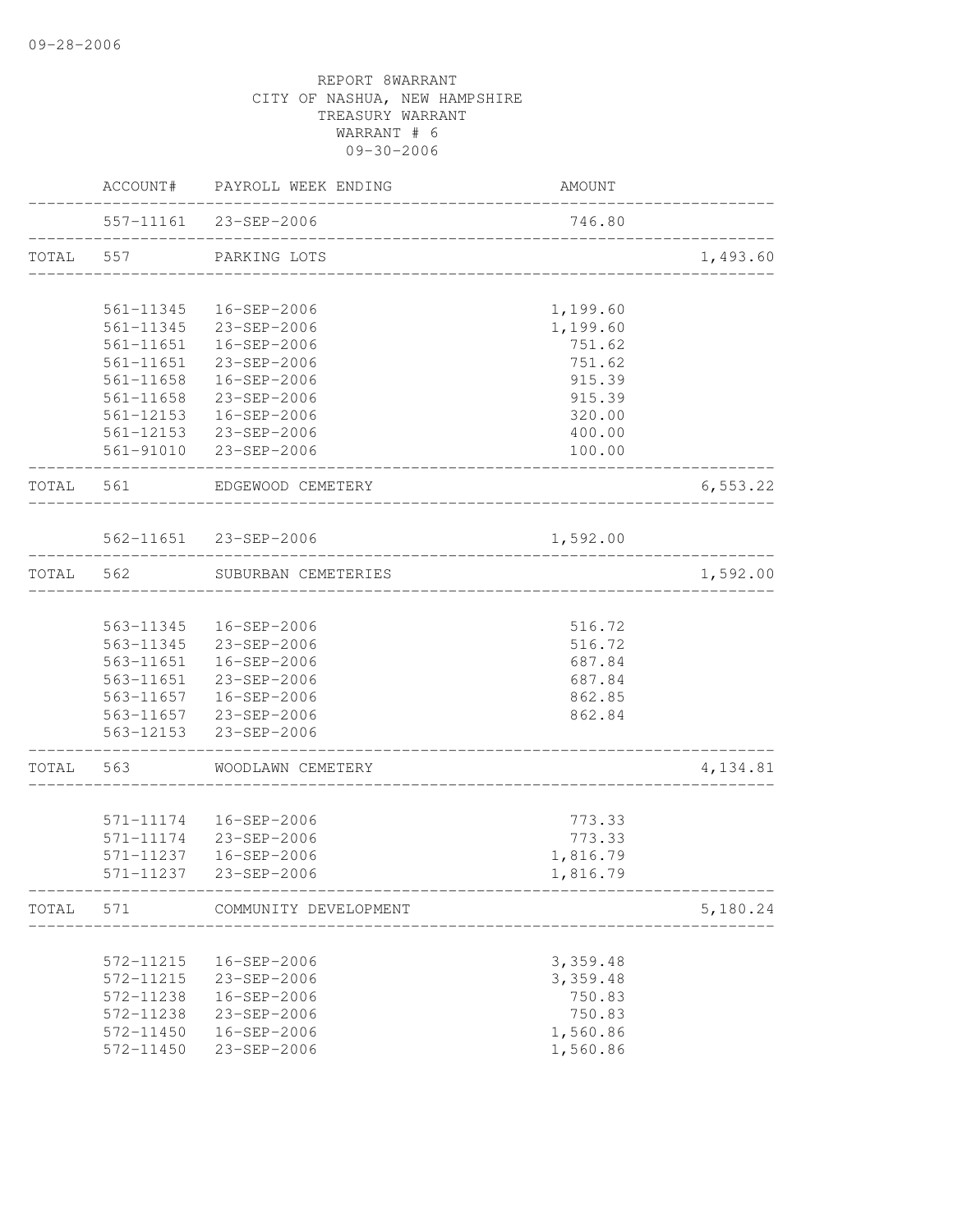| ACCOUNT#               | PAYROLL WEEK ENDING                             | AMOUNT                   |           |
|------------------------|-------------------------------------------------|--------------------------|-----------|
|                        | 572-11522  16-SEP-2006<br>572-11522 23-SEP-2006 | 742.35<br>742.35         |           |
|                        | 572-11528  16-SEP-2006                          | 1,024.96                 |           |
|                        | 572-11528 23-SEP-2006                           | 1,024.96                 |           |
|                        | 572-58005 23-SEP-2006<br>572-98046 23-SEP-2006  | 200.00<br>100.00         |           |
|                        |                                                 | ______________________   |           |
|                        | TOTAL 572 PLANNING DEPARTMENT                   | ________________________ | 15,176.96 |
|                        |                                                 |                          |           |
|                        | 573-11444  16-SEP-2006                          | 1,373.56                 |           |
|                        | 573-11444 23-SEP-2006                           | 1,373.56                 |           |
|                        | 573-12029  16-SEP-2006                          | 300.64                   |           |
|                        | 573-12029 23-SEP-2006                           | 300.64                   |           |
| TOTAL 573              | ECONOMIC DEVELOPMENT                            | ____________________     | 3,348.40  |
|                        |                                                 |                          |           |
|                        | 575-11032  16-SEP-2006                          | 643.17                   |           |
|                        | 575-11032 23-SEP-2006                           | 643.17                   |           |
|                        | 575-11042  16-SEP-2006                          | 1,404.15                 |           |
| 575-11042              | 23-SEP-2006                                     | 1,404.16                 |           |
| 575-11062              | 16-SEP-2006                                     | 559.14                   |           |
| 575-11062<br>575-11189 | 23-SEP-2006<br>16-SEP-2006                      | 559.14<br>981.93         |           |
| 575-11189              | 23-SEP-2006                                     | 981.93                   |           |
| 575-11246              | 16-SEP-2006                                     | 1,763.87                 |           |
| 575-11246              | 23-SEP-2006                                     | 1,763.87                 |           |
|                        | 575-11387  16-SEP-2006                          | 5,320.91                 |           |
| 575-11387              | 23-SEP-2006                                     | 5,320.91                 |           |
| 575-11393              | 16-SEP-2006                                     | 2,681.80                 |           |
| 575-11393              | 23-SEP-2006                                     | 2,681.80                 |           |
| 575-11400              | 16-SEP-2006                                     | 6,869.70                 |           |
| 575-11400              | 23-SEP-2006                                     | 7,719.51                 |           |
| 575-11401              | 16-SEP-2006                                     | 3,776.66                 |           |
|                        | 575-11401 23-SEP-2006                           | 3,776.67                 |           |
| 575-11403              | 16-SEP-2006                                     | 772.39                   |           |
| 575-11403              | 23-SEP-2006                                     | 772.39                   |           |
| 575-11404              | 16-SEP-2006                                     | 694.68                   |           |
| 575-11404              | 23-SEP-2006                                     | 694.68                   |           |
| 575-11627              | 16-SEP-2006                                     | 544.61                   |           |
| 575-11627              | 23-SEP-2006                                     | 544.61                   |           |
| 575-12014              | 16-SEP-2006                                     | 573.16                   |           |
| 575-12014              | 23-SEP-2006                                     | 573.16                   |           |
| 575-12087              | $16 - SEP - 2006$                               | 421.07                   |           |
| 575-12087              | 23-SEP-2006                                     | 421.07                   |           |
| 575-12090              | $16 - SEP - 2006$                               | 761.84                   |           |
| 575-12090              | $23 - SEP - 2006$                               | 761.84                   |           |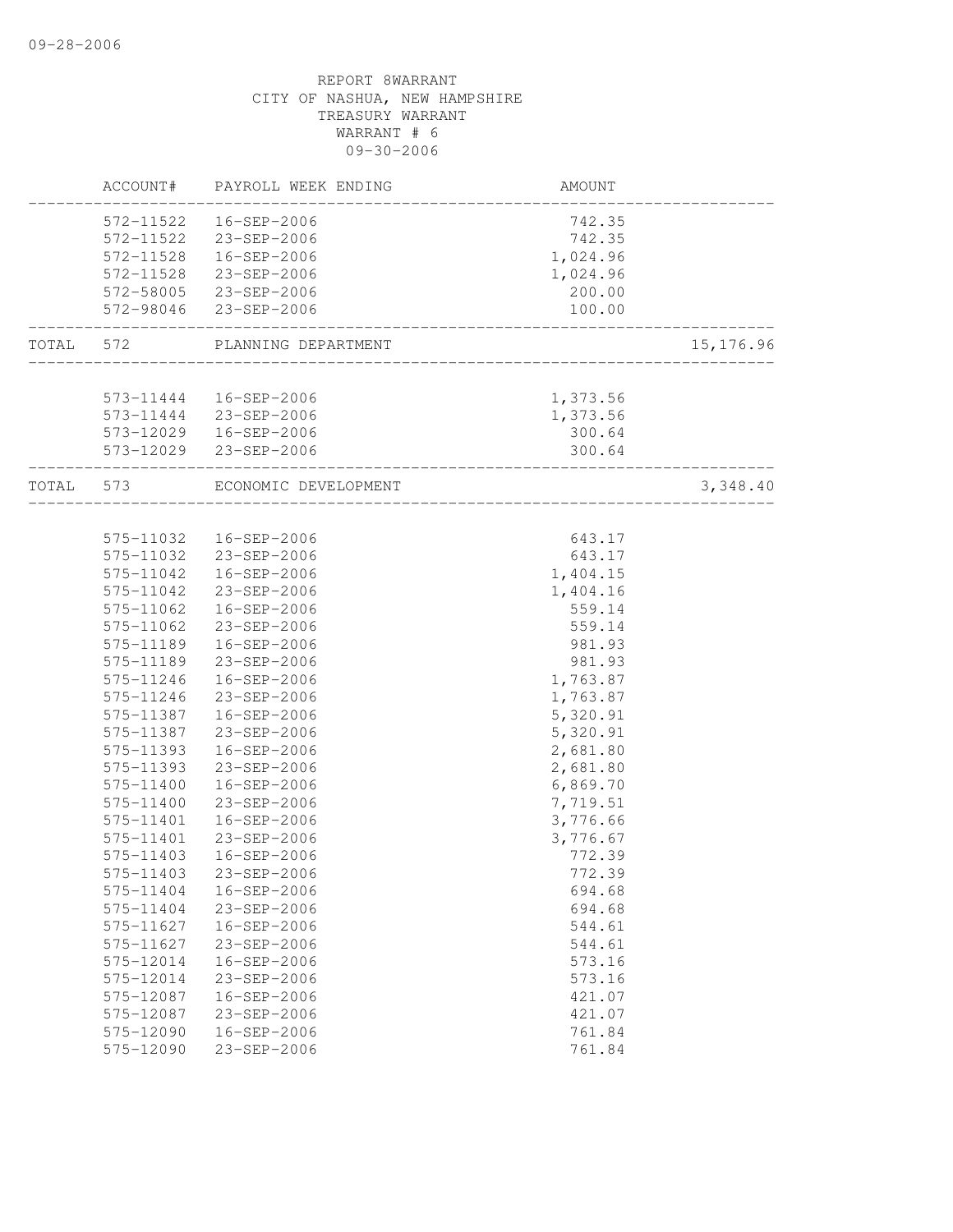|       | ACCOUNT#  | PAYROLL WEEK ENDING                            | AMOUNT                          |           |
|-------|-----------|------------------------------------------------|---------------------------------|-----------|
|       |           | 575-12114  16-SEP-2006                         | 1,163.70                        |           |
|       |           | 575-12114 23-SEP-2006                          | 1,249.90                        |           |
|       |           | 575-13035  16-SEP-2006                         | 34.59                           |           |
| TOTAL | 575       | PUBLIC LIBRARIES                               | _______________________________ | 58,836.18 |
|       |           |                                                |                                 |           |
|       | 576-11059 | 16-SEP-2006                                    | 1,238.34                        |           |
|       |           | 576-11059 23-SEP-2006                          | 1,238.34                        |           |
|       |           | 576-11138  16-SEP-2006                         | 365.17                          |           |
|       |           | 576-11138 23-SEP-2006                          |                                 |           |
|       | 576-11361 | 16-SEP-2006                                    | 3,728.20                        |           |
|       | 576-11361 | 23-SEP-2006                                    | 3,710.51                        |           |
|       | 576-11362 | 16-SEP-2006                                    | 1,406.01                        |           |
|       | 576-11362 | 23-SEP-2006                                    | 1,382.80                        |           |
|       | 576-13004 | 23-SEP-2006                                    | 15.41                           |           |
|       | 576-91010 | 23-SEP-2006                                    | 1,900.00                        |           |
| TOTAL | 576       | BUILDING DEPARTMENT                            |                                 | 14,984.78 |
|       |           |                                                |                                 |           |
|       |           | 577-11067  16-SEP-2006                         | 1,072.97                        |           |
|       |           | 577-11067 23-SEP-2006                          | 1,072.96                        |           |
|       | 577-11163 | 16-SEP-2006                                    | 844.14                          |           |
|       | 577-11163 | 23-SEP-2006                                    | 844.14                          |           |
|       |           | 577-11183  16-SEP-2006                         | 937.65                          |           |
|       |           | 577-11183 23-SEP-2006<br>577-91010 23-SEP-2006 | 937.65<br>510.00                |           |
| TOTAL | 577       | CODE ENFORCEMENT                               |                                 | 6, 219.51 |
|       |           |                                                |                                 |           |
|       | 581-11012 | 23-SEP-2006                                    | 2,074.20                        |           |
|       | 581-11075 | 23-SEP-2006                                    | 3,801.92                        |           |
|       | 581-11081 | 23-SEP-2006                                    | 1,905.20                        |           |
|       | 581-11162 | 16-SEP-2006                                    | 50,104.68                       |           |
|       | 581-11162 | 23-SEP-2006                                    | 51,968.76                       |           |
|       | 581-11204 | 16-SEP-2006                                    | 11,629.60                       |           |
|       | 581-11204 | 23-SEP-2006                                    | 11,629.60                       |           |
|       | 581-11348 | 23-SEP-2006                                    | 73,599.76                       |           |
|       | 581-11366 | 16-SEP-2006                                    | 47,302.81                       |           |
|       | 581-11366 | 23-SEP-2006                                    | 48,003.41                       |           |
|       | 581-11396 | 23-SEP-2006                                    | 34,830.87                       |           |
|       | 581-11408 | 16-SEP-2006                                    | 14,404.92                       |           |
|       | 581-11408 | 23-SEP-2006                                    | 14,857.63                       |           |
|       | 581-11486 | 23-SEP-2006                                    | 33,667.65                       |           |
|       | 581-11570 | 23-SEP-2006                                    | 54, 972.51                      |           |
|       | 581-11571 | 23-SEP-2006                                    | 3,315.90                        |           |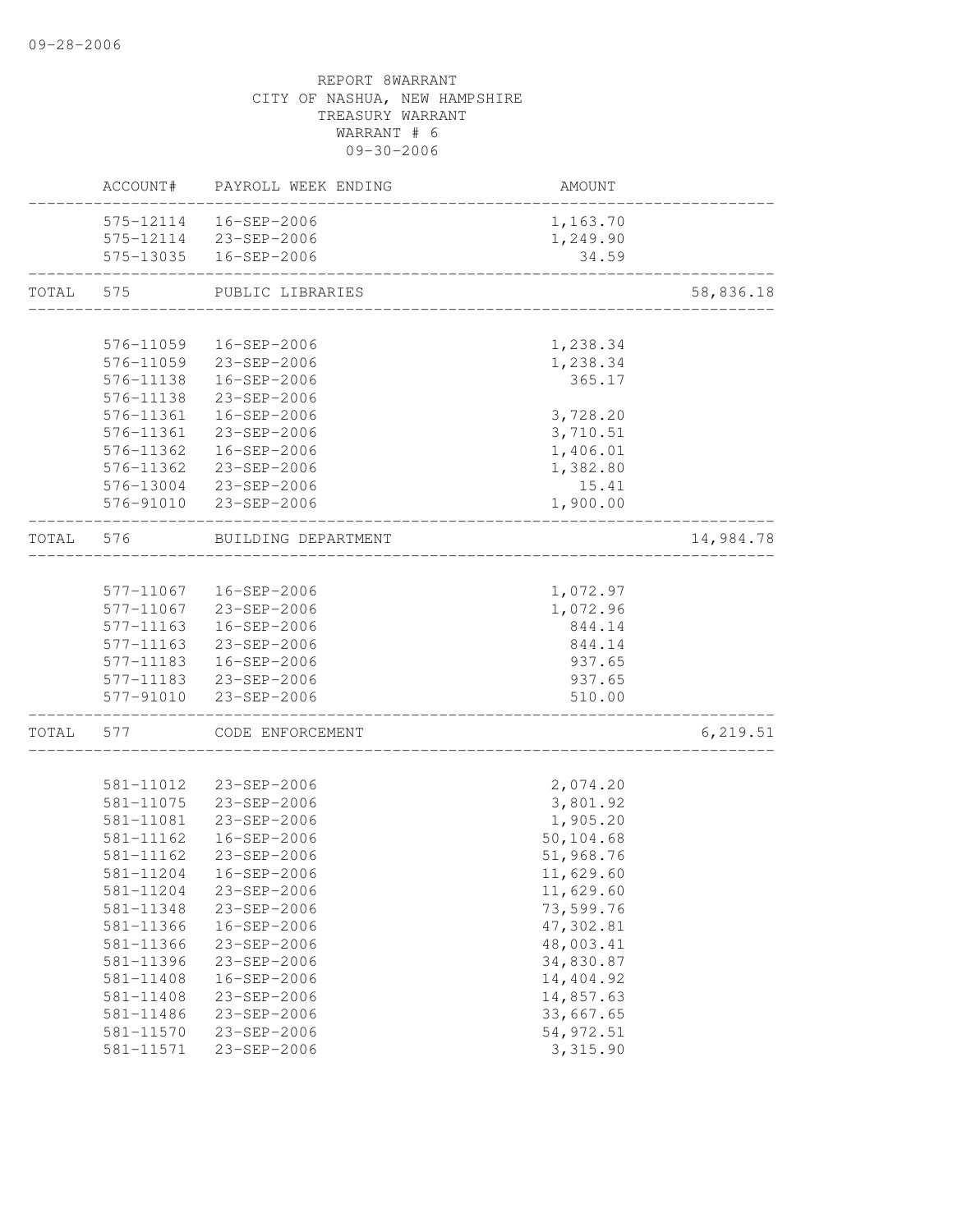| ACCOUNT#  | PAYROLL WEEK ENDING | AMOUNT       |  |
|-----------|---------------------|--------------|--|
| 581-11572 | $23 - SEP - 2006$   | 45,954.08    |  |
| 581-11579 | 23-SEP-2006         | 33,837.08    |  |
| 581-11628 | 16-SEP-2006         | 1,215.20     |  |
| 581-11628 | 23-SEP-2006         | 1,215.20     |  |
| 581-11675 | 23-SEP-2006         | 4,807.69     |  |
| 581-11709 | 23-SEP-2006         | 8,251.24     |  |
| 581-11711 | 23-SEP-2006         | 2,461.54     |  |
| 581-11726 | 23-SEP-2006         | 1,461,568.50 |  |
| 581-11800 | 23-SEP-2006         | 24, 164. 11  |  |
| 581-11801 | 23-SEP-2006         | 14, 152. 26  |  |
| 581-11802 | 23-SEP-2006         | 11,775.27    |  |
| 581-11803 | 16-SEP-2006         | 621.60       |  |
| 581-11803 | 23-SEP-2006         | 11,565.69    |  |
| 581-11804 | 23-SEP-2006         | 9,712.72     |  |
| 581-11805 | 23-SEP-2006         | 30,510.65    |  |
| 581-11812 | 23-SEP-2006         | 2,086.42     |  |
| 581-11830 | 23-SEP-2006         | 1,515.11     |  |
| 581-11850 | 16-SEP-2006         | 3,248.00     |  |
| 581-11850 | 23-SEP-2006         | 3,248.00     |  |
| 581-11860 | 23-SEP-2006         | 7,067.32     |  |
| 581-12006 | 16-SEP-2006         |              |  |
| 581-12006 | 23-SEP-2006         |              |  |
| 581-12021 | 23-SEP-2006         | 1,860.63     |  |
| 581-12060 | 16-SEP-2006         | 2,725.97     |  |
| 581-12060 | 23-SEP-2006         | 2,699.31     |  |
| 581-12078 | 16-SEP-2006         | 312.50       |  |
| 581-12078 | 23-SEP-2006         | 737.50       |  |
| 581-12081 | 23-SEP-2006         | 643.55       |  |
| 581-12087 | 16-SEP-2006         | 1,610.30     |  |
| 581-12087 | 23-SEP-2006         | 1,585.00     |  |
| 581-12111 | 16-SEP-2006         | 109, 182.81  |  |
| 581-12111 | 23-SEP-2006         | 108,612.87   |  |
| 581-12112 | 16-SEP-2006         | 6,327.39     |  |
| 581-12112 | 23-SEP-2006         | 6,383.56     |  |
| 581-12126 | 16-SEP-2006         | 4,183.99     |  |
| 581-12126 | 23-SEP-2006         | 4,150.23     |  |
| 581-12135 | 16-SEP-2006         | 2,678.82     |  |
| 581-12135 | 23-SEP-2006         | 2,533.44     |  |
| 581-12136 | 16-SEP-2006         | 644.02       |  |
| 581-12136 | $23 - SEP - 2006$   | 419.14       |  |
| 581-12138 | 16-SEP-2006         | 449.25       |  |
| 581-12141 | 16-SEP-2006         | 100.00       |  |
| 581-12141 | 23-SEP-2006         | 500.00       |  |
| 581-12153 | 16-SEP-2006         | 623.00       |  |
| 581-12153 | 23-SEP-2006         | 731.00       |  |
| 581-12198 | 23-SEP-2006         | 14,023.88    |  |
| 581-12201 | 16-SEP-2006         | 8,295.72     |  |
| 581-12201 | 23-SEP-2006         | 12,402.15    |  |
|           |                     |              |  |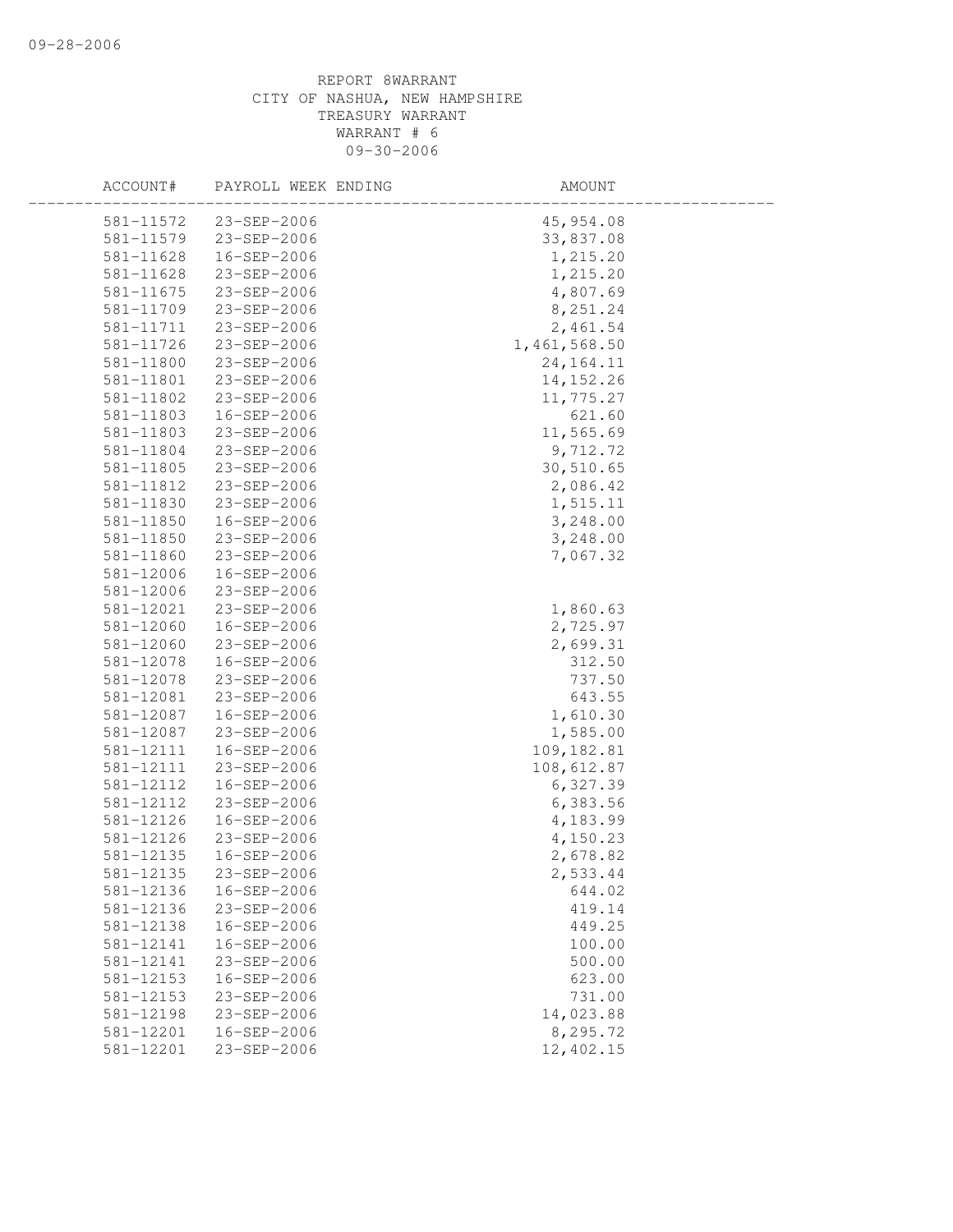|       |           | ACCOUNT# PAYROLL WEEK ENDING | AMOUNT   |              |
|-------|-----------|------------------------------|----------|--------------|
|       |           | 581-13004 23-SEP-2006        | 2,140.10 |              |
|       |           | 581-13021  16-SEP-2006       | 760.21   |              |
|       | 581-13021 | 23-SEP-2006                  | 755.71   |              |
|       | 581-13032 | 16-SEP-2006                  | 300.31   |              |
|       | 581-13032 | 23-SEP-2006                  | 21.89    |              |
|       | 581-13120 | 16-SEP-2006                  | 3,746.68 |              |
|       | 581-13120 | 23-SEP-2006                  | 2,832.92 |              |
|       | 581-13133 | 16-SEP-2006                  | 150.00   |              |
|       | 581-13133 | 23-SEP-2006                  | 618.75   |              |
|       | 581-13137 | 16-SEP-2006                  | 373.46   |              |
|       | 581-13137 | 23-SEP-2006                  | 693.14   |              |
|       | 581-18008 | 23-SEP-2006                  | 8,280.00 |              |
|       | 581-19000 | 16-SEP-2006                  | 648.66   |              |
|       | 581-19000 | 23-SEP-2006                  | 7,802.25 |              |
|       | 581-19210 | 23-SEP-2006                  | 3,544.00 |              |
|       | 581-19230 | 23-SEP-2006                  | 708.24   |              |
|       | 581-19240 | 23-SEP-2006                  | 1,712.05 |              |
|       | 581-91010 | 23-SEP-2006                  | 854.00   |              |
| TOTAL | 581       | SCHOOL DEPARTMENT            |          | 2,467,405.50 |
|       |           |                              |          |              |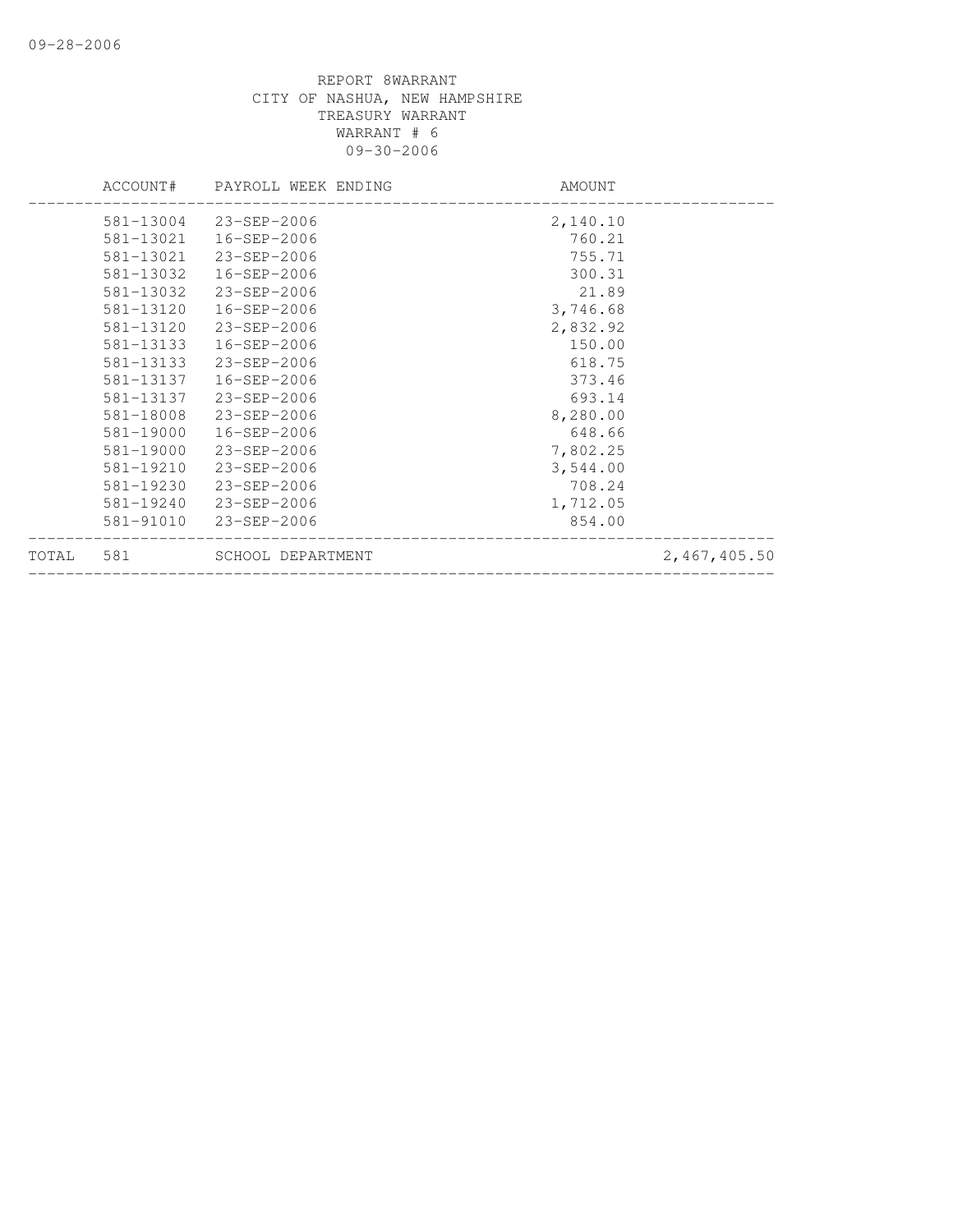|            | ACCOUNT# PAYROLL WEEK ENDING |                    | AMOUNT |
|------------|------------------------------|--------------------|--------|
|            |                              |                    | 586.25 |
| тотат. 774 |                              | CPF-URBAN PROGRAMS | 586.25 |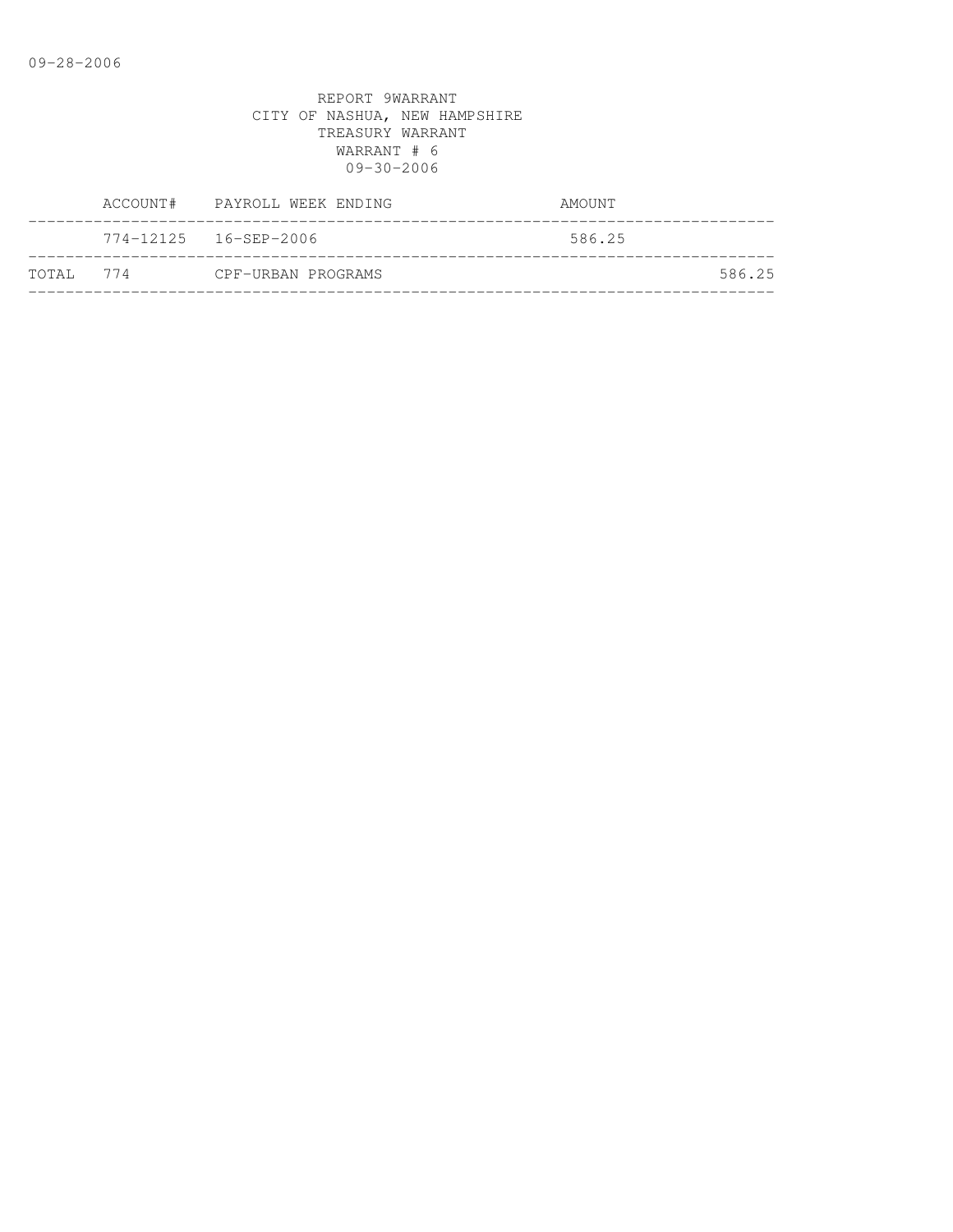| 801-11008  16-SEP-2006         | 509.14   |  |
|--------------------------------|----------|--|
| 801-11008 23-SEP-2006          | 509.13   |  |
| 801-11101<br>16-SEP-2006       | 1,732.80 |  |
| 801-11101<br>23-SEP-2006       | 1,732.80 |  |
| 801-11193<br>16-SEP-2006       | 871.65   |  |
| 801-11193<br>23-SEP-2006       | 871.65   |  |
| 801-11208<br>16-SEP-2006       | 62.21    |  |
| 801-11208<br>23-SEP-2006       | 62.21    |  |
| 801-11211<br>16-SEP-2006       | 65.52    |  |
| 801-11211<br>23-SEP-2006       | 131.04   |  |
| 801-11222<br>16-SEP-2006       | 191.32   |  |
| 801-11222<br>23-SEP-2006       | 191.32   |  |
| 801-11249<br>16-SEP-2006       | 127.18   |  |
| 801-11249<br>23-SEP-2006       | 127.18   |  |
| 801-11271<br>16-SEP-2006       | 942.44   |  |
| 801-11271<br>23-SEP-2006       | 942.44   |  |
| 16-SEP-2006<br>801-11276       | 2,344.00 |  |
| 23-SEP-2006<br>801-11276       | 2,344.00 |  |
| 801-11321<br>16-SEP-2006       | 1,033.09 |  |
| 801-11321<br>23-SEP-2006       | 1,033.10 |  |
| 801-11334<br>16-SEP-2006       | 901.23   |  |
| 801-11334<br>23-SEP-2006       | 901.23   |  |
| 801-11383<br>16-SEP-2006       | 954.40   |  |
| 801-11383<br>23-SEP-2006       | 954.40   |  |
| 801-11435<br>16-SEP-2006       | 82.59    |  |
| 801-11435<br>23-SEP-2006       | 82.59    |  |
| 16-SEP-2006<br>801-11595       | 5,846.40 |  |
| 801-11595<br>16-SEP-2006       | 3,800.74 |  |
| 801-11595<br>23-SEP-2006       | 5,969.60 |  |
| 801-11595<br>23-SEP-2006       | 3,710.00 |  |
| 801-11596<br>16-SEP-2006       | 3,179.70 |  |
| 801-11596<br>23-SEP-2006       | 3,245.23 |  |
| 801-11598<br>16-SEP-2006       | 776.80   |  |
| 801-11598<br>23-SEP-2006       | 776.80   |  |
| 801-11647<br>16-SEP-2006       | 1,515.40 |  |
| 23-SEP-2006<br>801-11647       | 1,515.41 |  |
| 801-11765<br>16-SEP-2006       | 713.60   |  |
| 801-11765<br>23-SEP-2006       | 713.60   |  |
| 801-12085<br>16-SEP-2006       | 400.00   |  |
| 801-12085<br>23-SEP-2006       | 400.00   |  |
| 801-12594<br>$16 - SEP - 2006$ | 3,454.75 |  |
| 801-12594<br>23-SEP-2006       | 4,719.00 |  |
| 16-SEP-2006<br>801-13004       | 2,256.55 |  |
| 801-13004<br>16-SEP-2006       | 1,827.15 |  |
| 801-13004<br>16-SEP-2006       | 1,061.99 |  |
| 801-13004<br>23-SEP-2006       | 2,583.16 |  |
| 801-13004<br>23-SEP-2006       | 1,488.75 |  |
| $23 - SEP - 2006$<br>801-13004 | 9.55     |  |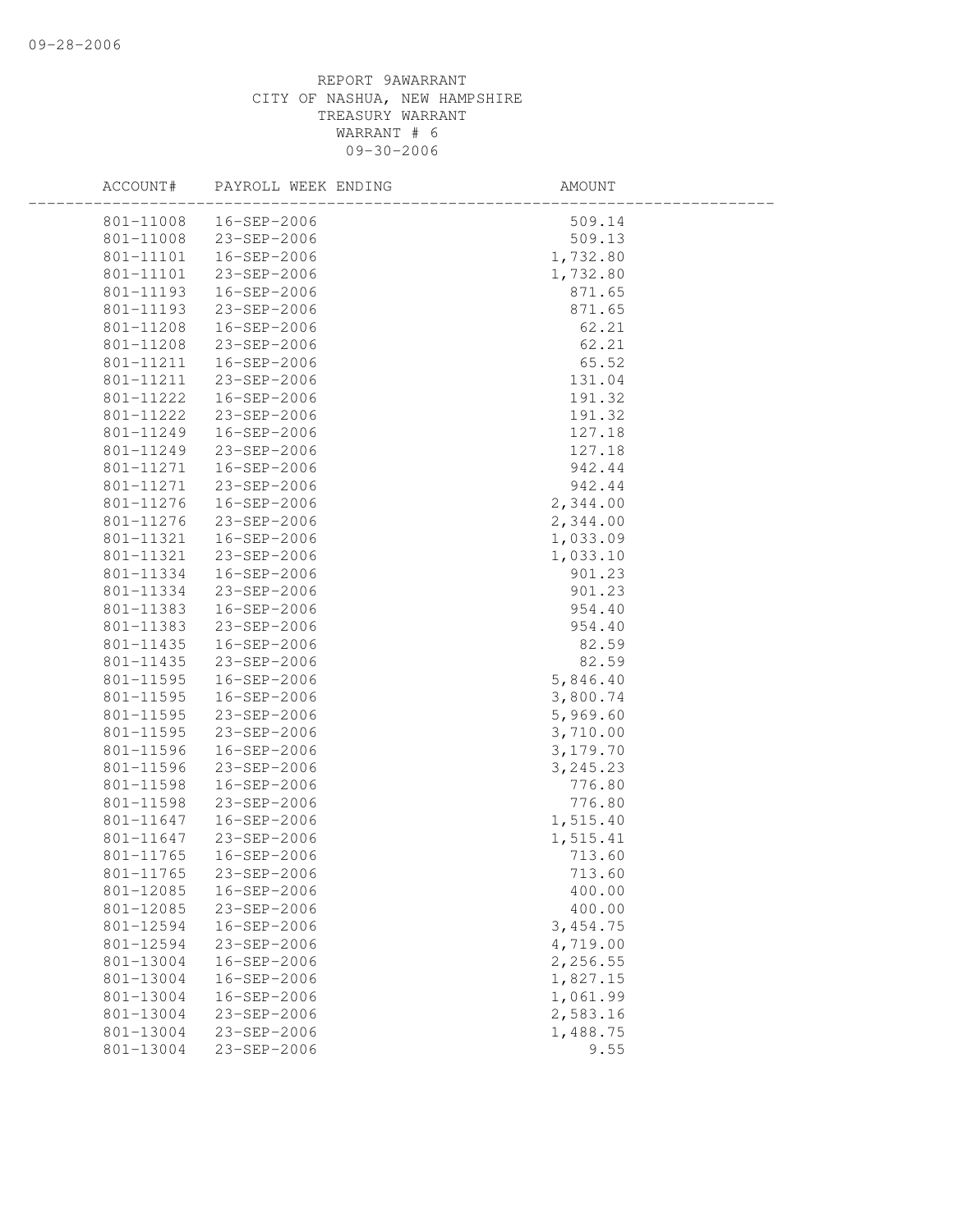|       |           | ACCOUNT# PAYROLL WEEK ENDING | AMOUNT                           |           |
|-------|-----------|------------------------------|----------------------------------|-----------|
|       |           | 801-13004 23-SEP-2006        | 306.08                           |           |
|       |           | 801-17002  16-SEP-2006       | 500.00                           |           |
|       |           | 801-17008 23-SEP-2006        | 900.00                           |           |
|       | 801-59236 | 16-SEP-2006                  | 350.34                           |           |
|       | 801-59236 | 23-SEP-2006                  | 350.34                           |           |
|       | 801-59237 | 16-SEP-2006                  | 337.45                           |           |
|       | 801-59237 | 23-SEP-2006                  | 337.45                           |           |
|       |           | 801-59240  16-SEP-2006       | 131.05                           |           |
|       |           | 801-59240 23-SEP-2006        | 131.05<br>______________________ |           |
| TOTAL | 801       | SOLID WASTE DISPOSAL         | __________________               | 73,008.60 |
|       |           |                              |                                  |           |
|       |           | 802-11028  16-SEP-2006       | 358.26                           |           |
|       | 802-11028 | 16-SEP-2006                  | 168.59                           |           |
|       | 802-11028 | 23-SEP-2006                  | 358.26                           |           |
|       | 802-11028 | 23-SEP-2006                  | 168.60                           |           |
|       | 802-11064 | 16-SEP-2006                  | 131.05                           |           |
|       | 802-11064 | 16-SEP-2006                  | 131.05                           |           |
|       | 802-11064 | 23-SEP-2006                  | 131.05                           |           |
|       | 802-11064 | 23-SEP-2006                  | 131.05                           |           |
|       | 802-11091 | 16-SEP-2006                  | 999.84                           |           |
|       | 802-11091 | 23-SEP-2006                  | 999.83                           |           |
|       | 802-11092 | 16-SEP-2006                  | 739.60                           |           |
|       | 802-11092 | 23-SEP-2006                  | 734.31                           |           |
|       | 802-11094 | 16-SEP-2006                  | 266.72                           |           |
|       | 802-11094 | 16-SEP-2006                  | 266.72                           |           |
|       | 802-11094 | 23-SEP-2006                  | 266.72                           |           |
|       | 802-11094 | 23-SEP-2006                  | 266.72                           |           |
|       | 802-11095 | 16-SEP-2006                  | 816.65                           |           |
|       | 802-11095 | 23-SEP-2006                  | 816.65                           |           |
|       | 802-11102 | 16-SEP-2006                  | 789.31                           |           |
|       | 802-11102 | 23-SEP-2006                  | 789.31                           |           |
|       | 802-11105 | 16-SEP-2006                  | 879.36                           |           |
|       | 802-11105 | 23-SEP-2006                  | 911.12                           |           |
|       | 802-11156 | 16-SEP-2006                  | 849.65                           |           |
|       | 802-11156 | 23-SEP-2006                  | 849.65                           |           |
|       | 802-11157 | 16-SEP-2006                  | 2,363.52                         |           |
|       | 802-11157 | 23-SEP-2006                  | 2,373.96                         |           |
|       | 802-11158 | 16-SEP-2006                  | 1,514.88                         |           |
|       | 802-11158 | 23-SEP-2006                  | 1,851.52                         |           |
|       | 802-11208 | $16 - SEP - 2006$            | 35.55                            |           |
|       | 802-11208 | 16-SEP-2006                  | 35.55                            |           |
|       | 802-11208 | 23-SEP-2006                  | 35.55                            |           |
|       | 802-11208 | $23 - SEP - 2006$            | 35.55                            |           |
|       | 802-11211 | 16-SEP-2006                  | 393.14                           |           |
|       | 802-11211 | 16-SEP-2006                  | 393.14                           |           |
|       | 802-11211 | 23-SEP-2006                  | 786.28                           |           |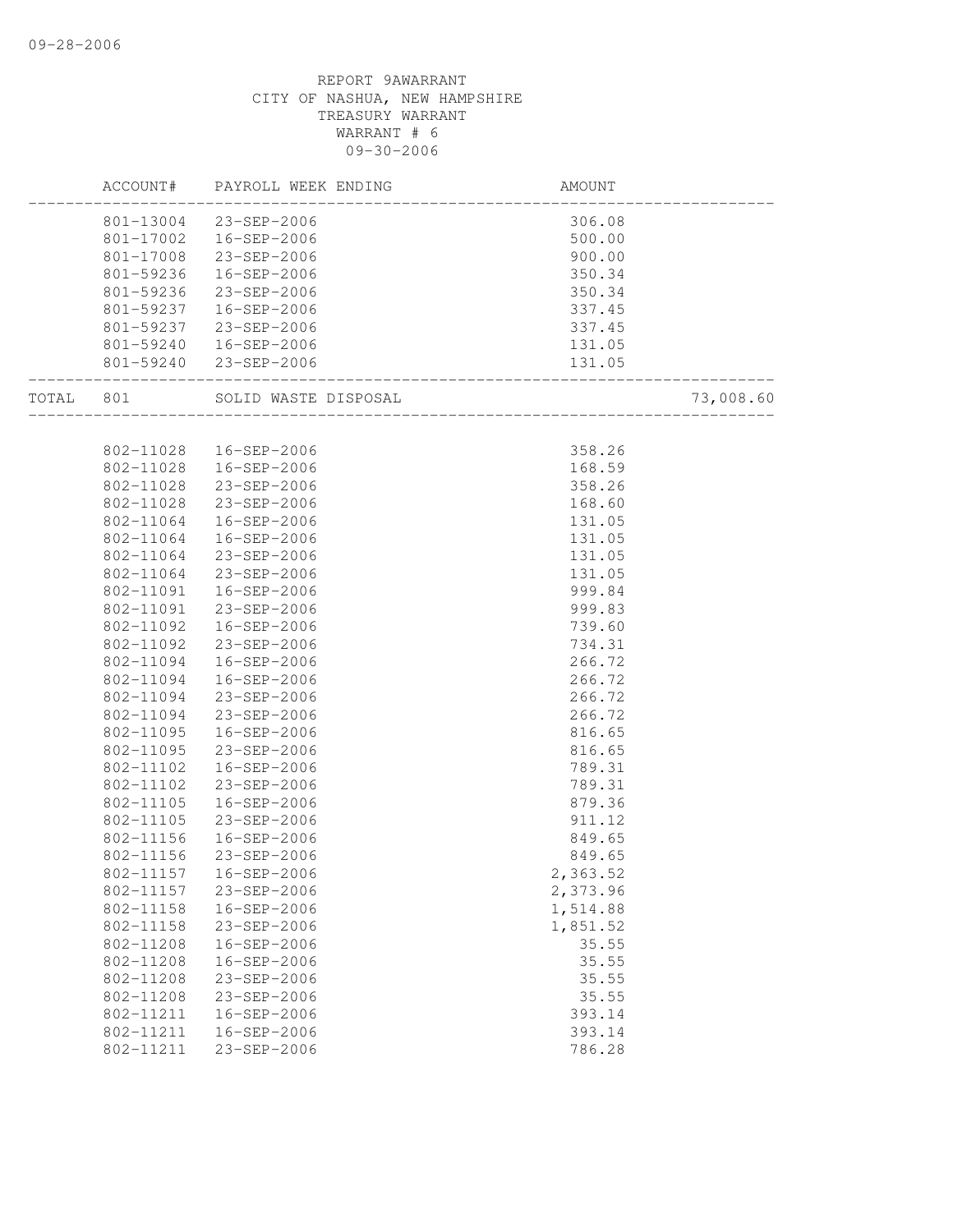| ACCOUNT#               | PAYROLL WEEK ENDING              | AMOUNT            |  |
|------------------------|----------------------------------|-------------------|--|
|                        | 802-11211 23-SEP-2006            | 786.28            |  |
| 802-11222              | 16-SEP-2006                      | 191.32            |  |
| 802-11222              | 23-SEP-2006                      | 191.32            |  |
| 802-11249              | 16-SEP-2006                      | 72.67             |  |
| 802-11249              | 16-SEP-2006                      | 72.67             |  |
| 802-11249              | 23-SEP-2006                      | 72.67             |  |
| 802-11249              | 23-SEP-2006                      | 72.67             |  |
| 802-11260              | 16-SEP-2006                      | 1,775.89          |  |
| 802-11260              | 23-SEP-2006                      | 1,760.00          |  |
| 802-11270              | 16-SEP-2006                      | 944.44            |  |
| 802-11270              | 23-SEP-2006                      | 944.44            |  |
| 802-11330              | 16-SEP-2006                      | 967.44            |  |
| 802-11330              | 23-SEP-2006                      | 967.44            |  |
| 802-11333              | 16-SEP-2006                      | 948.48            |  |
| 802-11333              | 23-SEP-2006                      | 948.48            |  |
| 802-11435              | 16-SEP-2006                      | 412.94            |  |
| 802-11435              | 16-SEP-2006                      | 165.17            |  |
| 802-11435              | 23-SEP-2006                      | 412.94            |  |
| 802-11435              | 23-SEP-2006                      | 165.17            |  |
| 802-11480              | 16-SEP-2006                      | 3,303.28          |  |
| 802-11480              | 23-SEP-2006                      | 3,334.84          |  |
| 802-11507              | 16-SEP-2006                      | 746.81            |  |
| 802-11507              | 23-SEP-2006                      | 746.80            |  |
| 802-11513              | 16-SEP-2006                      | 5,948.65          |  |
| 802-11513              | 23-SEP-2006                      | 5,944.80          |  |
| 802-11514              | 16-SEP-2006                      | 1,764.80          |  |
| 802-11514              | 23-SEP-2006                      | 1,762.40          |  |
| 802-11681              | 16-SEP-2006                      | 285.68            |  |
| 802-11681              | 16-SEP-2006                      | 1,142.73          |  |
| 802-11681              | 23-SEP-2006                      | 285.68            |  |
| 802-11681              | 23-SEP-2006                      | 1,142.73          |  |
| 802-11693              | 16-SEP-2006                      | 1,046.17          |  |
| 802-11693              | 23-SEP-2006                      | 1,046.17          |  |
| 802-11763              | 16-SEP-2006                      | 159.11            |  |
| 802-11763              | 16-SEP-2006                      | 636.45            |  |
| 802-11763              | 23-SEP-2006                      | 159.11            |  |
| 802-11763              | 23-SEP-2006                      | 636.45            |  |
| 802-11764              | 16-SEP-2006                      | 1,070.88          |  |
| 802-11764<br>802-13004 | 23-SEP-2006<br>$16 - SEP - 2006$ | 1,070.89          |  |
| 802-13004              | $16 - SEP - 2006$                | 35.16<br>1,160.00 |  |
| 802-13004              | 23-SEP-2006                      | 807.12            |  |
| 802-13004              | 23-SEP-2006                      | 1,997.41          |  |
| 802-59236              | 16-SEP-2006                      | 350.33            |  |
| 802-59236              | 23-SEP-2006                      | 350.33            |  |
| 802-59237              | 16-SEP-2006                      | 920.41            |  |
| 802-59237              | 23-SEP-2006                      | 920.41            |  |
|                        |                                  |                   |  |